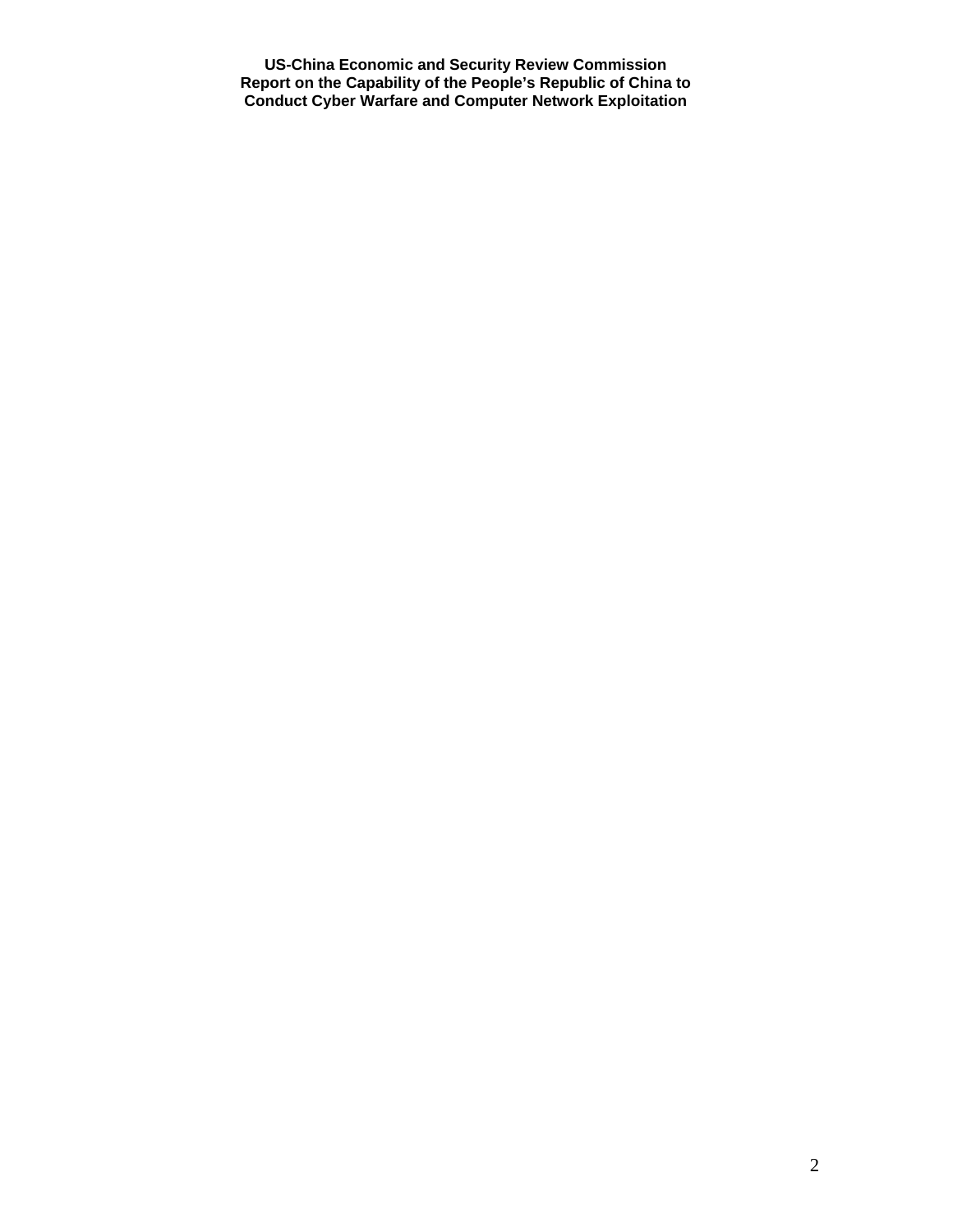# **Table of Contents**

| Chinese Computer Network Operations During Conflict 23               |
|----------------------------------------------------------------------|
| Key Entities in Chinese Computer Network Operations 30               |
|                                                                      |
| Operational Profile of An Advanced Cyber Intrusion 59                |
| Timeline of Significant Chinese Related Cyber Events 1999-Present 67 |
| Chronology of Alleged Chinese Computer Network Exploitation Events   |
|                                                                      |
|                                                                      |
|                                                                      |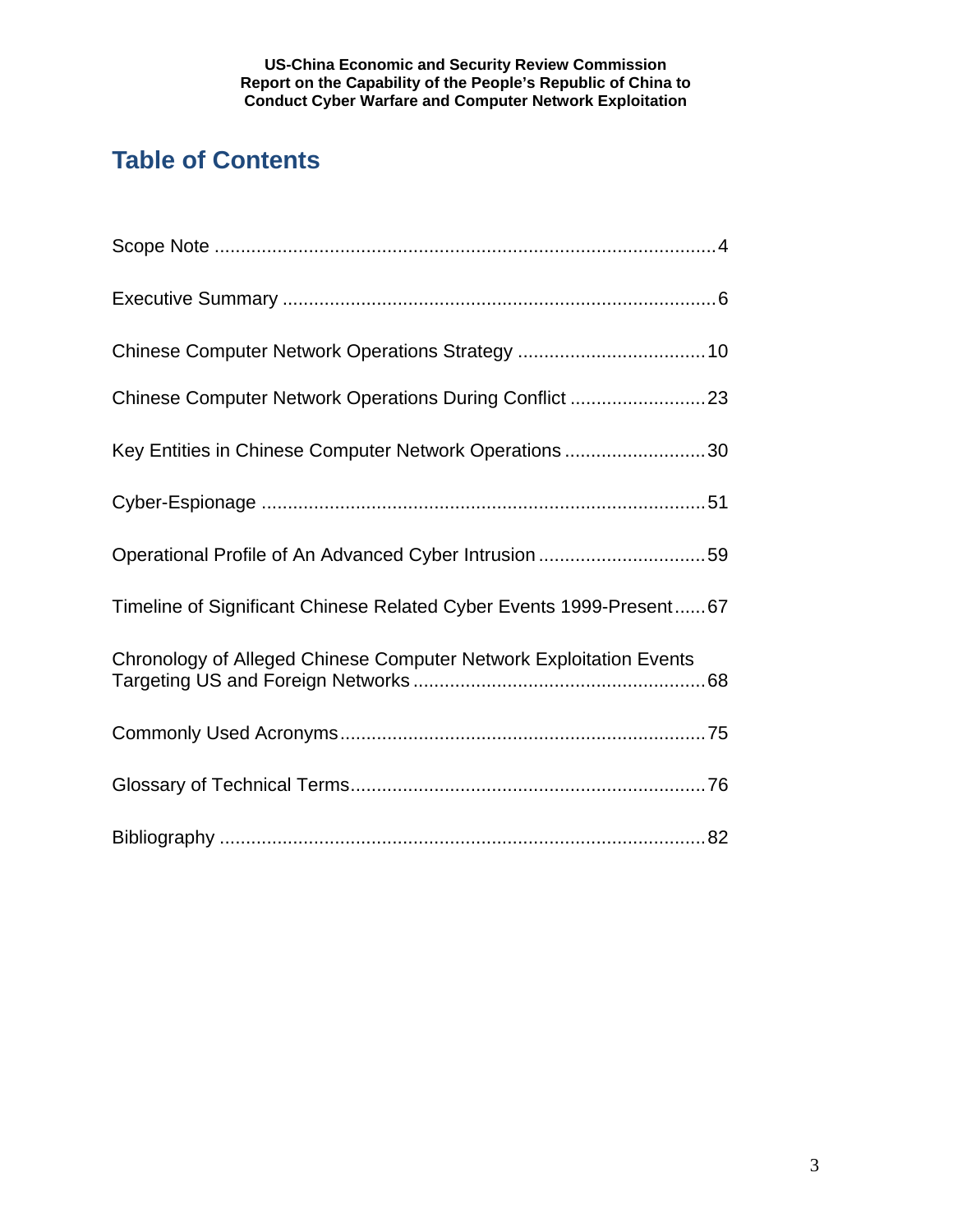# **Scope Note**

This paper presents a comprehensive open source assessment of China's capability to conduct computer network operations (CNO) both during peacetime and periods of conflict. The result will hopefully serve as useful reference to policymakers, China specialists, and information operations professionals. The research for this project encompassed five broad categories to show how the People's Republic of China (PRC) is pursuing computer network operations (CNO) and the extent to which it is being implemented by examining:

- a) The PLA's strategy for computer network operations at the campaign and strategic level to understand how China is integrating this capability into overall planning efforts and operationalizing it among its field units;
- b) Who are the principal institutional and individual "actors" in Chinese CNO and what linkages may exist between the civilian and military operators;
- c) Possible targets of Chinese CNO against the US during a conflict to understand how the PLA might attempt to seize information control over the US or similar technologically advanced military during a conflict;
- d) The characteristics of ongoing network exploitation activities targeting the US Government and private sector that are frequently attributed to China;
- e) A timeline of alleged Chinese intrusions into US government and industry networks to provide broader context for these activities.

The basis for this work was a close review of authoritative open source PLA writings, interviews with Western PLA and information warfare analysts, reviews of Western scholarship on these subjects, and forensic analysis of intrusions into US networks assessed to have Chinese origins. The research draws heavily from journals and articles published by the Chinese National Defense University and the Academy of Military Sciences, the military's highest authority for issues of doctrine, strategy, and force modernization. Many of these publications offer substantive insights into current thinking on strategy and doctrinal issues related to information warfare and CNO. Additional insights into the role of information warfare in broader campaign doctrine and strategy came from *The Science of Military Strategy, The Science of Campaigns*, two of the most authoritative sources on the subject available in the open press. The military's official newspaper, *The PLA Daily*, and a range of Chinese military journals, official media, provincial and local media as well as non-PRC regional media, all provided data on information warfare (IW) training events.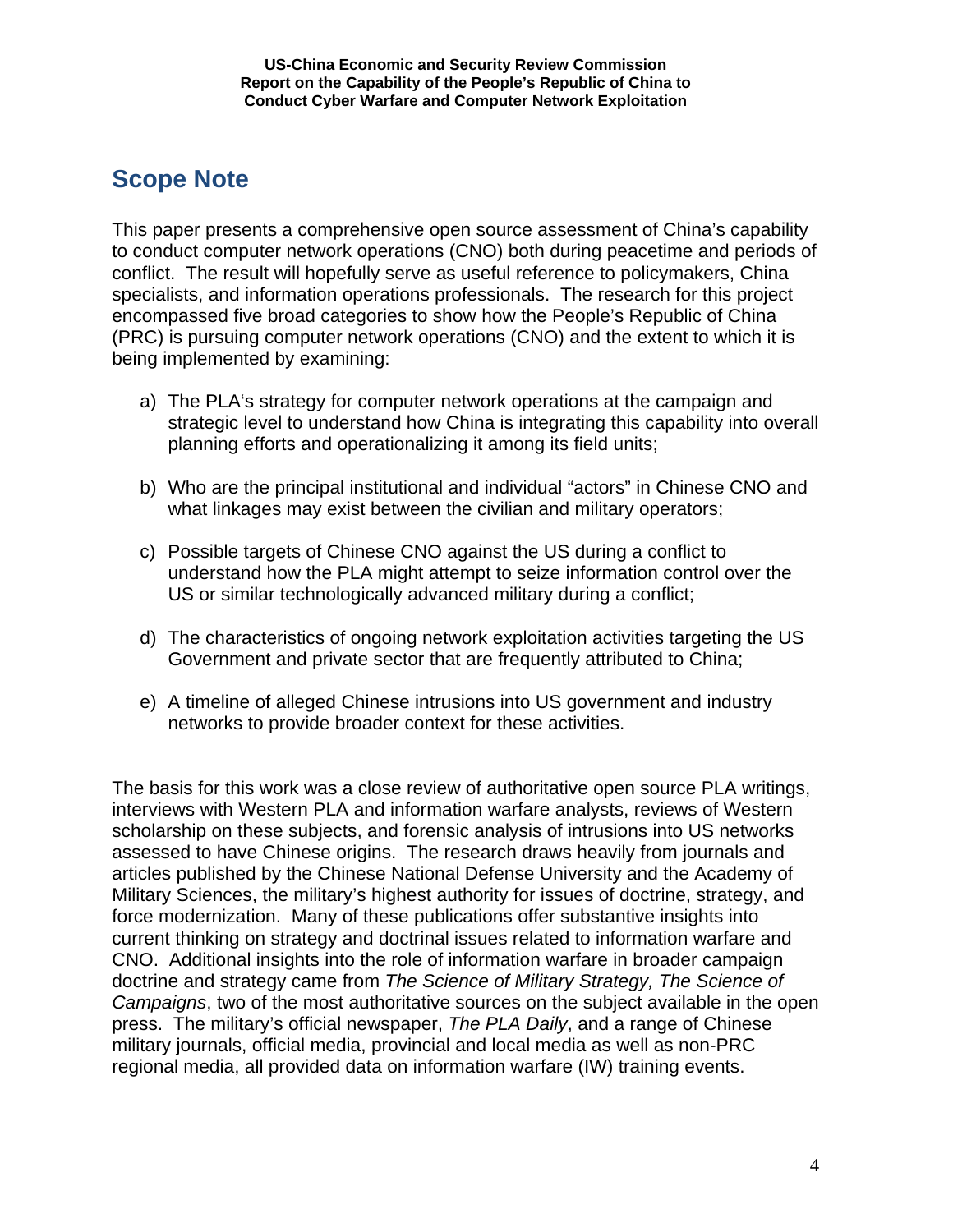Technical assessments of operational tradecraft observed in intrusions attributed to China are the result of extensive forensic analysis and discussions with information security professionals who follow these issues closely. A review of Chinese technical journal articles on computer network attack and exploitation techniques also aided this study. This research was obtained from online Chinese databases accessible in the US.

A regular review of the contents and discussions posted on Chinese hacker Websites contributed to the analysis of these groups' activities and capabilities. The focus of this effort was to identify possible interactions between members of these groups and the government. Conversations with Western information security analysts who closely follow these groups and actors contributed immensely to focusing the research and greatly aided our understanding of China's hacker communities.

This study was not scoped to include research in China, consequently, the authors focused on the materials and insights presently available outside of China. Additional in-country research on this subject is an avenue of future effort that can—and should—supplement the work presented here.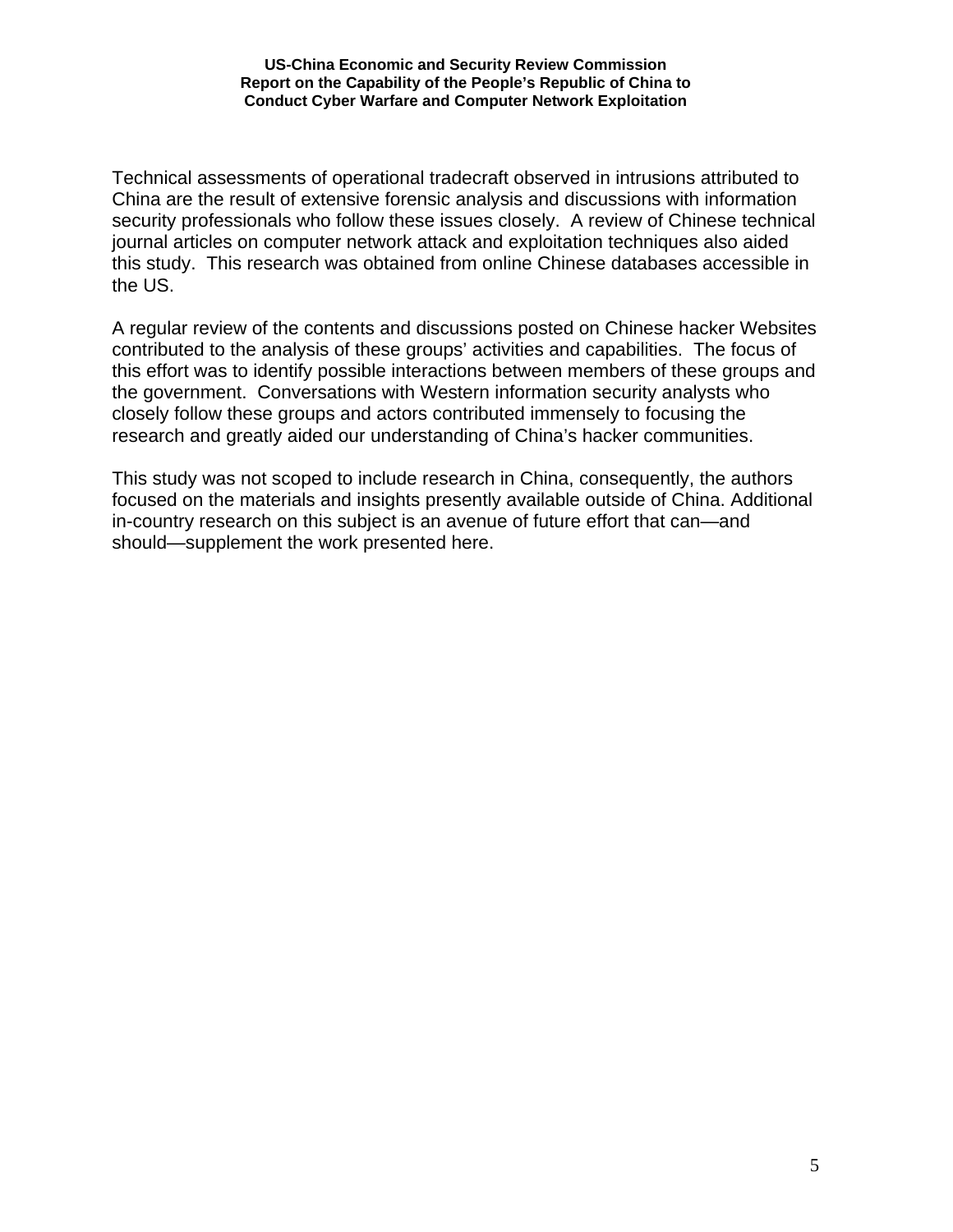## **Executive Summary**

 $\overline{a}$ 

The government of the People's Republic of China (PRC) is a decade into a sweeping military modernization program that has fundamentally transformed its ability to fight high tech wars. The Chinese military, using increasingly networked forces capable of communicating across service arms and among all echelons of command, is pushing beyond its traditional missions focused on Taiwan and toward a more regional defense posture. This modernization effort, known as informationization, is guided by the doctrine of fighting "Local War Under Informationized Conditions," which refers to the PLA's ongoing effort to develop a fully networked architecture capable of coordinating military operations on land, in air, at sea, in space and across the electromagnetic spectrum.

This doctrinal focus is providing the impetus for the development of an advanced IW capability, the stated goal of which is to establish control of an adversary's information flow and maintain dominance in the battlespace. Increasingly, Chinese military strategists have come to view information dominance as the precursor for overall success in a conflict. The growing importance of IW to China's People's Liberation Army (PLA) is also driving it to develop more comprehensive computer network exploitation (CNE) techniques to support strategic intelligence collection objectives and to lay the foundation for success in potential future conflicts.

One of the chief strategies driving the process of informatization in the PLA is the coordinated use of CNO, electronic warfare (EW), and kinetic strikes designed to strike an enemy's networked information systems, creating "blind spots" that various PLA forces could exploit at predetermined times or as the tactical situation warranted. Attacks on vital targets such as an adversary's intelligence, surveillance, and reconnaissance (ISR) systems will be largely the responsibility of EW and counterspace forces with an array of increasingly sophisticated jamming systems and anti-satellite (ASAT) weapons. Attacks on an adversary's data and networks will likely be the responsibility of dedicated computer network attack and exploitation units.

The Chinese have adopted a formal IW strategy called "Integrated Network Electronic Warfare" (INEW) that consolidates the offensive mission for both computer network attack (CNA) and EW under PLA General Staff Department's (GSD) 4<sup>th</sup> Department (Electronic Countermeasures) $1$  while the computer network defense (CND) and

<sup>&</sup>lt;sup>1</sup> The General Staff Department is the highest organizational authority in the PLA responsible for the daily administrative duties of the military. It is comprised of seven functional departments: operations, intelligence, signals intelligence, electronic countermeasures, communications, mobilization, foreign relations, and management.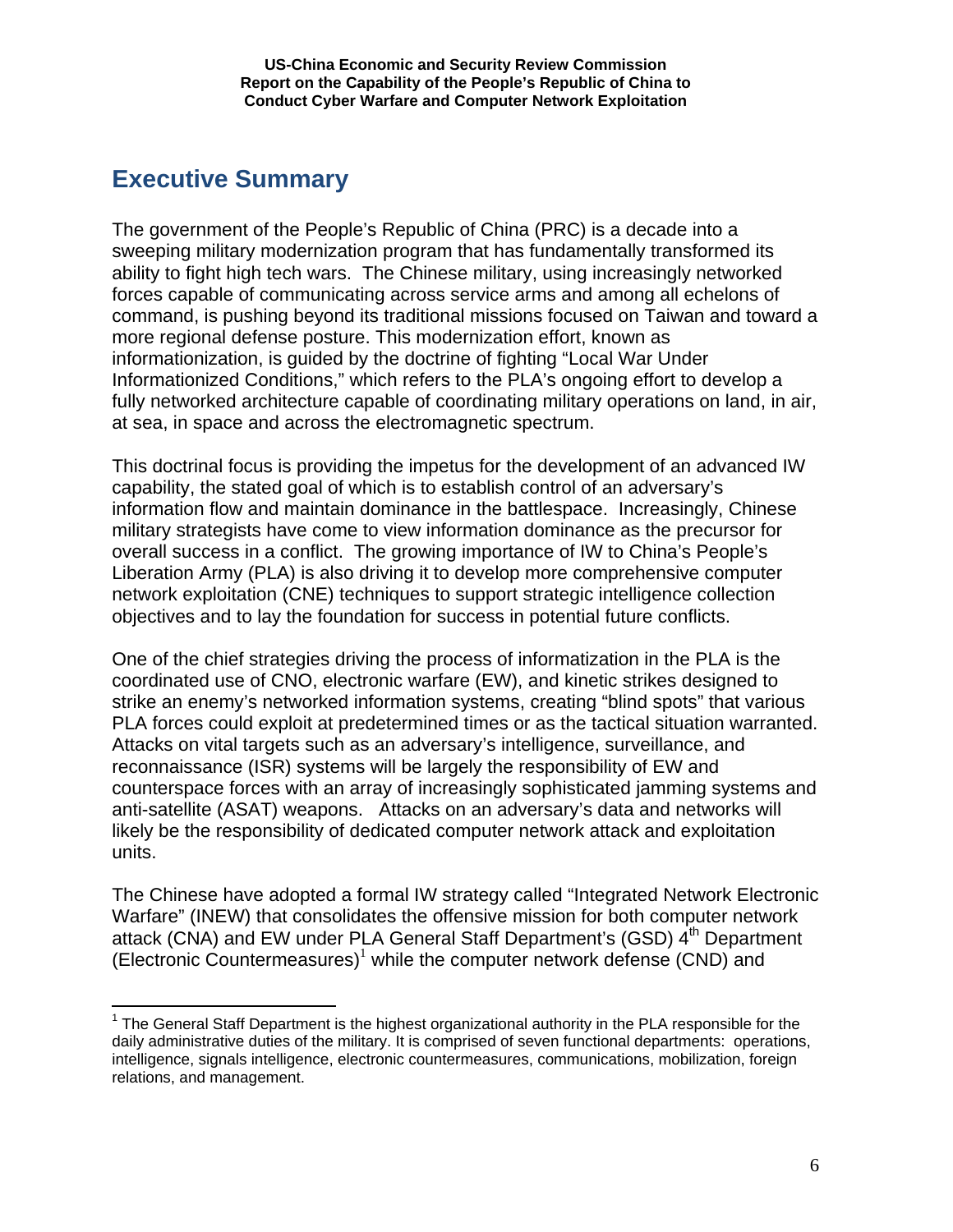intelligence gathering responsibilities likely belong to the GSD  $3<sup>rd</sup>$  Department (Signals Intelligence), and possibly a variety of the PLA's specialized IW militia units.

This strategy, which relies on a simultaneous application of electronic warfare and computer network operations against an adversary's command, control, communications, computers, intelligence, surveillance, and reconnaissance (C4ISR) networks and other essential information systems, appears to be the foundation for Chinese offensive IW. Analysis of this strategy suggests that CNO tools will be widely employed in the earliest phases of a conflict, and possibly preemptively against an enemy's information systems and C4ISR systems.

The PLA is training and equipping its force to use a variety of IW tools for intelligence gathering and to establish information dominance over its adversaries during a conflict. PLA campaign doctrine identifies the early establishment of information dominance over an enemy as one of the highest operational priorities in a conflict; INEW appears designed to support this objective.

The PLA is reaching out across a wide swath of Chinese civilian sector to meet the intensive personnel requirements necessary to support its burgeoning IW capabilities, incorporating people with specialized skills from commercial industry, academia, and possibly select elements of China's hacker community. Little evidence exists in open sources to establish firm ties between the PLA and China's hacker community, however, research did uncover limited cases of apparent collaboration between more elite individual hackers and the PRC's civilian security services. The caveat to this is that amplifying details are extremely limited and these relationships are difficult to corroborate.

China is likely using its maturing computer network exploitation capability to support intelligence collection against the US Government and industry by conducting a long term, sophisticated, computer network exploitation campaign. The problem is characterized by disciplined, standardized operations, sophisticated techniques, access to high-end software development resources, a deep knowledge of the targeted networks, and an ability to sustain activities inside targeted networks, sometimes over a period of months.

Analysis of these intrusions is yielding increasing evidence that the intruders are turning to Chinese "black hat" programmers (i.e. individuals who support illegal hacking activities) for customized tools that exploit vulnerabilities in software that vendors have not yet discovered. This type of attack is known as a "zero day exploit" (or "0-day") as the defenders haven't yet started counting the days since the release of vulnerability information. Although these relationships do not prove any government affiliation, it suggests that the individuals participating in ongoing penetrations of US networks have Chinese language skills and have well established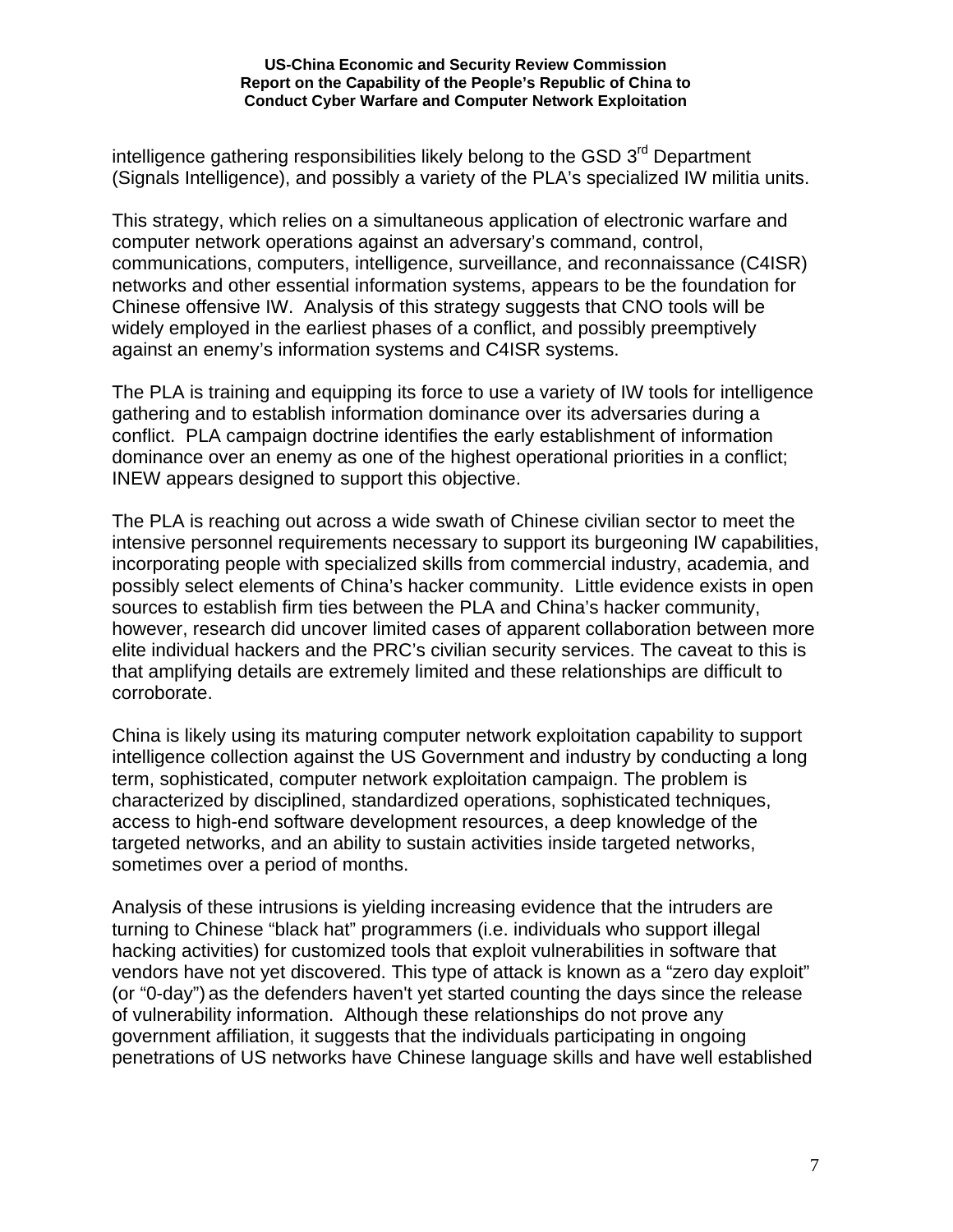ties with the Chinese underground hacker community. Alternately, it may imply that the individuals targeting US networks have access to a well resourced infrastructure that is able to broker these relationships with the Chinese blackhat hacker community and provide tool development support often while an operation is underway.

The depth of resources necessary to sustain the scope of computer network exploitation targeting the US and many countries around the world coupled with the extremely focused targeting of defense engineering data, US military operational information, and China-related policy information is beyond the capabilities or profile of virtually all organized cybercriminal enterprises and is difficult at best without some type of state-sponsorship.

The type of information often targeted for exfiltration has no inherent monetary value to cybercriminals like credit card numbers or bank account information. If the stolen information is being brokered to interested countries by a third party, the activity can still technically be considered "state-sponsored," regardless of the affiliation of the actual operators at the keyboard.

The US information targeted to date could potentially benefit a nation-state defense industry, space program, selected civilian high technology industries, foreign policymakers interested in US leadership thinking on key China issues, and foreign military planners building an intelligence picture of US defense networks, logistics, and related military capabilities that could be exploited during a crisis. The breadth of targets and range of potential "customers" of this data suggests the existence of a collection management infrastructure or other oversight to effectively control the range of activities underway, sometimes nearly simultaneously.

In a conflict with the US, China will likely use its CNO capabilities to attack select nodes on the military's Non-classified Internet Protocol Router Network (NIPRNET) and unclassified DoD and civilian contractor logistics networks in the continental US (CONUS) and allied countries in the Asia-Pacific region. The stated goal in targeting these systems is to delay US deployments and impact combat effectiveness of troops already in theater.

No authoritative PLA open source document identifies the specific criteria for employing computer network attack against an adversary or what types of CNO actions PRC leaders believe constitutes an act of war.

Ultimately, the only distinction between computer network exploitation and attack is the intent of the operator at the keyboard: The skill sets needed to penetrate a network for intelligence gathering purposes in peacetime are the same skills necessary to penetrate that network for offensive action during wartime. The difference is what the operator at that keyboard does with (or *to*) the information once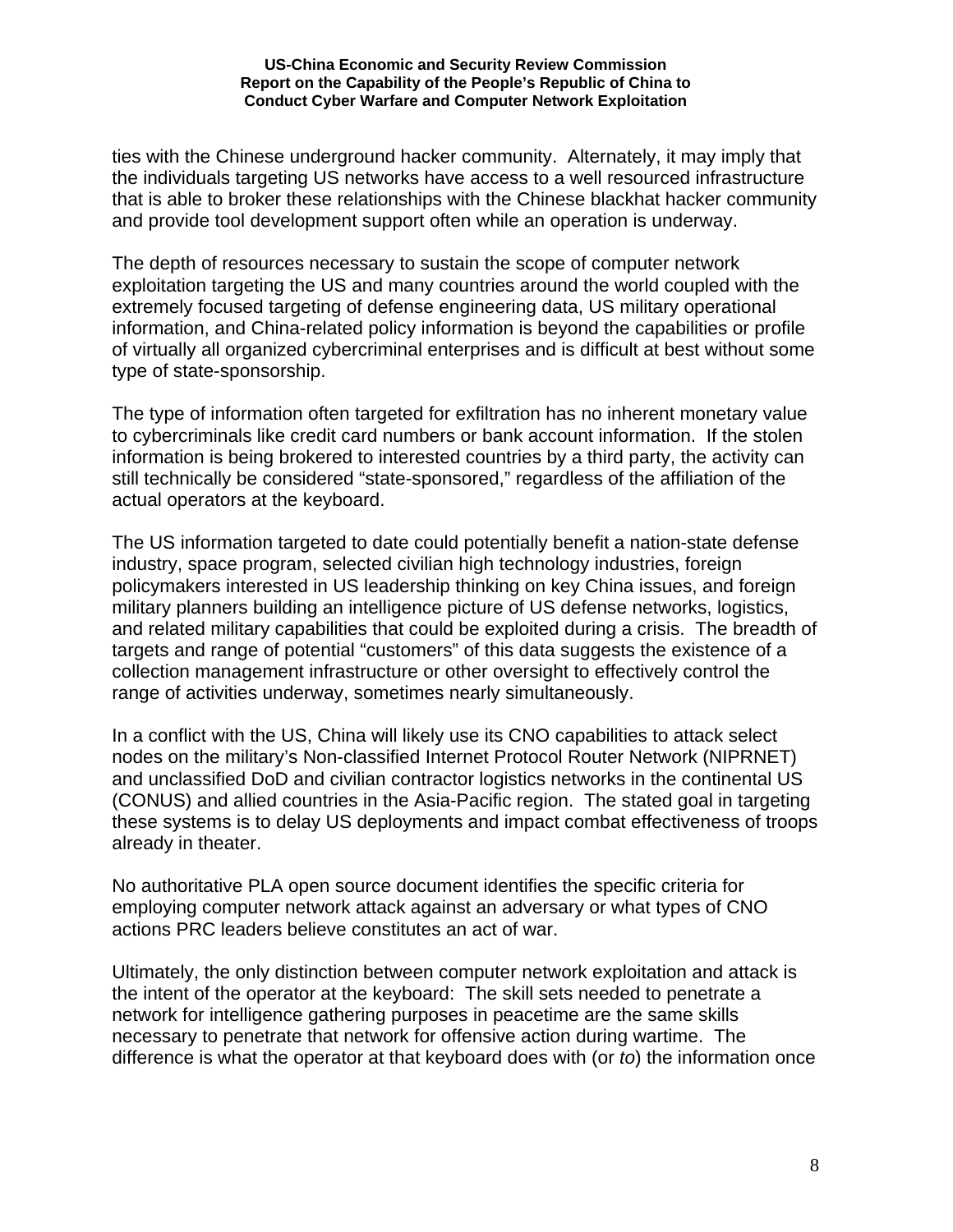inside the targeted network. If Chinese operators are, indeed, responsible for even some of the current exploitation efforts targeting US Government and commercial networks, then they may have already demonstrated that they possess a mature and operationally proficient CNO capability.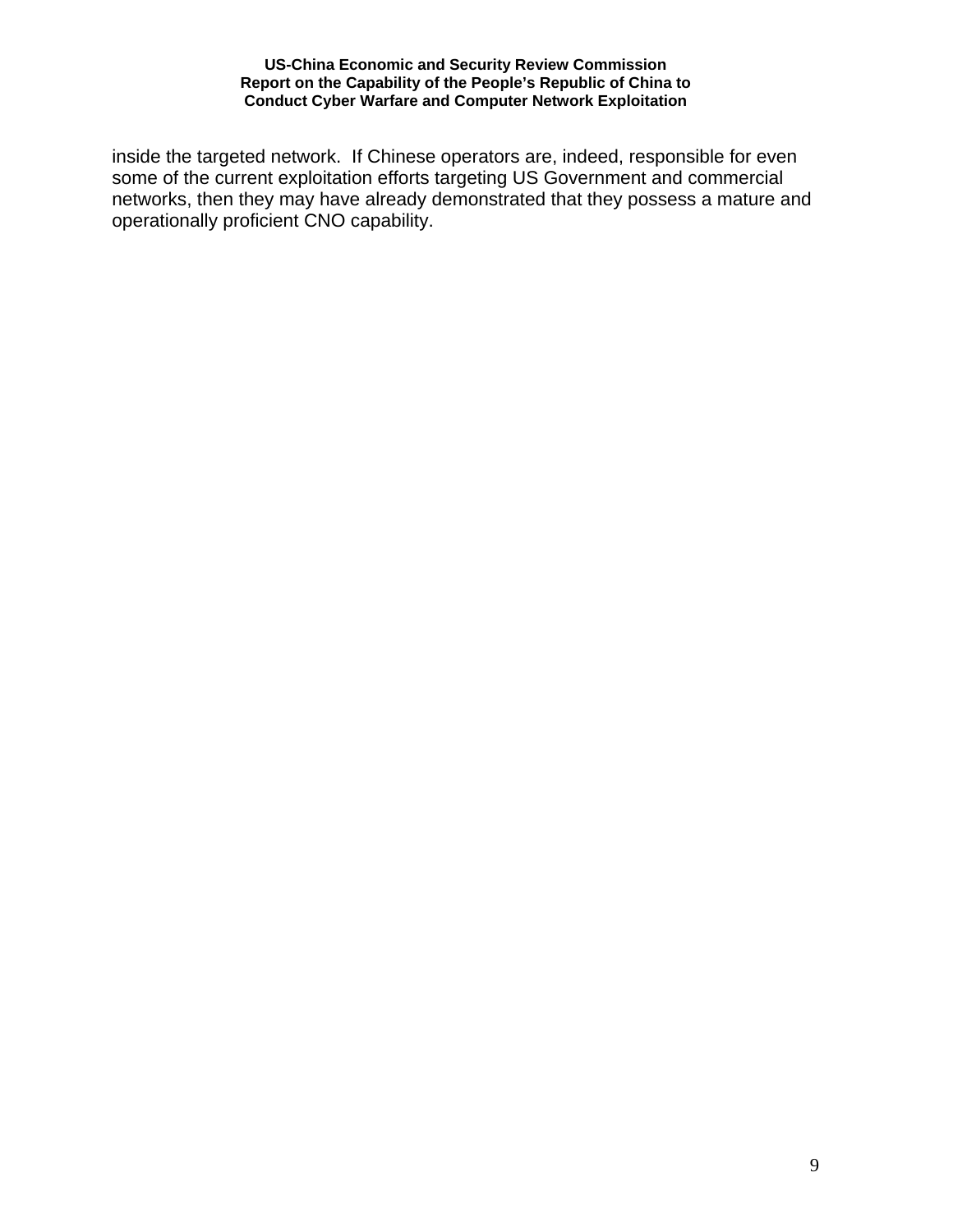## **Chinese Computer Network Operations Strategy**

*The Chinese People's Liberation Army (PLA) is actively developing a capability for computer network operations (CNO) and is creating the strategic guidance, tools and trained personnel necessary to employ it in support of traditional warfighting disciplines.* Nonetheless, the PLA has not openly published a CNO strategy with the formal vetting of the Central Military Commission (CMC), China's top military decisionmaking body, or the Academy of Military Sciences (AMS), its leading body for doctrine and strategy development .The PLA has however, developed a strategy called "Integrated Network Electronic Warfare" that is guiding the employment of CNO and related information warfare tools. The strategy is characterized by the combined employment of network warfare tools and electronic warfare weapons against an adversary's information systems in the early phases of a conflict.

Chinese information warfare strategy is closely aligned with the PLA's doctrine for fighting Local Wars Under Informationized Conditions, the current doctrine that seeks to develop a fully networked architecture capable of coordinating military operations on land, in air, at sea, in space and across the electromagnetic spectrum. China's military has shifted from a reliance on massed armies of the Maoist Era People's War doctrine and is becoming a fully mechanized force linked by advanced C4ISR technologies.

Informationization is essentially a hybrid development process, continuing the trend of mechanization and retaining much of the current force structure while overlaying advanced information systems on it to create a fully networked command and control  $(C2)$  infrastructure.<sup>2</sup> The concept allows the PLA to network its existing force structure without radically revising current acquisition strategies or order of battle.

• PLA assessments of current and future conflicts note that campaigns will be conducted in all domains simultaneously—ground, air, sea, and electromagnetic—but it is the focus of the latter domain in particular that has driven the PLA's adoption of the Informationized Conditions doctrine. $3$ 

1

<sup>2</sup> *China's National Defense in 2008,* Information Office of the State Council of the People's Republic of China, Beijing, 29 December 2008. http://www.chinadaily.com.cn/china/2009- 01/20/content\_74133294.htm

<sup>&</sup>lt;sup>3</sup> China's National Defense in 2004, Information Office of the State Council of the People's Republic of China, Beijing, 27 December 2004, available at:

http://english.peopledaily.com.cn/whitepaper/defense2004/defense2004.html | *China's National Defense in 2006,* Information Office of the State Council of the People's Republic of China, Beijing, 29 December 2006, available at http://english.chinamil.com.cn/site2/newschannels/2006-12/29/content\_691844.htm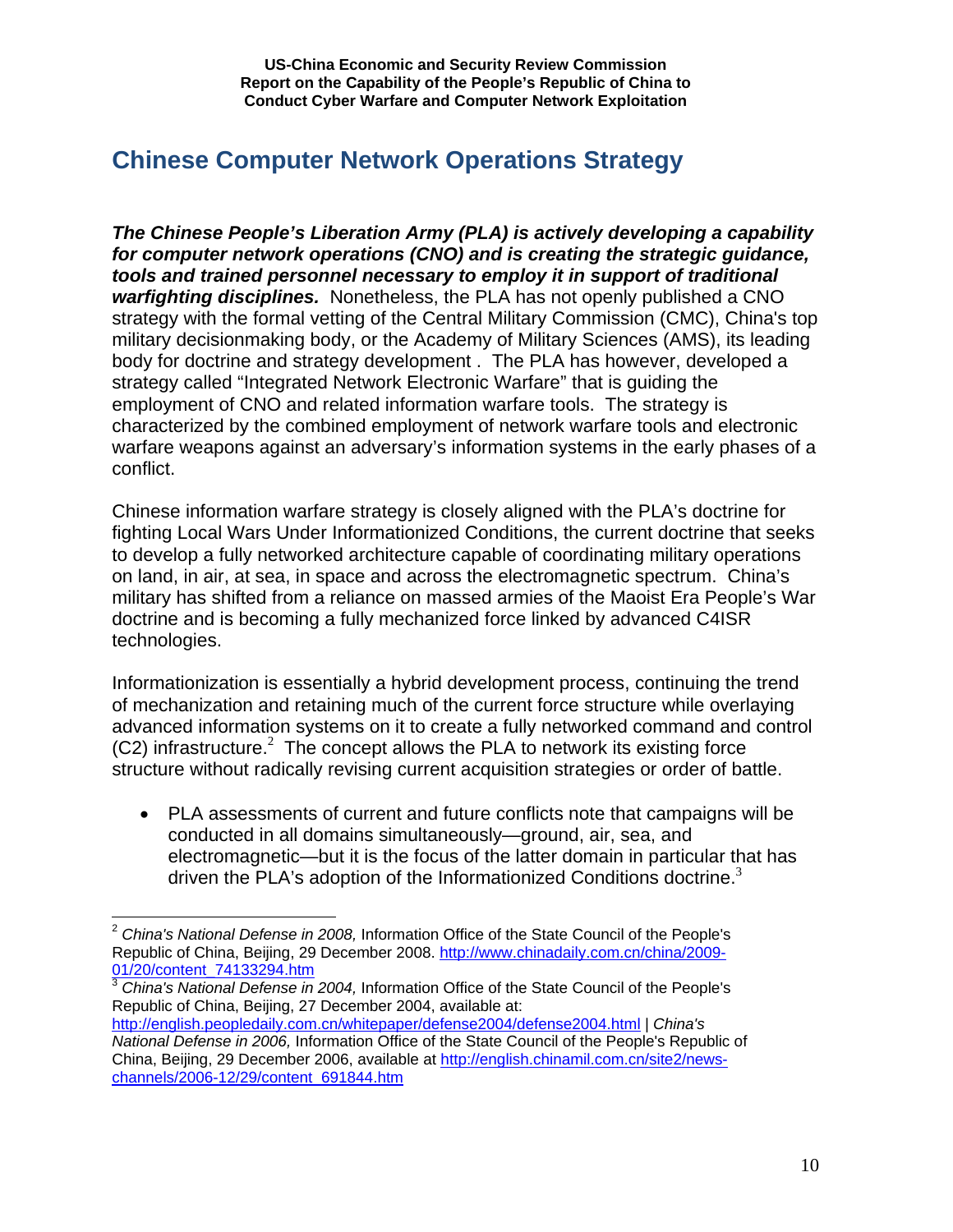This doctrine is also influencing how the PLA approaches its military campaigns, attempting to shift from the traditional combined arms operations to what the PLA refers to as "integrated joint operations under informationized conditions." The former is characterized by large mechanized formations fighting in tandem but without a shared common operating picture and the latter stresses the dominance of information technology and its ability to shape ground, sea, air, and space into a multi-dimensional battlefield. In the integrated joint operations framework, the PLA uses information network technology to connect its services and warfighting disciplines into an integrated operational whole, a concept that is also shaping the PLA's approach to information warfare.

*Achieving information dominance is one of the key goals for the PLA at the strategic and campaign level, according to The Science of Military Strategy and The Science of Campaigns, two of the PLA's most authoritative public statements on its doctrine for military operations.<sup>4</sup>* Seizing control of an adversary's information flow and establishing information dominance (*zhi xinxi quan*) are essential requirements in the PLA's campaign strategy and are considered so fundamental that *The Science of Military Strategy* considers them a prerequisite for seizing air and naval superiority. $5$ 

- *The Science of Military Strategy* and *The Science of Campaigns* both identify enemy C4ISR and logistics systems networks as the highest priority for IW attacks, which may guide targeting decisions against the US or other technologically advanced opponents during a conflict.
- *The Science of Campaigns* states that IW must mark the start of a campaign and, used properly, can enable overall operational success.<sup>6</sup>

The seeming urgency in making the transition from a mechanized to an informationized force is driven by the perception that winning local wars against adversaries with greater technological advantages, such as the United States, may not be possible without a strong information warfare capability to first control enemy access to its own information.<sup>7</sup>

 $\overline{a}$ 

<sup>4</sup> Wang Houqing and Zhang Xingye, chief editors, *The Science of Campaigns*, Beijing, National Defense University Press, May 2000. See chapter six, section one for an overview of information warfare in campaign settings. | Peng Guangqiang and Yao Youzhi, eds, *The Science of Military Strategy*, Military Science Publishing House, English edition, 2005, p. 338 5  $5$  Peng and Yao, p. 336.

<sup>&</sup>lt;sup>6</sup> OSC, CPP20010125000044, *"*Science of Campaigns, Chapter 6, Section 1," 1 May 2000 OSC, CPP20081112563002, "On the Trend of Changes in Operations Theory Under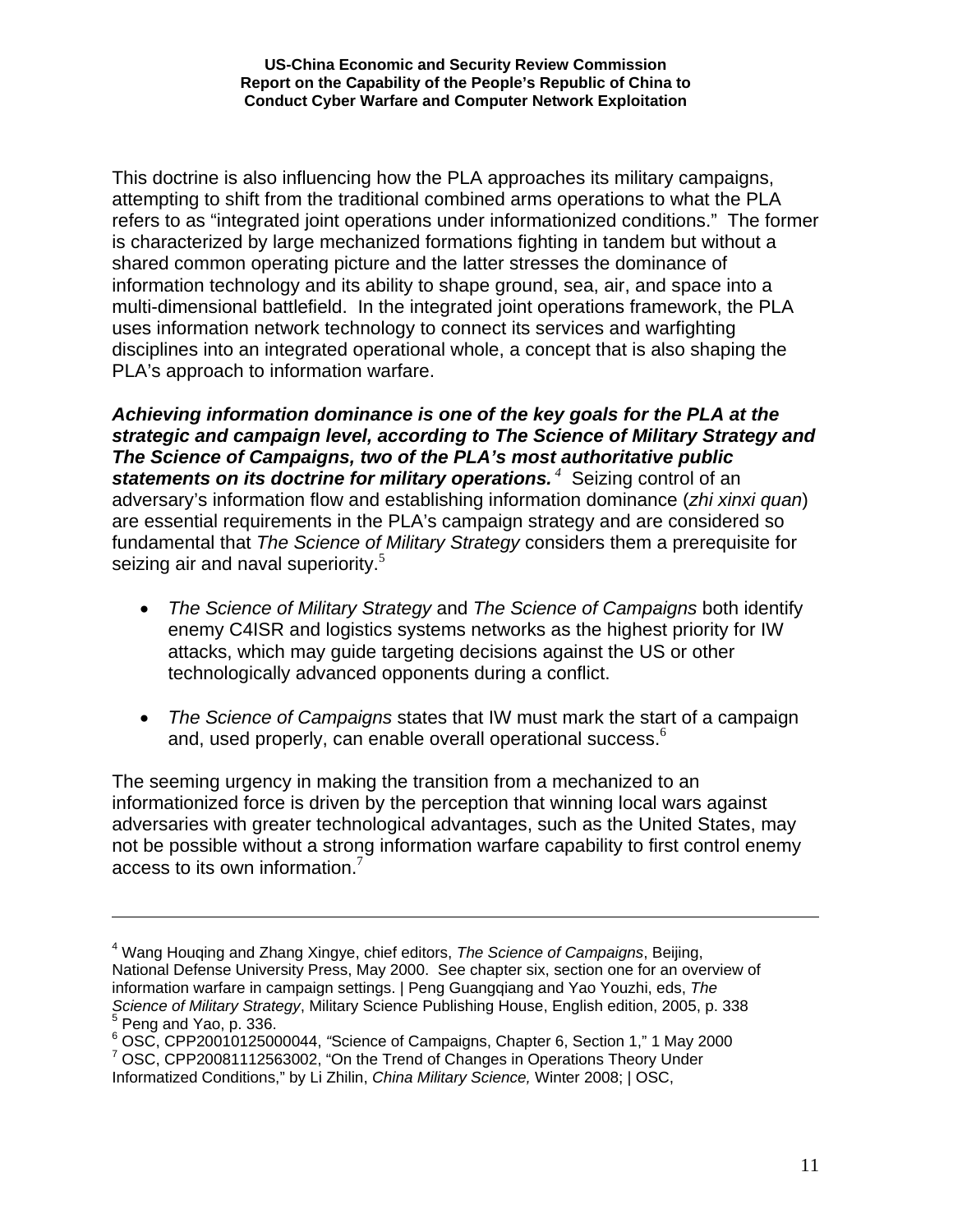- PLA discussions of information dominance focus on attacking an adversary's C4ISR infrastructure to prevent or disrupt the acquisition, processing, or transmission of information in support of decisionmaking or combat operations. The goal is to combine these paralyzing strikes on the command and control architecture with possible hard kill options using missiles, air strikes, or Special Forces against installations or hardware.
- Degrading these networks potentially prevents the enemy from collecting, processing, and disseminating information or accessing information necessary to sustain combat operations, allowing PLA forces to achieve operational objectives such as landing troops on Taiwan in a cross-strait scenario before the US can effectively intervene.

The PLA has also come to recognize the importance of controlling space-based information assets as a means of achieving true information dominance, calling it the "new strategic high ground," and many of its advocates consider space warfare to be a subset of information warfare.<sup>8</sup> The PLA is seeking to develop the capability to use space for military operations while denying this same capability to an adversary. PLA authors acknowledge that space dominance is also essential for operating joint campaigns and for maintaining the initiative on the battlefield. Conversely, they view the denial of an adversary's space systems as an essential component of information warfare and a prerequisite for victory. <sup>9</sup>

The PLA maintains a strong R&D focus on counterspace weapons and though many of the capabilities currently under development exceed purely cyber or EW options, they are nonetheless, still considered "information warfare" weapons.<sup>10</sup> Among the most high profile of China's ASAT capabilities are kinetic weapons, which rely on projectiles or warheads fired at high speed to impact a satellite directly. The successful January 2007 test of this capability against a defunct Chinese weather satellite demonstrated that the PLA has moved past theoretical discussions of this option and toward an operational capability. Directed energy weapons, such as lasers, high power microwave systems and nuclear generated electromagnetic pulse

<sup>&</sup>lt;u>.</u> CPP20081028682007, "A Study of the Basic Characteristics of the Modes of Thinking in Informatized Warfare," by Li Deyi, *China Military Science*, Summer 2007.

<sup>&</sup>lt;sup>8</sup> Dean Cheng, PLA Views on Space: The Prerequisite for Information Dominance," Center for Naval *Analysis*, CME D0016978.A1, October 2007, p. 7

Integrated Air, Space-Based Strikes Vital in Informatized Warfare | OSC, CPP20081014563001, "On the Development of Military Space Power," China Military Science, March 2008 10 OSC, CPP20080123572009, "PRC S&T: Concept of Kinetic Orbit Weapons and Their

Development," Modern Defense Technology*,* 1 Apr 05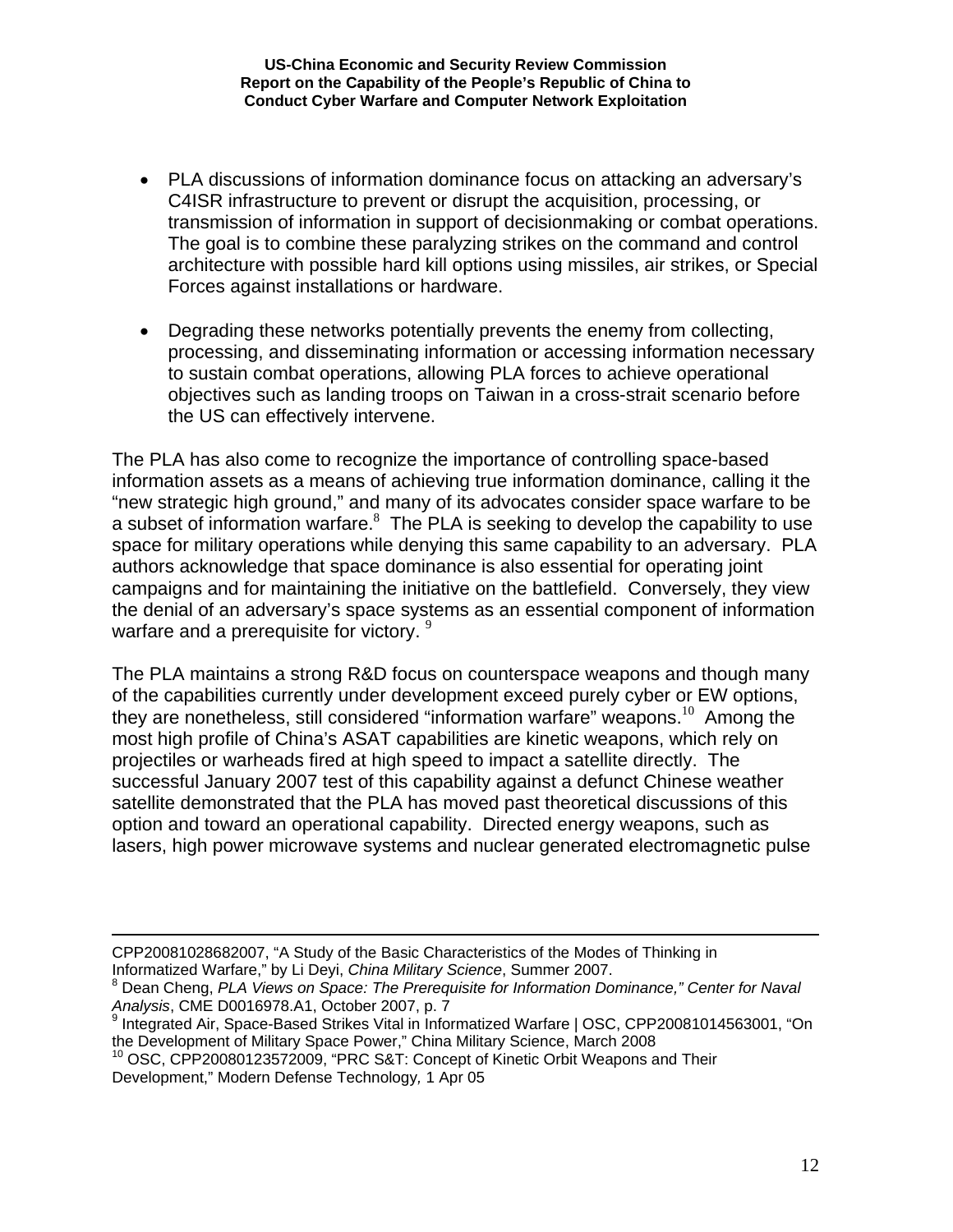attacks (EMP), are under development. The perceived benefits are the immediacy, and in the case of EMP, the broad scope of the effect.<sup>11</sup>

While the use of any of these weapons against US satellites could quickly escalate a crisis, detonating a nuclear device to create an EMP effect runs an especially high risk of crossing US "red lines" for the definition of a nuclear attack, even if the attack is carried out in the upper reaches of the atmosphere. Additionally, EMP is nondiscriminatory in its targeting and though the PLA is training and preparing its force to operate under "complex electromagnetic conditions," many of its own space-based and possibly terrestrial communications systems may be damaged by either high altitude or more localized EMP attacks. At a minimum, EMP and other types of ASAT attacks expose the PLA to retaliatory strikes against China's own burgeoning satellite constellation, potentially crippling its nascent space-based C4ISR architecture.

A full discussion of Chinese capabilities for space information warfare is beyond the scope of the present study's focus on computer network operations, however, the subject is becoming central to the PLA's discussions of information warfare and in its analysis of informationization in the Chinese force structure.

### **Integrated Network Electronic Warfare**

The conceptual framework currently guiding PLA IW strategy is called "Integrated Network Electronic Warfare" (*wangdian yitizhan*) a combined application of computer network operations and electronic warfare used in a coordinated or simultaneous attack on enemy C4ISR networks and other key information systems. The objective is to deny an enemy access to information essential for continued combat operations. *The adoption of this strategy suggests that the PLA is developing specific roles for CNO during wartime and possibly peacetime as well.* 

- PLA campaign strategy also reflects an intention to integrate CNO and EW into the overall operational plan, striking enemy information sensors and networks first to seize information dominance, likely before other forces engage in combat.
- The INEW strategy relies on EW to jam, deceive, and suppress the enemy's information acquisition, processing, and dissemination capabilities; CNA is

 $\overline{a}$ 11 Kevin Pollpeter, Leah Caprice, Robert Forte, Ed Francis, Alison Peet, *Seizing the Ultimate High Ground: Chinese Military Writings on Space and Counterspace,* Center for Intelligence Research and Analysis, April 2009, p. 32.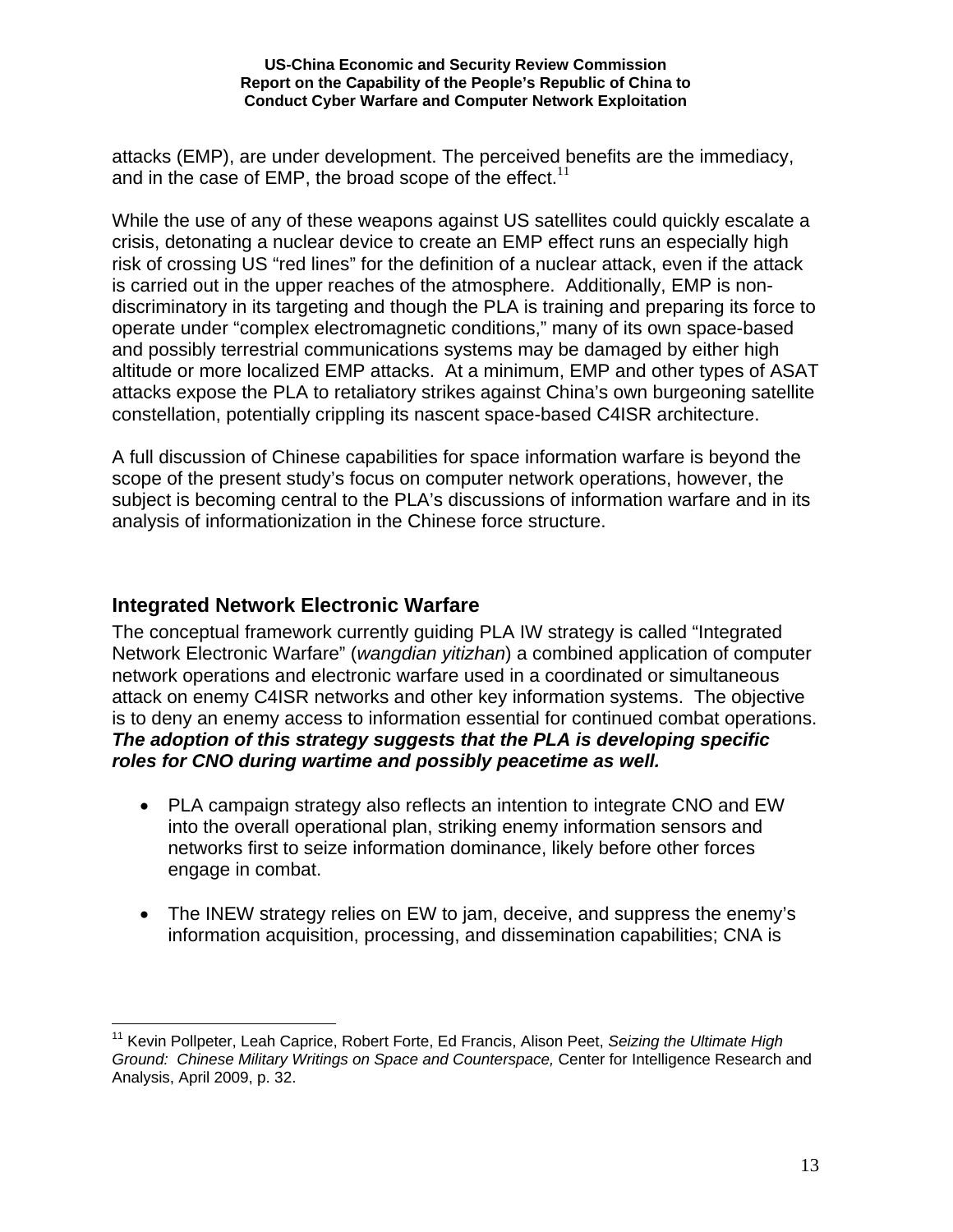intended to sabotage information processing to "attack the enemy's perceptions."<sup>12</sup>

Consistent references to various elements of INEW by PLA authors in authoritative publications strongly suggest that the PLA has adopted it as its dominant IW strategy, despite the apparent lack of any publicly available materials indicating that the principle has received official vetting from senior PLA leaders.

- The originator of the INEW strategy, Major General Dai Qingmin, a prolific and outspoken supporter of modernizing the PLA's IW capabilities, first described the combined use of network and electronic warfare to seize control of the electromagnetic spectrum as early as 1999 in articles and a book entitled *An Introduction to Information Warfare,* written while on faculty at the PLA's Electronic Engineering Academy.<sup>13</sup>
- An uncorroborated Taiwan media source claims that Major General Dai drafted a 2002 internal PLA report stating that the PLA adopted an IW strategy using integrated network and electronic warfare as its core.<sup>14</sup>
- A July 2008 analysis of PLA information security architecture requirements by a researcher from the Second Artillery College of Engineering in Xian noted that "electronic warfare and computer network warfare are the two primary modes of attack in information warfare….By using a combination of electronic warfare and computer network warfare, i.e., "integrated network and electronic warfare," enemy information systems can be totally destroyed or paralyzed."<sup>15</sup>
- A 2009 source offered what may be the most succinct illustration of how INEW might be employed on the battlefield, stating that INEW includes "using techniques such as electronic jamming, electronic deception and suppression to disrupt information acquisition and information transfer, launching a virus attack or hacking to sabotage information processing and information utilization, and using anti-radiation and other weapons based on new mechanisms to destroy enemy information platforms and information facilities."<sup>16</sup>

 $\overline{a}$ 12 OSC, CPP20020624000214, "On Integrating Network Warfare and Electronic Warfare," *China Military Science*, Academy of Military Science, Winter 2002<br><sup>13</sup> OSC, FTS20000105000705, "Fu Quanyou Commends New Army Book on IW,"

*PLA Daily*, 7 December 1999.

<sup>&</sup>lt;sup>14</sup> OSC, CPP20071023318001, "Taiwan Military Magazine on PRC Military Net Force, Internet Controls," *Ch'uan-Ch'iu Fang-Wei Tsa-Chih* 1 March 2007.

<sup>15</sup> OSC, CPP20090528670007, "PRC S&T: Constructing PLA Information System Security Architecture, *Computer Security, (Jisuanji Anquan*), 1 Feb 2009.

<sup>&</sup>lt;sup>16</sup> OSC, CPP20090528670007, "PRC S&T: Constructing PLA Information System Security Architecture, *Computer Security, (Jisuanji Anquan*), 1 Feb 2009.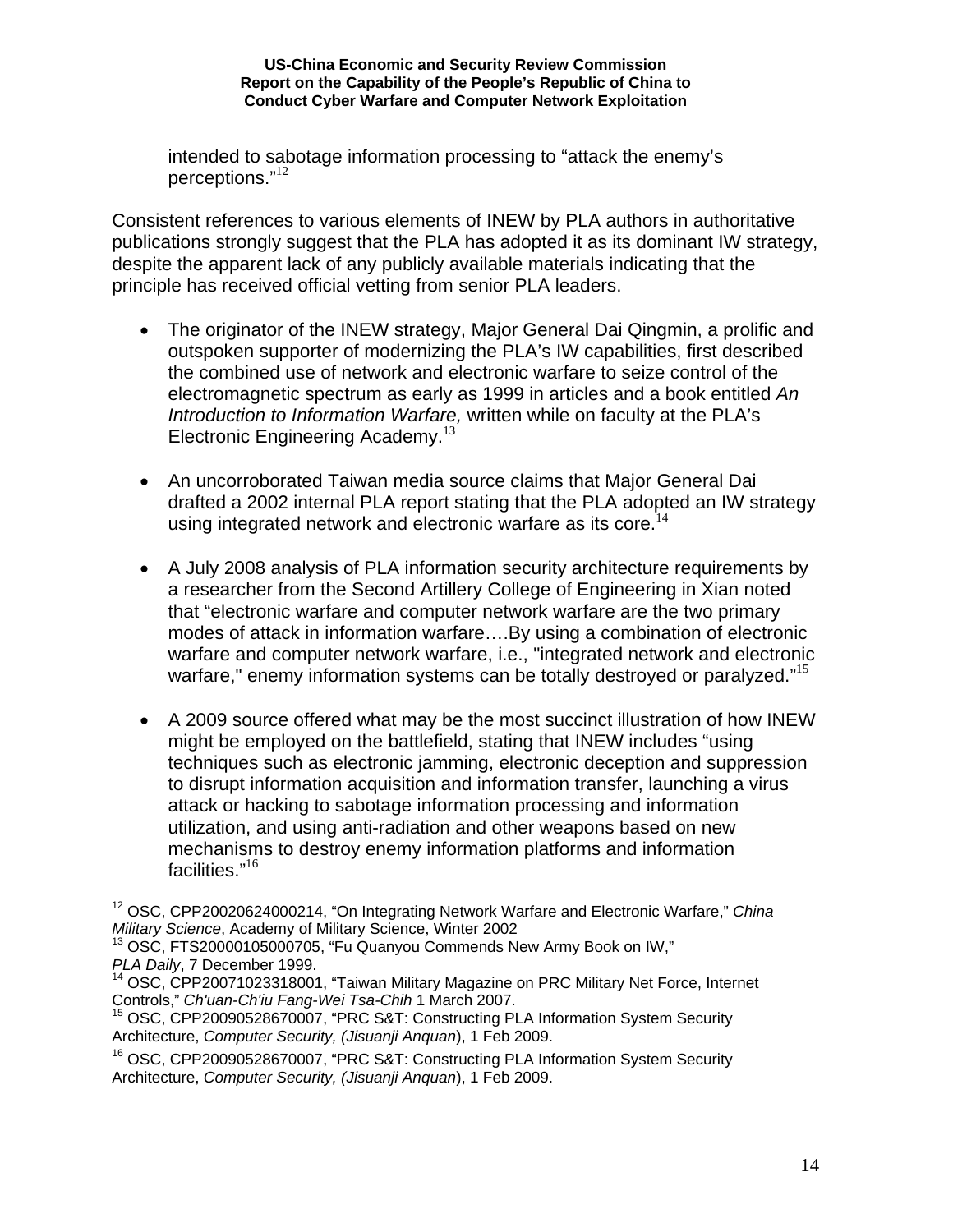In 2002, Dai published *An Introduction to Integrated Network Electronic Warfare,* formally codifying the concepts behind what would become the guiding strategy for the use of CNO during wartime.<sup>17</sup> He argued in a seminal article that same year that the growing importance of integrated networks, sensors, and command structures makes the destruction and protection of C4ISR systems a focal point for Chinese  $IW.^{18}$ 

- Both works were published with a strong endorsement from Chief of the General Staff, Gen Fu Quanyou, who lauded the groundbreaking nature of the ideas in both books; his endorsement suggests that Dai may have had powerful allies supporting this approach to IW who perhaps enabled his eventual promotion to head the General Staff Department's 4<sup>th</sup> Department, which is responsible for electronic countermeasures and it seems, the PLA's offensive CNA mission, as well.
- Dai's promotion in 2000 to lead the GSD  $4<sup>th</sup>$  Department likely consolidated both the institutional authority for the PLA's IW mission in this organization and INEW as the PLA's official strategy for information warfare.<sup>19</sup>

*Proponents of the INEW strategy specify that the goal is to attack only the key nodes through which enemy command and control data and logistics information passes and which are most likely to support the campaign's strategic objectives, suggesting that this strategy has influenced PLA planners toward a more qualitative and possibly effects-based approach to IW targeting*. Attacks on an adversary's information systems are not meant to suppress all networks, transmissions, and sensors or to affect their physical destruction. The approach outlined by Dai and others suggests that the INEW strategy is intended to target only those nodes which the PLA's IW planners assess will most deeply affect enemy decisionmaking, operations, and morale.

• The PLA's *Science of Campaigns* notes that one role for IW is to create windows of opportunity for other forces to operate without detection or with a lowered risk of counterattack by exploiting the enemy's periods of "blindness," "deafness" or "paralysis" created by information attacks.

 $\overline{\phantom{a}}$ <sup>17</sup> OSC, CPP20020226000078, "Book Review: 'Introduction to Integrated Network-Electronic'<br>Warfare," Beijing, Jiefangjun Bao, 26 February 2002.

<sup>&</sup>lt;sup>18</sup> OSC, CPP20020624000214, Dai Qingmin, "On Integrating Network Warfare and Electronic<br>Warfare," China Military Science, Academy of Military Science, Winter 2002

<sup>&</sup>lt;sup>19</sup> Regarding the GSD 4<sup>th</sup> Department's leadership of the IW mission, see James Mulvenon, "PLA Computer Network Operations: Scenarios, Doctrine, Organizations, and Capability," in *Beyond the Strait: PLA Missions Other Than Taiwan,* Roy Kamphausen, David Lai, Andrew Scobell, eds., Strategic Studies Institute, April 2009, p. 272-273.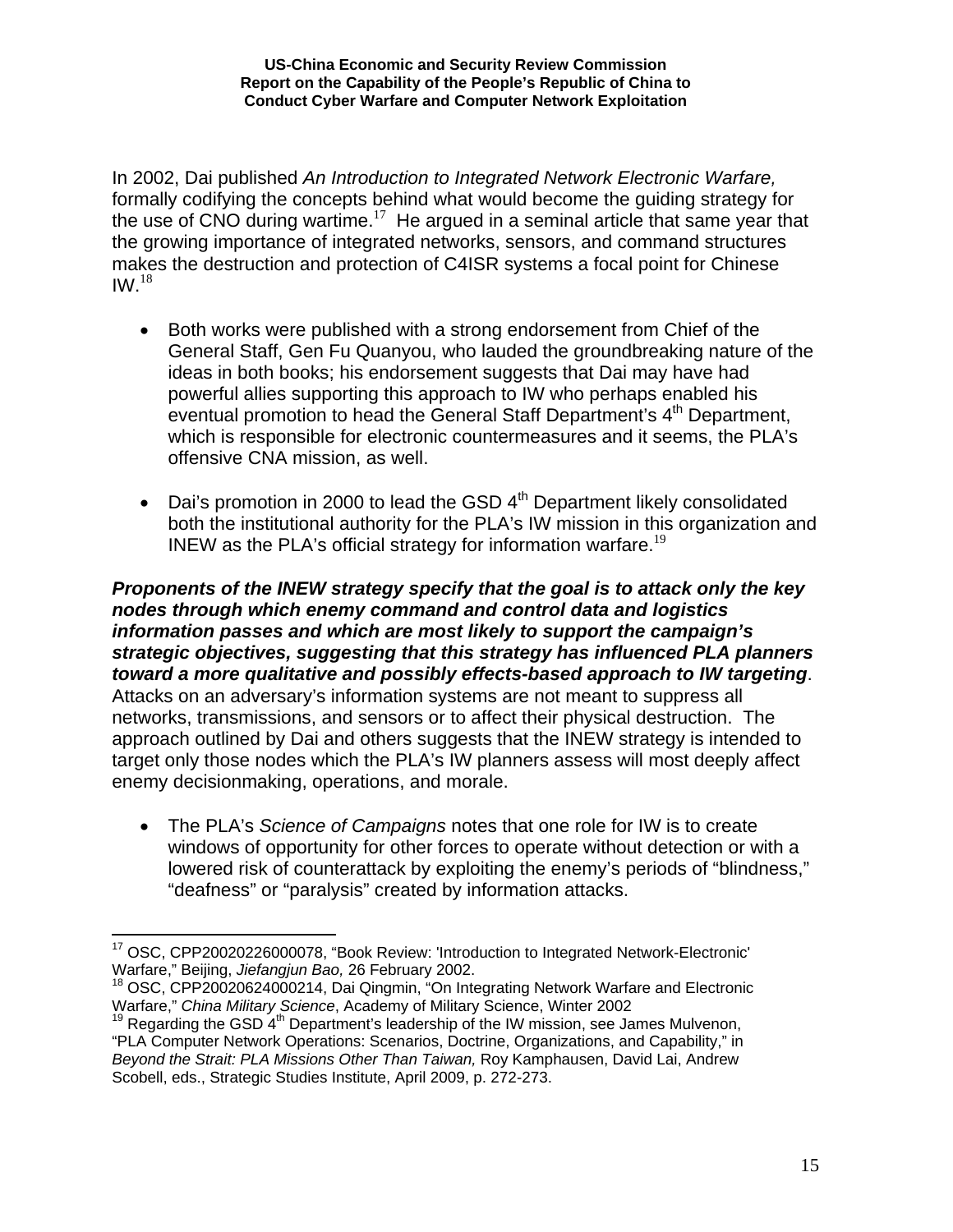- Dai and others stress that the opportunities created by the application of the INEW strategy should be quickly exploited with missile assaults or other firepower attacks in a combination of "hard and soft attacks" that should dominate in the early stages of a campaign.  $20$
- A December 2008 article in the AMS journal, *China Military Science*, asserts that the PLA must disrupt or damage an enemy's decisionmaking capacity through a combined application of network warfare and other elements of IW to jam and control the movement of an enemy's information to achieve information superiority. $21$

### **Integrated Network Electronic Warfare in PLA Training**

*PLA field exercises featuring components of INEW provide additional insights into how planners are considering integrating this strategy across different units and disciplines in support of a campaign's objectives.* IW training featuring combined CNA/CND/EW is increasingly common for all branches of the PLA and at all echelons from Military Region command down to the battalion or company and is considered a core capability for the PLA to achieve a fully informationized status by 2009, as directed by PRC President and CMC Chairman Hu Jintao.

- President Hu Jintao, during a speech at the June 2006 All-Army Military Training Conference, ordered the PLA to focus on training that features "complex electromagnetic environments," the PLA's term for operating in conditions with multiple layers of electronic warfare and network attack, according to an authoritative article in *Jiefangjun Bao.<sup>22</sup>*
- During a June 2004 opposed force exercise among units in the Beijing Military Region, a notional enemy "Blue Force" (which are adversary units in the PLA) used CNA to penetrate and seize control of the Red Force command network within minutes of the start of the exercise, consistent with the INEW strategy's emphasis on attacking enemy C2 information systems at the start of combat.

<sup>1</sup> <sup>20</sup> OSC, CPP20030728000209, "Chinese Military's Senior Infowar Official Stresses Integrated Network/EW Operations," Beijing *China Military Science,* 20 April 2003. | OSC, CPP20020624000214, "Chinese Military's Senior Infowar Official Explains Four Capabilities Required," Jiefangjun Bao, 01 Jul 2003 | OSC, CPP2003728000210, "PLA Journal on Guiding Ideology of Information Operations in Joint Campaigns," 20 April 2003 | OSC, CPP2003728000210, Ke Zhansan, "Studies in Guiding Ideology of Information Operations in Joint Campaigns," *China Military Science*, Academy of Military Science, 20 April 2003.

<sup>&</sup>lt;sup>21</sup> OSC, CPP20090127563002, Shi Zhihua, "Basic Understanding of Information Operation Command," *China Military Science,* 27 January, 2009.<br><sup>22</sup> OSC, CPP20060711715001, "JFJB Commentator on Promoting PLA's Informatized Military

Training" 10 July 2006.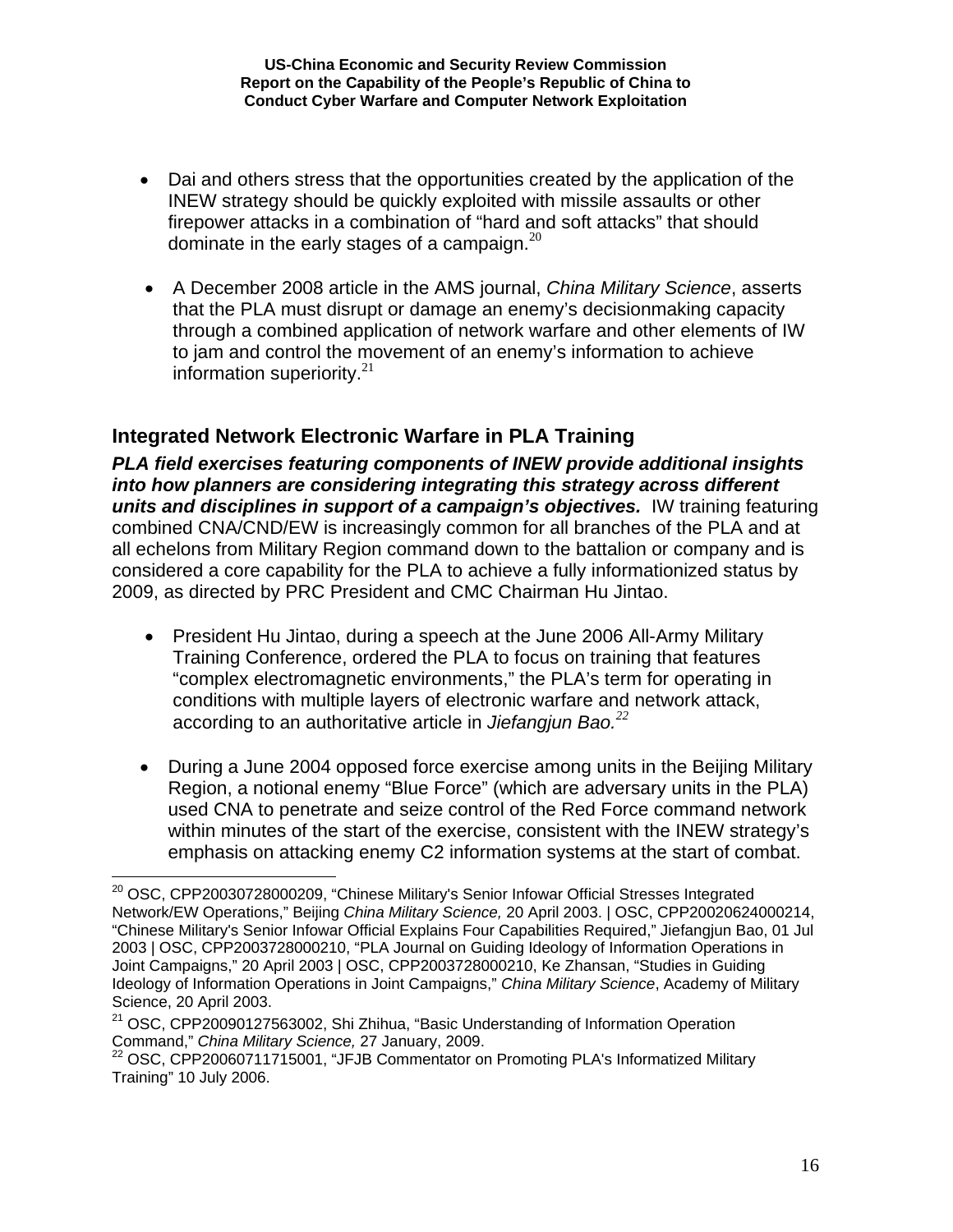The PLA may be using training like this to evaluate the effects of targeting enemy tactical or theater command center networks. $^{23}$ 

- In October 2004, a brigade from the PLA's Second Artillery Corps, responsible for the conventional and nuclear missile forces, conducted training that featured INEW elements and relied upon a networked C2 infrastructure to maintain multi-echelon communications with a variety of supporting units and command elements while defending against EW attacks, according to PLA reporting. $24$
- A Lanzhou Military Region division, in February 2009, conducted an opposed force information warfare exercise featuring computer network attack and defense scenarios while countering electronic warfare attacks, a common feature of much informationized warfare training, according to a PLA television news program.<sup>25</sup>

The PLA's 2007 revised Outline for Military Training and Evaluation (OMTE) training guidance directed all services to make training under complex electromagnetic environments (CEME) the core of its campaign and tactical training, according to the director of the General Staff Department's Military Training and Arms Department.<sup>26</sup> *The focus on developing capabilities to fight in informationized conditions reflects much of the core of the INEW strategy and continues to shape current and future training, suggesting that despite Dai Qingmin's retirement from the PLA, this strategy continues to serve as the core of Chinese IW*.

• The PLA has established a network of at least 12 informationized training facilities that allow field units to rotate through for exercises in environments featuring realistic multi-arms training in which jamming and interference degrade PLA communications. The flagship facility at Zhurihe in the Beijing Military Region also features the PLA's first unit permanently designated as an "informationized Blue Force**,**" likely a Beijing Military Region armored regiment from the  $38<sup>th</sup>$  Group Army's  $6<sup>th</sup>$  Armored Division, according to open source reporting.<sup>27</sup> The blue force unit serves as a

 $\overline{a}$ <sup>23</sup> OSC, CPP20040619000083, "Highlights: Chinese PLA's Recent Military Training Activities," June 6, 2004

 $24$  OSC, CPM20041126000042 "Military Report" program on Beijing CCTV-7, October 31, 2004,

<sup>25</sup> OSC, CPM20090423017004, "Lanzhou MR Division Conducts Information Confrontation

Exercise," from "Military Report" newscast, *CCTV-7, 2 February 2009.*<br><sup>26</sup> OSC, CPP20080801710005, "PRC: JFJB on Implementing New Outline of Military Training, Evaluation", 1 August 2008.

 $27$  Asian Studies Detachment, IIR 2 227 0141 09, "6th Armored Division, Beijing Military Region Information Systems Modernization," 26 January 2009, (U)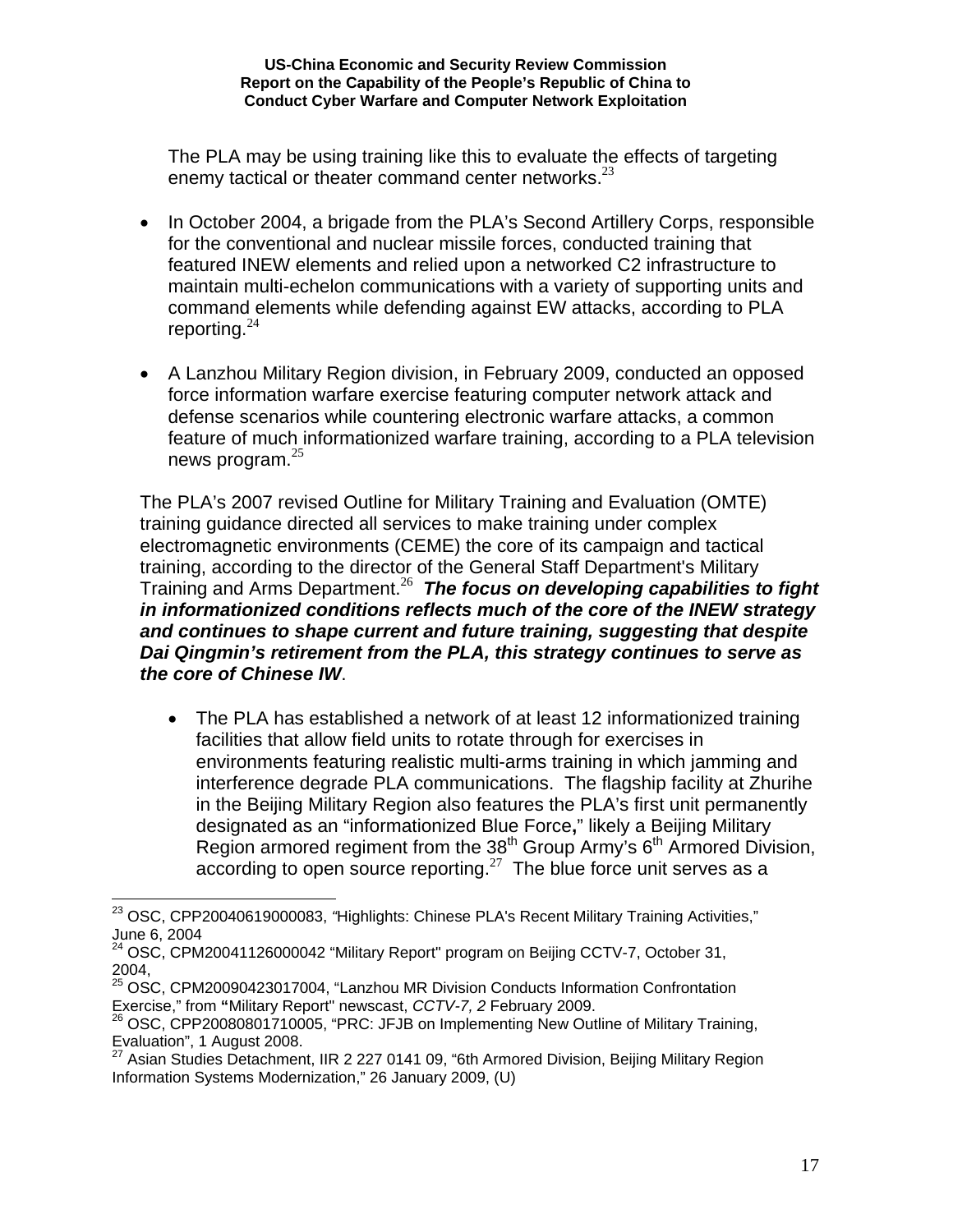notional adversary employing foreign tactics and making extensive use of information technology.<sup>28</sup>

• The PLA's large multi-military region exercise for battalion level units, named Kuayue 2009 (Stride 2009) featured the first-ever simultaneous deployment of units from four military regions and PLA Air Force (PLAAF) units. The exercise focused on implementing the 2007 Training Outline for informationized training and included multiple mission scenarios amphibious landing, air assault, close air support—under complex electromagnetic environments.<sup>29</sup>

The emphasis of the 2007 training directive on operating in complex electromagnetic environment and under informationized conditions may drive an expansion of personnel training in IW specialties—including offensive network warfare skills—to meet the demand among field units for skilled personnel. The PLA maintains a network of universities and research institutes that support information warfare related education either in specialized courses or more advanced degree granting programs. The curriculum and research interests of affiliated faculty reflect the PLA's an emphasis on computer network operations.

- The National University of Defense Technology (NUDT) in Changsha, Hunan Province is a comprehensive military university under the direct leadership of the Central Military Commission. NUDT teaches a variety of information security courses and the faculty of its College of Information Systems and Management and College of Computer Sciences are actively engaged in research on offensive network operations techniques or exploits, according to a citation search of NUDT affiliated authors.<sup>30</sup>
- The PLA Science and Engineering University provides advanced information warfare and networking training and also serves as a center for defense related scientific, technological, and military equipment research.<sup>31</sup> Recent IWrelated faculty research has focused largely on rootkit design and detection,

 $\overline{a}$  $^{28}$  OSC, CPF20081205554001, "Beijing MR Base EM Training Upgrade Advances PLA Capabilities," 5 December 2008 | OSC, CPF20080912554001001, "PLA Blue Force Units Bolster Training Realism," 12 September 2008 | Dennis J. Blasko, *The Chinese Army Today,* Routledge, 2006, p. 78.

<sup>29</sup> OSC, CPP20090908088006," Lanzhou MR Division in 'Stride-2009' Exercise Boosts Fighting

Capacity," *Jiefangjun Bao,* 7 September 2009.<br><sup>30</sup> Profile of NUDT available at http://english.chinamil.com.cn/site2/special-reports/2007-06/26/content\_858557.htm

<sup>&</sup>lt;sup>31</sup> OSC, FTS19990702000961, "PRC Establishes New Military Schools Per Jiang Decree," *Xinhua,* 2 July, 1999 | "China Establishes New Military Schools," People's Daily, 7 March 1999, available at:

http://english.peopledaily.com.cn/english/199907/03/enc\_19990703001001\_TopNews.html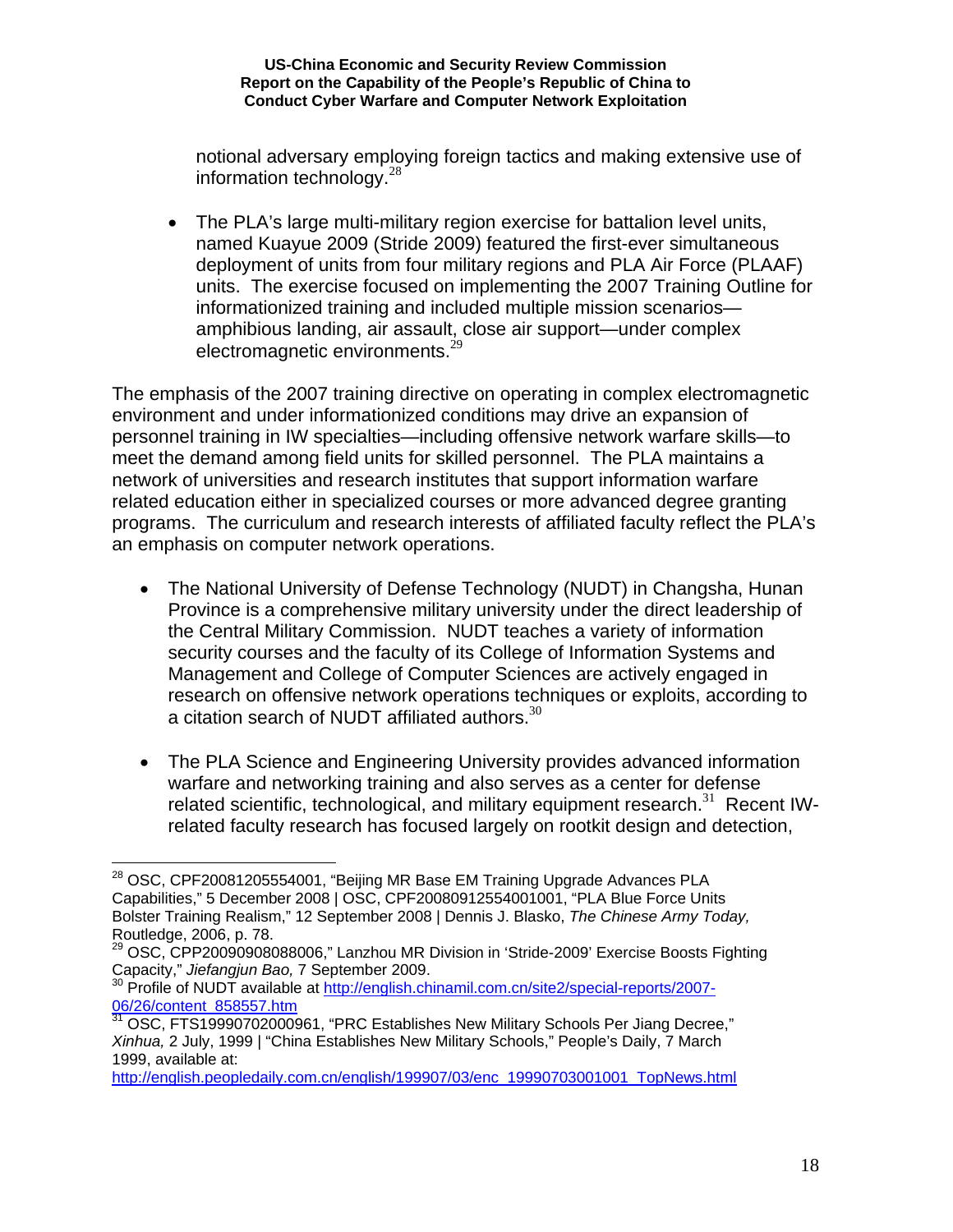including rootkit detection on China's indigenously developed Kylin operating system.

• PLA Information Engineering University provides PLA personnel in a variety of fields advanced technical degrees and training in all aspects of information systems, including information security and information warfare.  $32$ 

## **Deterrence and Computer Network Operations**

*The Chinese government has not definitively stated what types of CNA actions it considers to be an act of war which may reflect nothing more than a desire to hold this information close to preserve strategic flexibility in a crisis.* With the exception of the Taiwan independence issue, the PRC leadership generally avoids defining specific "red lines" for the use force; this is likely true for its CNA capabilities.

- Effective deterrence requires capable and credible force with clear determination to employ it if necessary and a means of communicating this intent with the potential adversary, according to the S*cience of Military Strategy*. 33
- The *Science of Military Strategy* also stresses that deterrent measures can include fighting a small war to avoid a much larger conflict. Tools like CNA and EW, which are perceived to be "bloodless" by many PLA IW operators, may become first choice weapons for a limited strike against adversary targets to deter further escalation of a crisis.  $34$  This concept may also have implications for PRC leadership willingness to use IW weapons preemptively if they believe that information-based attacks don't cross an adversary's "red lines".

The PLA may also use IW to target enemy decisionmaking by attacking information systems with deceptive information to shape perceptions or beliefs. The *Science of Military Strategy* highlights this as a key contribution that IW can make in support of the overall campaign. Data manipulation or destruction may be perceived as a valuable tool to aid broader strategic psychological or deception operations or to support perception management objectives as part of a deterrence message.

• A 2003 article by the Deputy Commander of Guangzhou Military Region, entitled "Information Attack and Information Defense in Joint Campaigns,"

 $\overline{a}$  $32$  "China Establishes New Military Schools," People's Daily, 7 March 1999, available at: http://english.peopledaily.com.cn/english/199907/03/enc\_19990703001001\_TopNews.html<br><sup>33</sup> The Science of Military Strategy, p 213-215.<br><sup>34</sup> The Science of Military Strategy, p 213-215 | OSC, CPP20000517000168, "Excerpt from

War, The Third World War--Total Information Warfare," Xinhua Publishing House, 1 January, 2000.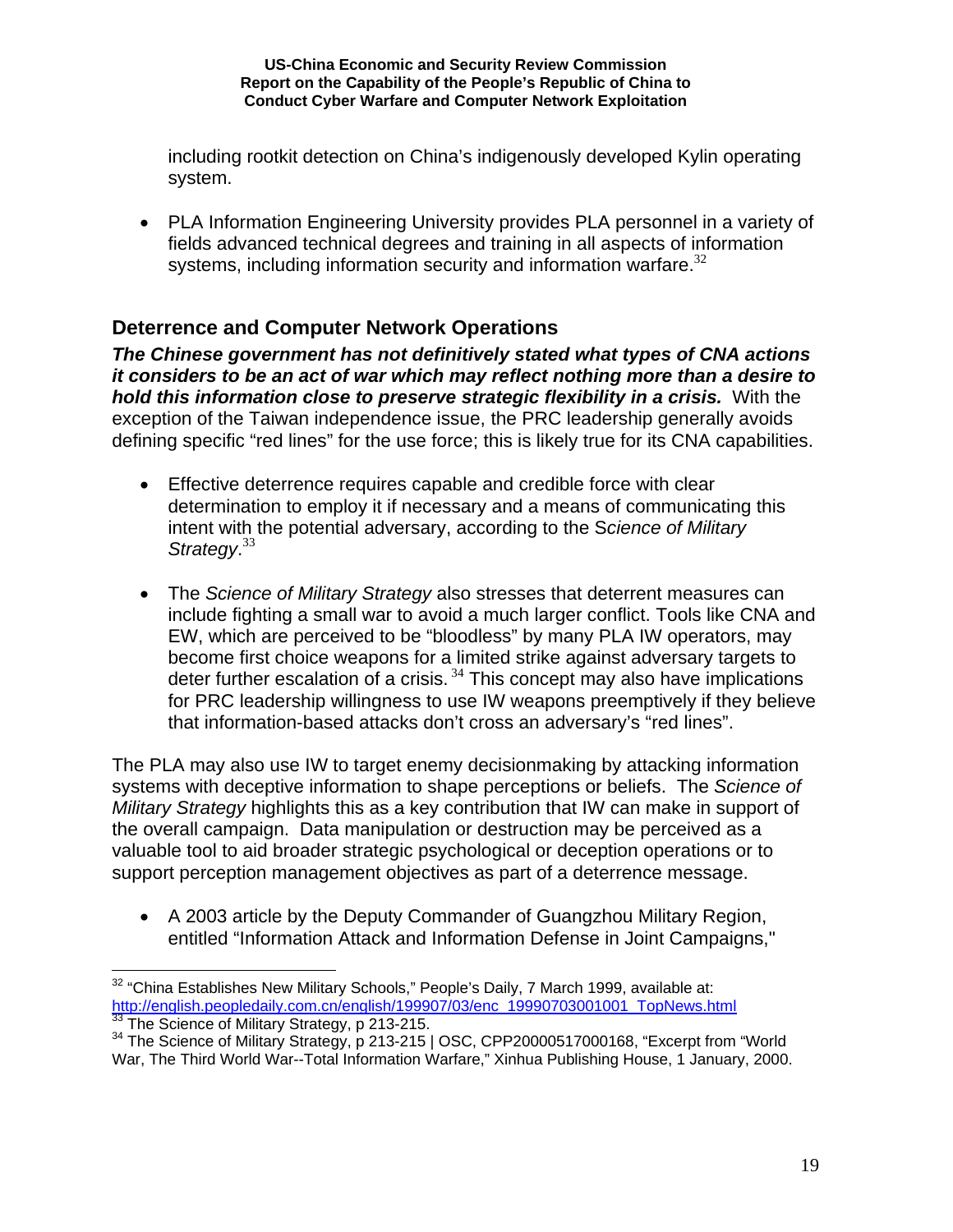published in an AMS journal, noted that information attack requires targeting both an enemy's information systems and "cognition and belief system." The primary techniques for attacking information systems, he argues, are network and electronic attack and the primary techniques for attacking people's cognition and belief system are information deception and psychological attack, which will also be implemented by CNO units.<sup>35</sup>

• AMS guidance on the formation of IW militia units directed that they include psychological operations elements to support perception management and deception operations against an enemy.

*Some PLA advocates of CNO perceive it as a strategic deterrent comparable to nuclear weapons but possessing greater precision, leaving far fewer casualties, and possessing longer range than any weapon in the PLA's arsenal.*  China's development of a credible computer network attack capability is one component of a larger effort to expand and strengthen its repertoire of strategic deterrence options that includes new nuclear capable missiles, anti-satellite weapons, and laser weapons.

- Major General Li Deyi, the deputy chair of the Department of Warfare Theory and Strategic Research at the Academy of Military Sciences, noted in 2007 that information deterrence is rising to a strategic level and will achieve a level of importance second only to nuclear deterrence.<sup>36</sup>
- China has developed a more accurate, road mobile ICBM, the DF-31A that can range the continental United States and a submarine launched variant, the JL-2 that will eventually be deployed on China's new Jin-class nuclear powered submarine. 37
- In 2007, China successfully tested a direct ascent ASAT weapon that used a kinetic kill vehicle to destroy an aging Chinese weather satellite<sup>38</sup> and in 2006. the US military accused the Chinese of using a laser dazzling weapon that temporarily blinded a reconnaissance satellite. $39$

 $\overline{a}$ <sup>35</sup> OSC, CPP20080314623007, "JSXS: Information Attack and Information Defense in Joint Campaigns," Beijing *Junshi Xueshu [Military Art Journal]* 1 October 2003.

<sup>&</sup>lt;sup>36</sup> OSC, CPP20081028682007, Li Deyi, "A Study of the Basic Characteristics of the Modes of Thinking in Informatized Warfare," China Military Science, Summer 2007, p.101-105.

<sup>&</sup>lt;sup>37</sup> Annual Report to Congress: Military Power of the People's Republic of China 2006, US Department of Defense, p. 3.

<sup>38</sup> *Annual Report to Congress: Military Power of the People's Republic of China 2009,* US Department of Defense, p. 14.

<sup>&</sup>lt;sup>39</sup> Warren Ferster and Colin Clark, "NRO Confirms Chinese Laser Test Illuminated U.S. Spacecraft," *Space News Business Report,* 3 October 2006, available at: http://www.space.com/spacenews/archive06/chinalaser\_1002.html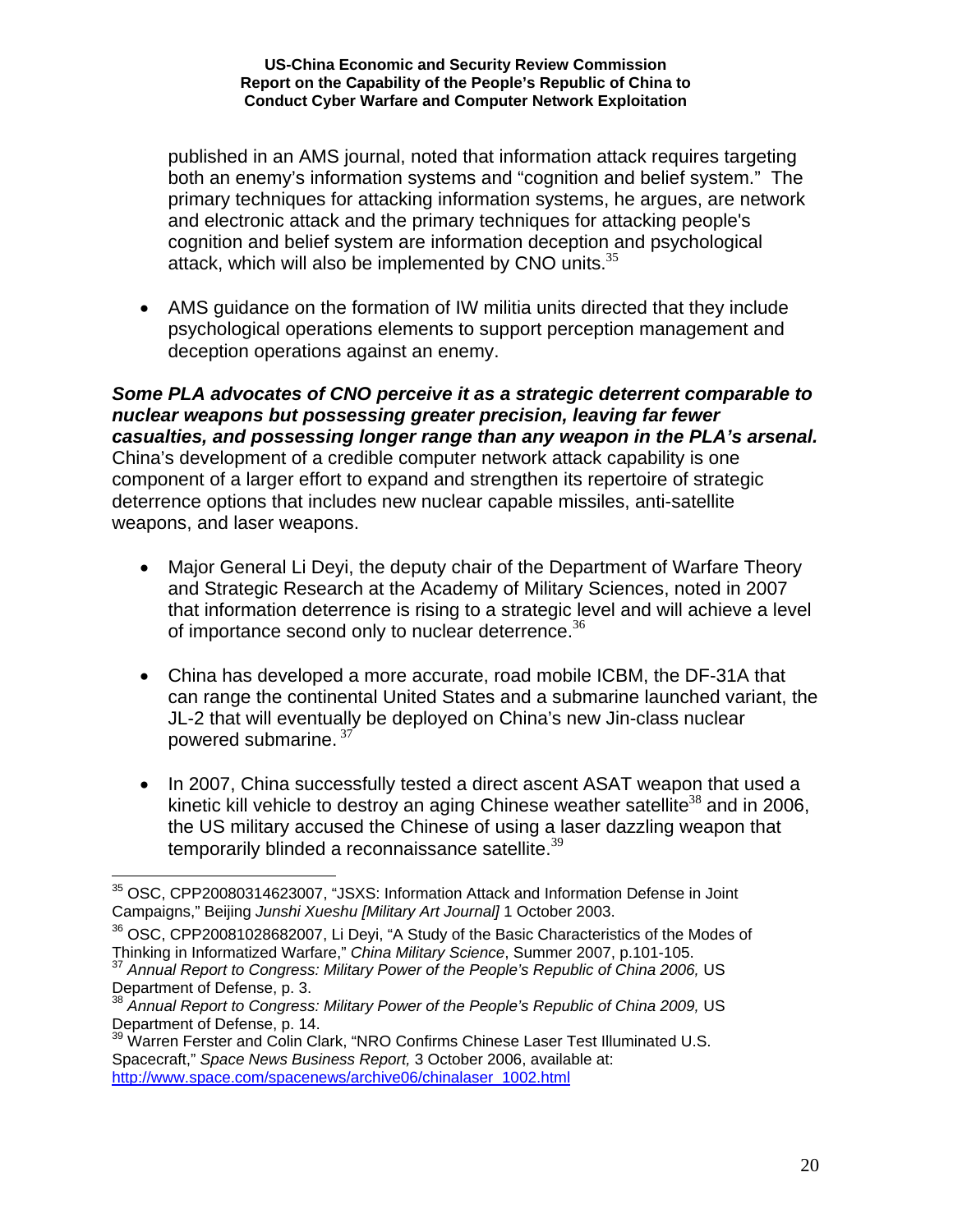• Chinese researchers are working on a variety of radio frequency weapons with the potential to target satellites and other components of the US C4ISR architecture, according to US Department of Defense analysis.<sup>40</sup>

## **PLA Information Warfare Planning**

An effective offensive IW capability requires the ability to assess accurately the likely impact on the adversary of a CNA strike on a given node or asset. These assessments, in turn, depend upon detailed intelligence on the adversary's network, the C2 relationships, and the various dependencies attached to specific nodes on the network.

- The *Science of Military Strategy* directs planners to "grasp the operational center of gravity and choose the targets and sequence for strike…arrange the enemy's comprehensive weaknesses on the selective basis for a list of the operational targets, according to the degree of their influences upon the whole operational system and procedure."<sup>41</sup>
- Mission planners must also understand the explicit and implicit network dependencies associated with a given node to avoid undesired collateral damage or the defensive redundancies that may exist to enable the targeted unit or organization to reroute its traffic and "fight through" the attack, effectively nullifying the Chinese strike.
- CNA planning also requires a nuanced understanding of the cultural or military sensitivities surrounding how a given attack will be perceived by an adversary. Failure to understand an enemy's potential "red lines" can lead to unintentional escalation of the conflict, forcing the PLA to alter its campaign objectives or fight a completely new campaign for which it may be unprepared.

PLA IW planners and leaders have noted that CNO is blurring the separation that military planners maintained between the hierarchy of "strategy," "campaign," and "combat" (or "tactics" in Western usage) so that CNO or EW weapons employed by tactical-sized units can strike strategic targets deep in the adversary's own territory beyond the range of most conventional weapons, possibly changing the course of the conflict.<sup>42</sup> This changing perspective on IW and especially CNO tools may impact the senior leadership perspective on targeting, particularly if the use of these tools is

 $\overline{a}$ <sup>40</sup> *Annual Report to Congress: Military Power of the People's Republic of China 2006,* US

Department of Defense, p. 34.<br><sup>41</sup> Science of Military Strategy, p. 464

<sup>41</sup> *Science of Military Strategy,* p. 464 42 OSC, CPP20081229563002,"Relations Between Strategy, Campaigns And Battles*, China Military Science*, 29 December 2008.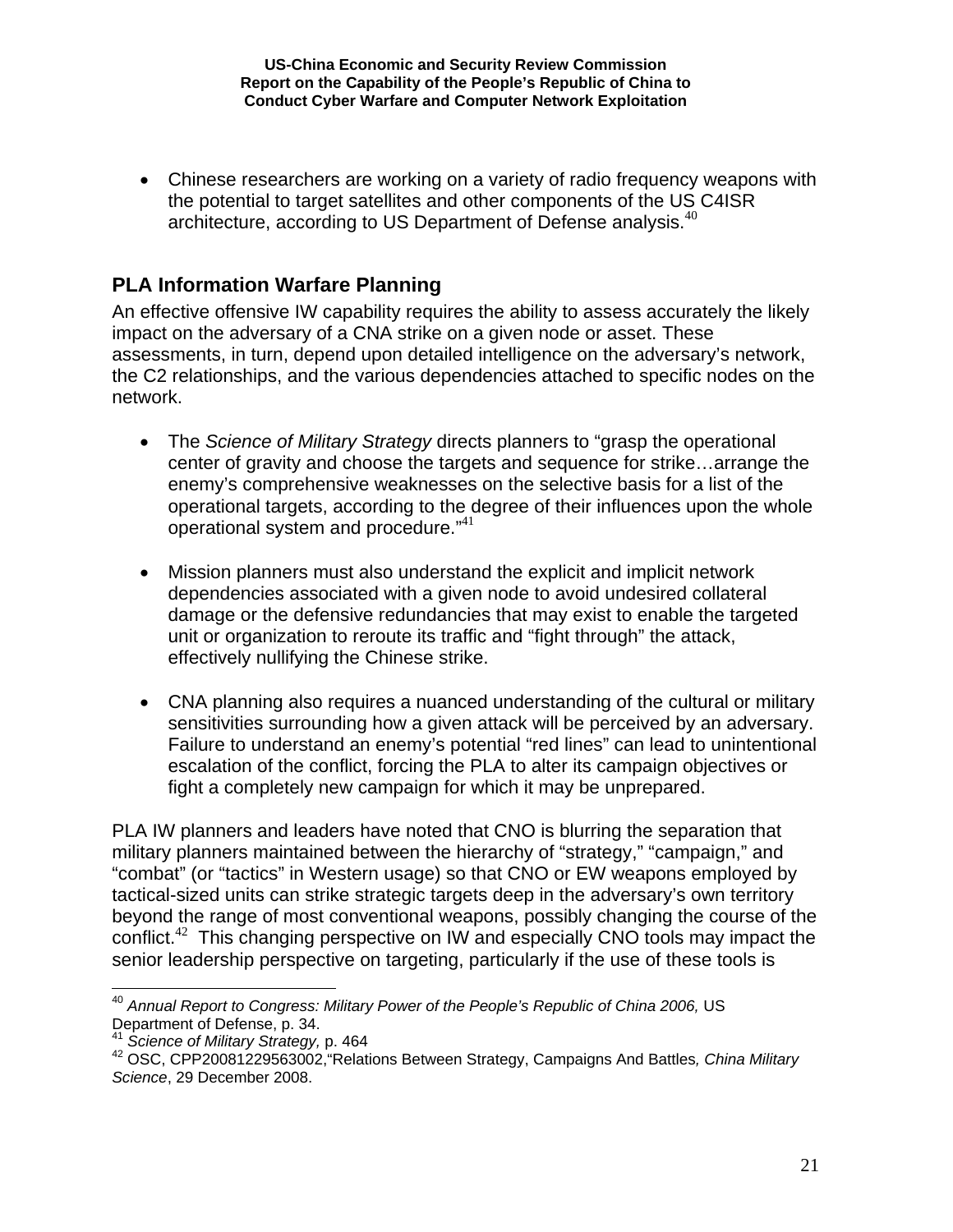perceived to have plausible deniability for Beijing or complicates an adversary's ability to counterattack.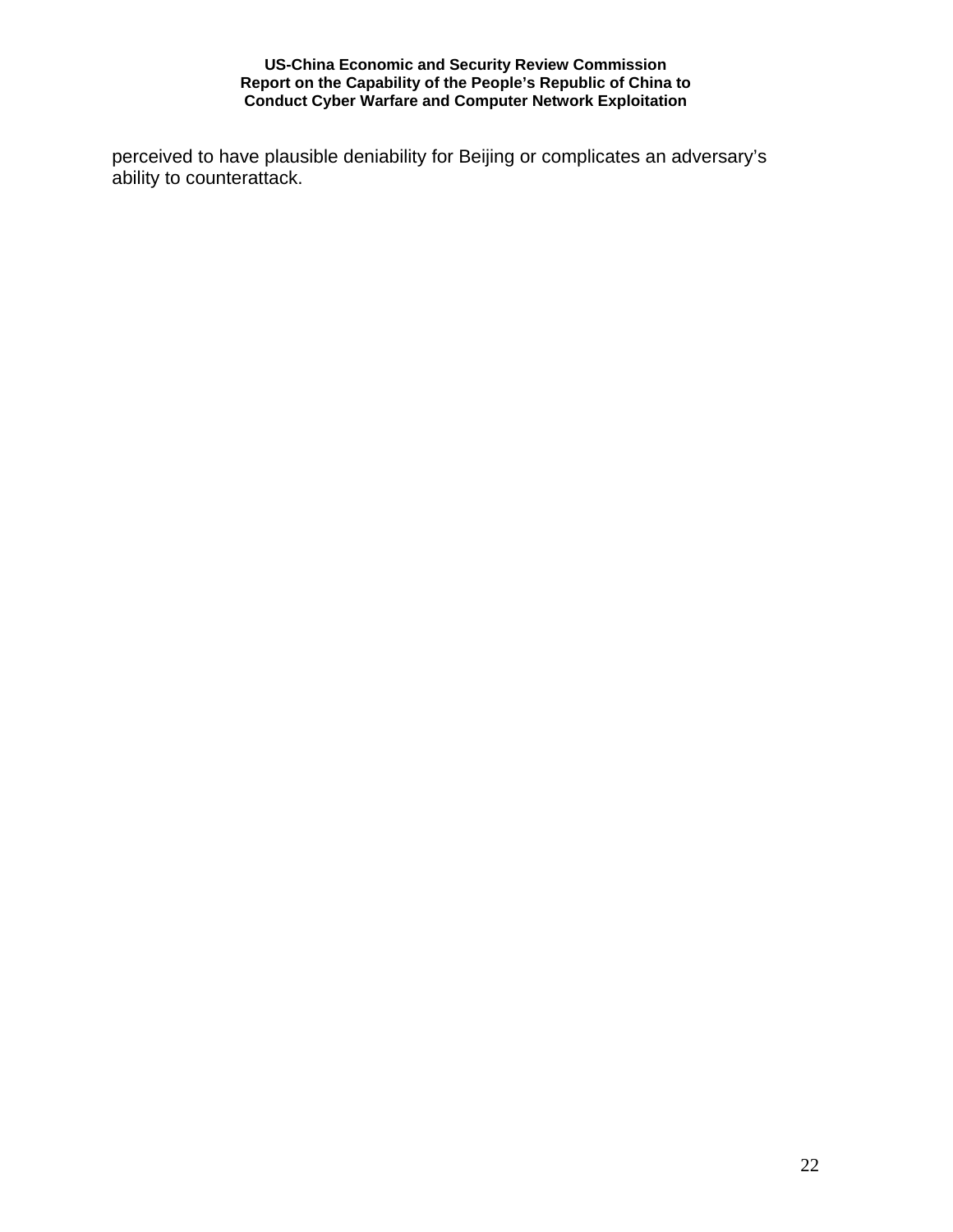# **Chinese Computer Network Operations During Conflict**

Like the use of missile or air power, CNO is one of several increasingly capable warfighting components available to PLA commanders during a conflict, however, the PLA rarely discusses CNO as a standalone capability to be employed in isolation from other warfighting disciplines. Understanding how it may be used in support of a larger campaign requires Western analysts and policymakers to consider China's overall campaign objectives to understand CNO in its proper context. The current strategy for fighting a campaign in a high tech environment, reflected in the doctrinal guidance to "strike the enemy's nodes to destroy his network,"<sup>43</sup> directs commanders to attack the adversary's C2 and logistics networks first and exploit the resulting "blindness" with traditional firepower attacks on platforms and personnel. *This strategy suggests that the PLA may strike with CNO and EW weapons in the opening phases of a conflict to degrade enemy information systems rather than attempt a traditional force-on-force attack directly where the PLA is at a disadvantage against more technologically advanced countries like the US.* 

- Denying an adversary access to information systems critical for combat operations is influenced by principles of traditional Chinese strategic thought, but the strategy is also the result of extensive contemporary PLA analysis of likely adversaries' weak points and centers of gravity.
- While Chinese military leaders are almost certainly influenced by their strategic culture and traditions of stratagem, much of China's contemporary military history reflects a willingness to use force in situations where the PRC was clearly the weaker entity. Scholarship on the subject suggests that PRC political leaders often determined that conflict in the short term would be less costly than at a later date when strategic conditions were even less favorable to China. This logic often seems counterintuitive to the casual Western observer but reflects a nuanced assessment of changing strategic conditions and how best to align with them for a favorable outcome. PLA and PRC leaders capture this idea often when discussing the use of strategies, stratagem, or weapons that enable the weak to overcome the strong.<sup>4</sup>

<sup>&</sup>lt;sup>43</sup> Science of Military Strategy, p. 464.

<sup>&</sup>lt;sup>44</sup> There is a growing record of contemporary scholarship on strategic culture, deterrence, stratagem, and China's propensity to use force. While it is beyond the scope of the present study, a more extensive discussion of the relationship of these topics to contemporary computer network operations is essential, particularly one that moves the discussion beyond comparisons of China's military classics and toward a broader context for understanding the complexity of modern Chinese perceptions of IW and the value of CNO. For a small representative sample of some of the excellent research done on China's calculus for the use of force see: Allen S. Whiting, *China Crosses the Yalu:*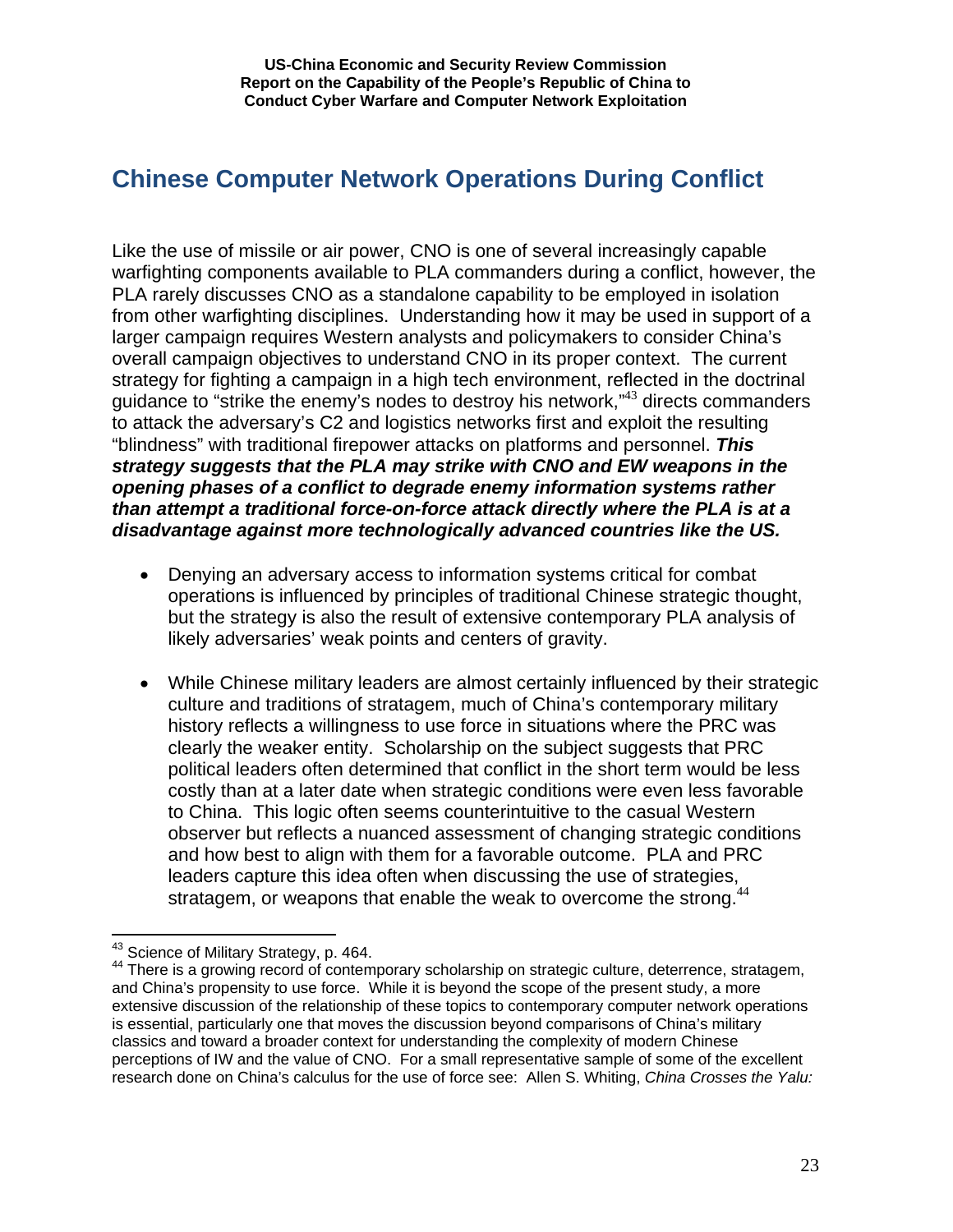• The PLA's employment of CNO reflects an intention to use it (with EW weapons) as one element of an integrated—and increasingly joint—campaign capability. Campaign doctrine calls for using CNO as a precursor to achieve information dominance, providing "openings" or opportunities for air, naval, and ground forces to act.

CNO in any military crisis between China and the US will likely be used to mount persistent attacks against the Department of Defense's NIPRNET nodes that support logistics, and command and control functions. Attacks such as these are intended to degrade US information and support systems sufficiently for the PLA to achieve its campaign objectives before the US and its Allies can respond with sufficient force to defeat or degrade the PLA's operation. In a Taiwan scenario, for example, PLA planners likely consider the opening days as the critical window of opportunity to achieve military objectives on the island. CNO and other IW weapons that delay a US military response only increase the PLA's possibility of success without requiring direct combat with superior US forces.

- Delaying or degrading US combat operations in this Taiwan scenario sufficiently to allow the PLA to achieve lodgment on Taiwan or force the capitulation of the political leadership on the island would present the US with a *fait accompli* upon arrival in the combat operations area.
- The majority of US military logistics information systems is transmitted or accessed via the NIPRNET to facilitate communication or coordination between the hundreds of civilian and military nodes in the military's global supply chain.

### **Logistics Networks and Databases**

### *In a conflict, NIPRNET-based logistics networks will likely be a high priority target for Chinese CNA and CNE.* Information systems at major logistics hubs

 $\overline{a}$ *The Decision to Enter the Korean War,* Stanford University Press; 1960 | Allen S. Whiting, "China's Use of Force 1960-1996, and Taiwan," *International Security,* Vol. 26, No. 2 (Fall 2001), pp. 103–131 | Alastair Iain Johnston, "China's Militarized Interstate Dispute Behavior 1949-1992: A First Cut at the Data," *The China Quarterly,* 1998, No.153 (March 1998), pp. 1-30 | Alastair Iain Johnston, *Cultural Realism: Strategic Culture and Grand Strategy in Chinese History*, Princeton University Press, 1998 | M. Taylor Fravel, "Regime Insecurity and International Cooperation: Explaining China's Compromises in Territorial Disputes," *International Security,* Vol. 30, No. 2 (Fall 2005), pp. 46–83 | Thomas J. Christensen, "Windows and War: Trend Analysis and Beijing's Use of Force," in *New Directions in the Study of China's Foreign Policy,* Alastair Iain Johnston and Robert Ross, eds. Stanford University Press, 2006.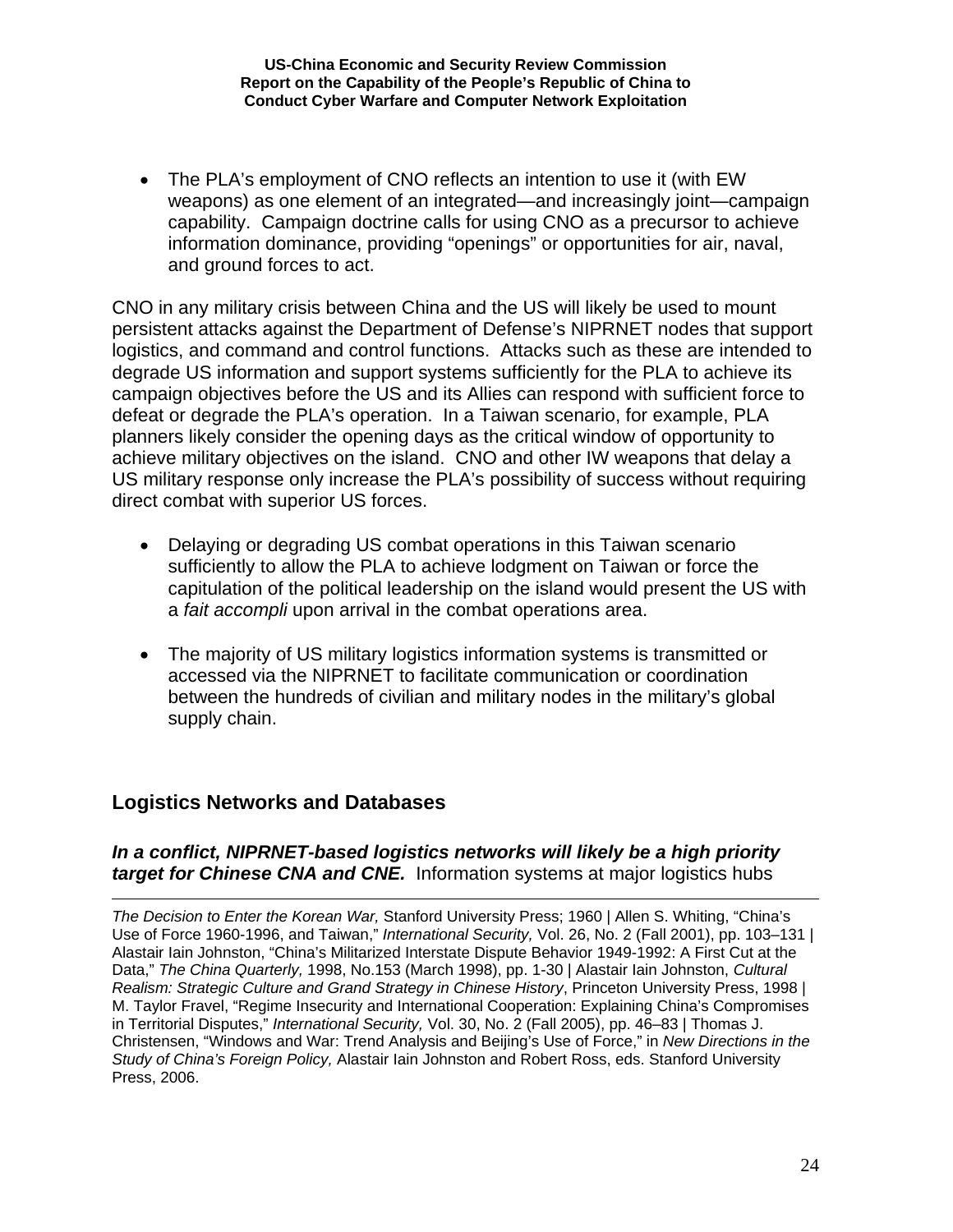either in the US Pacific Command (USPACOM) area of operations (AOR) or CONUSbased locations supporting USPACOM operations will likely be subjected to Chinese CNA and CNE operations during a conflict*.* The Chinese have identified the US military's long logistics "tail" and extended time for force build-up as strategic vulnerabilities and centers of gravity to be exploited.

- PLA assessments of US campaigns in Iraq (both Desert Storm and Operation Iraqi Freedom), the Balkans, and Afghanistan identify logistics and the force deployment times as weak points, the interruption of which will lead to supply delays or shortages. These assessments in aggregate do not seem to suggest that defeating the logistics systems will lead to a de facto US military defeat (PLA professionals likely assume that the US will implement work around and ad hoc solutions to these obstacles), but rather that these disruptions will "buy time" for the PLA as noted above.
- Logistics data of interest to PLA planners are likely areas such as specific unit deployment schedules, resupply rates and scheduled movement of materiel, unit readiness assessments, lift availability and scheduling, maritime prepositioning plans, air tasking orders for aerial refueling operations, and the logistics status of bases in the Western Pacific theater.
- *US Joint Publication 4-0: Joint Logistics* notes that "the global dispersion of the joint force and the rapidity with which threats arise have made real-time or near real-time information critical to support military operations. Joint logistic planning, execution, and control depend on continuous access to make effective decisions. Protected access to networks is imperative to sustain joint force readiness and allow rapid and precise response to meet JFC requirements."<sup>45</sup>
- Potential Chinese familiarity with the network topology associated with US Transportation Command (USTRANSCOM) or related logistics units on NIPRNET could aid CNE missions intended to access and exfiltrate data related to the time-phased force and deployment data (TPFDD) of a specific contingency or operations plan. A TPFDD is the logistics "blueprint" for the sequence of movement of supplies and is based on a commander's expression of priorities for personnel and materiel to move into a combat theater.

### *The Chinese may attempt to target potentially vulnerable networks associated with strategic civilian ports, shipping terminals, or railheads that are*

 $\overline{a}$ <sup>45</sup>*US Joint Publication 4-0: Joint Logistics,* 18 July 2008, US Department of Defense, p.I-5 available at: http://www.dtic.mil/doctrine/jel/new\_pubs/jp4\_0.pdf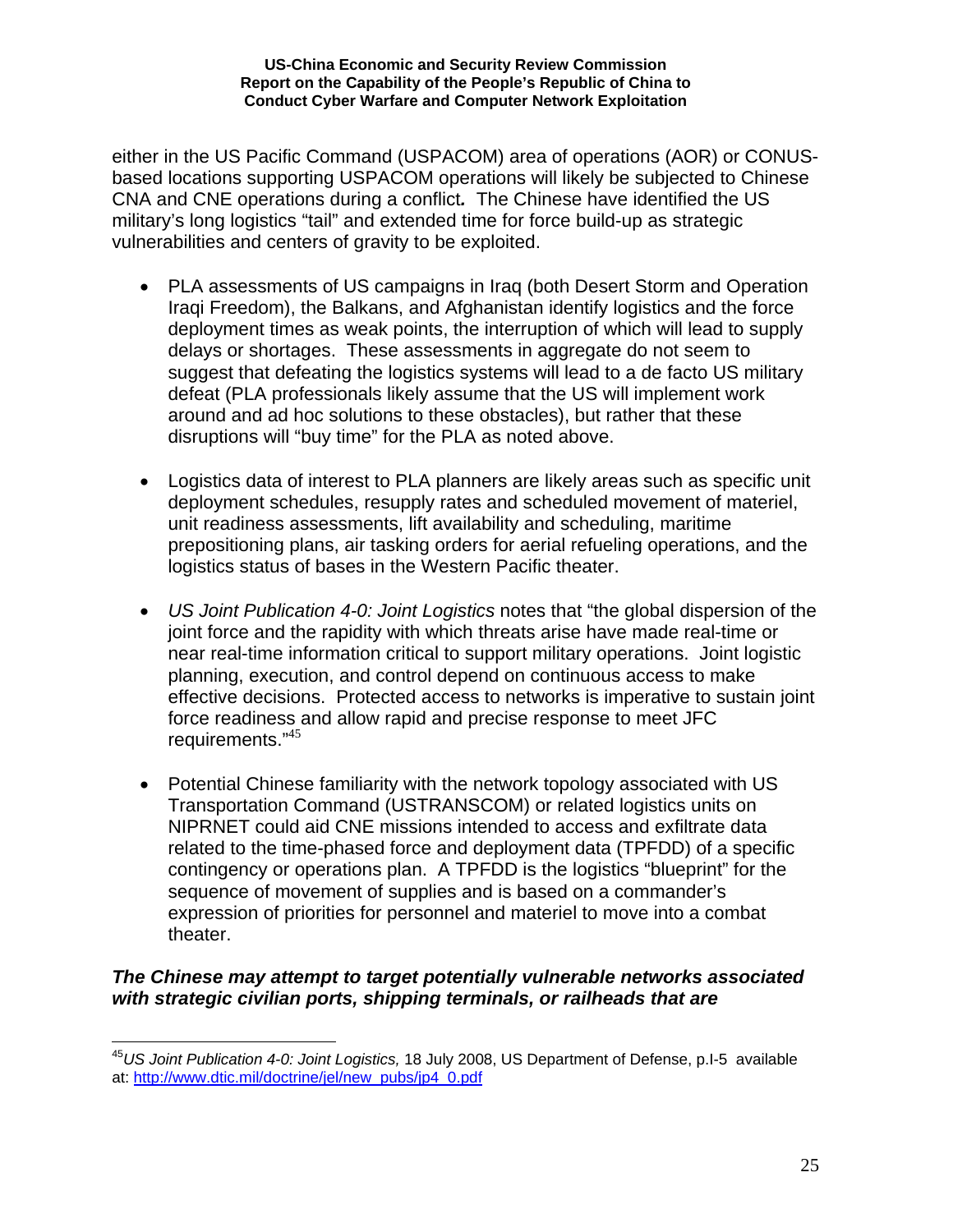### *supporting the military's movement of critical supplies and personnel.*

Maintaining effective movement control during a major mobilization is inherently complex. Disruptions of information systems at key nodes, particularly "downstream" at shipping terminals or airports, while not catastrophic, could create major delays as the traffic en route to the affected destination is forced to slow or halt, similar to the cascading traffic delays that can result from a minor accident at rush hour.

- *US Joint Publication 4-0: Joint Logistics* also points out that "inventory management capitalizes on authoritative information (accurate, real-time, and widely visible) and performance trends to inform decisions about attributes of the materiel inventory throughout the supply chain. Maintaining optimal stockage levels and accountability of materiel throughout the supply chain enables the joint logistician to manage the flow of materiel between strategic and tactical supply nodes to meet warfighter requirements."  $46$
- Many logistics databases on NIPRNET have Web-based interfaces to enable ease of access, but may only require PLA operators to compromise one weak password via keystroke logging or to exploit SQL injection vulnerabilities on the Website to gain user-like access.
- Long term access to NIPRNET via CNE techniques—and to logistics information supporting the TPFDD for various warplans in particular—also allows the PLA to assemble a detailed current intelligence picture of the intended US force deployment packages for specific contingencies.

*The PLA's basic CNE/CNA strategy against NIPRNET logistics databases is likely a combination of attacks on selected network segments to limit both the flow and possibly corrupt the content of unencrypted data.* An attack on logistics information systems may begin by exploiting previously compromised hosts on the network held as a kind of war reserve in the event of a crisis. $47$ 

• If PLA operators target a unit or network segment that does not authenticate HTTP traffic (common Internet traffic) through a proxy server before leaving the network, they will be able to operate much more freely on the network. An attacker in this environment can connect out to a remote C2 node and download additional tools or exfiltrate (and infiltrate) data without a requirement for valid user credentials.

<sup>&</sup>lt;sup>46</sup> US Joint Publication 4-0: Joint Logistics, p. JP-40

<sup>&</sup>lt;sup>47</sup> The attack techniques may shift as changes to US INFOCON levels limits accessibility of some applications or external connections and prioritization on network traffic affects the types of inbound traffic permitted through firewalls.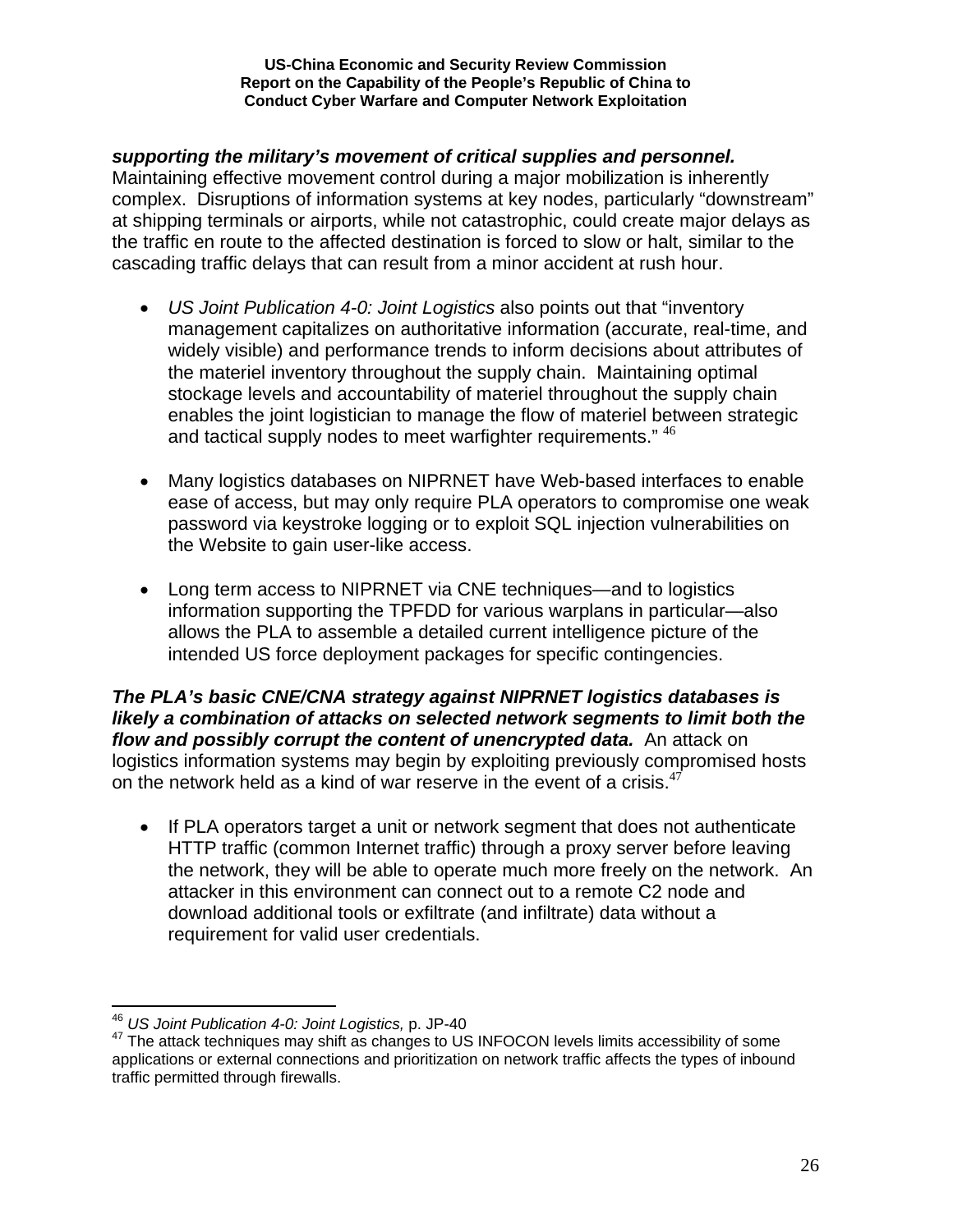### *Reporting of attacks on US networks attributed to China suggests that these operators possess the targeting competence to identify specific users in a unit or organization based on job function or presumed access to information.* Access that exploits legitimate user credentials can allow the attacker to review file directories and potentially target specific files for exfiltration or alteration, depending on the mission requirements and the US INFOCON levels. Alternately, these operators can use this access for passive monitoring of network traffic for intelligence collection purposes. Instrumenting these machines in peacetime may enable attackers to prepare a reserve of compromised machines that can be used during a crisis.

- Chinese CNO operators likely possess the technical sophistication to craft and upload rootkit and covert remote access software, creating deep persistent access to the compromised host and making detection extremely difficult.
- An "upstream" attack on the networks of civilian contractors providing logistics support to operational units also has potential for great impact and is potentially easier against smaller companies that often lack the resources or expertise for sophisticated network security and monitoring.
- Many of the vulnerabilities outlined above can be greatly minimized if the network uses a proxy server, implements firewall blocks of unproxied access, blocks proxy access without valid user authentication, and prevents user credentials from being exposed to the attackers.

*Chinese CNO operators may also attempt to attack US perceptions of the validity of data in these networks by uploading false records or corrupting existing records, possibly for intentional detection.* This discovery may generate a manpower and resource intensive review of the targeted unit's database records or other files against a known good back up copy before the unit resumes normal operations, creating potentially costly operational delays. If this type of attack is staged against several large or critical supply nodes, the impact could be significant.

- Uploading files or accessing existing records in NIPRNET-based logistics databases would require PLA operators to compromise a computer on the targeted LAN and be able to operate with the local users' credentials, a capability observed in past intrusions of US networks that are attributed to China.
- The discovery of this type of attack may have a greater impact on US forces from a perception management or psychological operations perspective than the more localized targeting to redirect supplies.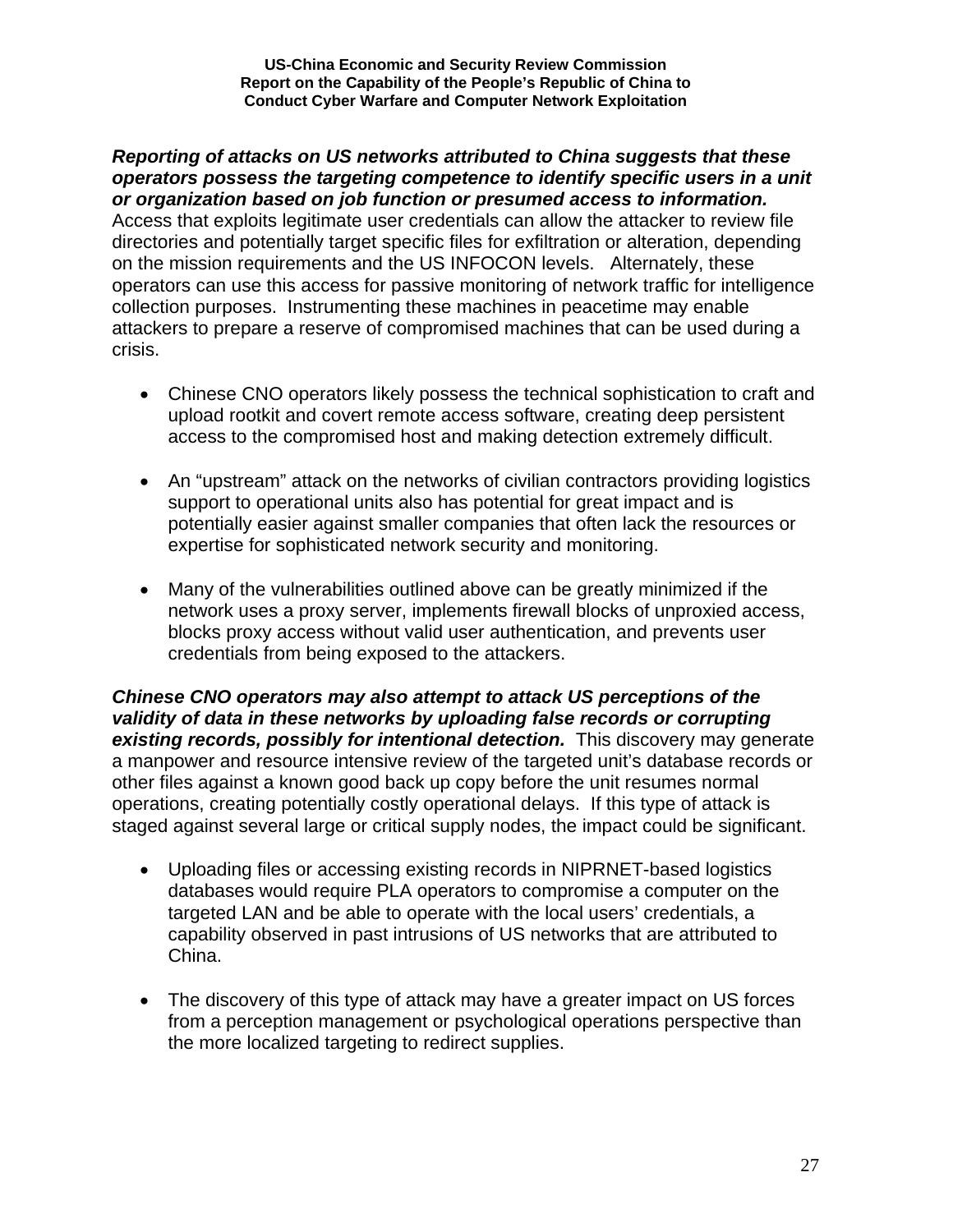• Only a limited number of actual compromises may be required to have a disproportionate impact on US operational tempo if information security concerns require time consuming validation of logistics or other databases by systems administrators and logistics personnel across the theater or in CONUS.

## **Command and Control Data**

Much of the operational traffic between command entities and subordinate units such as unit location, status, situation reports, and deployment orders, is transmitted via classified systems both in peacetime and wartime. Conducting CNO to penetrate and compromise the encryption and defensive layers built into the architecture of these systems is a resource intensive and time consuming process for Chinese IW units or the civilian researchers likely supporting them. *The Chinese doctrinal orientation toward attacking an enemy's information flow suggests that if a classified network is attacked, it will likely be intended to impede encrypted traffic flow if it moves across an unclassified backbone rather than attempting to decrypt data or penetrate into the actual network.*

- Even if a sensitive encrypted network is not compromised, focused traffic analysis of encrypted communications via computer network exploitation may still yield useful information.
- If PLA CNO operators are tasked with targeting the networks or databases of specific US military units, then basic network reconnaissance conducted during peacetime can support offensive operations during wartime.
- Once these units or databases are identified, an attacker can use common techniques or tools to affect a denial of service attack against any server or router. The sophistication of this type of attack is within the assessed technical capabilities of many individuals in China's hacker community and likely of PLA units with trained CNO operators.
- Some CNE operations may be designed for purely reconnaissance purposes to map out network topologies and understand the command and control relationships of specific areas of US military or commercial networks rather than exfiltrate data or emplace "sleeper" malicious software on targeted machines.

PLA CNO commanders and operators likely recognize that a capability for peacetime compromise is not a guarantee of wartime access. US INFOCON levels will increase during a crisis, blocking access to some or all of an adversary's pre-instrumented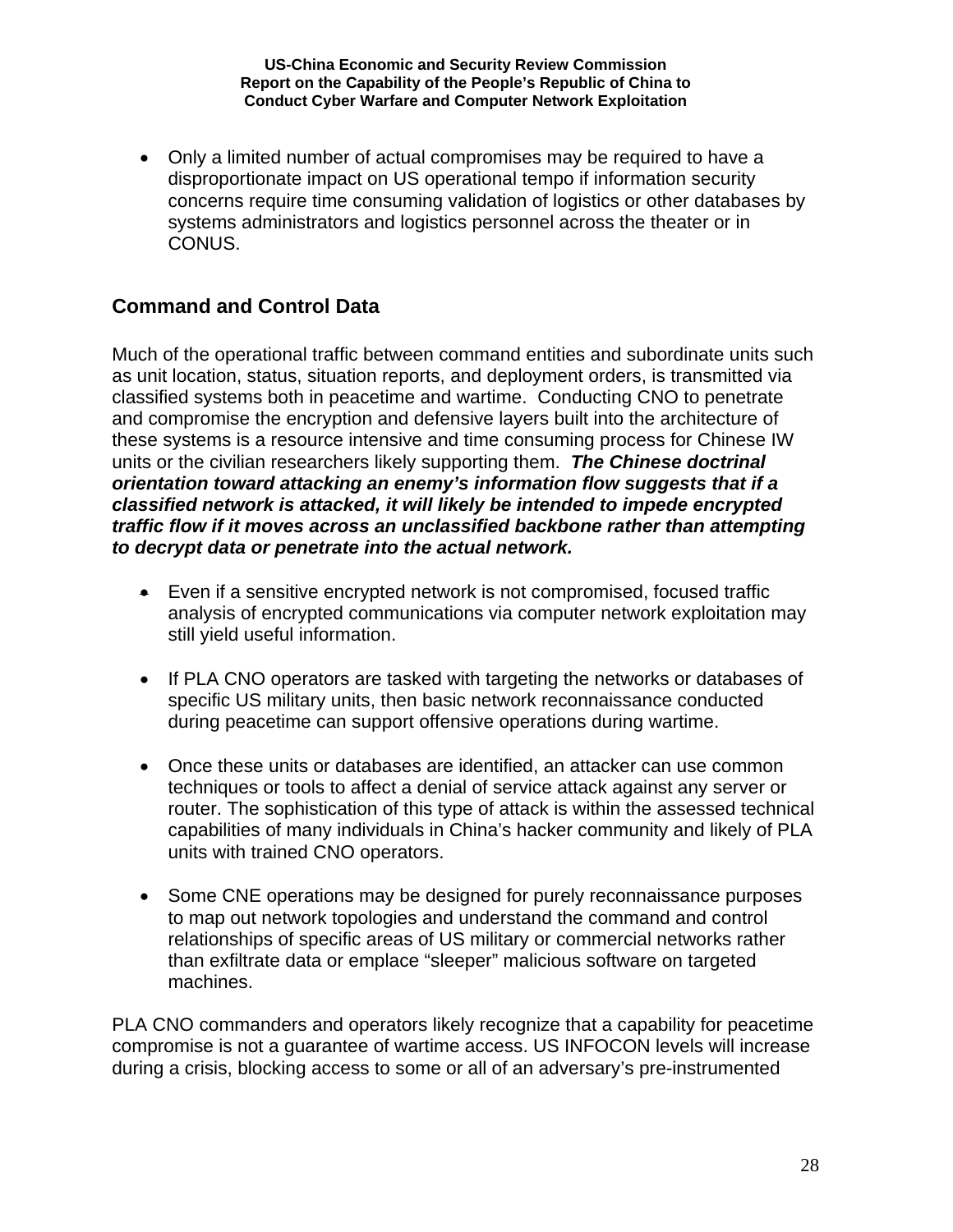machines. Ongoing probes and compromises designed to elicit changes in US defensive posture may, however, provide some insights into how the network environment will change during periods of heightened threat. Chinese operations, therefore, could also include efforts designed to create intentional "noise" on the network that elicits a reaction, allowing the attackers to gather intelligence on how the US defensive posture will change under select circumstances. This is a cyber parallel to US Cold War-era electronic warfare operations that were designed to provoke a reaction from Soviet air defense networks to collect intelligence on their responses to various types of threats.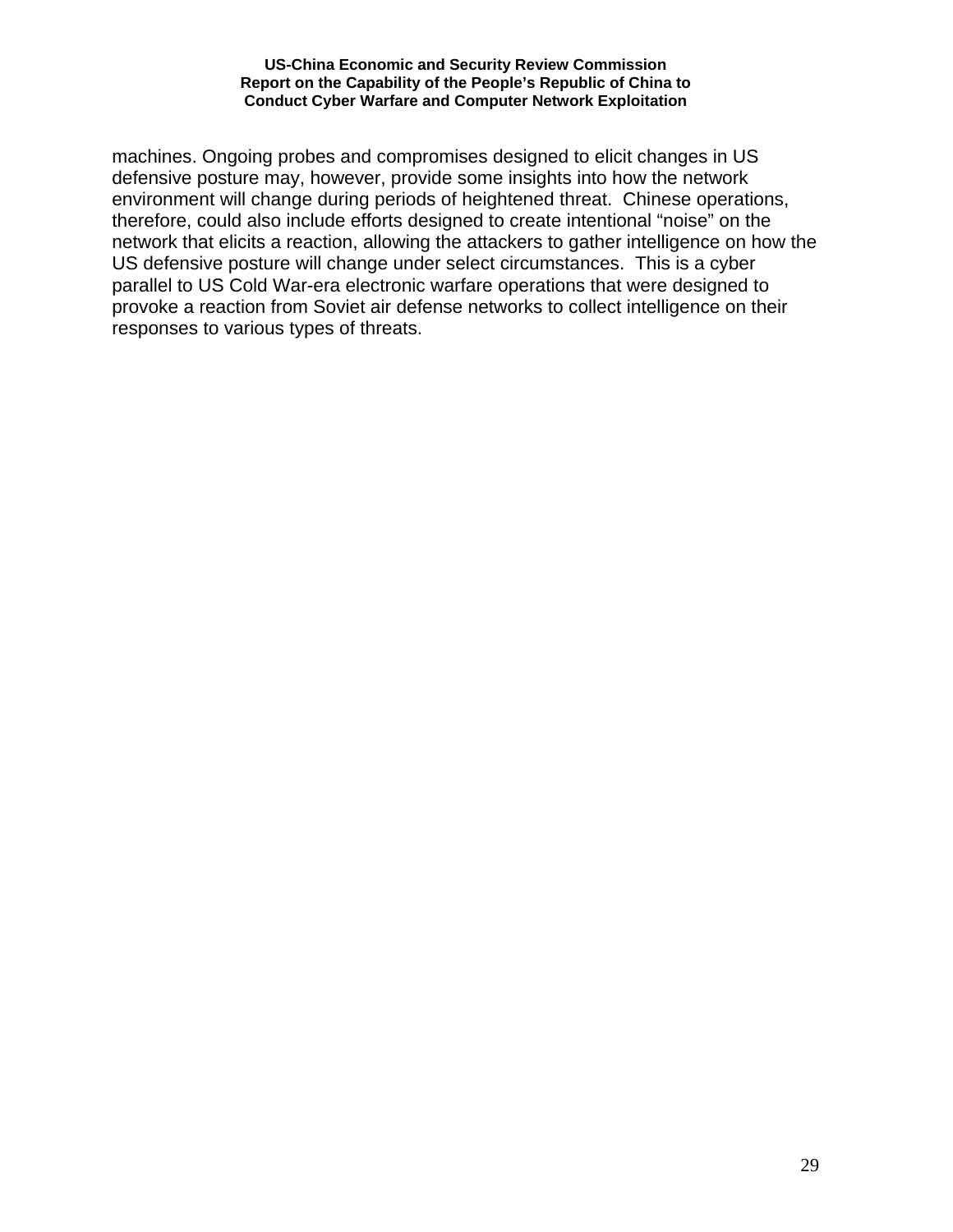# **Key Entities in Chinese Computer Network Operations**

## **General Staff Department Fourth Department**

*The GSD 4th Department's traditional offensive EW mission, Dai Qingmin's leadership of the department during the first half of this decade, and open source reporting that references the Department's role in implementing INEW, all suggest that it has the primary authority for offensive IW in the PLA.*

- The 4<sup>th</sup> Department, also referred to as the Electronic Countermeasures Department (ECM) Department, oversees both operational ECM units and R&D institutes conducting research on a variety of offensive IW technologies.
- The 4th Department's oversight of IW dates to at least 1999 and probably earlier. Recent scholarship notes that Dai Qingmin's seminal work, *On Information Warfare,* was vetted by the 4<sup>th</sup> Department prior to its publication in 1999 indicating that it had organizational oversight of this topic even at that time. $48$
- The GSD's decision in 2000 to promote Dai Qingmin to head the  $4<sup>th</sup>$ Department—vetting his advocacy of the INEW strategy—likely further consolidated the organizational authority for the IW—and the CNA mission specifically—in this group. Dai's promotion to this position suggests that the GSD probably endorsed his vision of adopting INEW as the PLA's IW strategy.

## **General Staff Department Third Department**

*The GSD Third Department's longstanding signals intelligence (SIGINT) focus, historical lack of an offensive role, and its large staff of trained linguists and technicians makes it well suited for oversight of the CND and CNE missions in the PLA.* The 3<sup>rd</sup> Department maintains an extensive system of signals collection stations throughout China with collection and processing stations co-located with each of the PLA's Military Region headquarters.<sup>49</sup> It is tasked with the foreign signals collection, exploitation, and analysis and also communications security for the PLA's voice and data networks. This latter responsibility may encompass network defense

 $\overline{a}$ 

<sup>&</sup>lt;sup>48</sup> Mulvenon, PLA Computer Network Operations, p. 272. | See also OSC,

FTS20000105000705, "Fu Quanyou Commends New Army Book on IW," *Jiefangjun Bao*, 7 December 1999.

<sup>49</sup> Desmond Ball, "Signals Intelligence In China" *Jane's Intelligence Review,* 1 August, 1995.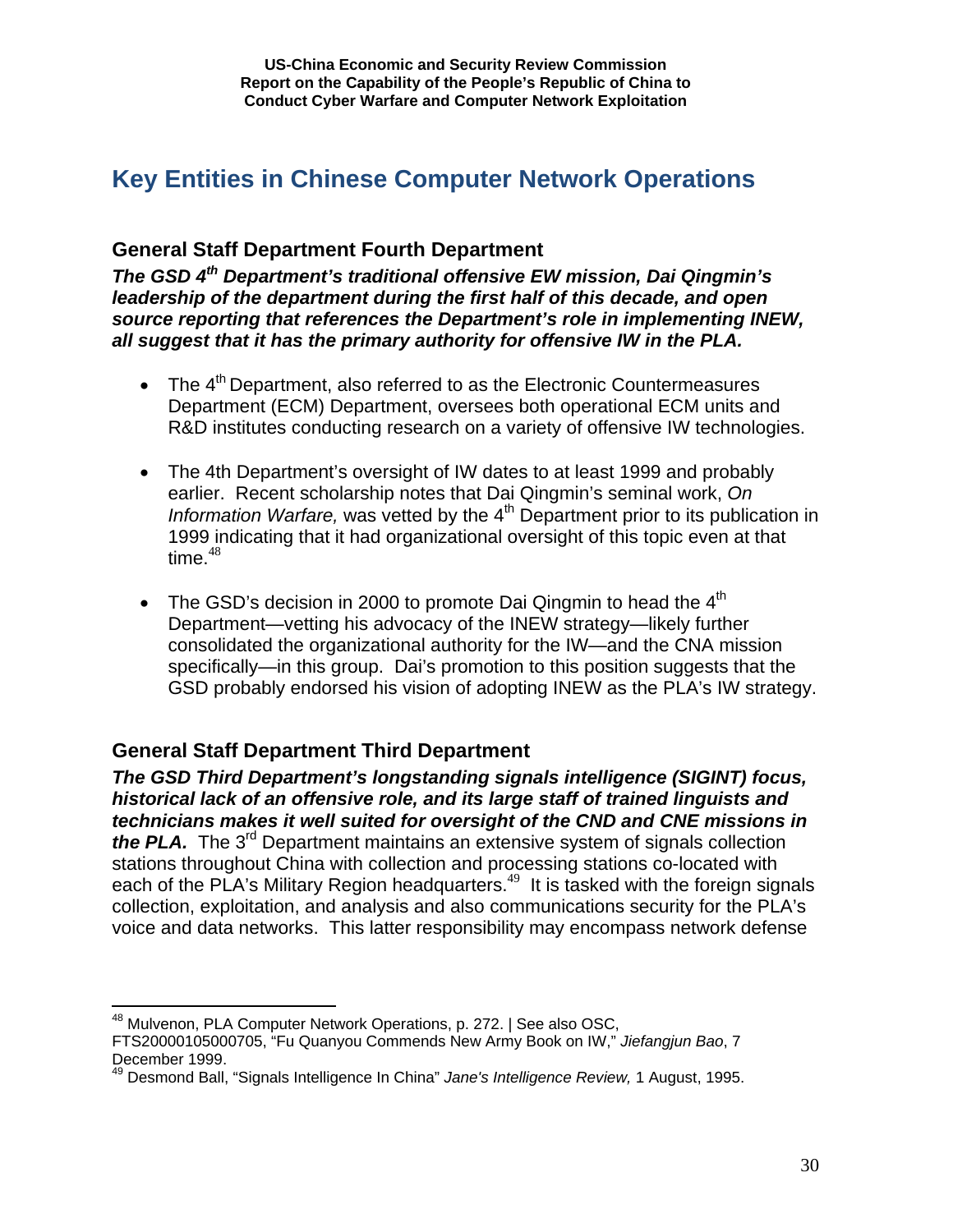as well, though little information is available to confirm this role.<sup>50</sup> Some Western analyses of the 3<sup>rd</sup> Department claim it maintains a staff of more than 130,000, though this figure cannot be independently confirmed. Regardless of the specific figure, accessibility to a large staff of highly skilled linguists and technical analysts would provide significant depth for a computer-based intelligence collection and exploitation mission.



Figure 1: General Staff Department of the People's Liberation Army<sup>51</sup>

 $\overline{a}$ 

 $50$  OSC, CPP20060110510011, "HK Journal Details History, Structure, Functions of PRC Intelligence Agencies," Hong Kong *Chien Shao,* No 179, 1 January 2006. | Mark A. Stokes, *China's Strategic Modernization: Implications for the United States*, U.S. Army Strategic Studies Institute, September 1999, p. 34.

<sup>51</sup> Organizational chart from "The General Staff Department Of The Chinese People's Liberation Army: Organization, Roles, & Missions," by David Finkelstein, in *The People's Liberation Army as Organization Reference Volume v1.0*, James C. Mulvenon and Andrew N. D. Yang, eds, RAND Corp., 2002.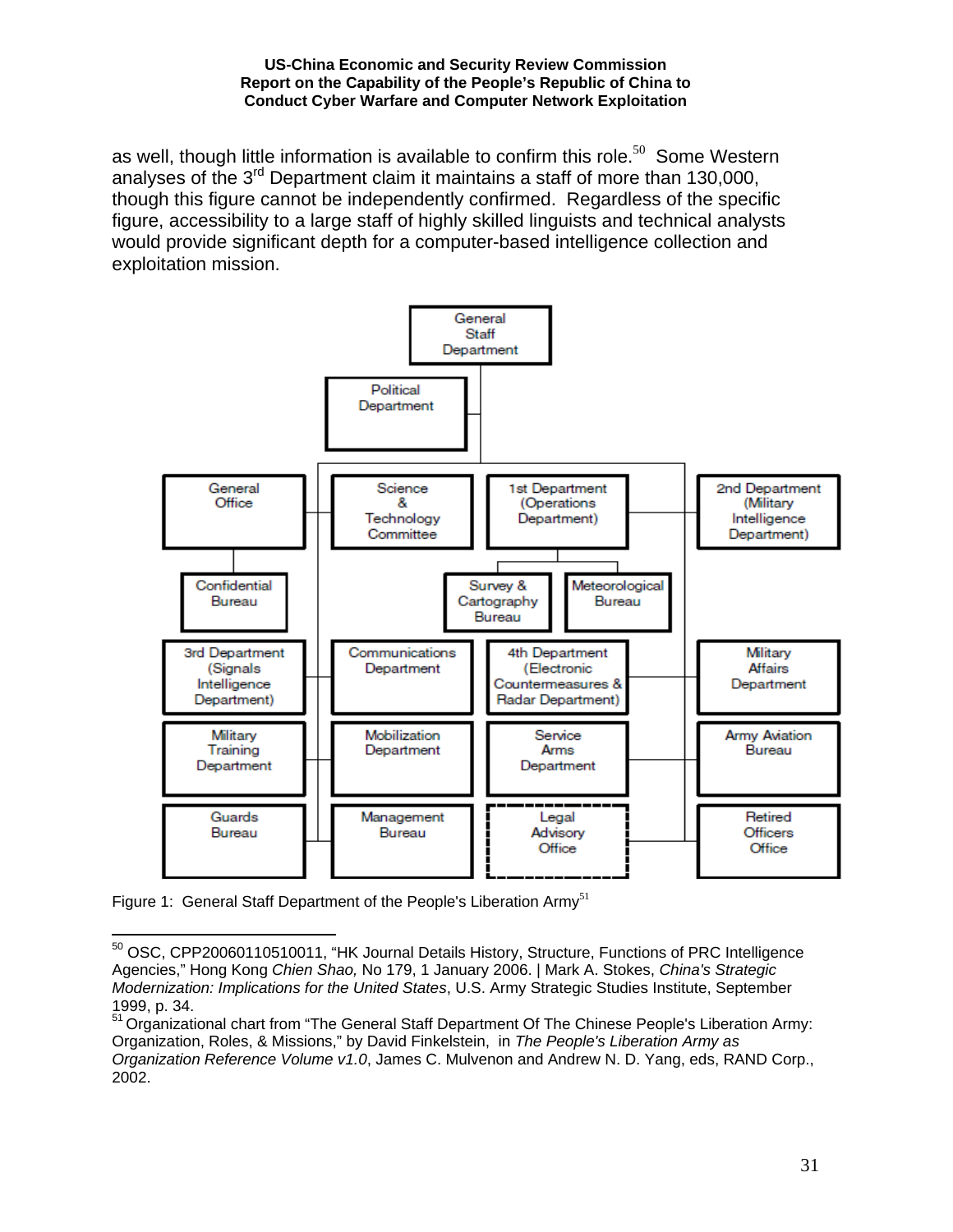### **Technical Reconnaissance Bureaus**

<u>.</u>

*The PLA maintains at least six technical reconnaissance bureaus (TRB) located in the Lanzhou, Jinan, Chengdu, Guangzhou, and Beijing military regions that are responsible for SIGINT collection against tactical and strategic targets and have apparent CNO duties, though few details are available on the exact role or*  subordination of these units.<sup>52</sup> The TRB's probable subordination under the 3<sup>rd</sup> Department suggests that their CNO responsibilities are likely focused on defense or exploitation of foreign networks. While the TRB appear largely focused on traditional SIGINT missions, oblique references to staff from these units conducting advanced research on information security or possibly related topics suggests a possible CNO or EW role that augments their SIGINT collection mission.<sup>53</sup>

- TRB affiliated staff have also performed information assurance certification for other PLA units, according to reporting from a Party affiliated newspaper.<sup>54</sup>
- In 2002, the Third TRB, described as a "technical rapid reaction unit," received its fifth consecutive award for outstanding "research in information warfare theories," and the development of new technical means of operation, according to a local Party affiliated media outlet. These dates and numbers suggest that as early 1997, this TRB possibly began including IW in its  $mission.<sup>55</sup>$
- The First TRB in Chengdu received a series of military commendations for "substantial achievements in informatization building," academic research

<sup>&</sup>lt;sup>52</sup> Dennis Blasko, "PLA Ground Force Modernization and Mission Diversification: Underway in all Military Regions," in *Right Sizing the People's Liberation Army: Exploring the Contours of China's Military,* Roy Kamphausen, Andrew Scobell, eds., Strategic Studies Institute, September 2007, p. 366- 372 | Ellis L. Melvin, *A Study Of The Chinese People's Liberation Army Military Region Headquarters Department Technical Reconnaissance Bureau*, June 19, 2005 | Virtual Information Center, People's Republic of China Primer, 04 August 2006, available at: http://www1.apaninfo.net/Portals/45/VIC\_Products/2006/08/060804-P-China.doc.

<sup>53</sup> OSC, CPP20071011318004, "Chengdu MR Unit 78006 Praised for Breakthroughs in 'Cutting-Edge' IT Research," *Chengdu Zhanqi Bao*, 20 August 2007 | OSC, CPP20070122478002, "Shenyang MR Unit 65016 Members: Information Warfare is not

Informationized War," 22 January 2007. 54OSC, CPP20081211478016, "PLA Unit 65016 Network Security Team Conducts 'Blanket' Security Check," Shenyang *Qianjin Bao* 18 October 2008, p. 1.

<sup>55</sup> OSC, CPP20030411000212, "Roundup of C4I Activities in PRC: 5 Nov 2002-12 Mar 2003," 5 November 2002" | Ellis L. Melvin, Ibid.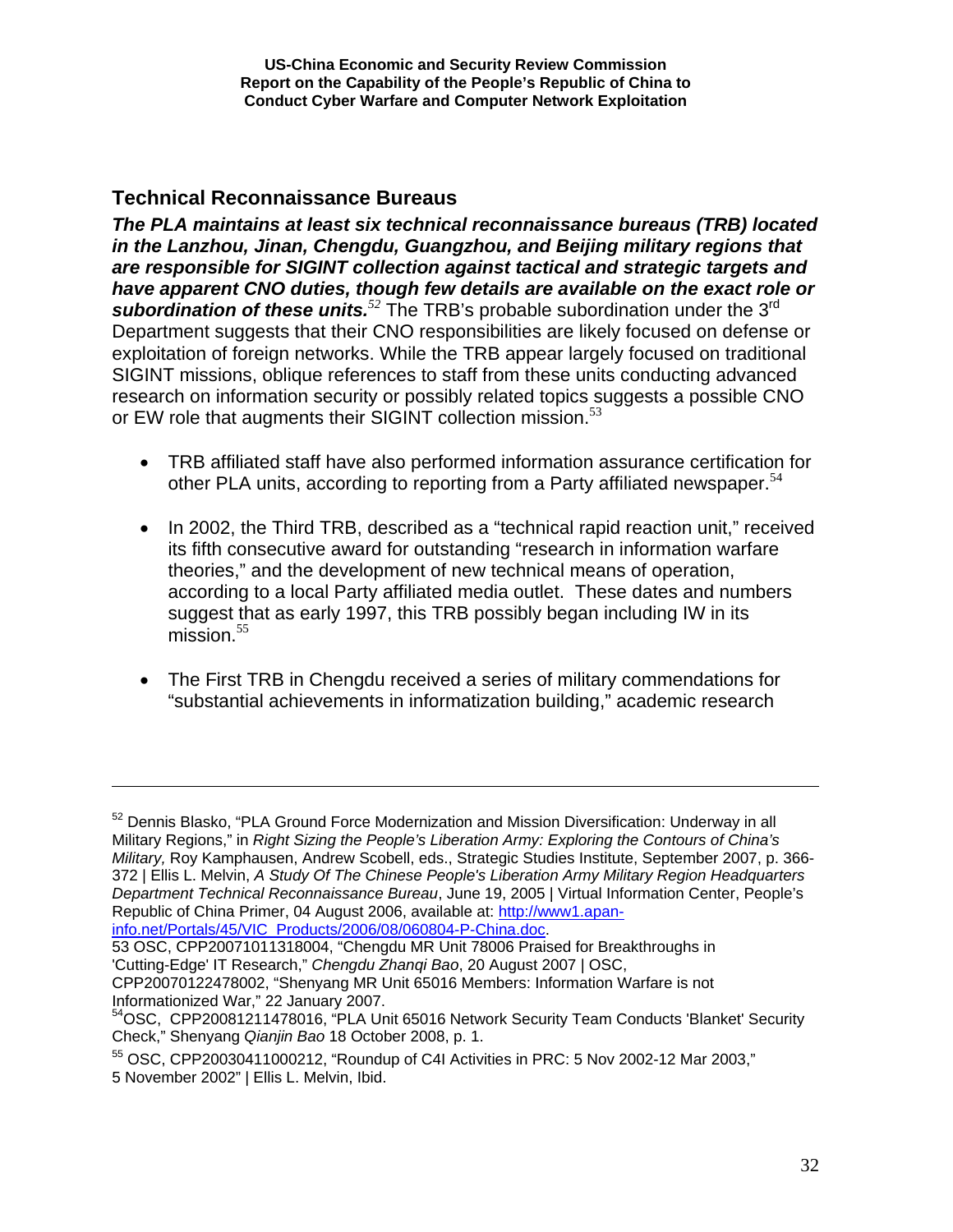awards, and a computer network defense project that was vetted for use by a GSD level technical appraisal, according to PLA reporting.<sup>56</sup>

## **PLA Information Warfare Militia Units**

*Since approximately 2002, the PLA has been creating IW militia units*<sup>57</sup> *comprised of personnel from the commercial IT sector and academia, and represents an operational nexus between PLA CNO operations and Chinese civilian information security (infosec) professionals.*<sup>58</sup> The PLA has established militia units directly within commercial firms throughout China to take advantage of access to staff with advanced education, modern commercial-grade infrastructure, sophisticated software design capabilities, and the greater likelihood of finding "politically reliable" operators.<sup>59</sup>

- A political commissar for the Guangzhou People's Armed Police (PAP) garrison advocated in 2003 the direct involvement of urban militia units in information warfare, electronic warfare, and psychological warfare; He also proposed that militia reform efforts should focus on making information warfare one of the Guangzhou militia's primary missions. $^{60}$
- A Tianjin-based militia garrison restructured subordinate units in 2004 to increase capabilities for operations under informationized conditions, including the creation of a dedicated information operations unit, according to the PLA Daily. $61$

59 OSC, CPP20031002000138, Ibid.

<sup>1</sup> <sup>56</sup> OSC, CPP20081113563001, "China: PLA Activities Report 1-15 Oct 08," 13 November 2008

 $57$  The PLA's 8 million strong militia system, under the control of the State Council and the Central Military Commission (CMC), is an active reserve system comprised of males 18-35 who are not currently serving in the PLA; the militia system augments active duty PLA units in virtually every area of military operations. See: *China's National Defense in 2004*, Information Office of China's State Council, December 2004,

http://english.peopledaily.com.cn/whitepaper/defense2004/defense2004.html | *China's National Defense in 2006¸* Information Office of the State Council of the People's Republic of China, December 2006, Beijing, available at: http://english.chinamil.com.cn/site2/newschannels/2006-12/29/content\_691844.htm

<sup>&</sup>lt;sup>58</sup> OSC, CPP20031002000138, "Telecom Experts in Guangzhou Doubling As Militia Information Warfare Elements," *Guofang,* Academy of Military Science, 15 September 2003 | OSC, "PLA C4ISR Activities Roundup, 1 April-30 May 2006.

 $60$  Lu Qiang, "Focus On The Characteristics Of Information Warfare To Strengthen The City Militia Construction" *China Militia Magaz*ine, August 2003, available at: http://www.chinamil.com.cn/item/zgmb/200308/txt/16.htm

 $61$  OSC, CPP20050301000186, "Roundup of C4I Activities in PRC, 13 November 2004-15 January 2005," 15 January 2005.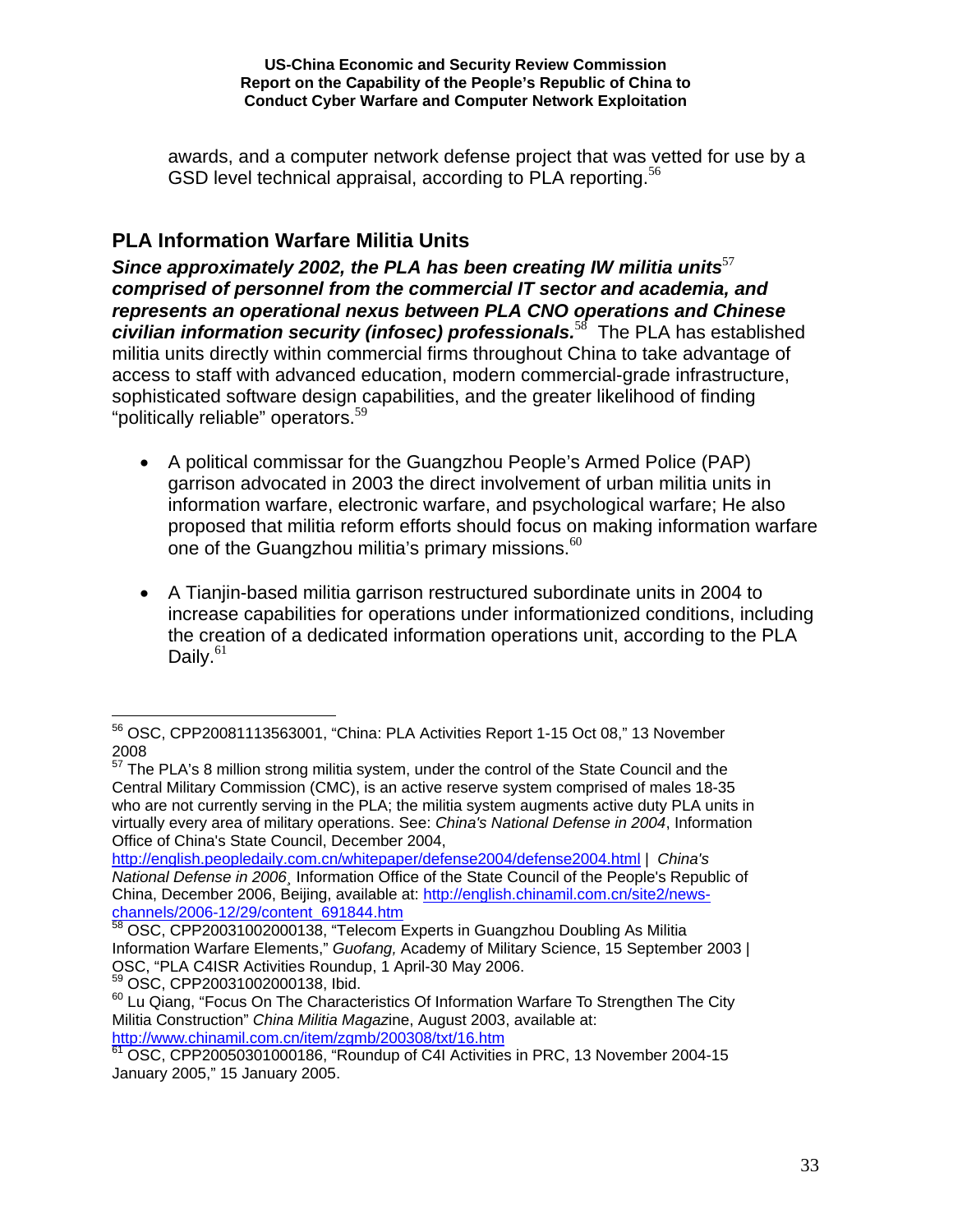• A Henan province military sub-district in 2007 organized militia units for communications and network warfare; starting in 2008, an Anhui Province unit recruited militia personnel from large private enterprises for specialized technical training, according to PLA media sources. $62$ 



Operations Militia Unit office, Lanzhou County IW Militia. Military Region.



Figure 2: The Yongning District Information Figure 3: Meeting to Establish the Yongning

PLA media reporting indicates that IW militia units are tasked with offensive and defensive CNO and EW responsibilities, psychological warfare, and deception operations, though the available sources do not explain the lines of authority, subordination, or the nature of their specific tasking. $63$ 

• A militia battalion in Yongning County (Ningxia Province, Lanzhou Military Region) established an IW militia group in March 2008 and tasked it to conduct network warfare research and training, and to "attack the enemy's wartime networks" according to the unit's Website. <sup>64</sup>

http://old.chinayn.gov.cn/info\_www/news/detailnewsb.asp?infoNo=26366. | China And Northeast Asia," *Jane's Sentinel Security Assessment* , April 3, 2009. | OSC

<sup>1</sup>  $62$  OSC, CPP20080601711001, "Table of Contents Report: China Militia (Zhongguo Minbing)", 10 March 2008. | OSC, CPP20080615711001, "Table of Contents Report: China Militia" 10 April 2008.

<sup>&</sup>lt;sup>63'</sup> "Minbing Wangluo Zhan Fendui Zhize (Duties of the Network Warfare Militia Unit), 16 March, 2008, available at:

CPP20090102670001, "PRC S&T: Ezhou Militia Establishes Network Presence," *Guofang,*  Academy of Military Science, May 2001. | OSC, CPP20031002000138 "Telecom Experts in Guangzhou Doubling As Militia Information Warfare Elements," *Guofang,* Academy of Military Science, 15 September 2003.

<sup>&</sup>lt;sup>64</sup> "Yongning is the First to Set Up Information Warfare Militia Units," 19 March, 2008, available at: http://old.chinayn.gov.cn/info\_www/news/detailnewsb.asp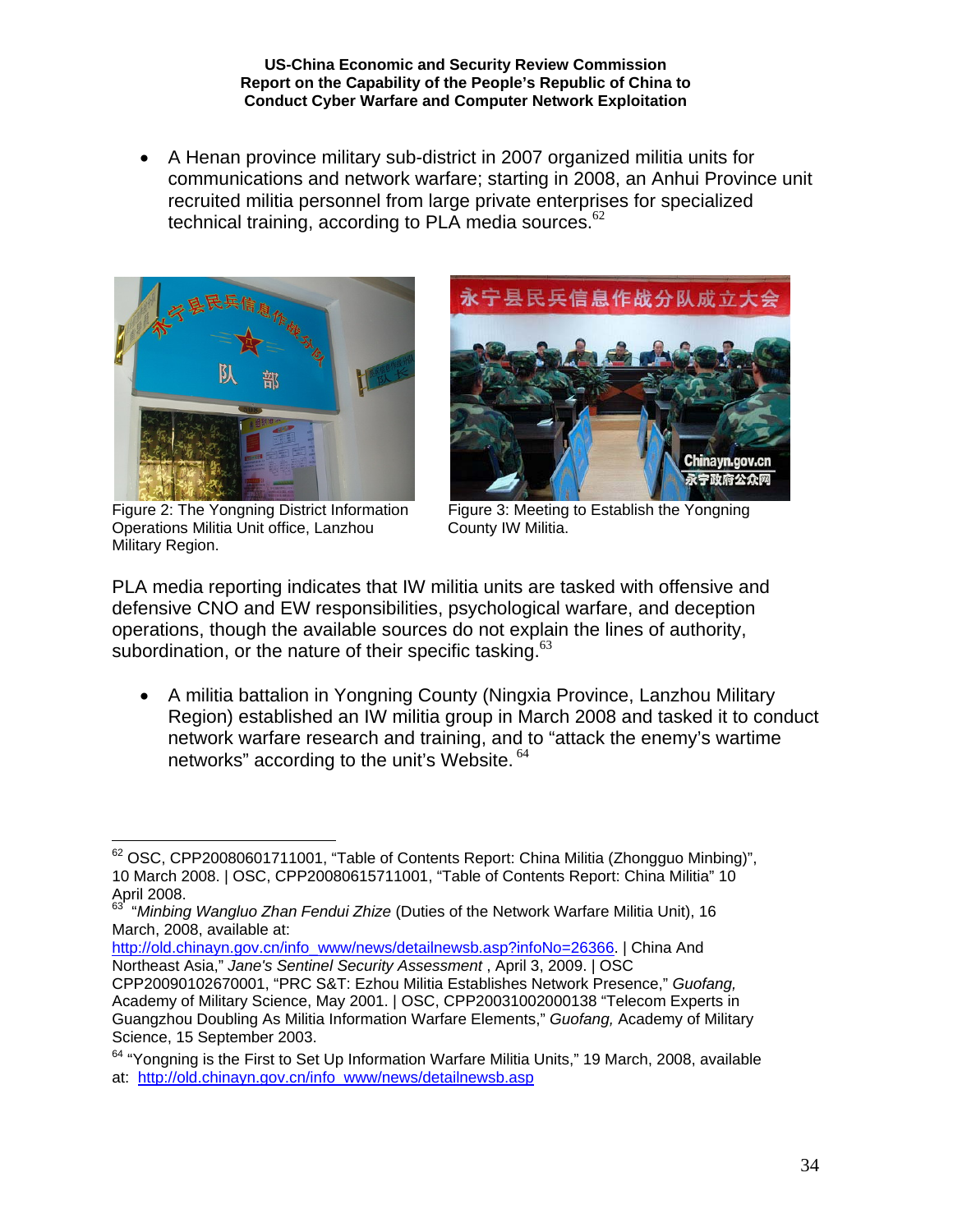• The Yongning unit is composed of an information warfare center detachment (*xinxi fendui zuozhan zhongxin*), information gathering detachment (*minbing xinxi souji fendui*), militia network warfare unit (*minbing wangluo zhan fendui*), and a militia network protection unit (*minbing wangluo fanghu fendui*), suggesting that this unit is responsible for the full range of CNO missions.<sup>65</sup>

*In early 2003, AMS published an account of a probable proof of concept initiative in the Guangzhou Military Region to establish IW militia units using local telecommunications companies as a base from which to draw personnel, financial support, and infrastructure access, suggesting that the PLA was tapping its growing pool of civilian commercial IT expertise to aid military information warfare requirements.* The Guangzhou Garrison created four "Militia Information Technology Battalions" in local firms comprised of CNO and offensive and defensive EW units.<sup>66</sup>

- The officers conducted a detailed census of Guangdong's Dongshan District, where the IT sector is concentrated, to identify people with specific backgrounds, such as advanced degree holders, people who had studied overseas, people credited with major scientific research achievements, and computer networking experts, suggesting that this unit is tasked with more sophisticated network operations that require both advanced technical expertise and knowledge of foreign languages or cultures.<sup>67</sup>
- The battalion included a headquarters unit, a computer network operations company with attack and defense platoons, and an EW company with electronic reconnaissance and deception platoons.
- No unit level training materials existed prior this, according the officers responsible for creating this unit, forcing them to draft a "Training Plan for Militia Information Technology Elements," with input from Guangzhou military region headquarters units and an unspecified "electronic countermeasures regiment," a likely reference to a GSD 4<sup>th</sup> Department subordinate unit. This lack of training materials suggests that it may have been one of the earliest such units, possibly a proof of concept that the AMS was vetting.

<sup>1</sup> <sup>65</sup> *Minbing Wangluo Zhan Fendui Zhize* (Duties of the Network Warfare Militia Unit), 16 March, 2008, available at: http://old.chinayn.gov.cn/info\_www/news/detailnewsb.asp?infoNo=26366.<br><sup>66</sup> OSC, CPP20031002000138, Ibid. The exact date of creation for this unit is not specified in

this article, published in late 2003, however, the authors make reference to a series of these units' technical accomplishments that suggest the battalions were operational at the time of writing.

<sup>67</sup> OSC, CPP20031002000138, Ibid.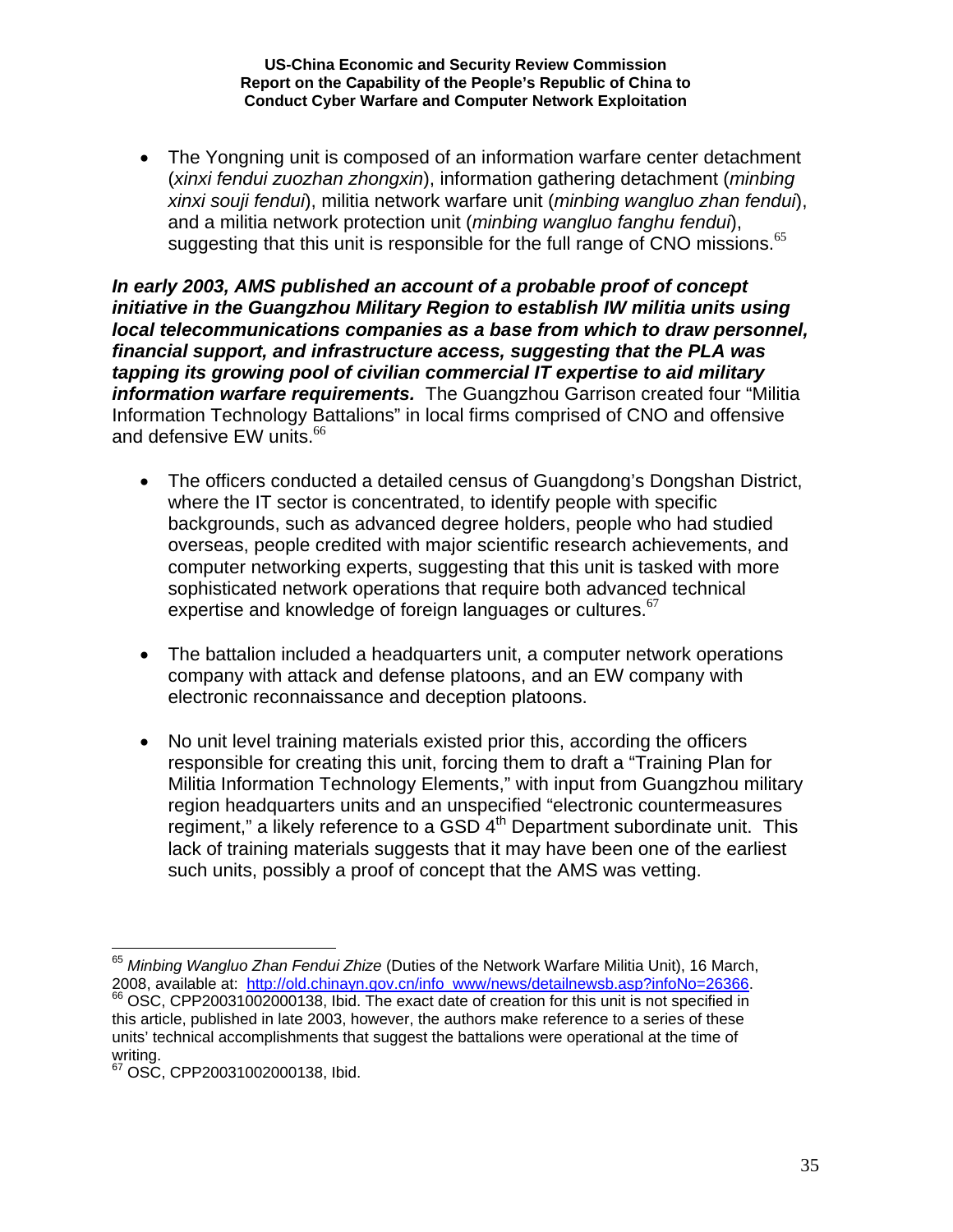Research responsibilities for this battalion included operational methods for "launching hacker attacks, propagating viruses, jamming information channels, and disrupting nodes of enemy networks" indicate that this particular unit was responsible for offensive R&D in addition to operational CNE duties.<sup>68</sup>

Within three years of the Guangzhou unit's creation, the AMS published a second article on the concept that explicitly endorsed the formation of IW militia and directed the PLA to make the creation of these units a priority.<sup>69</sup> The model presented followed closely what the Guangzhou Garrison created three years earlier, suggesting the idea was now fully vetted and had a senior leadership mandate.

- The AMS authors directed garrison level commands to establish these units with personnel from local commercial IT industries and universities and train them in simulated network warfare environments to develop their skills in all aspects of IW and to create a mix of specialized units skilled in electronic warfare, network warfare, and psychological warfare.<sup>70</sup>
- Garrison commanders were also instructed to relax the militia's standard age and physical fitness requirements, likely to ensure that individuals with highly valued technical skills are not eliminated unnecessarily.

*Authoritative PLA writings on these units display a clear sensitivity to the potential diplomatic impact resulting from the exposure of these units' targeting of foreign networks or the potential proliferation of their tools outside the units' control.* Possibly as a result of this sensitivity, the AMS authors recommend unusually strict security precautions for militia units—particularly in vetting and monitoring personnel—likely a reflection of their highly sensitive work.

- The 2006 AMS article notes that many countries view network reconnaissance, electronic jamming, and "network invasion" as serious issues that may even be considered acts of war, one of the few such explicit acknowledgements by the PLA.
- Garrison commanders are urged to ensure that "individual behavior is monitored and work results do not proliferate," a possible reference to guarding against leaks of classified information or software tools developed by unit members.

1

<sup>68</sup> OSC, CPP20031002000138, Ibid.

 $^{69}$  OSC, "PLA C4ISR Activities Roundup, 1 April-30 May 2006.<br><sup>70</sup> OSC, "PLA C4ISR Activities Roundup, 1 April-30 May 2006."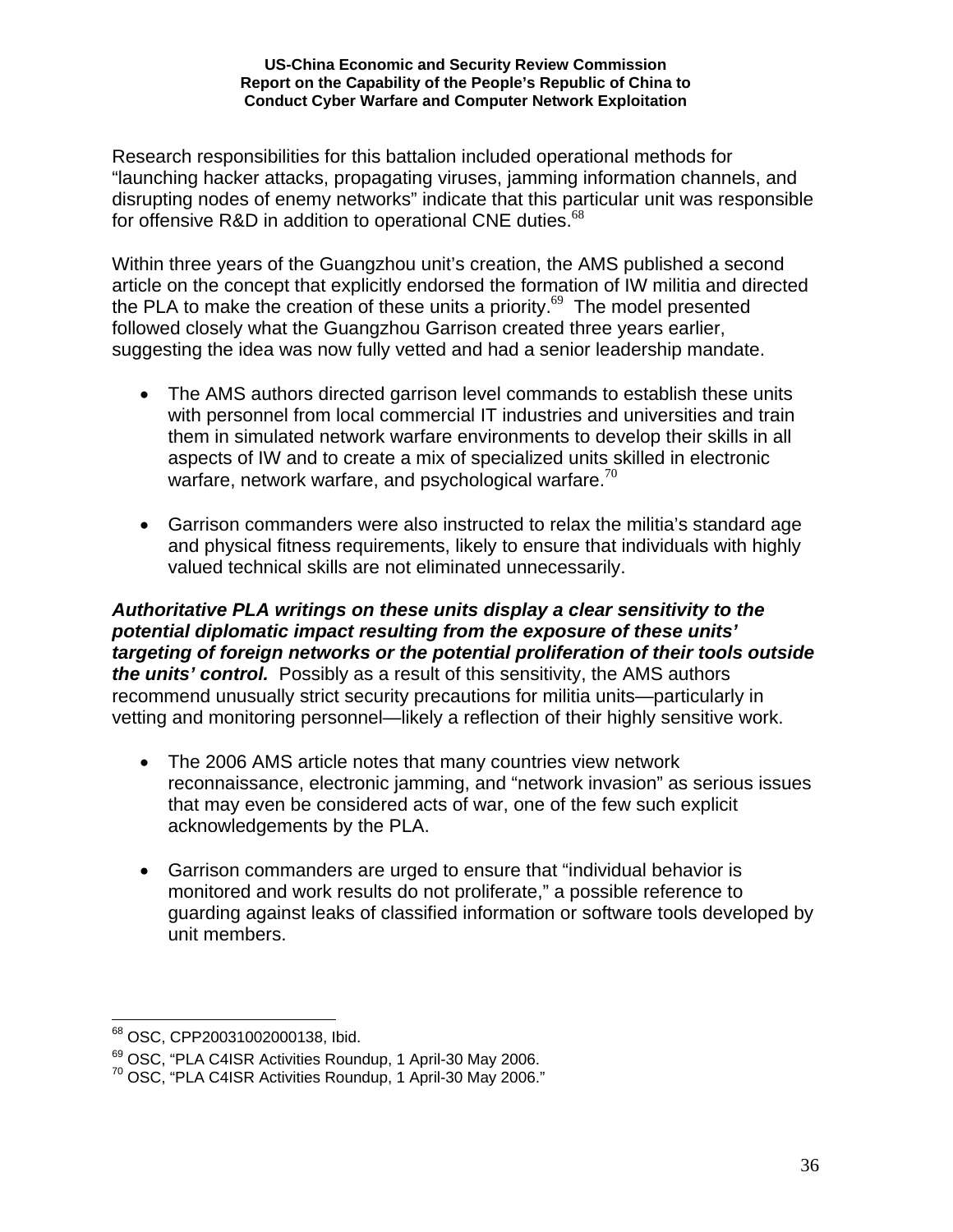• Open source reporting on these units is limited to descriptions of their creation and general organization. Research did not uncover materials outlining details of their peacetime operations. These units may be focused on supporting purely military operational requirements such as gathering intelligence on foreign military networks to support contingency planning for CNA missions.

Regardless of the specifics of the mission, the PLA is clearly turning to its civilian IT workforce as this resource base continues to grow. While traditional hackers offer unique skill sets in some cases and may have a niche role for PLA or state intelligence collection, the PLA clearly is looking to its increasingly mature base of civilian IT expertise to round out its IW ranks.

# **The Chinese Hacker Community**

China's hackers, active in thousands of Web-based groups and individually, represent a mature community of practitioners that has developed a rich knowledge base similar to their counterparts in countries around the world. A review of these Web communities reveals many layers of interest groups: malware tool developers, legitimate security researchers, and novices and experts alike in search of training. The tools or techniques that these groups post are often used by true black hat practitioners.

China's hacker community gained early notoriety for member willingness to engage in large-scale politically motivated denial of service attacks, data destruction, and Web defacements of foreign networks, known as hacktivism. Between 1999 and 2004, the Chinese hacker community was defined by its regular use of large scale, politically motivated attacks against foreign networks or Websites. Chinese hackers traded Web defacements and distributed denial of service attacks with their counterparts in the United States, Japan, Taiwan, Indonesia, and South Korea and operated with relative immunity from Chinese law until strongly worded condemnations issued from Beijing eventually reigned in the attacks. Motivated by nationalist fervor, often resulting from a perceived insult to China by a foreign country, the leaders of hacker groups unified their members, identified targets, and often disseminated attack tools via their Websites to ensure mass participation.

- In May 1998, anti-Chinese riots in Indonesia sparked a series of Chinese hacker attacks on multiple Indonesian Websites.
- Following the accidental bombing of the PRC embassy in Serbia in May 1999, Chinese hackers mounted their first large scale attack on the White House led by the group Javaphile according to one of its founding members, who uses the "screen name" *CoolSwallow*. 71

 $\overline{a}$ 71 Scott Henderson, *The Dark Visitor,* January 2007, p. 36.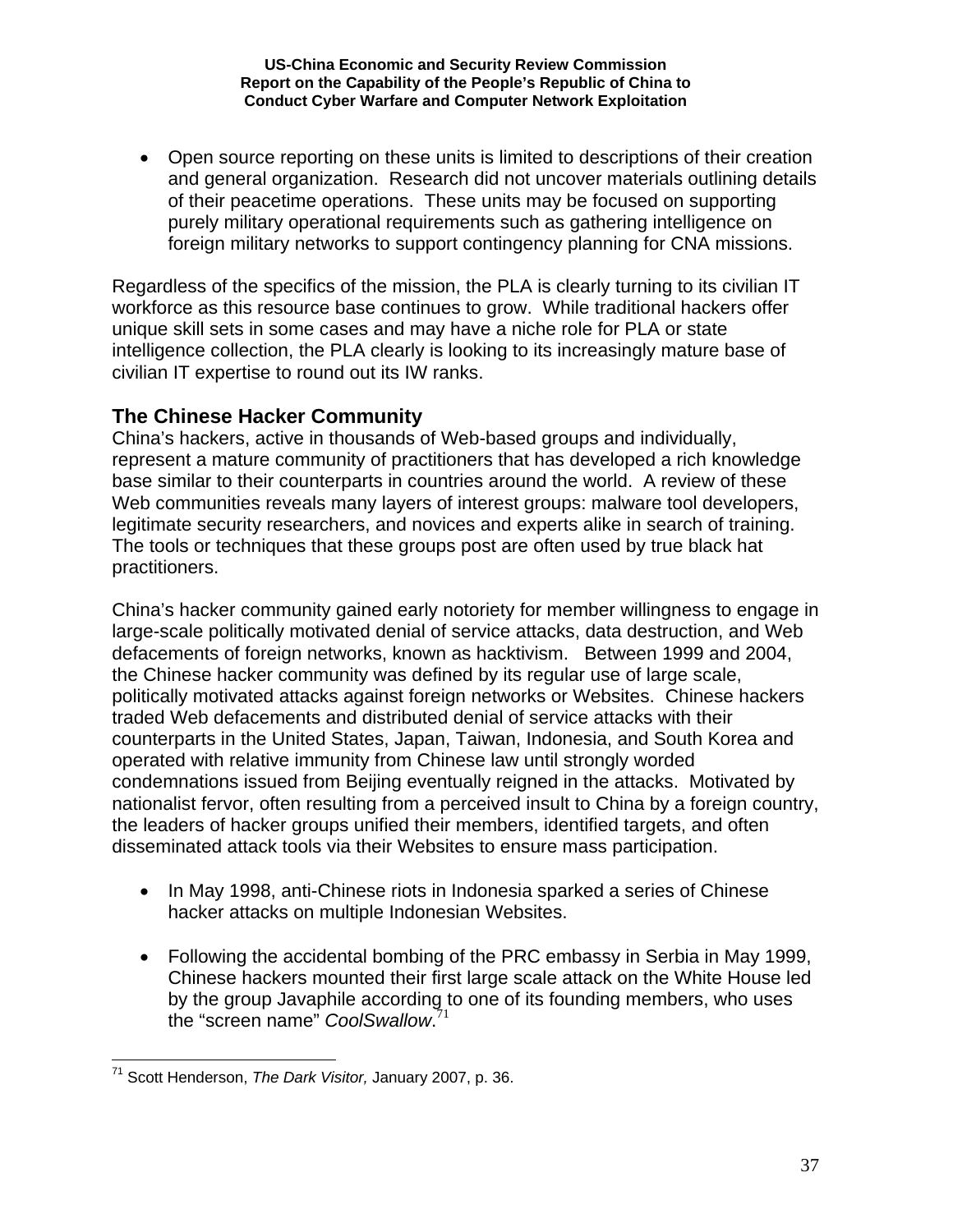- The 1999 comments by then Taiwan President Lee Teng-hui that Taiwan deserved to be treated as an equal state by the PRC catalyzed massive PRC hacker attacks on the Taiwan National Assembly, Presidential Executive Office and many additional government Websites, according to Western press reports of the exchange. $72$
- In May 2001, the Honker Union of China claimed that it had attacked over 1,000 US Websites—approximately the same number that US hackers claimed they attacked in the PRC—following the collision between a US EP-3 surveillance aircraft and a Chinese fighter. $^{73}$

PRC government reaction to Chinese hacker group participation in the various "hacker wars" from 1999 to 2002 was initially encouraging, lauding the efforts of the various Chinese groups involved. By mid 2002 and after, however, this sentiment changed and official Party media sources published editorials discouraging further mass actions online, suggesting that hacking activities in any country were illegal and would not be tolerated.<sup>74</sup> The groups interpreted the editorial as state opposition to future planned attacks and gradually stood down.

- In 2001, following a large scale denial of service attack against the White House, the People's Daily, the official newspaper of the Communist Party, issued an editorial in its online edition that decried the Chinese attacks as "Web terrorism," and said that the attacks by the Honker Union of China on US Websites were "unforgivable acts violating the law," effectively withdrawing Beijing's tacit and explicit support from the hacker groups' campaigns.<sup>75</sup>
- As government tolerance for large scale attacks against foreign networks waned, many of the most prominent Chinese hacker organizations active in the US-China and cross-Strait exchanges at the beginning of the decade appear to have evolved into formal information security research companies offering professional information security services. Many others simply disbanded, or reorganized. Some of these groups or individuals have developed relationships with companies close to PRC security organizations or to the government itself.

1

<sup>72</sup> Damon Bristow, "Cyber-warfare rages across Taiwan Strait," *Jane's Intelligence Review,* Vol. 12, Issue 2, February 1, 2000.

<sup>73</sup> OSC**,** CPP20010510000031, **"**Chinese Hackers Call for Ceasefire in Sino-US Hacker War,"

AFP, 10 May 2001.<br><sup>74</sup>OSC, CPP20010508000067, "SCMP Report on PRC Officials Condemning Hacker Attacks," by Vivien Pik-kwan Chan, *South China Morning Post*, 8 May 2001. 75 OSC, CPP20010508000067, Ibid.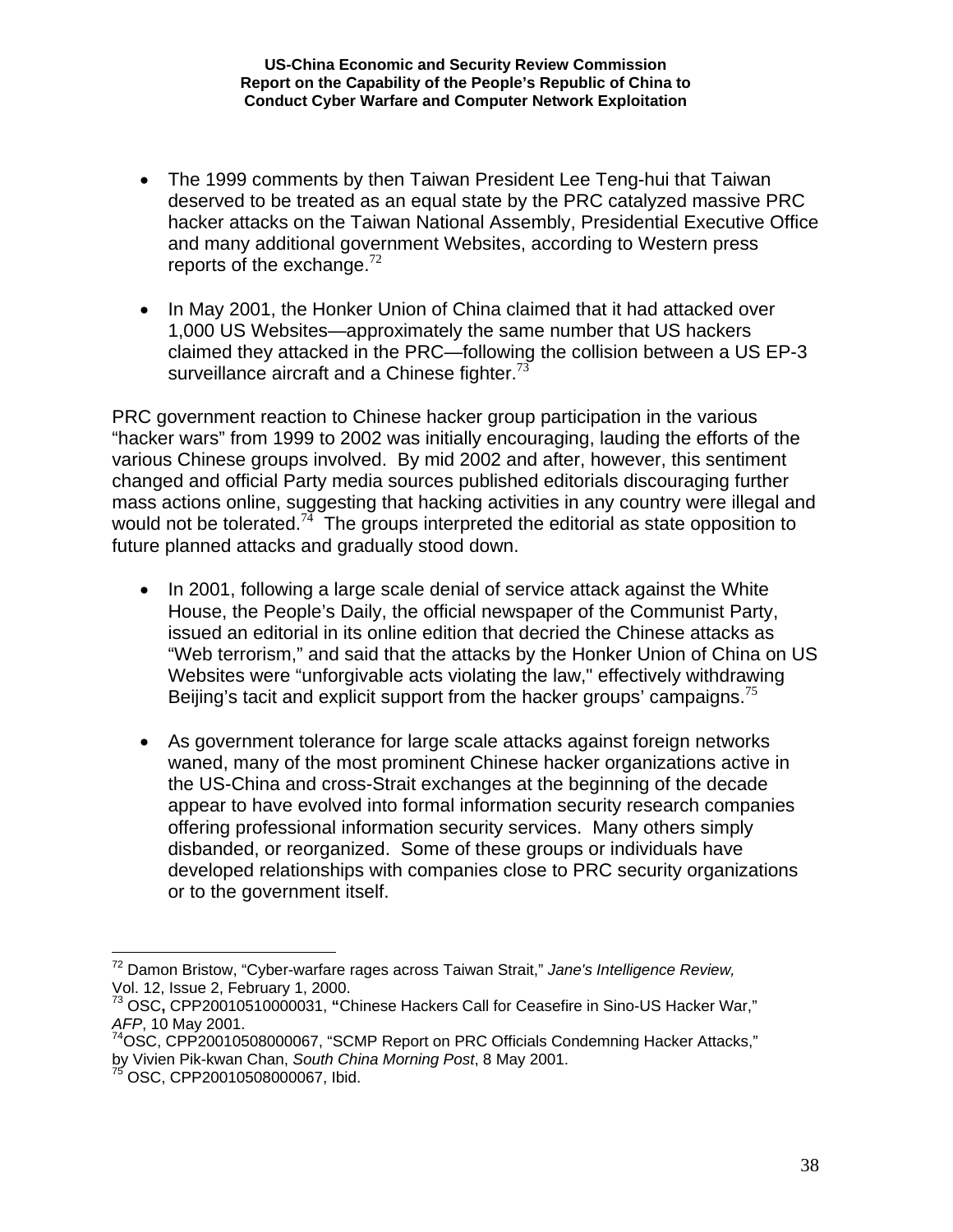The government's position on these activities created a dynamic of self-censorship,  $76$ and effectively deterred a general resurgence of similar large scale hacker wars. Some groups, rallying around politically "safe" topics such as anti-Tibetan independence, however, still attempt politically driven attacks on foreign Websites.

- In December 2008, Chinese hackers associated with the Web group hack4.com staged politically motivated Web defacements on French Embassies in the US, United Kingdom, China, and Canada after French President Sarkozy's December 2008 visit with the Dalai Lama.
- Chinese hackers attempted unsuccessfully to stage a large scale distributed denial of service (DDoS) attack against CNN's Website in April 2008, with purpose-built malware that ordinary Internet users could employ in a crude but potentially effective attack. The planning for the attack was exposed by a USbased information warfare expert on his blog and the volume of traffic against CNN generated from this effort barely registered among Internet security analysts as a denial of service attack. $17$

A February 2009 National People's Congress expansion of China's anti-hacking law, coupled with a series of high profile arrests and harsh sentences for hacking crimes, will possibly subject China's online hacker communities to greater scrutiny and possibly discourage some of the overt exchange of tools and hacking advice in open online forums.

- Previously China's anti-hacking law only prohibited intrusions into PRC government computer systems, technically leaving China's hackers extremely wide latitude for cybercriminal activities. The amendment also added a section criminalizing the creation and dissemination of malicious software.<sup>78</sup>
- Security authorities have already used the law for several high profile arrests and convictions of both amateur and well-established hackers.

www.computerworld.com/china\_toughens\_cybercrime\_rules. | "Chinese Lawmakers Consider Tough Penalties on Hackers," *Xinhua*, December 22, 2008, available at: http://news.xinhuanet.com/english/2008-12/22/content\_10544179.htm. | OSC

CPP20090404718012, "Law Revision Tars "Patriotic" Hackers With Same Brush as Thieves And Troublemakers," *South China Morning Post Online,* 4 April 2009.

<sup>&</sup>lt;sup>76</sup> Mulvenon, "PLA Computer Network Operations," p. 279.

<sup>77</sup> See Scott Henderson's *Dark Visitor* blog at http://www.thedarkvisitor.com/2008/04/new-kinda-lazychinese-hacker-attack-on-cnn-scheduled-for-tomorrow/; and security researcher Jose Nazario's blog at Arbor Networks, at http://asert.arbornetworks.com/2008/04/cnn-attacks-inside-two-dedicated-ddostools/; Mr. Henderson first detected the discussion threads on the attack planning and notified CNN. Both he and Mr. Nazario maintained an ongoing watch on the developments via their respective blog sites, publicizing the plans while attempting to update CNN system administrators. 78 "China Toughens Cybercrime Rules," *Computerworld*, May 19, 2009, available at: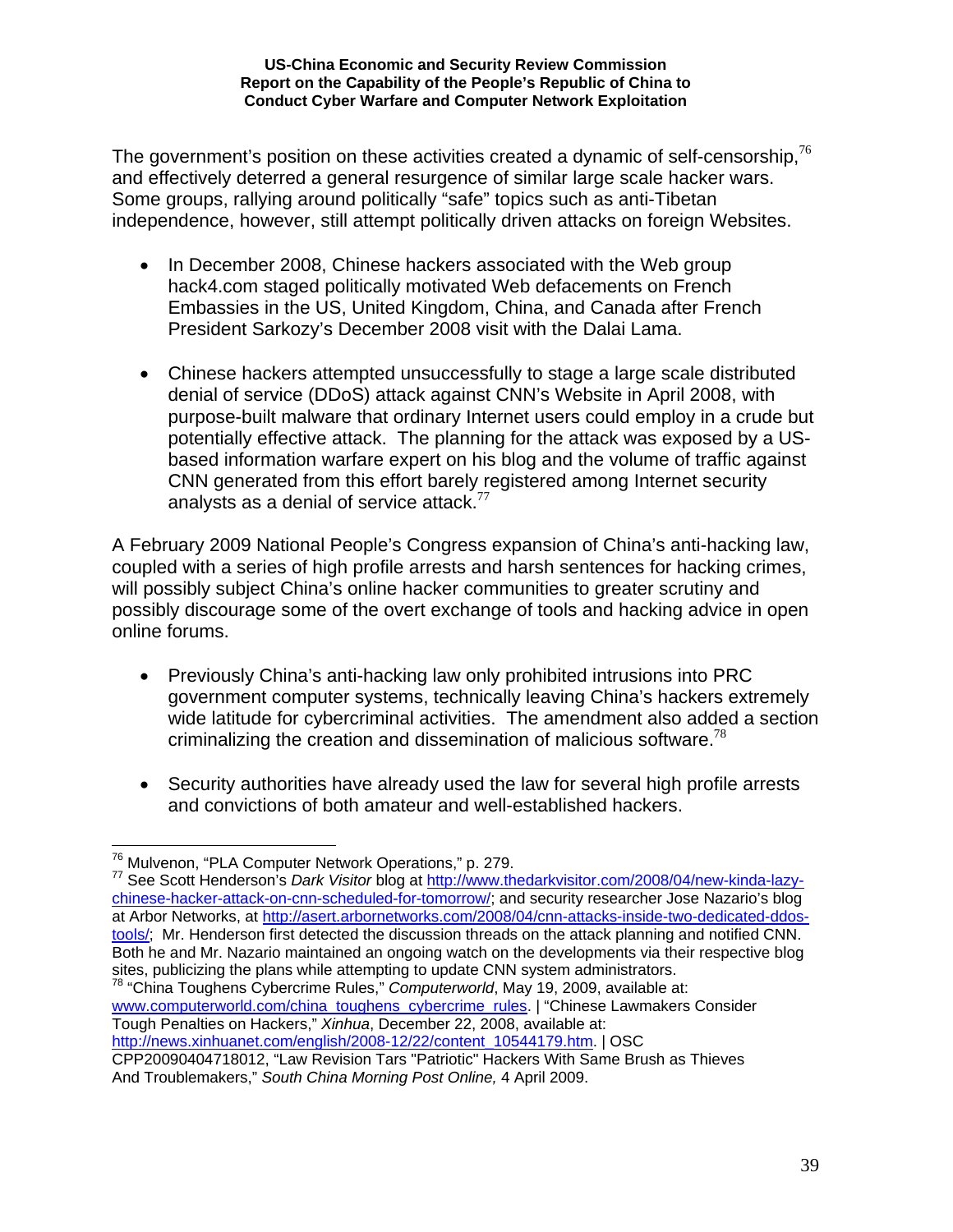# **Hacktivist Support to the State**

 $\overline{a}$ 

*Little in the internal writings on Chinese INEW strategy or other writings on IW theory or strategy suggests that the PLA or state security bureaus intend to use hacktivist attacks as a component of a CNO campaign and there is little compatibility between the principles of the INEW strategy as they are known from open sources and the common characteristics of most hacktivist attacks.* While the simple absence of PLA discussions of the topic—or the absence of sources in which it is discussed—does not prove an unwillingness to engage hacker groups in these types of attacks, several factors argue against formal PLA plans to include hacktivism as part of a CNO campaign in wartime.

- *Command and Control*: The lack of an easily implemented command and control structure from the PLA to the hacker community at large makes guiding or directing attacks extremely difficult. Once initiated, hacktivist attacks have the potential develop their own momentum and begin operating beyond the PLA's or civilian government's ability to easily control the participants or their targeting. Self-generating hacktivist attacks also have the potential to interfere with sensitive CNO missions by inadvertently disrupting the PLA's own computer network attacks. Hacktivist attacks on a Chinese adversary may also risk shutting down lines of communication in use for intelligence collection or accidently overwhelm channels the PLA is using as feedback loops to monitor the effectiveness of their network attacks.
- *Precision Targeting*: The core principles that seem to guide the INEW strategy are based on precision targeting and disciplined coordination to strike carefully selected nodes of an enemy's information systems judged to have maximum operational impact. The goal is to establish control over the adversary's ability to access or disseminate information. Hacktivist target selection, in contrast, is generally based on political or nationalist symbolism and not on an alignment with real or perceived PLA campaign objectives and may actually hinder PLA operations or intelligence gathering. Chinese hackers reportedly destroyed large volumes of data on the US Web servers they attacked during the US EP-3 crisis in April 2001.<sup>79</sup> Similar data destruction against US military servers during a conflict may eliminate valuable intelligence sources for the PLA or destroy data already altered by the PLA as part of a larger deception or perception management operation. Large scale distributed denial of service attacks or high profile Web defacements can also potentially undo

<sup>79</sup> OSC, CPP20010510000031, "Chinese Hackers Call for Ceasefire in Sino-US Hacker War," *Agence France Presse,* 10 May 2001.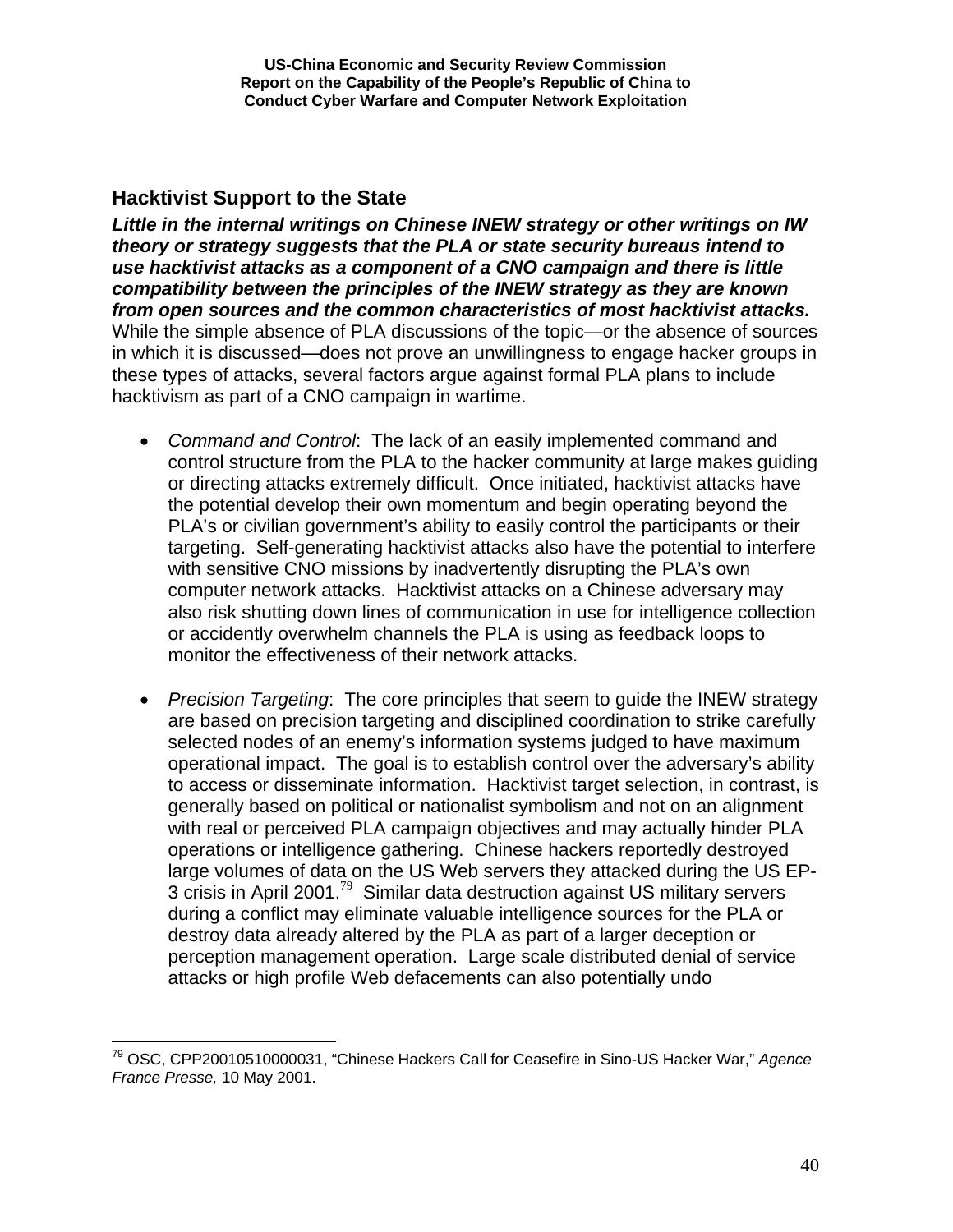backchannel or even overt diplomatic efforts to resolve a crisis or negate the effects of carefully crafted psychological operations.

• *Indications and warning*: Surprise and deception are central to the INEW strategy and Chinese hacktivist attacks generally lack both. Online mass organization is inherently public and while many hacker groups may implement nominal vetting of members or attempt to close their discussion threads, there is still a need to publicize the cause, announce the targets and if necessary, disseminate tools; all of which greatly increases the likelihood that the plans will be detected and successfully countered. The organizers of the attempted CNN DDoS attack rescheduled their attack and changed Websites in part because of publicity generated by the US-based researchers noted previously who monitored the attack preparations on the Chinese hacker Websites and alerted CNN.

# **Hacker-State Collaboration**

*While the PRC government appears reluctant to use hacktivism as a CNO tool, there may be a willingness to establish direct relationships with highly skilled individuals or small groups in the hacker community.* The PRC government may also be able to engage commercial firms comprised of experienced hackers and operating as nominally legitimate information security groups*.* This engagement ranges from simple job recruitment by government security ministries on hacker Websites to possible support from blackhat code developers for organized intrusions into US Government and commercial networks.

*Commercially-based white hat information security researchers (i.e. those pursuing overt legal research in the field) are developing extensive government customer bases for hardware and possibly software support.* Many of the most prominent groups from earlier in the decade and their leaders have either disbanded or transformed themselves into seemingly legitimate security firms. Large groups like Xfocus and Black Eagle Base have reshaped themselves into commercial operations, albeit in close alignment with state security and information security objectives.

• NSFocus, a prominent commercial information security firm, evolved out of the Green Army Alliance, an early—and prominent—hacker group active from 1997 through 2000; the NSFocus Website still retains logos of the Green Army Alliance and the list of its founding members features some of the most prominent hackers in China.<sup>80</sup>

 $\overline{a}$ 80 Scott Henderson, *The Dark Visitor,* p.29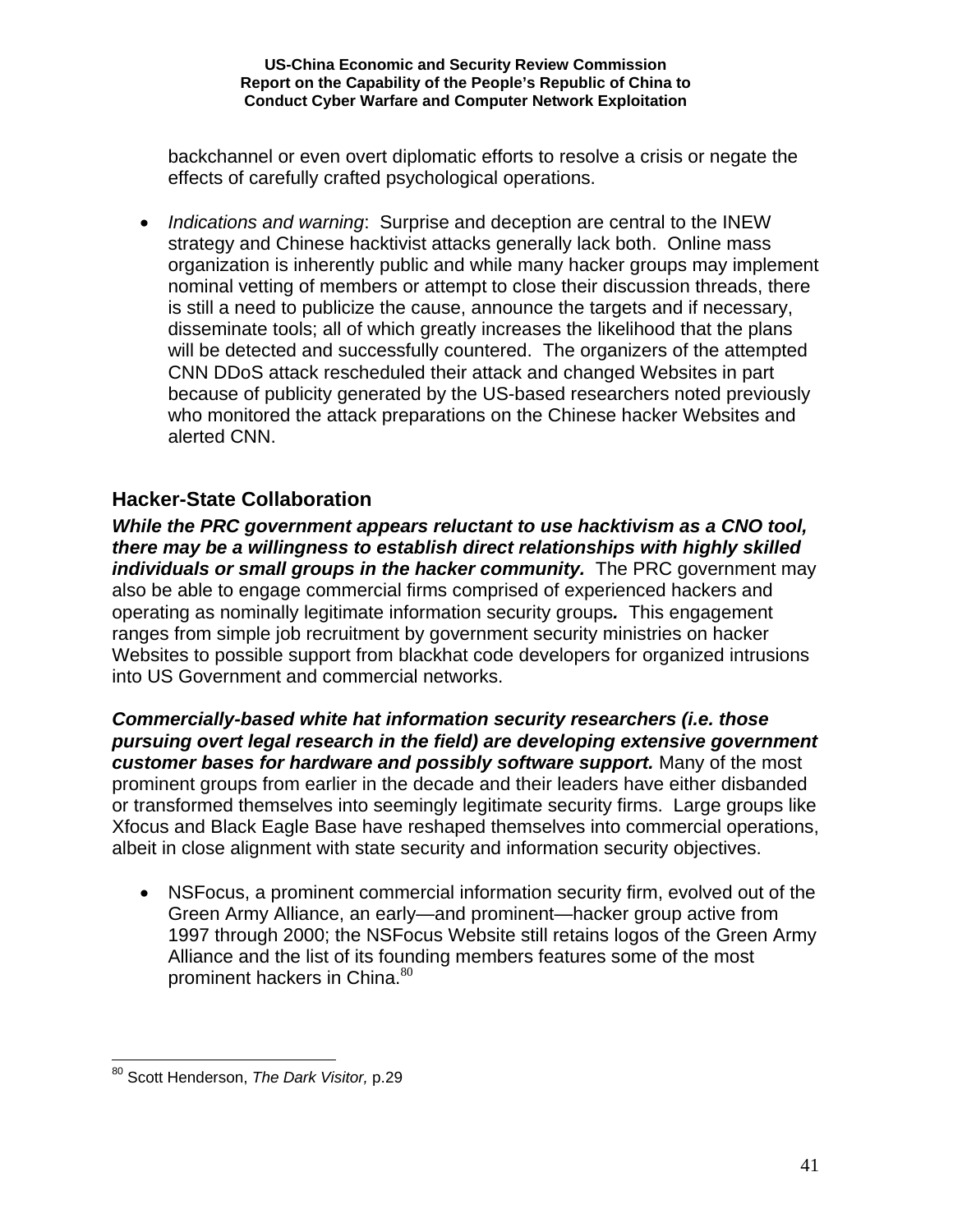- XFocus, a commercial information security company that grew from a hacker group, annually co-sponsors XCon, one of the largest "hacker conferences" in China in partnership with NSFocus and Venus Technology.
- Henan Provincial Public Security Bureau authorities shutdown The Patriot Hackers-Black Eagle Base Website and arrested its members in February 2006. The group, however, was operational again six months later under the name Black Eagle Honker Base when its members released a statement claiming that the group vowed to focus its efforts on training people for the state and working to improve the state's network security industry, suggesting a possible cooperative relationship with state authorities as a condition of their release. $81$
- The Black Eagle leadership also expressed appreciation to the State Security Bureau (*guojia anquan ju)* and the Commission of Science and Technology in National Defense (COSTIND, and now renamed SASTIND<sup>82</sup>) for the educational guidance they provided to members while in custody. The latter, entity, charged with overseeing national defense industry policy, is not typically referenced in connection with hacker groups or their activities. $83$

*Individuals, or possibly groups, engaged in computer network exploitation against US networks have obtained malicious software developed by Chinese underground or black hat programmers.* The ability to obtain this custom code indicates that these operators have ties to select members of the hacker underground.

In one demonstrated instance, black hat programmers affiliated with Chinese hacker forums provided malicious software to intruders targeting a US commercial firm in early 2009. The techniques and tools employed by this group or individual are similar to those observed in previous penetration attempts against this same company in the previous year, according to their forensic analysis.

• Forensic analysis also suggests this group is comprised of multiple members of varying skill levels, operating with fixed schedules and standard operating procedures and is willing to take detailed steps to mask their activities on the targeted computer.

 $\overline{a}$ <sup>81</sup> OSC, CPP20060810443001, "Patriot Hacker Website 'Restored' After 'Guidance," 10 August 2006  $82$  In March 2008, the Commission on Science and Technology for National Defense (COSTIND) was reorganized and subordinated to the Ministry of Information Industry and Technology (MIIT) and is now called State Administration on Science and Technology for National Defense (SASTIND).

<sup>&</sup>lt;sup>83</sup> OSC, FEA20060811026153, "PRC Patriot Hacker Website Restored After Guidance," 10 August 2006.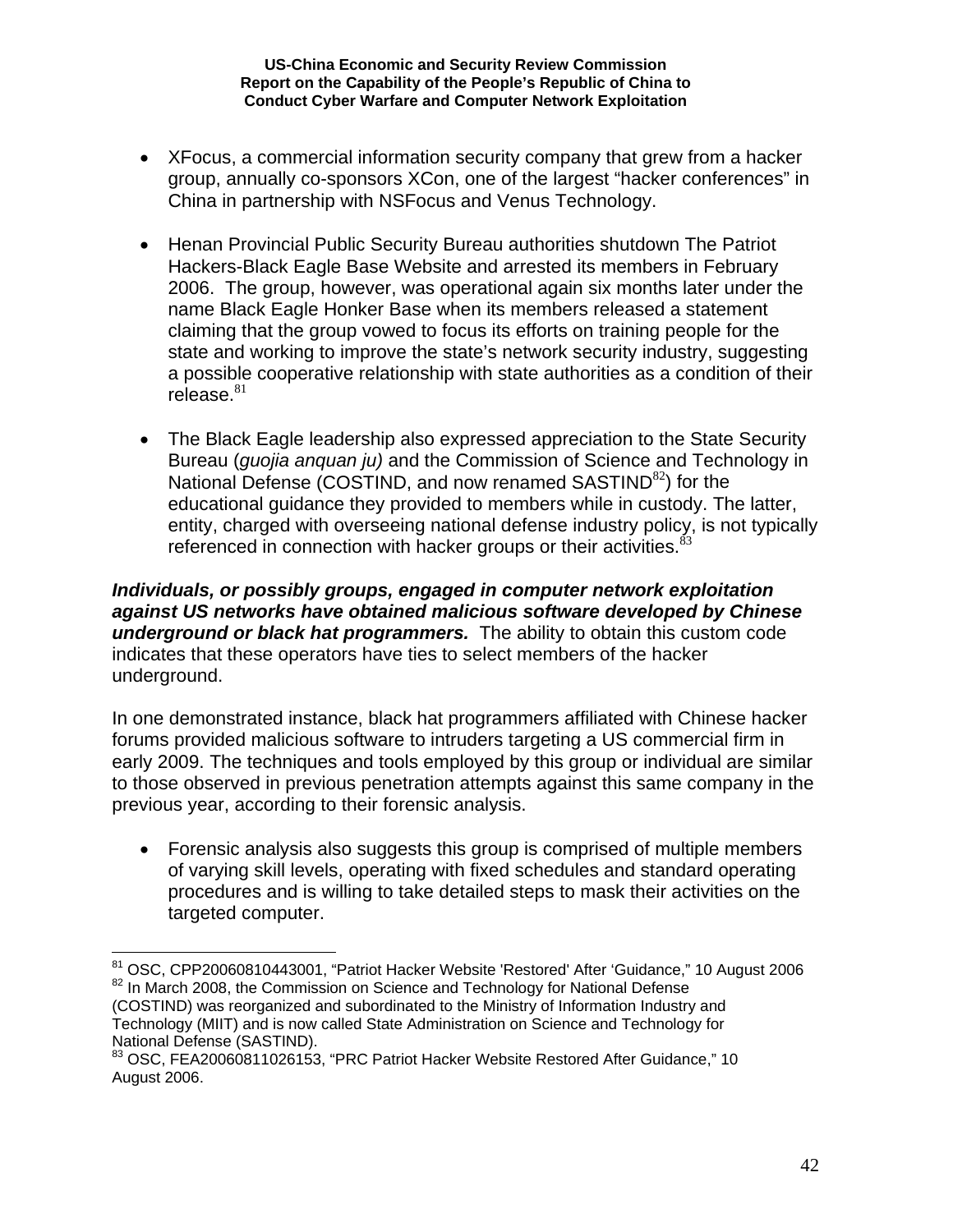- Open source research on the screen name of the coder who created the malware used in the early 2009 attack revealed that the individual is likely a native Chinese speaker who posted a keystroke logging program with rootkit elements to a discussion board on a prominent Chinese hacker group Website known as EvilOctal.
- The coder created the PDF document used as the attachment to carry the malicious software with a tool that is only available in Chinese called FreePic2Pdf, version 1.26; this document was modified to covertly install a zero day exploit that targeted a previously unknown vulnerability in Adobe Acrobat.<sup>84</sup>
- Upon successful installation on the victim system after the user opened the attachment, the Trojan horse malware began periodically attempting to connect with another machine overseas, essentially sending a beacon to let the attackers know that a machine had been successfully attacked. The intruders only completed this connection when they were ready to commence the next phase of the operation via encrypted communications with the victim computer.
- The operators worked in a three shift, 24 hour cycle issuing reconnaissance commands identical to those observed in previous attacks.
- When significant differences were recognized between this computer and previously compromised systems on the same network, the attack team extracted small amounts of data to determine the configuration of security software installed and their ability to access targeted data on the company's network.
- The operators installed a rootkit, which gives the attacker privileged access to a victim computer while remaining undetectable, suggesting the attackers intended long-term covert use of the victim computer. The attackers configured the rootkit to execute upon the next system reboot, effectively hiding the operators' files, programs, network connections and registry settings, however, operator error caused a problem in the rootkit execution and locked the attackers out of the targeted computer, ending the operation, according to forensic analysis.

 $\overline{\phantom{a}}$ 

<sup>&</sup>lt;sup>84</sup> See details on this vulnerability at: http://www.adobe.com/support/security/advisories/apsa09-01.html and http://www.kb.cert.org/vuls/id/905281.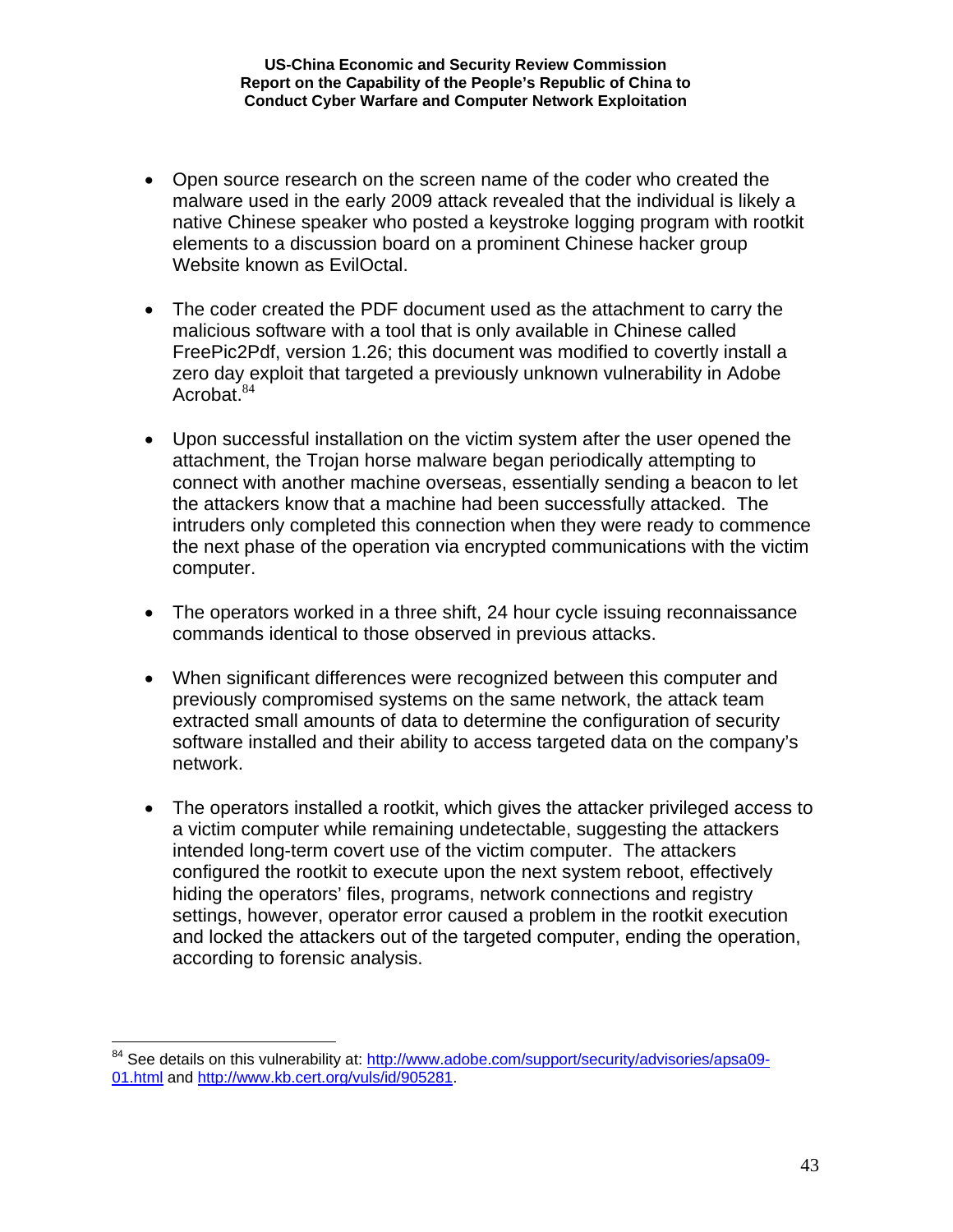• The rootkit code is still not publicly available, suggesting that the attacker obtained it directly from the coder or someone with direct access to this individual.

*The creator of another zero day exploit used to target US companies in the fall of 2008 developed the code in Chinese and on a machine with Chinese set as the default language indicating that this individual was also likely a native or fluent speaker.* Little additional detail about the developer's identity is available from forensic analysis but it reinforces the assertion that a relationship exists between Chinese black hat programmers and individuals responsible for intrusions into US networks.

- US companies began receiving small waves of spam-like emails with a Microsoft WordPad (.wri) file attachment containing a small piece of malicious software that acted as a Trojan, enabling the attackers to gain complete access to the targeted computers, a hallmark of the computer network exploitation tradecraft attributed to China. The malware exploited a zero day vulnerability in Microsoft's WordPad application.<sup>85</sup>
- The attachment sent in these email attacks contained two components: an English language carrier document that appears to be a generic contract template for a defense firm to use with a sub-contractor, and the Chinese language exploit code inserted inside the carrier document.
- When the recipient of the apparent spam email attempted to open the attached .pdf file, the file installed both the malware and a backdoor service on the targeted machine that was designed to execute the next time the user logged in.

### *The malware, sent in a wave of spearphishing attacks against various US companies, was intended to provide the intruder with the ability to remotely access and control the targeted computers, another common characteristic of computer network exploitation activities attributed to China.*

• The newly installed service connects to an external host outside of the targeted company's network and allows the intruder to take control of the victim's machine remotely with the same access and operational capabilities as though they were sitting at the user's keyboard.

Programming bugs in the malware used during the fall 2008 campaign and the intruders' ability to quickly obtain an earlier version as a replacement program,

<sup>1</sup> <sup>85</sup> See Microsoft Security Advisory 960906.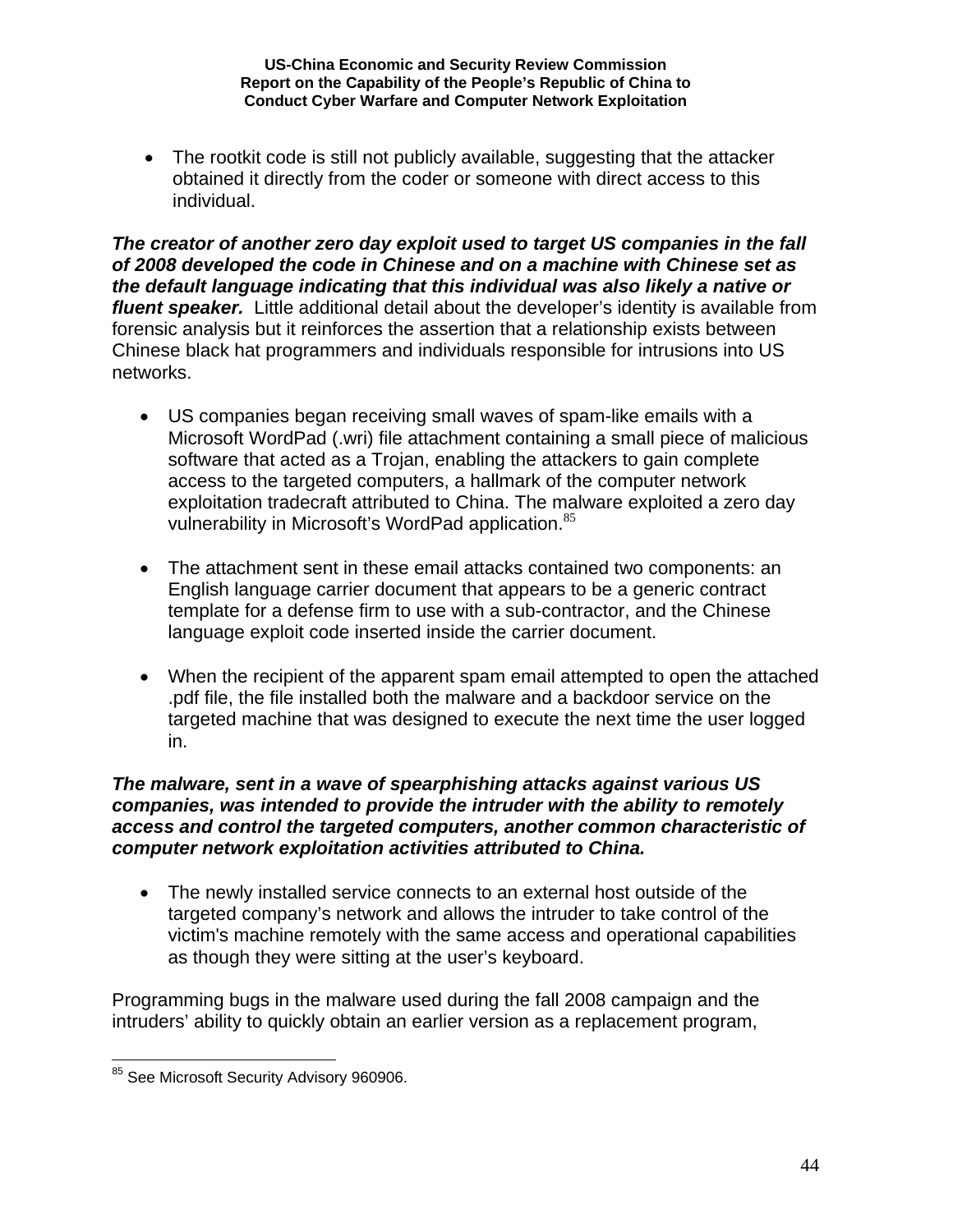strongly suggests this was the first time the newer version was being used by these attackers. Their ability to obtain a replacement version quickly may be the result of having access to the developer or someone managing a repository of the developer's work. If the latter is true, it implies the existence of a support infrastructure for the individuals targeting US Government and commercial networks. However, this is still speculative and requires further research to corroborate.

- The initial version of the malware was compiled in late October 2008 and used within weeks by the intruders. This short time interval between the date of creation and first use implies that the intruder (or intruders) had the means to obtain customized zero-day malware quickly.
- When they encountered operational problems with the code, the intruders quickly obtained an older version of the malware, compiled in January 2008 and resumed their work with little delay.

# **Government Recruitment from Hacker Groups**

Government efforts to recruit from among the Chinese hacker community and evidence of consulting relationships between known hackers and security services indicates some government willingness to draw from this pool of expertise. It does not imply that authorities have established many such relationships or intends to enlist whole groups for large attacks on US systems.

- Between July 2007 and November 2008, an individual using the screen name "City\_93" posted job vacancy announcements for the Ministry of Public Security's First Research Institute (posting a Web address www.fri.com.cn) on the discussion board for EvilOctal.com and XFocus.net, two of the largest and in the case of XFocus, most established hacker forums in China.
- "City\_93" eventually posted 10 vacancy notices on Evil Octal between 2007 and 2008 and on both sites engaged in lengthy discussion threads on the application procedures and nature of the job with interested users. The job postings were for entry level programmers with experience in the development and implementation of network security system projects.
- The MPS First Research Bureau provides a variety of science and technology research and development to operational elements of the MPS. The Institute has an information security research group according to its Website.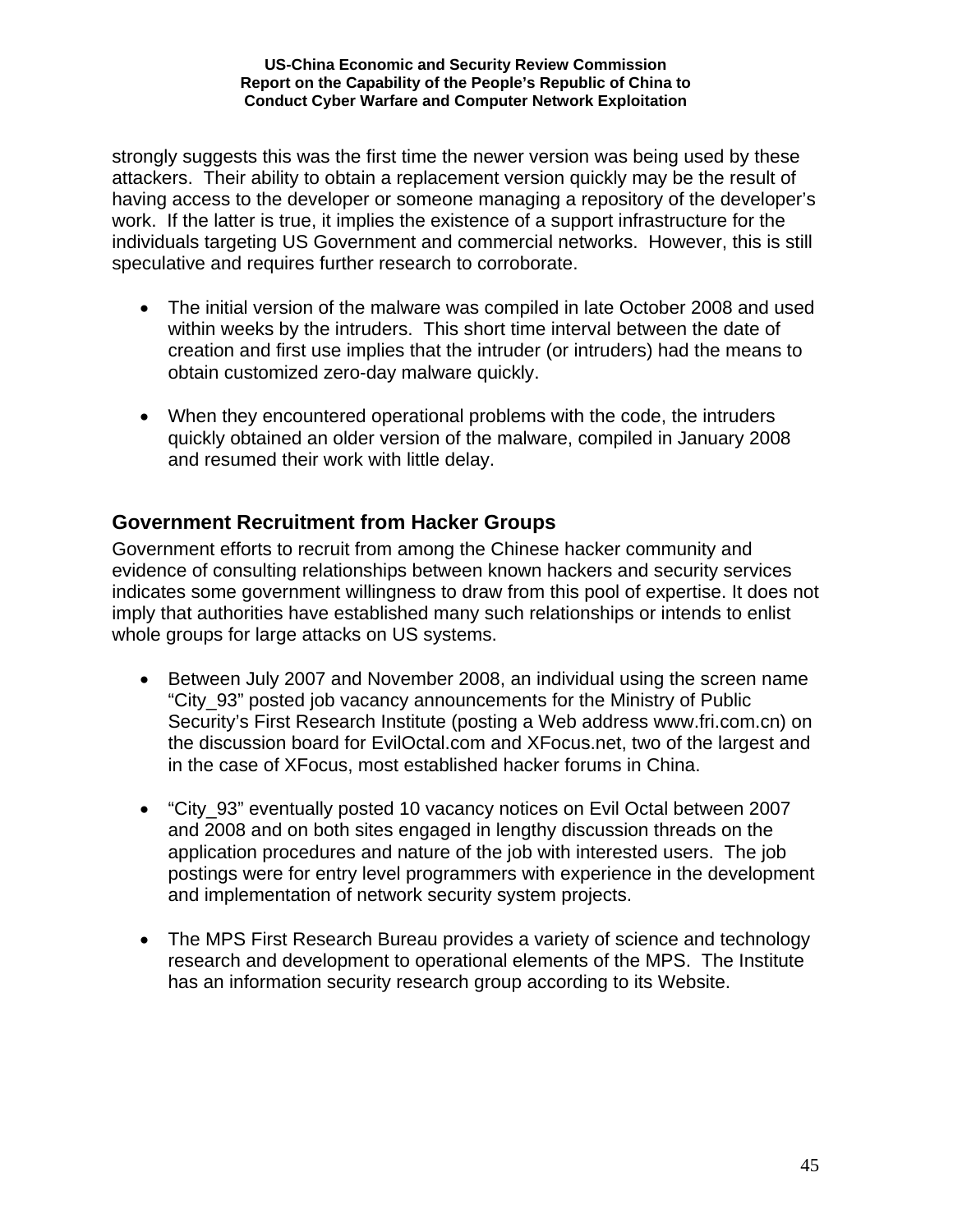

Figure 4: Job posting on hacker Website EvilOctal by a Ministry of Public Security  $1<sup>st</sup>$  Research Institute representative looking for applicants with information security and programming backgrounds. The post was made by a user with the screen name "City 93" who self-identified as a MPS employee and used an MPS email for follow up contact.

*The founding member of the influential Chinese hacker group Javaphile has a formal consulting relationship with the Shanghai Public Security Bureau and researcher credentials at the information security engineering institute of one of China's leading universities, according to an analysis of academic publications, media reporting, and research done by an independent IW analyst.* Javaphile has an established history as a hacktivist group, leading attacks on the White House and other networks during the hacker wars in 2001-2002 and is still considered an active and influential group.

• The co-founder of Javaphile, Peng Yinan, using the screen name *Coolswallow,* created Javaphile while a student at Shanghai Jiaotong University's School of Information Security Engineering in 2000 according to posts he made in 2003 on a Shanghai Jiaotong student online forum that has  $\frac{1}{2}$  since been removed.<sup>86</sup> The group initially functioned solely as a java language user group until the EP-3 incident catalyzed the members to convert Javaphile into a hacker group. The members focused on developing tools, sharing

1

<sup>&</sup>lt;sup>86</sup> For the full analysis of the linkage between Coolswallow, Ericool, and Peng Yinan, see Scott Henderson's analysis and research posted on his blog, The Dark Visitor, available at: http://www.thedarkvisitor.com/2007/12/javaphile-buddhism-andthe-public-security-bureau/.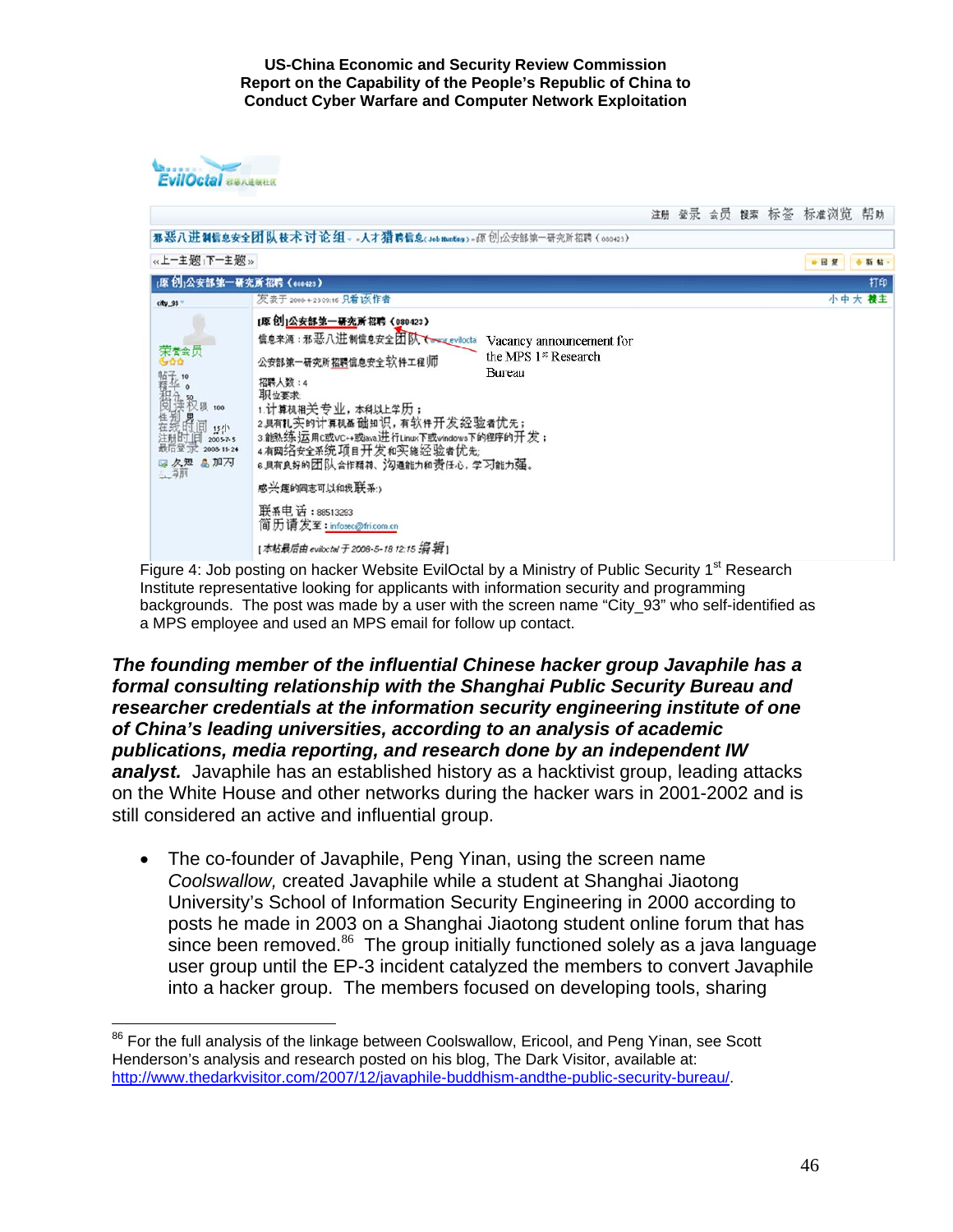techniques and carrying out attacks on US Websites, according to postings the group made on a student online forum.<sup>87</sup>

- Independent research by a US IW specialist, Scott Henderson, linked Peng to two screen names, CoolSwallow and Ericool, that he used regularly either on his Javaphile Website or to publish essays on Buddhism on a separate Website devoted to the subject where he was a member.
- Henderson later identified Peng's Shanghai Public Security Bureau consultant credentials from a Shanghai Jiaotong University student newspaper story about a lecture that Peng, an alumni of the Information Security Engineering Institute, had given to students there called "Hacker in a Nutshell." These accounts and publicity posters also described Peng as an "experienced hacker" (see Figure 5). $88$
- Following this exposure on Henderson's blog, the Coolswallow and Buddhist society sites were taken down and little was heard in online hacker forums from Coolswallow or Ericool for over a year.



Figure 5: Poster advertising Javaphile member and Public Security Bureau consultant, Peng Yinan's 2007 lecture, "Hacker in a Nutshell" at Shanghai Jiaotong

 $\overline{a}$ 

<sup>&</sup>lt;sup>87</sup> Scott Henderson, *The Dark Visitor,* April 2007, p. 36<br><sup>88</sup> Scott Henderson, The Dark Visitor blog. The Shanghai newspaper article is available at: http://jd.sjtu.edu.cn/BKPG/xsyd/xywh/2007-11-05/1194245625d7507.html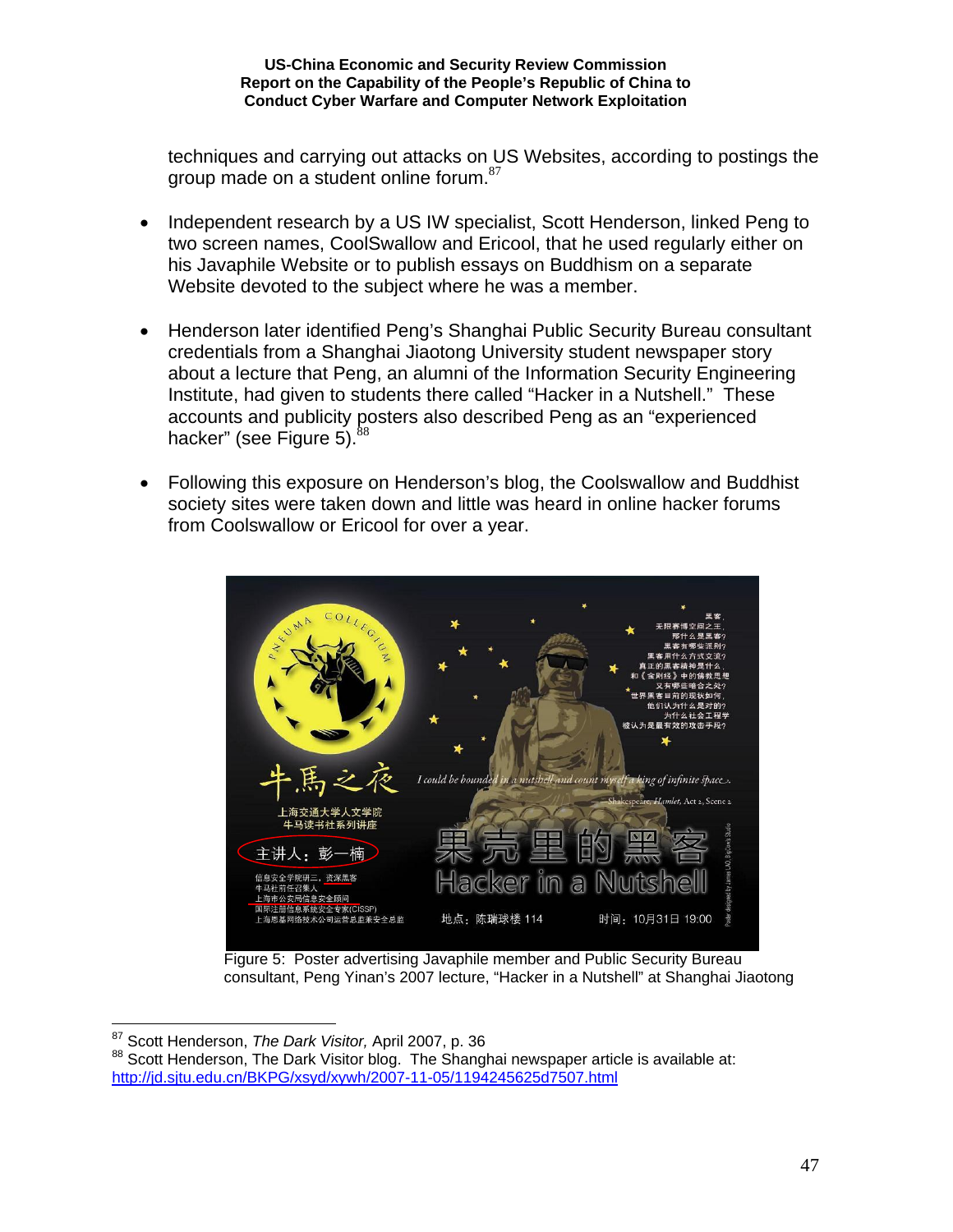University. His name is circled and his hacking and PSB credentials are underlined above. $89$ 

- Peng later published two articles in 2008 on computer network exploitation techniques under his own name and listed as an affiliated researcher at Shanghai Jiaotong University's Information Security Engineering Institute. $90$
- The Institute is currently headed by Peng Dequan, a former Director of the Science and Technology Commission of the Ministry of State Security (MSS), China's primary foreign intelligence service. $91$

The PLA in 2005 reportedly held a series of regional or provincial hacker competitions to identify talented civilians who could support military CNO requirements, according to an uncorroborated Taiwan media source referencing an article from a Sichuan university student newspaper.

- Chinese hacker, Withered Rose (aka Tan Duilin), the former leader of the prominent NCPH hacker group, allegedly won the competition in Sichuan, a story which has been repeated often in Western media reporting but is difficult to verify.
- The accounts claim that representatives from the Sichuan Military Command Communication Department apparently contacted Tan in 2005 directly and told him to participate in the network attack and defense training event organized by the provincial military command, in preparation for the coming Chengdu Military Command Network Attack and Defense Competition later that year, according to an interview conducted with him by the Sichuan University of Science and Technology student newspaper.<sup>92</sup> If true, the story implies that the PLA was engaged in "talent scouting" within the hacker community and organizing formal events such as this contest to aid the effort.

 $\overline{a}$ 

http://english.peoplesdaily.com.cn/english/200008/14/eng200008\_48117.html | OSC, CPP20060908425001001, "Wuhan University State Key Laboratory of Software Engineering," 28 August 2006.

<sup>&</sup>lt;sup>89</sup> See: <u>http://jd.sjtu.edu.cn/BKPG/xsyd/xywh/2007-11-05/1194245625d7507.html</u>

<sup>90</sup> The articles entitled "An Analysis of Blind SQL Injection Techniques" and "Feed Injection and Defenses in Web 2.0" published in the journal *Information Security and Communication Security* identified Peng and his co-authors (also former Javaphile members) as researchers at Shanghai Jiaotong University's Information Security Engineering Institute. Citation drawn from the Wanfang database, available at:

http://d.wanfangdata.com.cn/Periodical\_xxaqytxbm200805032.aspx<br><sup>91</sup> "Computer Security Urged to Be Tightened," PLA Daily Online, English edition, August 14, 2000; available at

<sup>92</sup> OSC, CPP20071115310002, "Tzu-Yu Shih-Pao: China Employs 30,000 Internet Soldiers," 10 November 2007| Simon Elegant, "Enemies at the Firewall," *Time Magazine,* December 6, 2007; available at: http://www.time.com/time/magazine/article/0,9171,1692063,00.html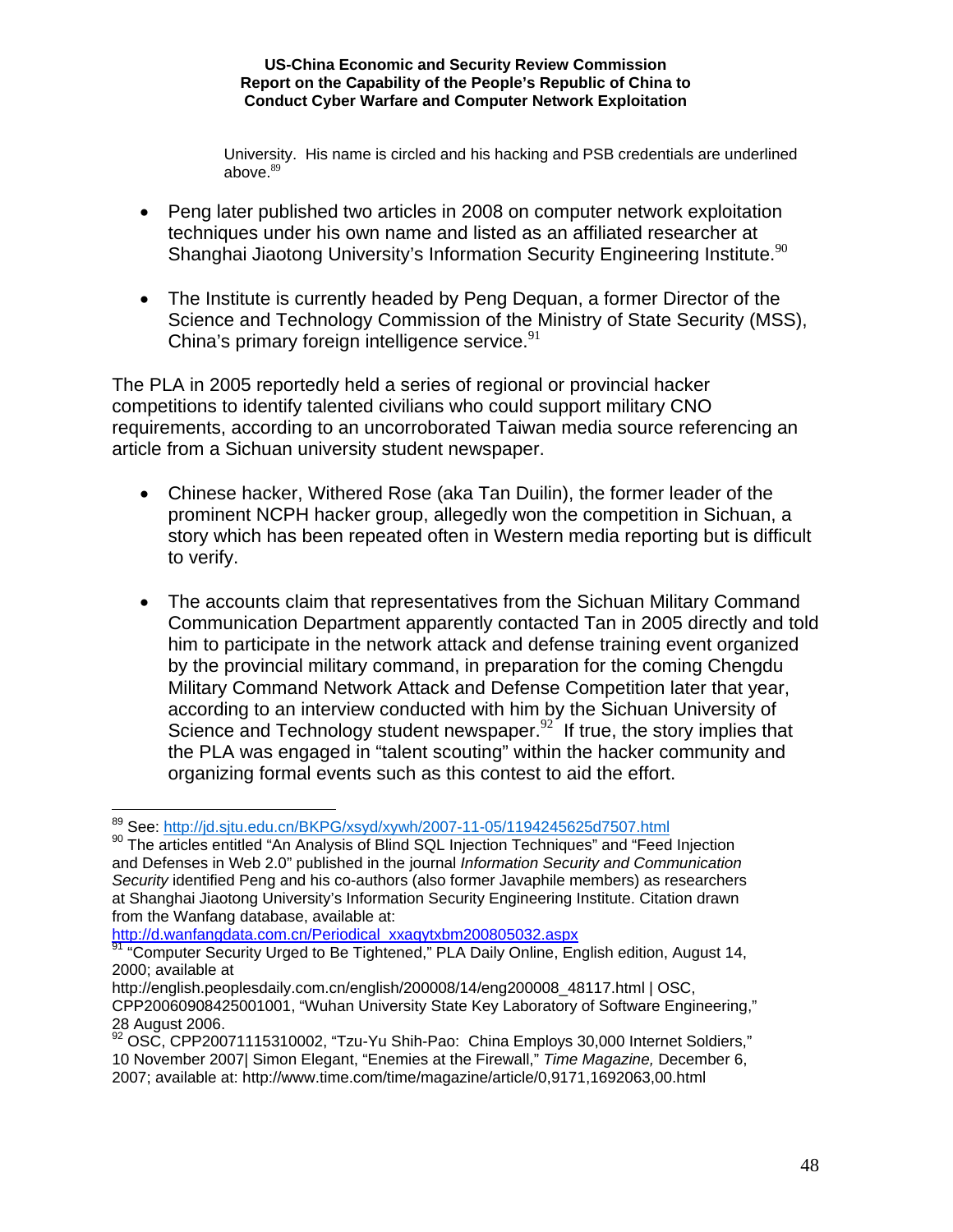• Interestingly, Tan was recently arrested on hacking charges when he attacked the websites of rival hacker groups.

# **Commercial Support to Government CNO R&D**

China's long term investment in its high technology sectors is paying dividends for the PLA as they have access to increasing numbers of domestic firms able to design, build, and service advanced IT systems in support of PLA C4ISR and CNO requirements. The ability to recruit these employees into militia units is only one benefit that the government is deriving from the growth of the IT sector in China. Some firms, such as Huawei, are well known in the West and occupy significant market share in both China and abroad, but a host of other smaller firms like Venus Technologies, also provide increasingly sophisticated platforms and technology to the PLA and government security organizations.

- Huawei is a well established supplier of specialized telecommunications equipment, training and related technology to the PLA that has, along with others such as Zhongxing, and Datang, received direct funding for R&D on C4ISR systems capabilities. All of these firms originated as state research institutes and continue to receive preferential funding and support from the  $PLA.<sup>93</sup>$
- ZTE Corp, another of China's large telecommunications manufacturers, and Huawei, also provide certification training and related engineering training to PLA personnel assigned to communications and IW related positions, according to provincial level Communist Party military newspapers.<sup>94</sup>
- Civilian IT companies have provided personnel to staff IW militia units that are tasked with both CNA and CND missions during wartime and extensive CNE missions during peacetime.<sup>95</sup>
- Venus Technologies Inc, which has close ties to the hacker groups XFocus and NSFocus, is also a well known provider of information security and computer network operations expertise to the PLA and dozens of other entities

 $\overline{\phantom{a}}$ 93 Evan Medeiros, Roger Cliff, Keith Crane, James Mulvenon, *A New Direction for China's* 

<sup>&</sup>lt;sup>94</sup>OSC, CPP20090430682010, "Network 'Spiderman' – Remembering Wang Jianguo, Class 6 NCO from Certain Main Communications Station," by Gong Yun, Xia Hui, Zheng Xisheng,

*Guangzhou Zhanshi Bao*, March 5, 2009, p.4.<br><sup>95</sup> OSC, CPP20031002000138, "Building a High-quality Militia Information Technology Element," by Ye Youcai and Zhou Wenrui, PLA Guangzhou Garrison District, Academy of Military Science, *Guofang*, September 15, 2003.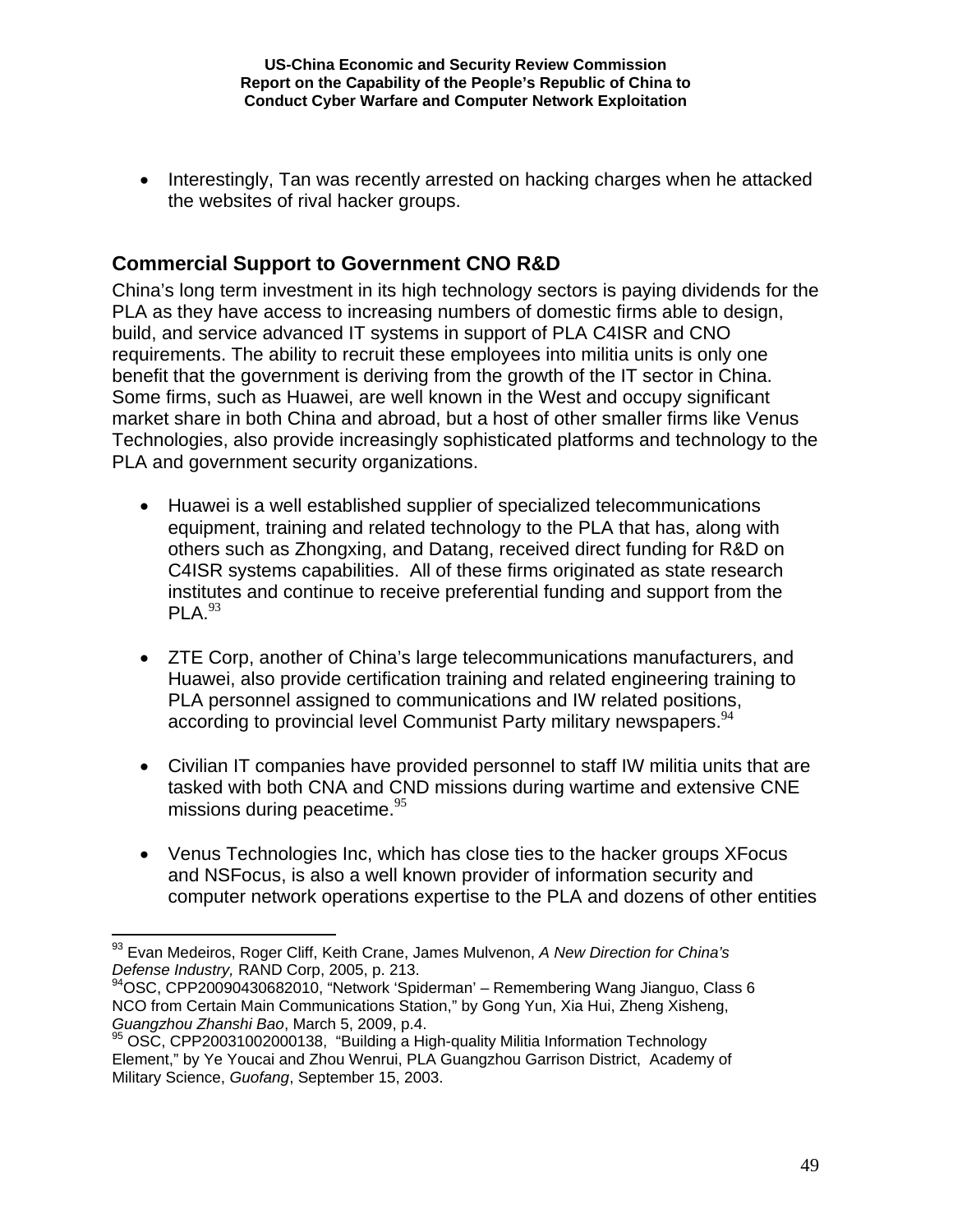in the PRC government. Venus' customer list published on their Website includes all PLA service branches, all PLA Staff departments (i.e. the General Staff, Armaments, Logistics, and Political Departments) and the defense consortiums China North Industries Group (NORINCO, a well documented arms exporter), China Aviation Industry Corp I (AVIC I), China Aerospace Science and Technology Group (CASIC), China Shipbuilding Industry Corporation, and the Jiuquan Satellite Launch Base, China's oldest space launch facility located in Inner Mongolia.<sup>96</sup>

To date, the evidentiary record regarding the PLA's or other state security groups' use of Chinese hackers to conduct network exploitation activities against US networks remains highly anecdotal. Western media reports that claim that the PRC government has recruited an "internet army" from among the millions of Chinese hackers, are spurious at best. The limited reporting available from open sources, however, does suggest that some precedent exists for state security organizations to seek computer network operations expertise from individuals with sophisticated hacker skill sets. How these organizations are using the talent they recruit, the numbers of individuals involved in possible state sponsored CNO activities, and how these individuals are integrated—if at all—into ongoing cyber intelligence operations all bear careful scrutiny and continued research.

 $\overline{a}$ 

<sup>96</sup> List is available on Venus Tech's website located at: http://www.venustech.com.cn/aboutitem/189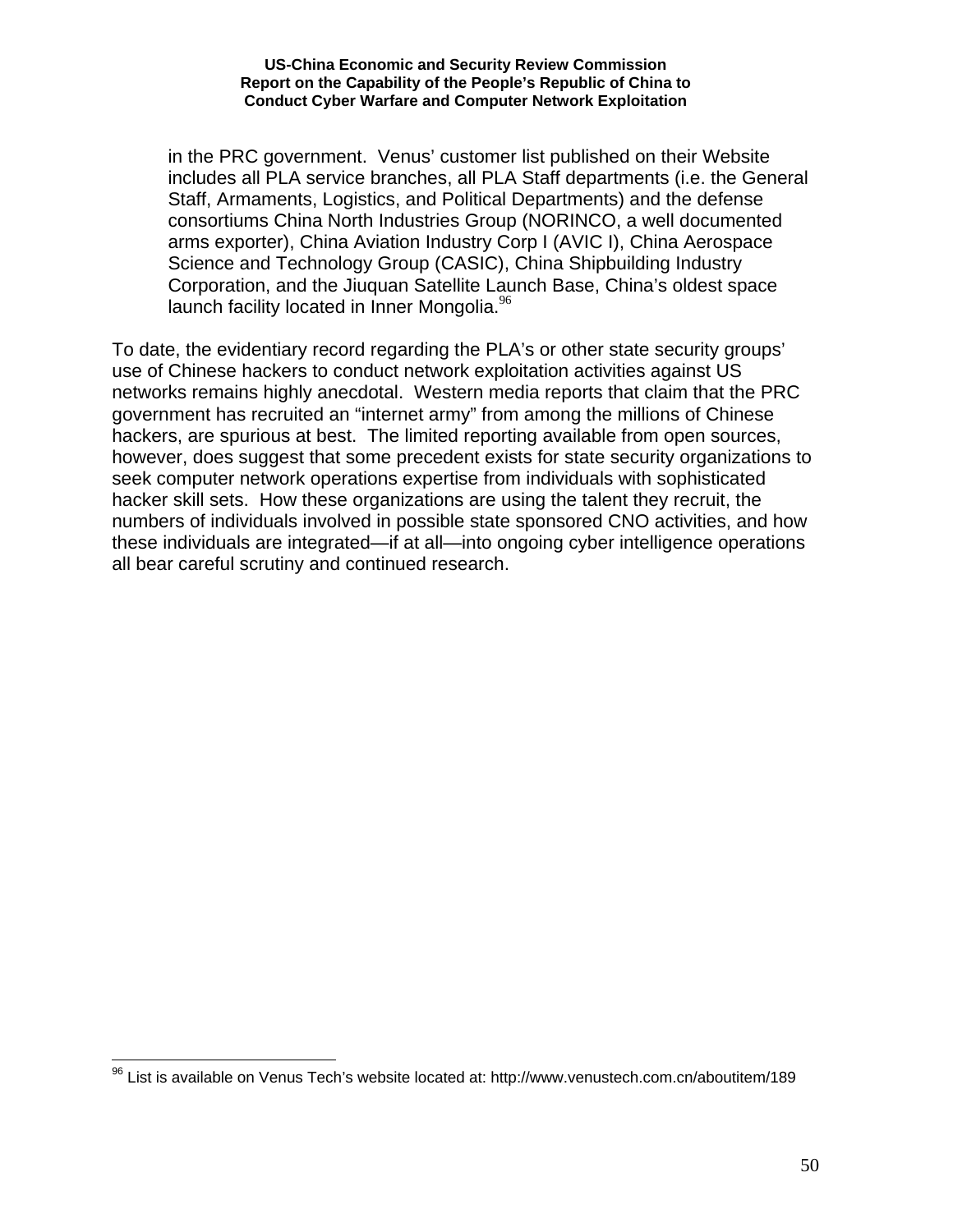# **Cyber-Espionage**<sup>97</sup>

 $\overline{a}$ 

Foreign intelligence services have discovered that unclassified US government and private sector information, once unreachable or requiring years of expensive technological or human asset preparation to obtain, can now be accessed, inventoried, and stolen with comparative ease using computer network operations tools. The return on present investment for targeting sensitive US information in this way (the intelligence gain) can be extraordinarily high while the barriers to entry (the skills and technologies required to implement an operation) are comparatively low. Many countries are in the process of developing capabilities to either respond defensively to this threat or build their own offensive network operations programs, however, China is most frequently cited as the primary actor behind much of the activity noted in media reporting, and US officials are increasingly willing to publicly acknowledge that China's network exploitation and intelligence collection activities are one of this country's most consuming counterintelligence challenges.

China's development of its computer network operations capability extends beyond preparations for wartime operations. The PLA and state security organizations have begun employing this capability to mount a large scale computer network exploitation effort for intelligence gathering purposes against the US and many countries around the world, according to statements by US officials, accusations by targeted foreign governments, and a growing body of media reporting on these incidents.

A long term, persistent campaign to collect sensitive but unclassified information from US Government and US defense industry networks using computer network exploitation techniques, long attributed to China, has successfully exfiltrated at least 10 to 20 terabytes of data from US Government networks as of 2007, according to US Air Force estimates and that figure has possibly grown in the past two years, though no figure is publicly available.

 $97$  The content of the following section is based upon analysis of media but also upon the deep experience and insights that Northrop Grumman Corporation has gained as a major provider of information security services and its own experience defending a large, geographically dispersed enterprise. Northrop Grumman's appreciation of the nature of cyber threats directed at the United States is grounded in deep, real world experience, and the incidents and insights presented here are derived from open source research and the company's familiarity in the aggregate dealing with a variety of advanced cyber security issues. *The incidents and adversary patterns of operation presented here should not be construed to refer to any specific company or government agency unless explicitly stated otherwise.*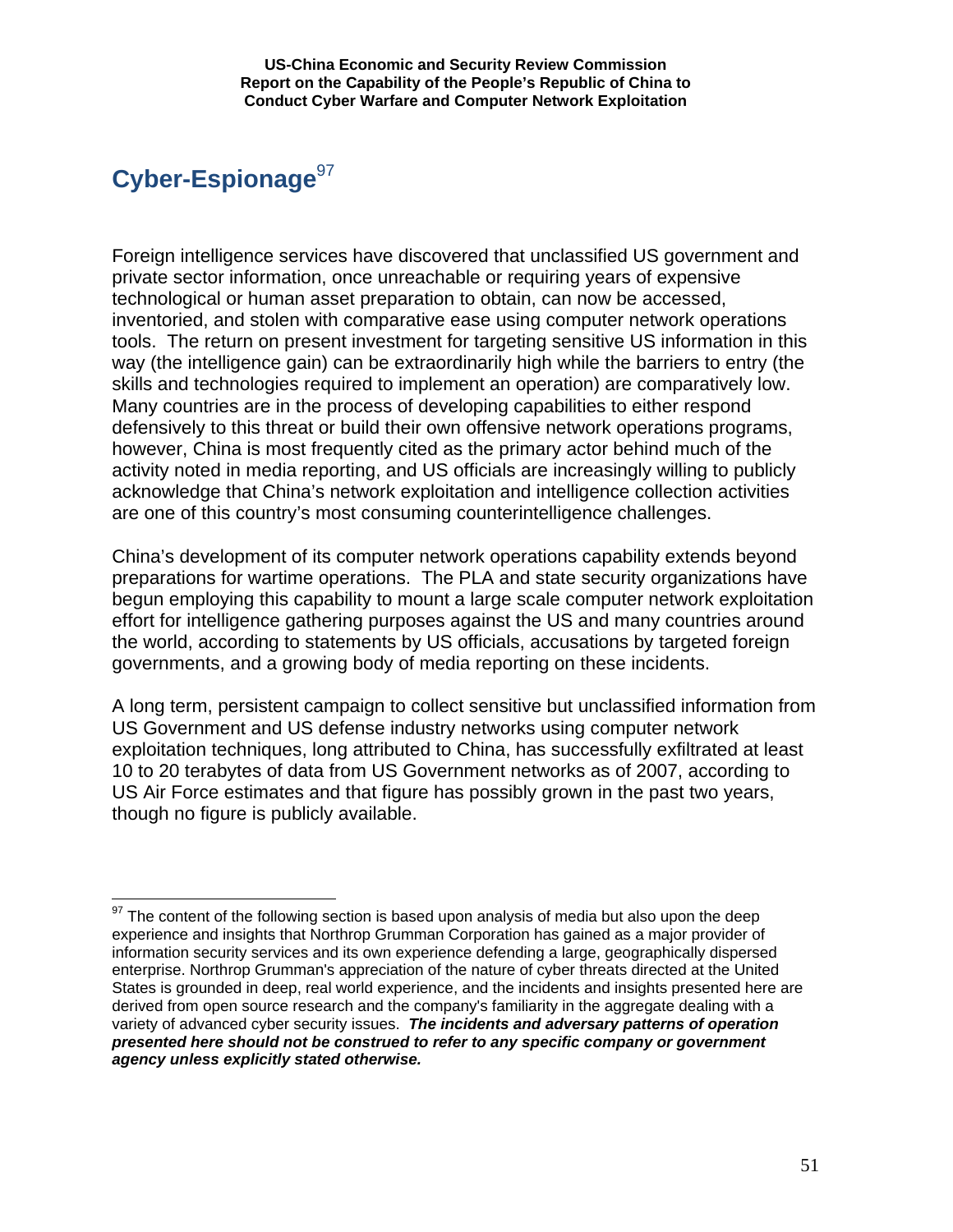General James Cartwright, while serving as the Combatant Commander of US Strategic Command, testified before a Congressional commission that China is actively engaging in cyber reconnaissance by probing the computer networks of U.S. government agencies as well as private companies. He further noted that the intelligence collected from these computer reconnaissance campaigns can be used for myriad purposes, including identifying weak points in the networks, understanding how leaders in the United States think, discovering the communication patterns of American government agencies and private companies, and attaining valuable information stored throughout the networks.<sup>98</sup>

*A review of the scale, focus, and complexity of the overall campaign directed against the United States and, increasingly, a host of other countries around the world strongly suggest that these operations are state-sponsored or supported.* The operators appear to have access to financial, personnel, and analytic resources that exceed what organized cybercriminal operations or multiple hacker groups operating independently could likely access consistently over several years. Furthermore, the categories of data stolen do not have inherent monetary value like credit card numbers or bank account information that is often the focus of cybercriminal organizations. Highly technical defense engineering information, military related information, or government policy analysis documents are not easily monetized by cybercriminals unless they have a nation-state customer, making the activity "state-sponsored" by default, regardless of the affiliation of the actual operators at the keyboard.

The scope of operational activities, deep knowledge of the targeted networks, and volume and topics of data exfiltrated suggest that the attackers are supporting consumers involved in defense related engineering research, policy specialists interested in US-China relations, and military planners gathering intelligence on US military information systems and operations.

US Government officials assess that this activity, in the aggregate, has the potential to erode the United States' long term position as a world leader in S&T innovation and competitiveness and the collection of US defense engineering data has possibly saved the recipient of the information years of R&D and significant amounts of funding. $99$ 

<sup>1</sup> 98 "China's Military Modernization And Its Impact On The United States And The Asia-Pacific," Hearing before The U.S.-China Economic And Security Review Commission, March 29-30, 2007, p. 7; Available at

http://www.uscc.gov/hearings/2007hearings/transcripts/mar\_29\_30/mar\_29\_30\_07\_trans.pdf

<sup>99</sup> Jeff Bliss, ''China's Spying Overwhelms U.S. Counterintelligence,'' *Bloomberg,* April 2, 2007. | Shane Harris, "China's Cyber-Militia," The National Journal, Saturday, May 31, 2008, available online at: http://www.nationaljournal.com/njmagazine/cs\_20080531\_6948.php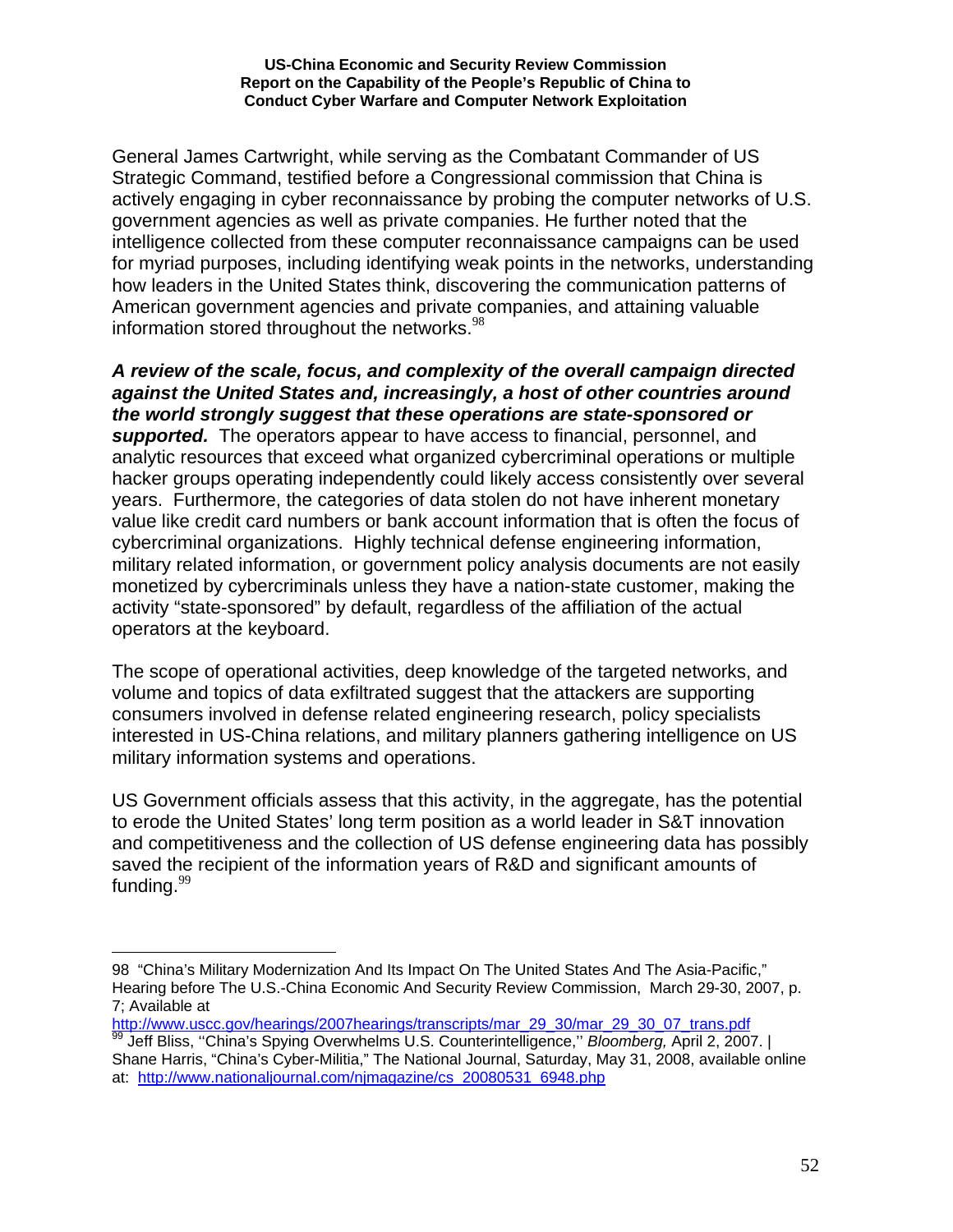*These operations are succeeding in part because current industry and US government information security paradigms are largely based on reactive controls such as traditional signature-based anti-virus vendor models, common host and network defensive measures that are often inadequate against advanced attackers.* When a product vendor or the research community discloses new security vulnerabilities, security software vendors rapidly analyze it and produce "signatures," or encoded representations of the anticipated effects of an attack against this new vulnerability. These signatures are applied to network control devices such as Intrusion Detection and Prevention Systems (IDS/IPS) and firewalls, and on individual computers as anti-virus rules or host IDS/IPS signatures. Adding signatures proactively to these systems without prior knowledge of a vulnerability or possibly an observed or lab-generated sample attack, is difficult and often discouraged.

- Many organizations are reluctant to patch systems and software against vulnerabilities for which there have not been publicly released exploits. Larger organizations with more mature security practices or resources often use complex behavioral signatures, or models, applied to Security Event and Information Management (SEIM) or Network Behavioral Analysis (NBA) systems but these techniques are usually fed by component signature-based systems, they, too, suffer the same shortcomings.
- NBA systems show greater promise when tuned to look for anomalous behavior, however, there is generally much greater administrative overhead and a high false alarm rate in this mode.
- Traditional network and system management is a balancing act of performance, expense and security and common wisdom dictates a certain hesitance to make changes on functioning, often critical, systems.

*These operators exploit this reactive defense model and they have the resources necessary to develop and exploit previously unknown vulnerabilities that are often are missed by signature-based IDS/IPS and endpoint protection software.* The Chinese academic community and hacker groups—like many hacker groups around the world—are heavily focused on researching new zero-day vulnerabilities.

• Anecdotal reporting from information security industry sources suggest that Chinese researchers are also willing to purchase zero day attack tools from third party sources, though this has not been independently corroborated.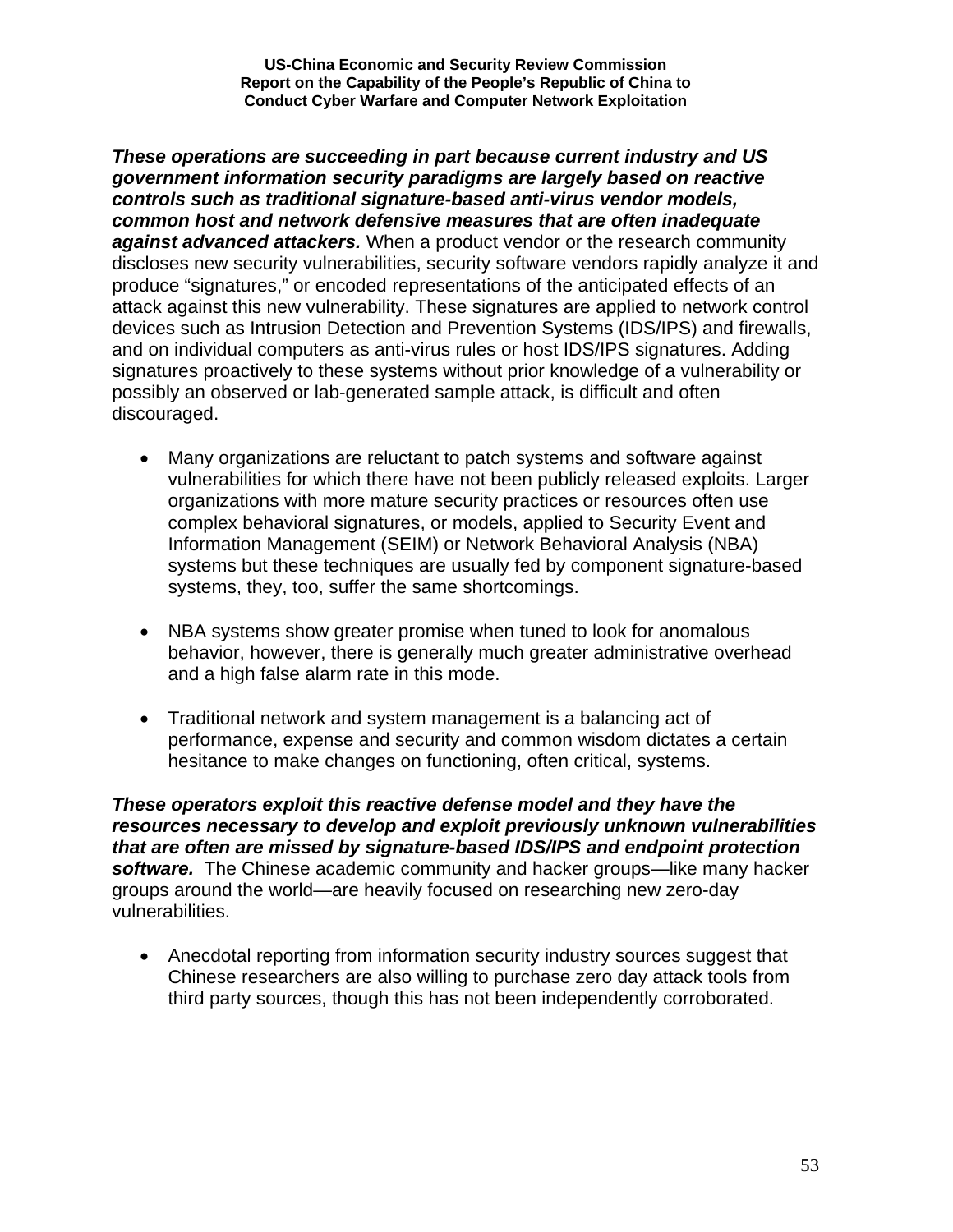• Zero day exploits are bought and sold in numerous public and private markets without the involvement of the victim software's vendors, often for tens of thousands of dollars per vulnerability. $100$ 

*The overall effort likely consists of multiple groups and skilled individuals operating against different targets given the high operational tempo and diversity of targeting observed to date (see Timeline of Alleged Chinese Intrusions below).* These operators, some possibly affiliated with PRC government or military organizations and others probably freelance hackers, have access to software developers capable of developing zero day exploits and using tools that are often created on computers with Chinese language settings or Chinese language developer kits.

- The adversaries associated with this issue are successful because they are able maintain a presence on a targeted network for extended periods enabling them establish a connection to a compromised computer on the network when operationally required for activities such as reconnaissance of the network topology, determining where high value information resides, or to conduct social and professional network analysis to support future spearphishing campaigns.
- This latter information is exploited most frequently to craft specific, seemingly legitimate-looking, emails to targeted users often referencing a current project or meeting with which the recipient is involved. The emails usually contain either malicious software embedded in an attachment or links to malicious Websites. $101$
- The scale and complexity of targeting associated with this effort suggests that it is probably backed by a mature collection management bureaucracy able to collate and disseminate collection priorities to diverse teams of operators, intelligence analysts, and malware developers. These individuals are likely a mix of uniformed military personnel, civilian intelligence operators, and freelance high-end hackers.

These types of attacks often begin with an email message with a file attached containing both the exploit code and another small piece of software which will give the attacker control of the victim's computer. When this file, usually an image,

http://www.businessweek.com/magazine/content/08\_16/b4080032218430.htm

 $\overline{a}$ <sup>100</sup>See for example: http://www.securityfocus.com/columnists/470 and

http://www.eweek.com/c/a/Security/Hackers-Selling-Vista-ZeroDay-Exploit/ for additional background.<br><sup>101</sup> Brian Grow, Keith Epstein and Chi-Chu Tschang, "The New E-spionage Threat," *BusinessWeek*, April 10, 2008, available online at: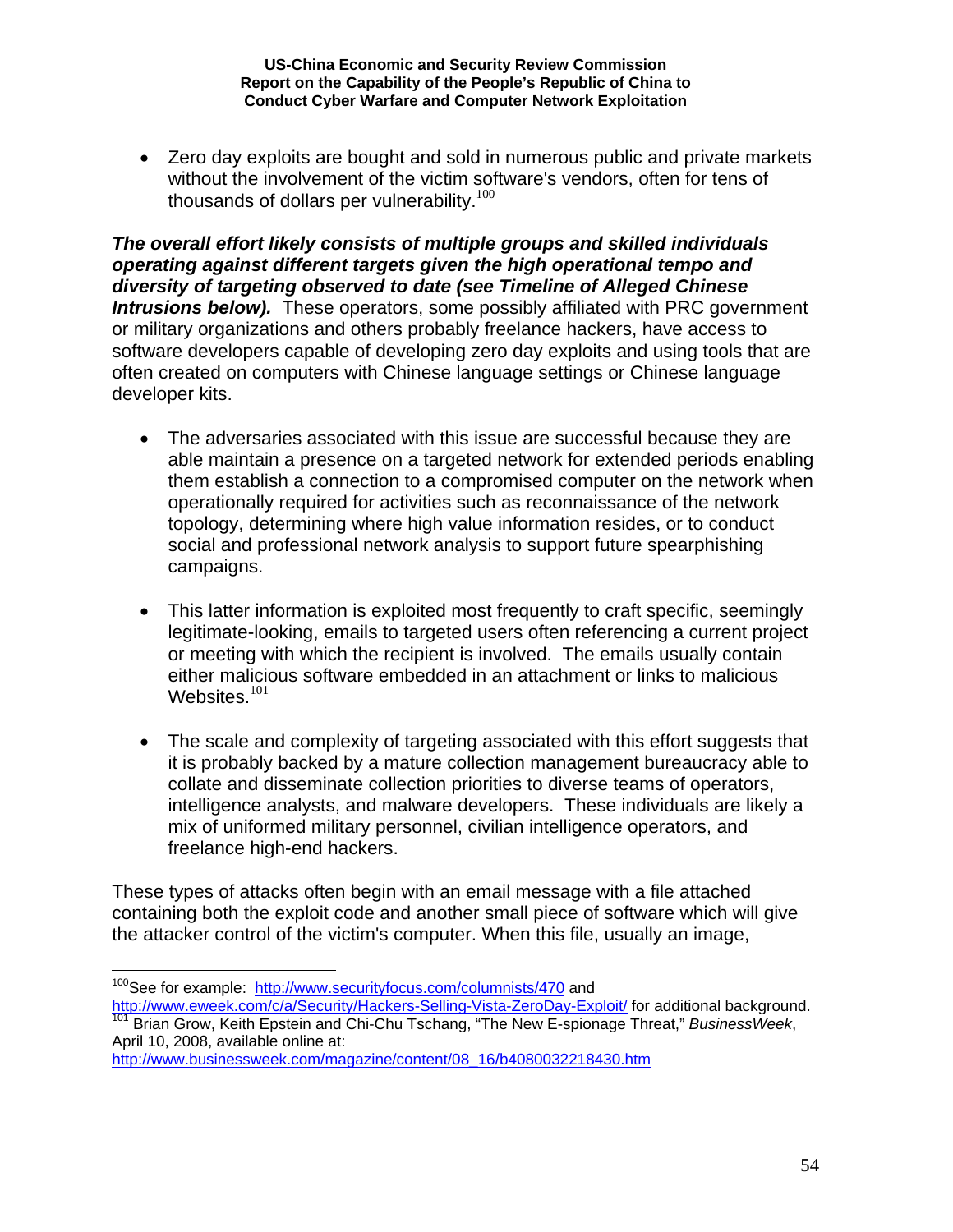document, or spreadsheet is opened by the vulnerable program on the victim's computer (e.g. Powerpoint, Wordpad, Adobe Acrobat, etc), the backdoor program executes. Email is the most common entry vector because the operators are often able to learn an employee's (or group of employees') trust relationships (i.e. their professional networks) by analyzing who they frequently email. The intruders then craft credible looking emails from members or groups within an individual's network that the target will likely open.  $102$ 

Date: Tue, 10 Dec 2008 06:58:13 -0700 (PDT) From: John Doe <john.q.googdguy@yahoo.com> To: employee.name@companyname.com Subject: 7th Annual U.S. Defense Conference 7th Annual U.S. Defense Conference 1-2 Jan 2009 Ronald Reagan Building and International Trade Center Washington, DC Download 2009 Conference Preliminary Program (PDF) http://conferences.satellite-stuff.net/events/MDA\_Prelim\_09.zip Download 2009 Conference Registration Form (PDF) http://conferences.satellite-stuff.net/events/MDA09\_reg\_form.zip Contact: John Doe Contractor Information Systems

(703) 555-1234 john.doe@yahoo.com

 $\overline{a}$ 

Figure 6: A sample of an attack email that was sent simultaneously to many US commercial firms. The identifying information and the conference have been modified from the original.

The conference referenced in the email sample in Figure 6 was legitimate, but the linked download site was not. The registration form and program files, when downloaded and unzipped, gave the attacker complete remote control of the targeted user's computer. The operators tasked with targeting had previously identified this company's employee and all of the other recipients, as someone likely to be interested in the subject of the email and download the form by surveying his or her online presence: conference attendee lists, subscriptions to newsgroups, social networking sites such as Facebook and Linkedin, and corporate public affairs releases.

http://www.businessweek.com/magazine/content/08\_16/b4080032218430.htm

<sup>102</sup> Brian Grow, Keith Epstein and Chi-Chu Tschang, "The New E-spionage Threat," *BusinessWeek*, April 10, 2008, available online at: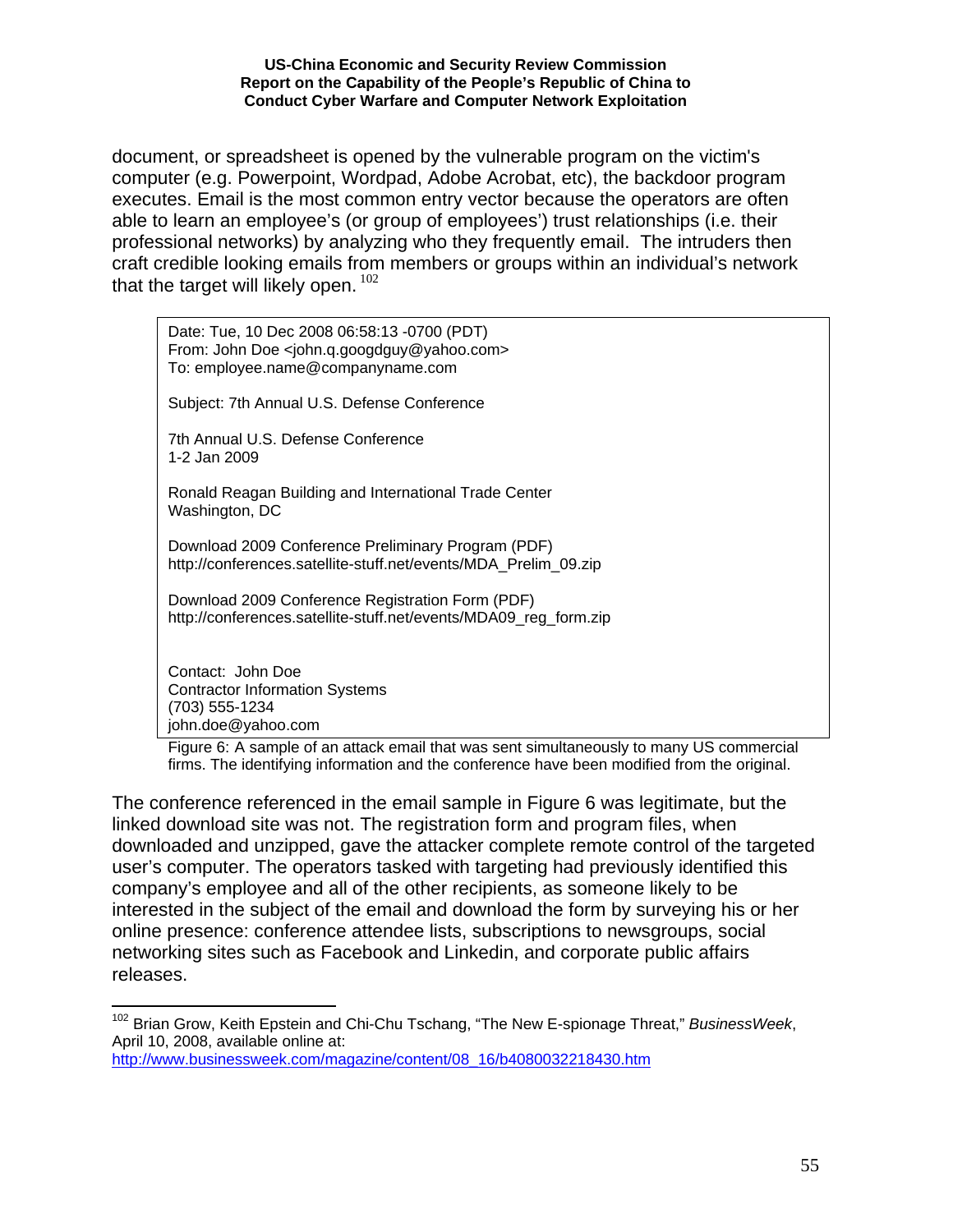- The operators often reuse the employee's profiles generated by this reconnaissance in multiple targeting attempts either because the user failed to open the attachment the first time or simply because they are an "easy mark" who usually opens these emails and thus represent a reliable entry vector for the intruders.
- This initial penetration with email and malicious attachment is frequently only the first phase of an advanced operation as the users targeted first and the data on their computers are often not the actual target of collection*.* Targeting the data owners of the attacker's actual collection objective increases the risk of detection and possible implementation of tighter controls around the data they are seeking to exfiltrate, making later attempts more difficult.

*Analysis of forensic data associated with penetrations attributed to sophisticated state sponsored operators suggests that in some operations multiple individuals are possibly involved, responsible for specific tasks such as gaining and establishing network access, surveying portions of the targeted network to identify information of value, and organizing the data exfiltration*. One role is an entry or "breach team" tasked only with gaining entry and maintaining a flexible, redundant presence in the target network (essentially "picking the lock" and ensuring not only that the door stays open, but that there are multiple doors available if the one being used is "closed"). Once the breach team has successfully established access to the network, a possible second team or individual conducts the data reconnaissance and ultimately locates and exfiltrates targeted data.

Reasons for using different individuals or groups could be due to the specialized skills required for each phase of an intrusion or perhaps for "compartmentation" reasons: the first team or operator does not need to know the details of what is being targeted by the second team or operator, thus ideally, improving overall operational security. These explanations are, however, largely speculative as the fidelity of data on these incidents almost never provides insight into the internal communications, identity, or relationship dynamics of the actual people behind these intrusions.

• This type of task oriented structure requires multiple skill sets, possibly requiring several individuals to complete one operation. This model, if accurate, also implies some means of recruiting, organizing, and managing a team like this and ensuring proper completion of a given mission. If this model is indeed accurate and it is being replicated across dozens of intrusions over time, then that oversight structure must be proportionately larger and more complex as well.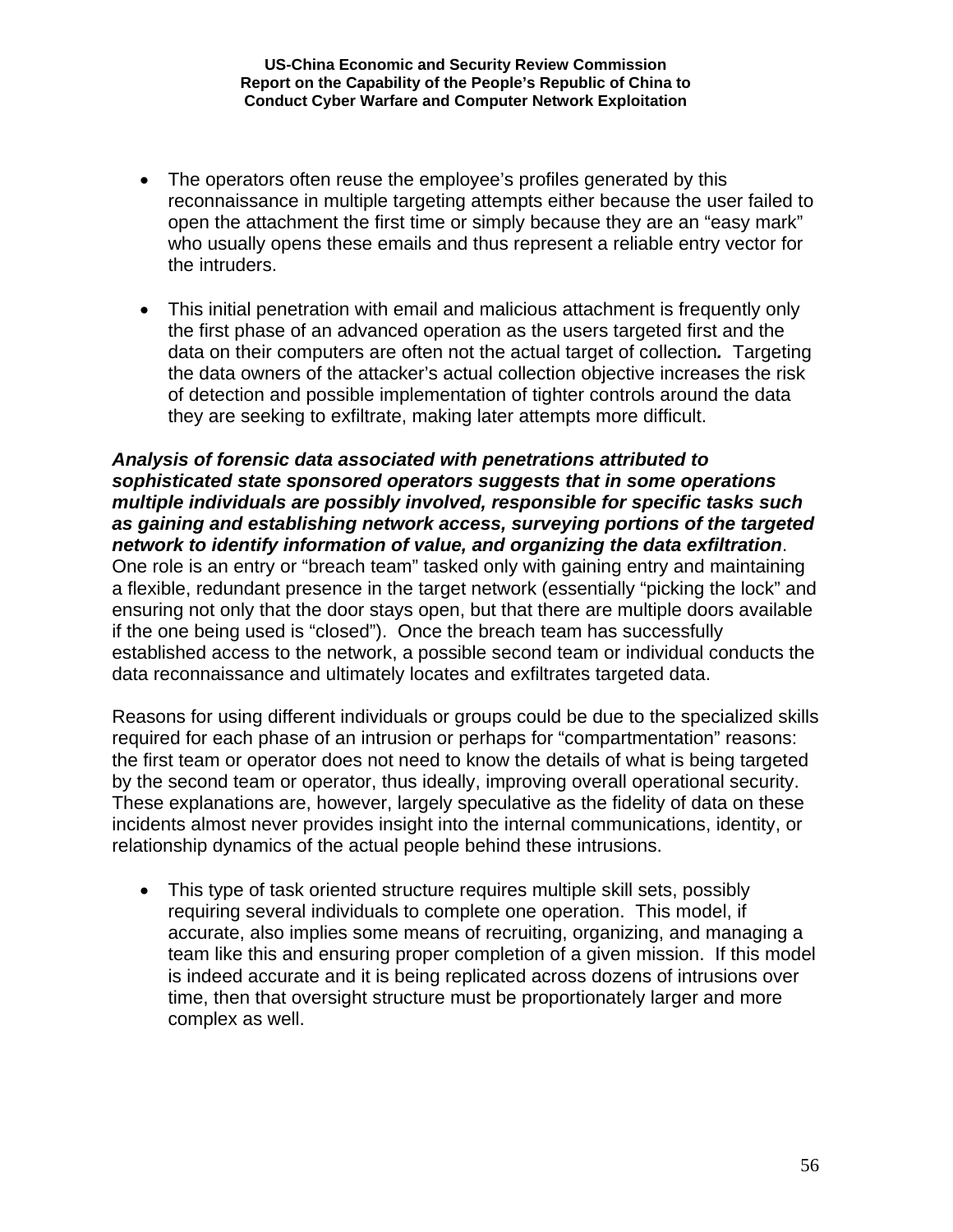- Once the breach team or individual has secured a foothold on the first victim's computer, they also continue to collect information about this machine's security configuration, settings, and related system information to solidify their presence, sometimes by sniffing and stealing passwords from authentication systems, collecting user email to support future deceptive attacks, gather network usernames, group membership information and directory listings of network shared folders.
- Operators have also attacked mobile users' virtual private network (VPN) software, which allows employees of a company to access their corporate network while outside of the office. Operators have modified VPN software to allow access back into the network through the remote user's systems. Attackers have on occasion installed additional network software to mask their remote control communications, such as encryption rootkits that hide the attackers' presence from legitimate system administrators.
- All of these steps help ensure long-term access to the target organization's network and help provide freedom of movement to the attackers once inside the network.

*These attackers have also demonstrated an awareness of a targeted organization's information security measures according to forensic analysis of attacker activity, and appear able to alter their operations to avoid detection, reflecting the highly detailed reconnaissance that they—or others on their behalf—conduct.* The attackers in these operations likely use tools or techniques that are only as sophisticated as they need to be for the environment in which they are operating, holding their more capable tools in reserve until genuinely required.

- Attackers have demonstrated some ability to respond to adjustments in security configurations to ensure maximum time "on station" to accomplish their collection mission. These responses include, but are not limited to, shifting to stealthier communications channels, jumping to different C2 servers, the rapid deletion of toolkits upon detection of defender presence and the harvesting of configuration files to support further target analysis.
- The individuals responsible for maintaining access have demonstrated flexibility in responding to unexpected changes in network defenses by the targeted organization, suggesting they prepare for these contingencies in advance, similar to conducting an "enemy course of action" analysis. Generally, this preparation has involved the pre-placement of redundant communication channels, C2 nodes on multiple external servers, and multiple breach points in a targeted network (usually other computers in the targeted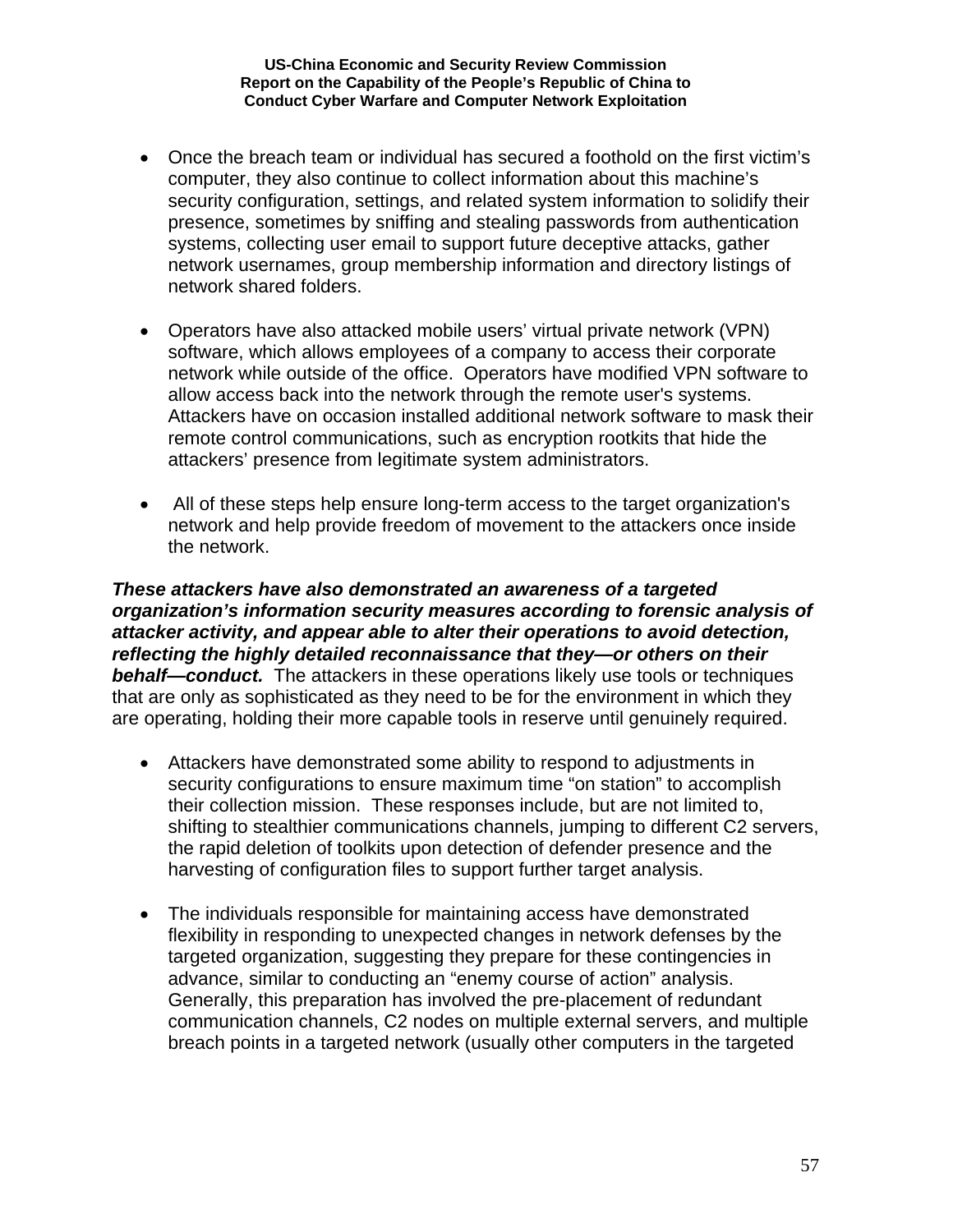network that have already been compromised and are held in reserve until needed).

• The malware that these operators employ often tries to communicate with (or "beacon" to) a pre-established command and control server located in a variety of countries. This beaconing can continue for extended periods of time before the operators are ready to engage, establish a connection with and then take control over the victim system.

*Additional individuals or teams probably tasked with the collection of the actual targeted information, have demonstrated greater skill and highly detailed knowledge of the targeted networks.* Their efforts to locate and move data off of the network often involves techniques that place a premium on redundancy, stealth and comprehensiveness of preparation and attention to detail.

- Using network intelligence likely gathered during earlier reconnaissance efforts, these collection teams have in some cases copied the data from the servers and workstations to a second server that acts as a "staging point" where they compress, encrypt, segment and replicate it before distributing it through encrypted channels out of the targeted organization to multiple external servers that act as "drop points."
- These drop points may also play an obfuscation role, ensuring that investigators are unable to identify the data's final destination.

China's defense industry is producing new generations of weapon platforms with impressive speed and quality, and while these advancements are due to a variety of domestic factors, Chinese industrial espionage is providing a source of new technology without the necessity of investing time or money to perform research. Computer network exploitation in support of these collection requirements has possibly expanded the range and detail of information available for collection in a way that previously required close HUMINT-enabled access to obtain the data (e.g. an agent inside or close proximity to a US citizen and their laptop or other electronics). Chinese espionage in the United States, which now comprises the single greatest threat to U.S. technology, according to US counterintelligence officials,  $103$  is straining the U.S. capacity to respond. This illicit activity both from traditional techniques and computer-based activity are possibly contributing to China's military modernization and its acquisition of new technical capabilities.

 $\overline{a}$ 

<sup>103</sup> *2007 Report to Congress of the US China Economic and Security Review Commission,* November 2007, p. 7., available at: http://www.uscc.gov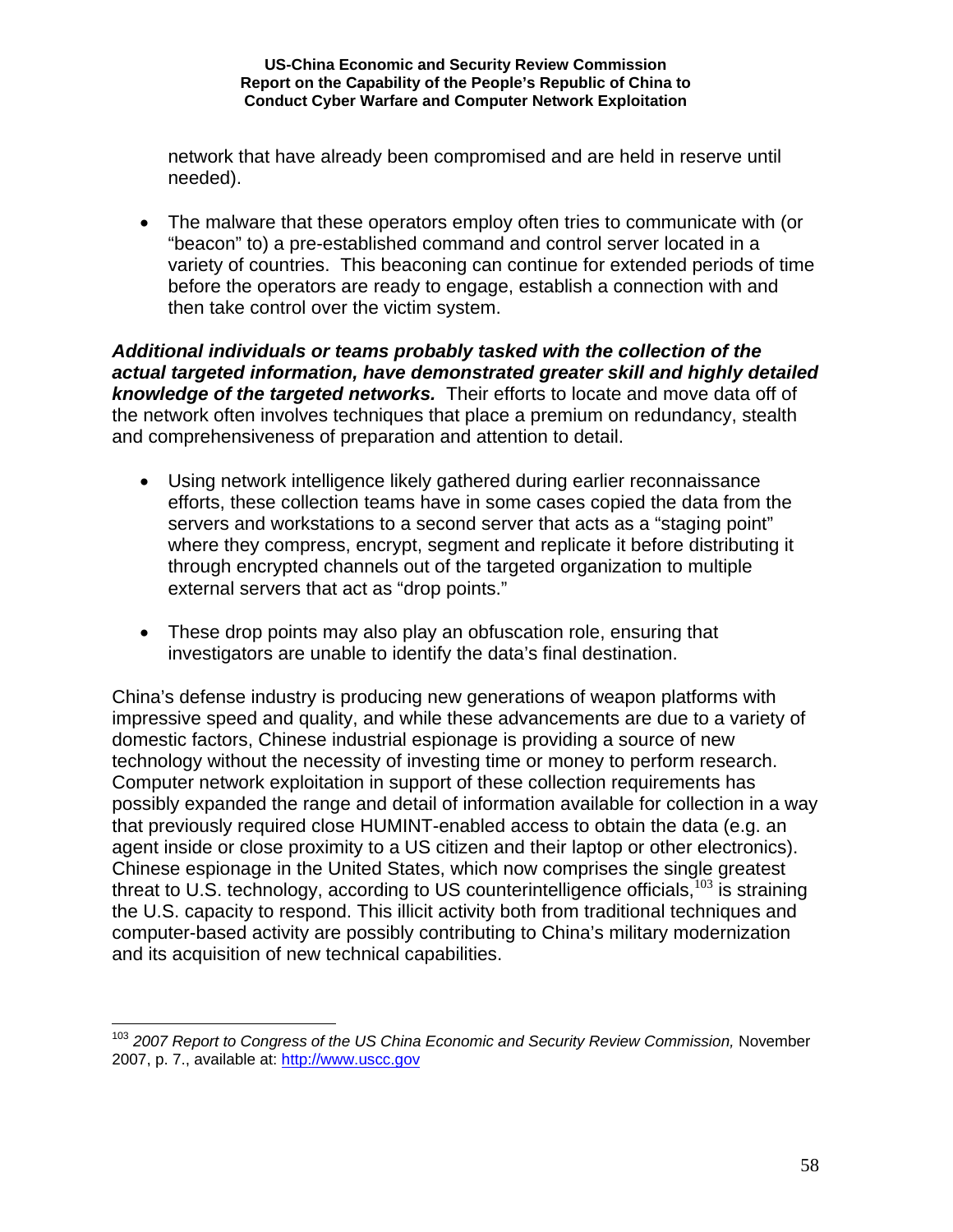# **Operational Profile of An Advanced Cyber Intrusion**

*The following case study is based wholly upon an internal post-incident forensics investigation and discussions with information security specialists from a single affected firm following a penetration and data exfiltration by intruders likely associated with a state sponsored operation. The company's internal analysis of the incident indicates that the attacks came through, or originated from, China and many of the techniques are consistent with the operational profile attributed to other attacks believed to originate from China. This case study reflects the details of only a single incident. Private sector firms—even within a given industry—frequently employ a variety of information security tools and strategies based on their unique network architecture and approaches to risk management.* 

Information security analysts at a large US commercial firm several years ago detected a high volume of data being sent from their network to multiple computers in the US and overseas, with many aspects of the activity matching the profile often associated with other state sponsored attacks. The analysts quickly began putting blocks in place on their network to halt the data loss but not before significant volumes of data were lost to the intruders.

The scale of this operation, which also targeted other large US companies within a several week period suggests a disciplined command and control structure, a means of sharing specific data collection requirements for various targeted companies and the capability to collate and process extremely large volumes of data once exfiltrated. Additionally, in this specific incident at least, the attackers selected the data for exfiltration with great care. Though they had the opportunity, they did not simply "take what they could get" and leave, rather, they chose specific files, often ignoring related information in adjacent directory locations, activity which suggests these attackers were disciplined and operating from a specific list of collection requirements, a characteristic usually only found in highly professional operations.

During the incident described below, the attackers did not open and review file contents—though they had the required file permissions—but instead navigated immediately to the files or folders they wanted and began the steps necessary to exfiltrate them, suggesting that they had reviewed the directory contents offline and that they had already gained access to this firm's network to conduct detailed reconnaissance, including the possible exfiltration of file directory listings.

These types of operational techniques are not characteristic of amateur hackers operating in widely dispersed geographic areas. While the affiliation of the individual operators is impossible to establish, the coordination required to stage this operation suggests that even if these were freelance operators not directly affiliated with a state or military organization, they had professional quality organization and discipline and a specific set of collection objectives, evidenced as much by what they *didn't* take—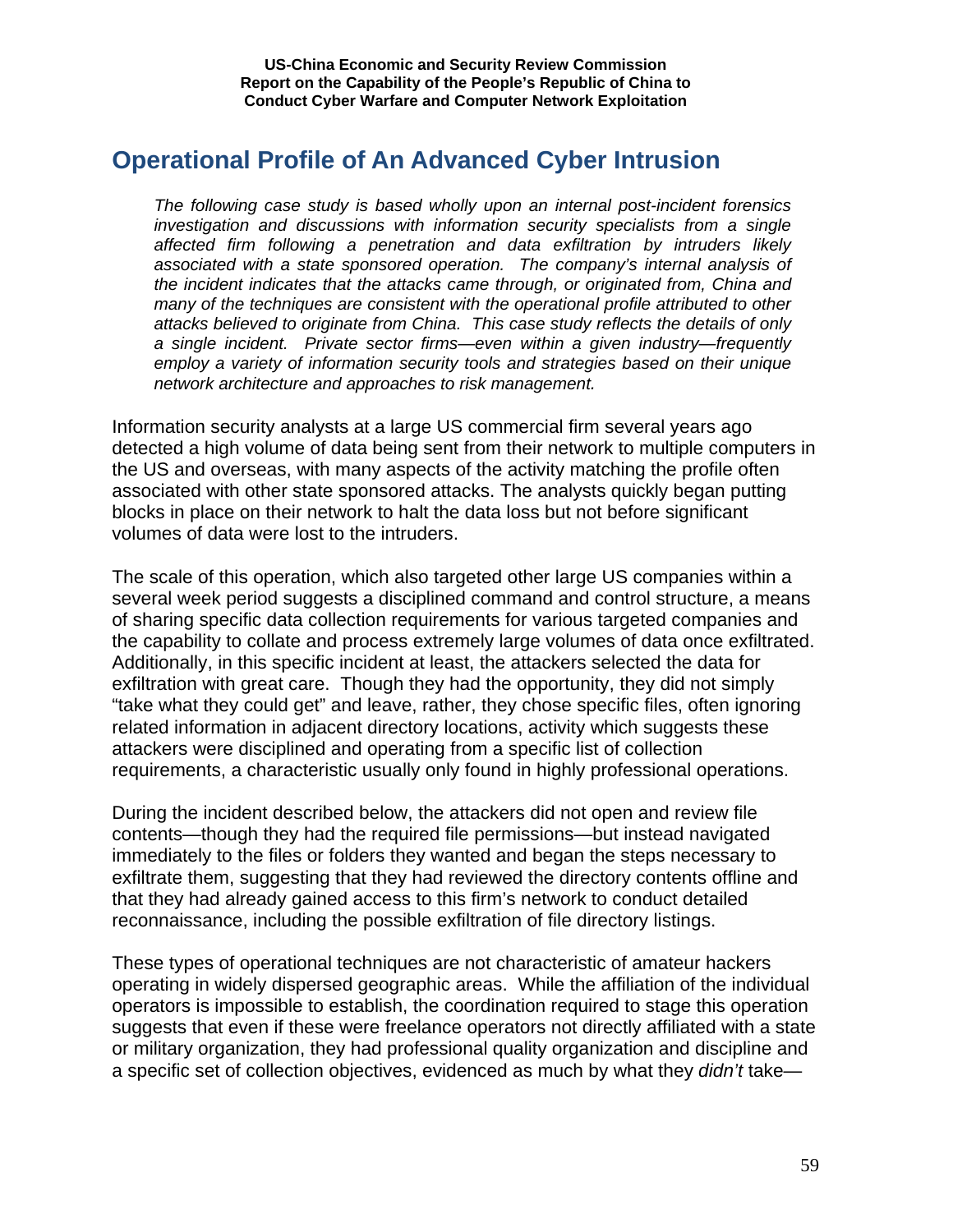despite having easy access to the data—as what they did take. The type and specificity of data stolen in this case also suggests that the end users were already identified and that they likely had deep science and technology resources at their disposal to make use of the stolen information.

While attribution is always the most difficult component of information security investigations, hackers—individuals and groups alike—tend to operate in a consistent manner, exhibiting a preference for specific tools, possess a unique keyboard presence,  $104$  and often tend to target the same types of data across their targets. This case is consistent with other incidents attributed to Chinese intrusions into US networks though no firm attribution data was available from this case.

*Over a multi-day period during this incident, intruders staged a complex data exfiltration operation and while the activity associated with this incident occurred within a relatively short span of time, the preparations and reconnaissance necessary to support it had likely been ongoing for months.* The teams or individuals who carried out this operation displayed discipline and a deep knowledge of the network architecture they targeted, suggesting that these operators had likely spent months patiently assembling a detailed picture of this network.

- Identical remote communication and administrative tools and operational techniques were used in earlier incidents with this and other companies; they operated at times using a communication channel between a host with an IP address located in the People's Republic of China and a server on the company's internal network, a technique observed consistently in similar intrusions at other commercial firms.
- Analysis of the operation suggests that the adversaries previously identified specific directories, file shares, servers, user accounts, employee full names, password policies, and group memberships on the network, likely during their detailed reconnaissance phase.
- They did not open any files to review the contents prior to exfiltration, suggesting they already knew the contents or at a minimum, the file names of the data they were tasked with stealing.

 $\overline{a}$ <sup>104</sup> An individual's "keyboard behavior" in the context of computer network intrusions refers to the specific habits that a hacker might develop over the course of performing certain functions many times. The sophistication, frequency, combination of commands, and elapsed time between keyboard entries can all help in the creation of a "forensic profile" an individual attacker.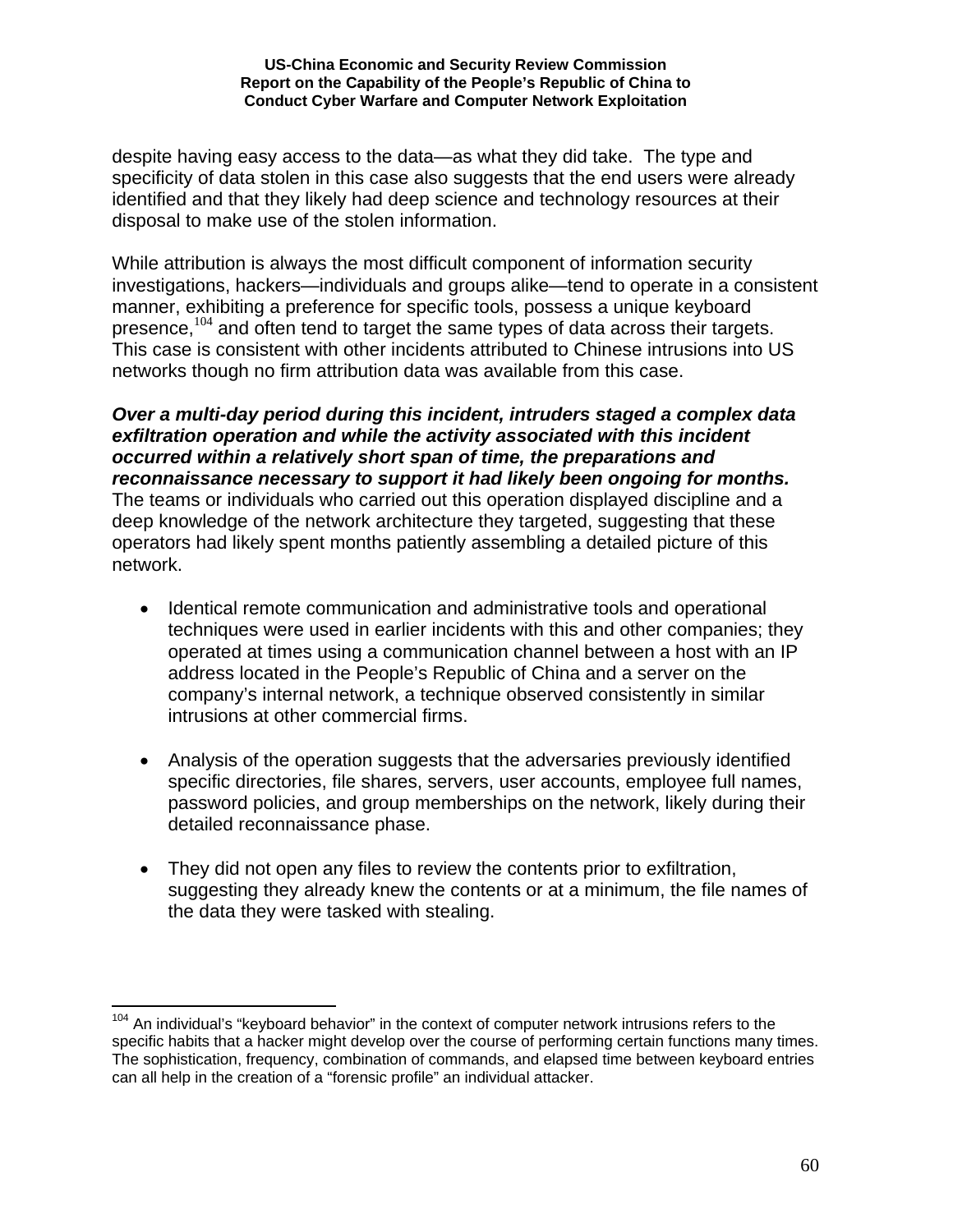The adversary used at least two groups in the operation; a breach team (referred to by these information security analysts as "Team One") and a collection team (known as "Team Two"), responsible for gathering and exfiltrating the targeted data.

- Each team employed distinct toolkits and used them in unique ways suggesting not only different operational goals but also different individuals at the keyboard.
- The teams maintained a base of instrumented hosts on the company's network that they held in reserve for use as required at external locations to support their covert communications for an extended period of time.

Prior to this data exfiltration, the company's information security analysts had detected activity attributed to these types of sophisticated attackers, but it was generally characterized by low volumes of traffic through compromised hosts and appeared primarily focused on maintaining access and presence. The company's information security staff detected and countered these compromises in the months prior to the final data exfiltration, however, the attackers' appear to have simply created new entry vectors or reverted back to other pre-established means of accessing the company's network. The reconnaissance phase seems to have been sufficiently methodical and quiet to permit the compilation of an accurate map of the network over time. The adversary identified servers, file shares, individual employees, user groups, and the credentials necessary to support a complex data exfiltration operation later.



Figure 7: Diagram of the data exfiltration operation attributed to a sophisticated—possibly state sponsored—intrusion into a US commercial network.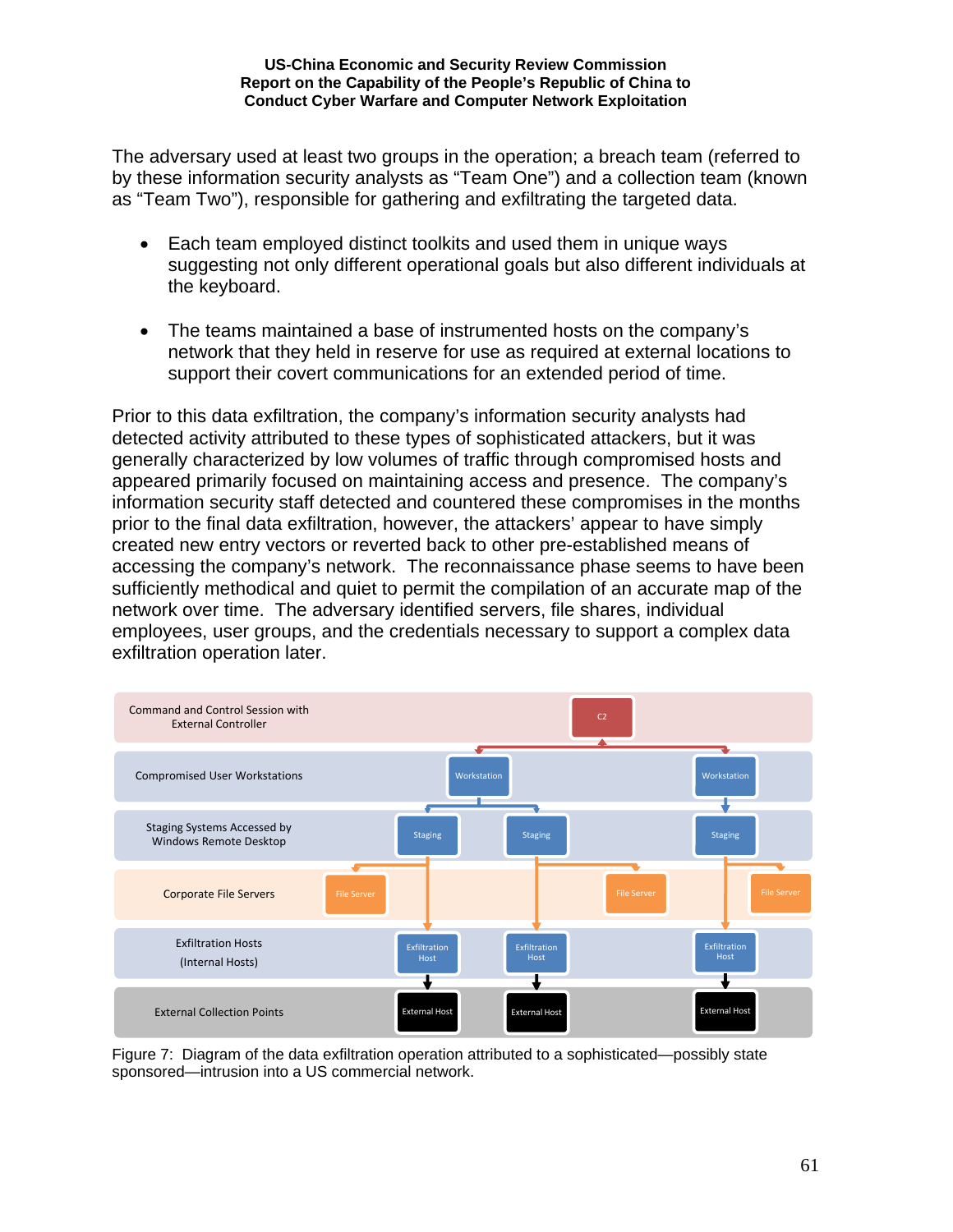## **Intruder Command and Control Infrastructure**

*Analysis of the intruders' activity prior to, and during, the exfiltration operation indicates that their command and control architecture relied upon previously stolen valid user accounts to authenticate to the company's internal servers.* Once authenticated, they established communications with a variety of previously compromised computers inside the company's network. The operators then tunneled Remote Desktop Protocol (RDP) within their existing communication channels to establish contact with the targeted hosts for purposes ranging from maintaining basic access to the control of the eventual data exfiltration. Additional stolen account names and passwords were used as needed to gain access to otherwise protected resources such as computers, network shares, folders and files.

- Analysis of proxy logs and forensic data revealed that the operators used dozens of employee accounts on almost 150 occasions to access the network in the days leading up to the exfiltration.
- At times, they used highly privileged administrative accounts and passed NTLM hashes in lieu of passwords directly to the proxy authentication mechanism.<sup>105</sup> The use of password hashes, which were harvested directly from compromised domain controllers, appears designed to defeat any twofactor authentication (T-FA) techniques that may have been in place to defend against brute-force password cracking tools.
- The use of NTLM hashes, which were harvested from domain controllers using password collection tools, appears designed to defeat any multifactor authentication techniques that may have been in place to defend against brute-force password cracking tools.
- The adversary also repeatedly enumerated group membership of accounts in the organization's primary domain, which assisted them in the identifying which employee accounts to use when trying to access files restricted to certain users.

<sup>1</sup> <sup>105</sup> Many proxy servers can be configured to require an NTLM challenge/response authentication before access is granted to the protected resource, such as Internet/WWW/FTP access. If an attacker is in possession of the authentication hashes, they can use the hash directly, rather than first "crack" the password, then re-hash it for the authentication service.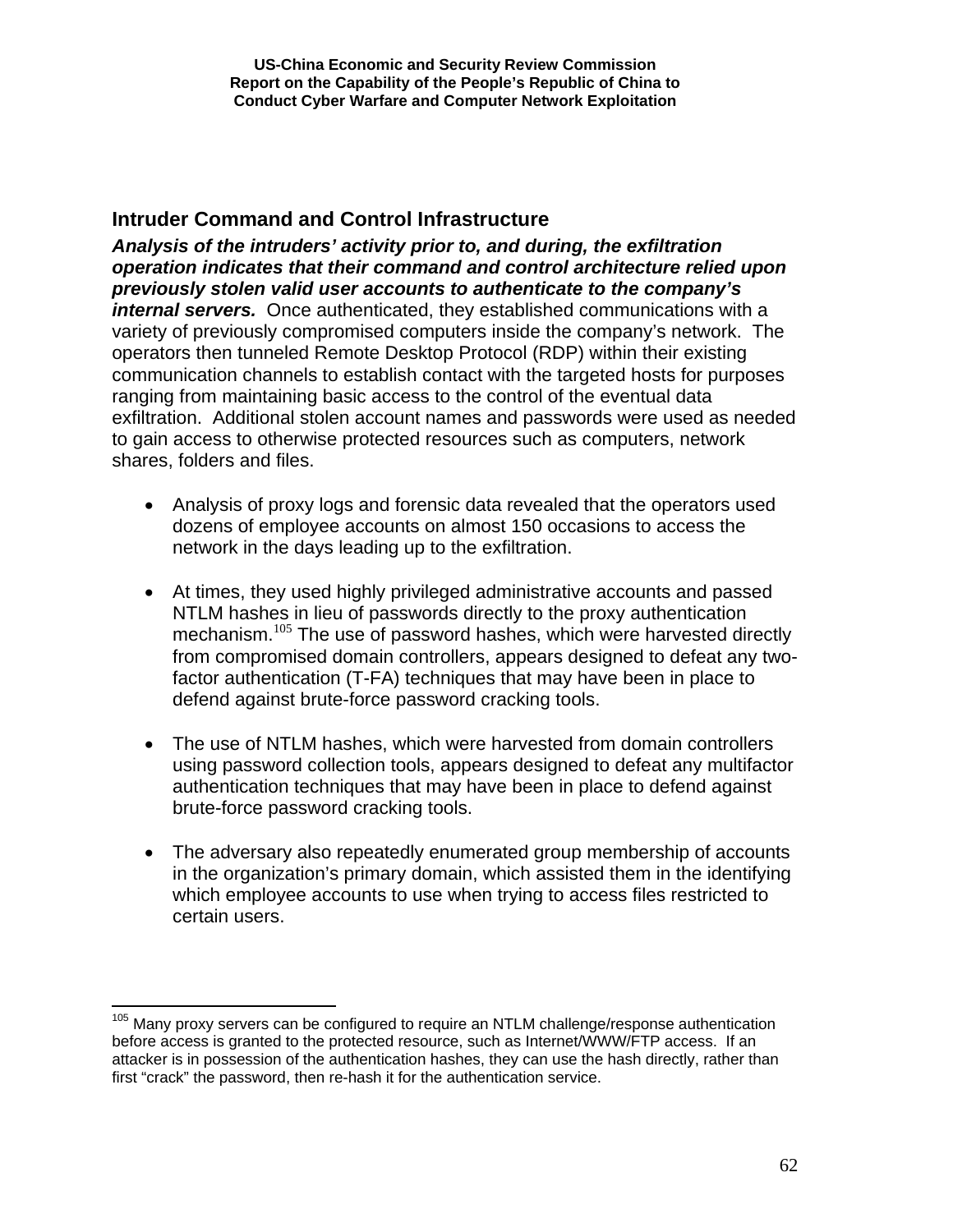# **Movement of Targeted Data to Intermediate "Staging Servers"**

During the first several days of this incident, the adversary transferred the data selected for exfiltration from company file servers (where it normally resided) to Microsoft Exchange email servers that acted as intermediate staging points (See Figure 7, the transfer occurred between the Staging Systems and the Corporate File Servers in this diagram). Their reconnaissance of the network enabled them to select servers that offered the highest performance and network throughput. The identification and selection of these servers, again, underscores the adversary's precise knowledge of this network's architecture, gained from detailed reconnaissance prior to this operation.

The attackers began the preparations for moving data from the files servers to the staging points by establishing clear lines of command and control and identifying the appropriate hosts to use for the staging and exfiltration phases of the operation. Analysis of the available data indicates that the adversaries, using standard Windows file transfer tools, moved targeted data from the shares to the staging servers.

- Operators likely associated with the collection team (Team 2), using an internal host as a C2 node, established multiple connections through encrypted RDP sessions to various internal email servers prior to staging data on these machines.
- Forensic data revealed an increase of short duration communications between the internal hosts used as C2 nodes and email servers in the days prior to the staging operation. This process was likely to identify and confirm the resources that would be used in all phases of the subsequent operation.
- Concurrent with this activity, the adversaries also established communications between the email servers used for the exfiltration operation and an external Website that was likely under their control. The attackers used this as their primary C2 channel to control at least seven of the internal email servers while they prepared their operation (see the external drop points in Figure 7).

After moving data to staging servers, the operators renamed all targeted files with nondescript labels to resemble a legitimate Windows application likely selected to appear innocuous on the staging servers.

• Once the transfer to staging servers was complete, the attackers encrypted and compressed the files into numbered volumes of RAR archives—all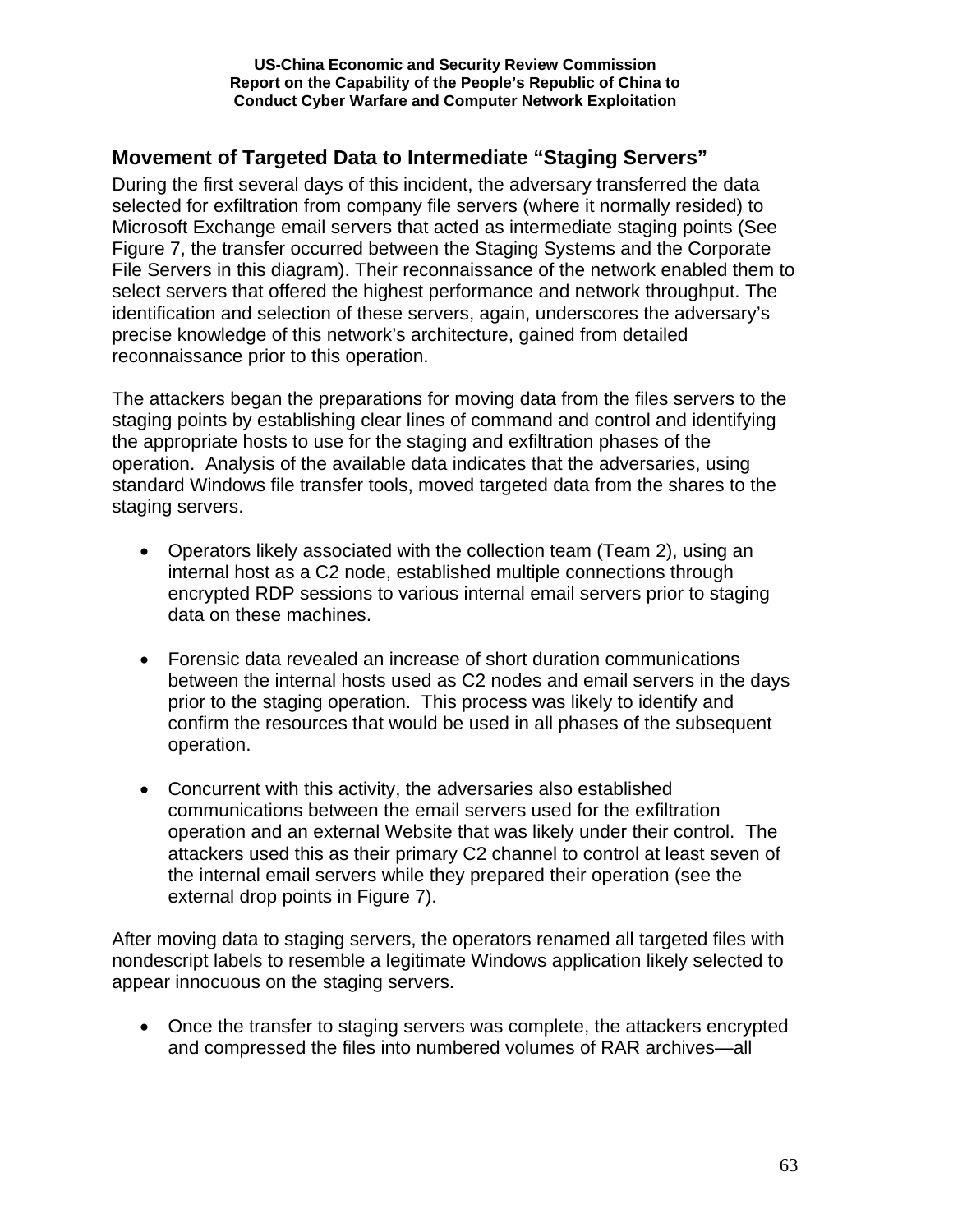exactly the same size—in preparation for exfiltration.<sup>106</sup>

• Information security analysts within the company noted that the tools and techniques used for this process closely matched that used in previously detected activity on the organization's network, confirming either that this was the same entity or that operators responsible for different intrusions have a means of sharing data about their targets or activities.

# **Exfiltration of Data from the Internal Network**

*Reflecting their methodical preparations, these operators used seven servers almost in tandem to move data out of the company's network, suggesting that speed was a priority during this phase of the operation.* The movement of data out of the internal network is the most vulnerable phase of the entire operation because of defensive tools the company had in place on its network perimeter and was the only point that they were detected during their multi-day presence in the network in preparation for this action.

The final stage of the exfiltration operation began in the evening (local time for this firm), after all of the targeted data was staged on the intermediate hosts. Prior to starting the exfiltration, the operators prepared with characteristic care: establishing an overarching C2 channel, testing their connections, possibly rehearsing their procedures, and checking their available bandwidth before beginning the actual exfiltration.

- After the commencement of the exfiltration from a single email server, operators enumerated all of the email servers in the targeted areas. This was significant because their request used the company's standard internal naming convention for these servers in the geographic area where the servers were located, knowledge that is obtained only through highly detailed reconnaissance of the network. $107$  The command returned a list of several dozen servers, 75 percent of which they used in the operation as either staging or exfiltration points.
- The teams involved in the operation prepared for the actual exfiltration by

 $\overline{a}$  $106$  Of note, the RAR archives were all exactly 650MB in size, the maximum capacity of a standard CD ROM, indicating a possible future storage or transfer medium.

 $107$  Organizations with networks dispersed over large geographic regions often use a naming convention for their servers that identifies the physical location of the server, followed by internal company organizational details or a code to represent the server's role, e.g. a print server located in Montana in the XY Division may be internally named "MTXYP012." In this case, the attackers knew the exact convention that their target used and searched for all of the servers in the geographic area where their targeted data was located.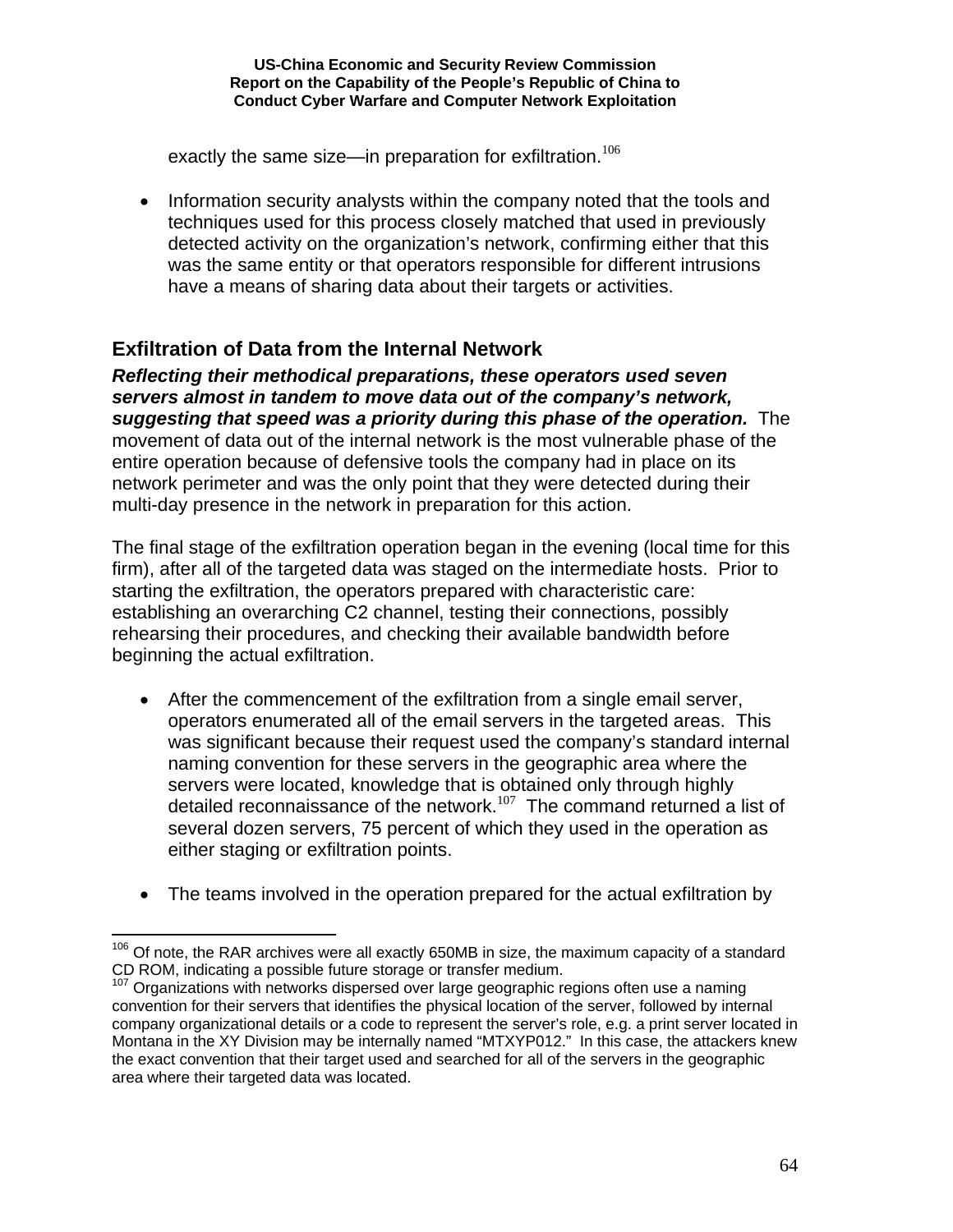directing each of the servers that would be used to move data out of the company to access a large video file (over 20MB) from an internal server not otherwise targeted or involved in the overall operation. In each case, the connection was terminated by the attackers after receiving only a short portion of the video. This truncated downloading suggest they were not attempting to view the contents of the file itself, but likely testing the available bandwidth for transporting large volumes of data.

The attackers, operating with a valid user account, controlled one of the company's desktop machines which they used as a C2 node to direct the multiple servers involved in the overall exfiltration operation (the company's analysts identified a total of four desktop machines used as C2 nodes). This particular C2 node connected to multiple internal servers, including one staging server, two other known intermediate hosts, and an external IP address located in the United States.

- One of the internal C2 hosts established a connection to a DSL customer of a commercial US-based Internet service provider. This proxy connection remained open for the entire exfiltration phase. During that time, this node connected via RDP into at least eight external hosts, one of which was located in Hong Kong.<sup>108</sup>
- Forensic analysis of the traffic flow in this incident indicates that the attackers moved large volumes of data from the staging servers to those used as a forwarding point for exfiltration out of the company's networks (the connection between "Exfiltration Hosts" and "External Drop Points" Figure 7).

The Team One operators responsible for penetrating the information security defenses possibly rehearsed their portion of the operation using innocuous files prior to actually commencing the data exfiltration, then attempted to send three RAR archive files via independent FTP sessions.

Analysis of the operators' command channel activity indicates that they encountered serious problems with two external hosts intended to receive data exfiltrated from this company's network. They also attempted custom FTP client and server software, but it failed for unknown reasons. The operators abandoned one of these servers and the custom FTP software, likely due to the slow and unreliable data transfer rates, and continued with standard FTP server software running on five more reliable remote hosts for the remainder of the data exfiltration.

1

<sup>&</sup>lt;sup>108</sup> The Hong Kong connection was unsuccessful and probably accidental given the careful steps taken to use US-based servers to receive the data once it started flowing. The probable accident does potentially identify one of the adversary's external resources, possibly used to receive data from the US servers once the operation was complete.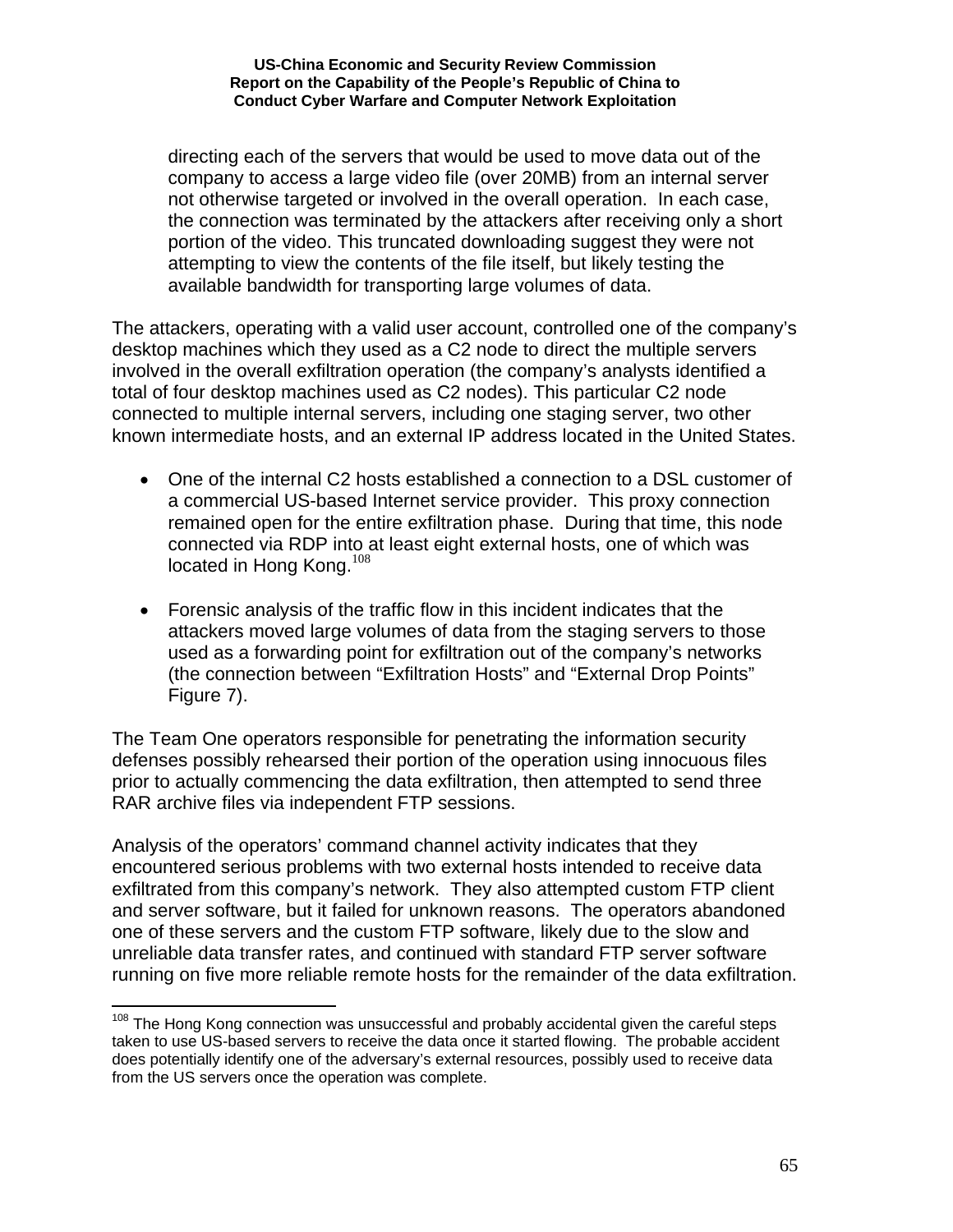- On the final day of the operation, at approximately the same time in the evening that they started each day previously, the operators established an FTP connection from one of the internal exfiltration servers to an external host. They verified that their communication channel was working properly by uploading a zero byte file followed by a much larger file. Apparently satisfied that this connection functioned properly, the operators logged out of this internal server.
- The operators reconnected within half an hour to this same internal server, and using the same credentials attempted to move the first encrypted RAR file containing the company's proprietary data. Two minutes later, they attempted to move another file, and then logged out. Minutes later, they reconnected and attempted to move a third file. In each instance, the FTP connections terminated prematurely for unknown reasons. It appears that while small file transfers were successful across this channel, large file transfers caused it to fail.
- They then attempted to transfer files to a new remote FTP server using custom FTP software that provided an additional layer of encryption. The attacker's FTP software implemented a custom command, "SORT", issued by the client and recognized by the server as a signal to receive encrypted communications in lieu of a normal, unencrypted, file transfer. This same software was then tried almost immediately on a new remote host, and again it failed to complete a test transfer. In a final test, they connected back to their first remote server which was now running their custom FTP server software, and attempted a transfer; it too failed.
- They then connected to a second US university and succeeded in manually moving large RAR files using unmodified FTP server software. Shortly thereafter, the operators established a series of automated, redundant, transfers to five remote hosts, all running this same server software, in an effort to maximize the success rate of this main data exfiltration effort.

The information security staff eventually detected and blocked the exfiltration in mid-stream but not before significant amounts of company data left the network. Intrusion prevention systems on the company's network were then tuned to alert and block further activity and for the next five hours these systems continued to detect attempts by the operators to return, suggesting that they were interrupted before completing the full exfiltration as planned. Information security analysts with this firm have no means of determining the total intended size of this exfiltration operation.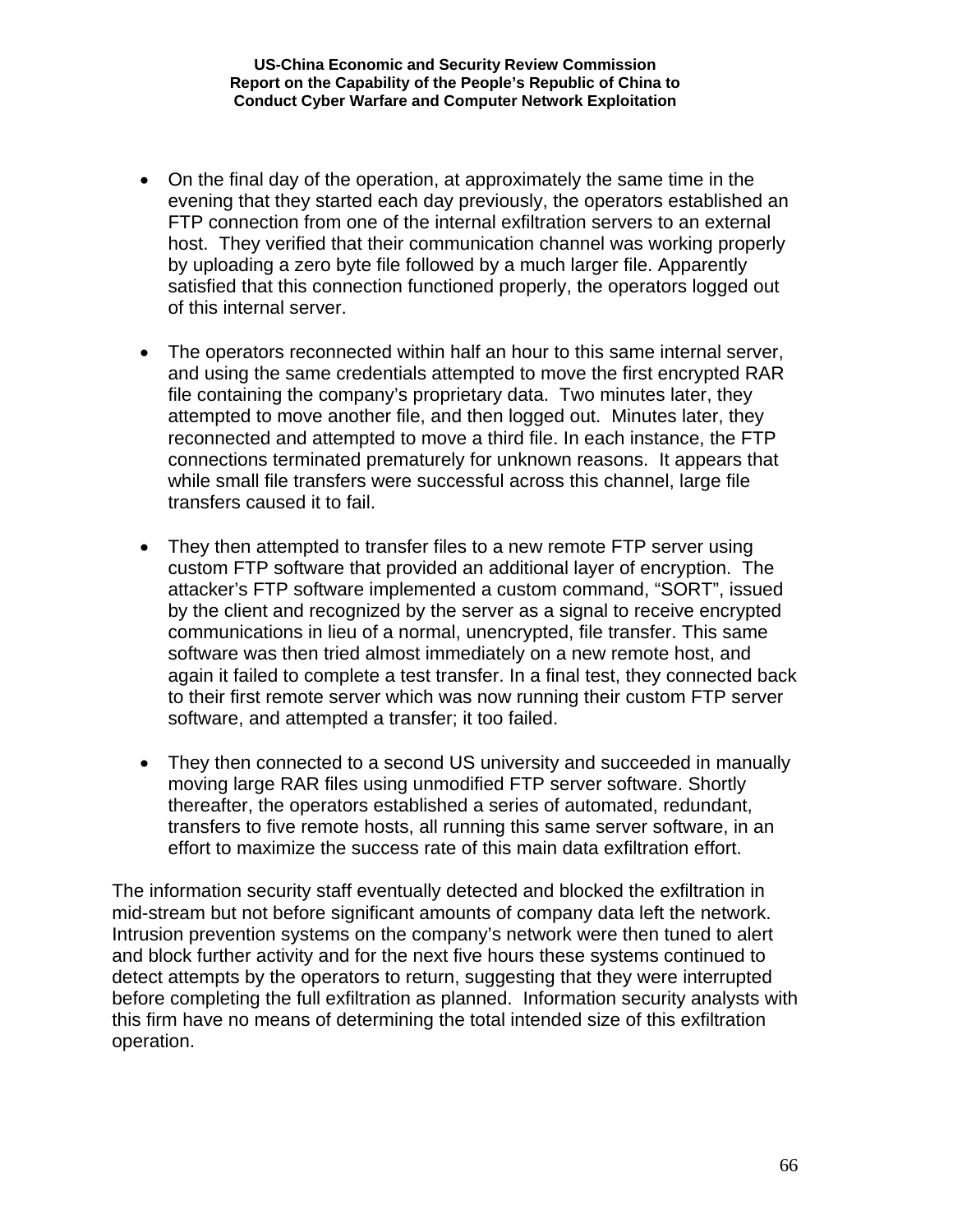## **Timeline of Significant Chinese Related Cyber Events 1999-Present**

|                                                                                        |      | May 1999                                                                                    |
|----------------------------------------------------------------------------------------|------|---------------------------------------------------------------------------------------------|
|                                                                                        |      | Accidental bombing of China's Belgrade embassy                                              |
|                                                                                        |      | provokes defacement of numerous                                                             |
| May 2000                                                                               | 1999 | US government sites                                                                         |
| Chinese Hacktivists deface site across Taiwan                                          |      |                                                                                             |
|                                                                                        |      | August 1999                                                                                 |
| October 2000                                                                           |      | "Taiwanese-Chinese Hacker War" erupts                                                       |
| Chinese Hacktivists again threaten DDOS                                                |      | April 2001                                                                                  |
| and Web Defacements on                                                                 | 2000 | First "Sino-US Hacker war" erupts after US EP-3                                             |
| Taiwan's National Day                                                                  |      | and PLA F-8 Collide and US crew is detained                                                 |
|                                                                                        |      |                                                                                             |
| May 2002                                                                               |      |                                                                                             |
| Hacker activity marking the Anniversary<br>of the first Sino-US Hacker war is squashed | 2001 |                                                                                             |
| by the Chinese government; Chinese                                                     |      | August 2003                                                                                 |
| hacktivism appears to go underground                                                   |      | Reports of Chinese hackers against                                                          |
| July 2004                                                                              |      | Taiwanese government and commercial sites                                                   |
| Chinese hacker attacks against Taiwan continue                                         |      |                                                                                             |
| November 2004                                                                          | 2002 |                                                                                             |
| Later media reports of attacks against                                                 |      | March 2005                                                                                  |
| several US military installations                                                      |      | Several attacks from sites allegedly in                                                     |
|                                                                                        |      | China against multiple sites in Japan                                                       |
| June 2006                                                                              | 2003 | August 2005                                                                                 |
| Chinese hackers strike Taiwan's MoD                                                    |      | Media reporting of Chinese cyberespionage                                                   |
| <b>July 2006</b>                                                                       |      | ring codenamed "Titan Rain"                                                                 |
| Media reports US State Department is                                                   |      |                                                                                             |
| recovering from a damaging cyber attack                                                |      | September 2005                                                                              |
|                                                                                        | 2004 | According to media staff of the Taiwan                                                      |
| August 2006                                                                            |      | National Security Council is targeted<br>via socially engineered em ail                     |
| Officials state hostile Chinese cyber forces<br>have downloaded up to 20TB of data     |      |                                                                                             |
|                                                                                        |      | June 2007                                                                                   |
| August 2006                                                                            | 2005 | OSD computers attacked via malicious email                                                  |
| Claims of a Congressional computer<br>being hacked are made                            |      | August 2007                                                                                 |
|                                                                                        |      | Reports em erge on cyber attacks against Germany                                            |
| November 2006                                                                          |      | September 2007                                                                              |
| US Naval War College computer<br>infrastructure reportedely attacked                   |      | Reports em erge on cyber attacks against the UK                                             |
|                                                                                        | 2006 | September 2007                                                                              |
|                                                                                        |      | Reports em erge on cyber attacks against NZL                                                |
| March 2008                                                                             |      | October 2007                                                                                |
| Reports emerge on cyber attacks against Australia                                      |      | US Nuclear Labs targeted by malicious email                                                 |
| April 2008                                                                             |      | December 2007                                                                               |
| Reports em erge on cyber attacks against India                                         | 2007 | MI5 Issues warning on Chinese Cyber Attacks                                                 |
| Мау 2008<br>Reports emerge on cyber attacks against Belgium                            |      |                                                                                             |
|                                                                                        |      | April 2009                                                                                  |
| May 2008                                                                               |      | IWM Notes compromise of systems across 103                                                  |
| US Commerce Secretary laptop<br>investigated for data exfiltration                     | 2008 | counties by Chinese cyber spies while Chinese                                               |
|                                                                                        |      | Government denies involvement in GhostNet                                                   |
| June 2008                                                                              |      | April 2009                                                                                  |
| US election campaign hacking reported                                                  |      | Daily attacks reported against German government                                            |
| November 2008                                                                          |      |                                                                                             |
| Hacking of White House Computers alleged                                               | 2009 | April 2009                                                                                  |
| November 2008                                                                          |      | The Chinese government denies reports of hacking<br>the Australian Prime Minister via email |
| Reports of massive, sustained intrusions                                               | 2009 |                                                                                             |
| in NASA systems released                                                               |      | April 2009                                                                                  |
| December 2008                                                                          |      | Reports emerge of Chinese hackers targeting South                                           |
| French Embassy Web site attacked in protest                                            |      | Korea officials with socially engineered email                                              |
| over meeting with the Dalai Lama                                                       |      |                                                                                             |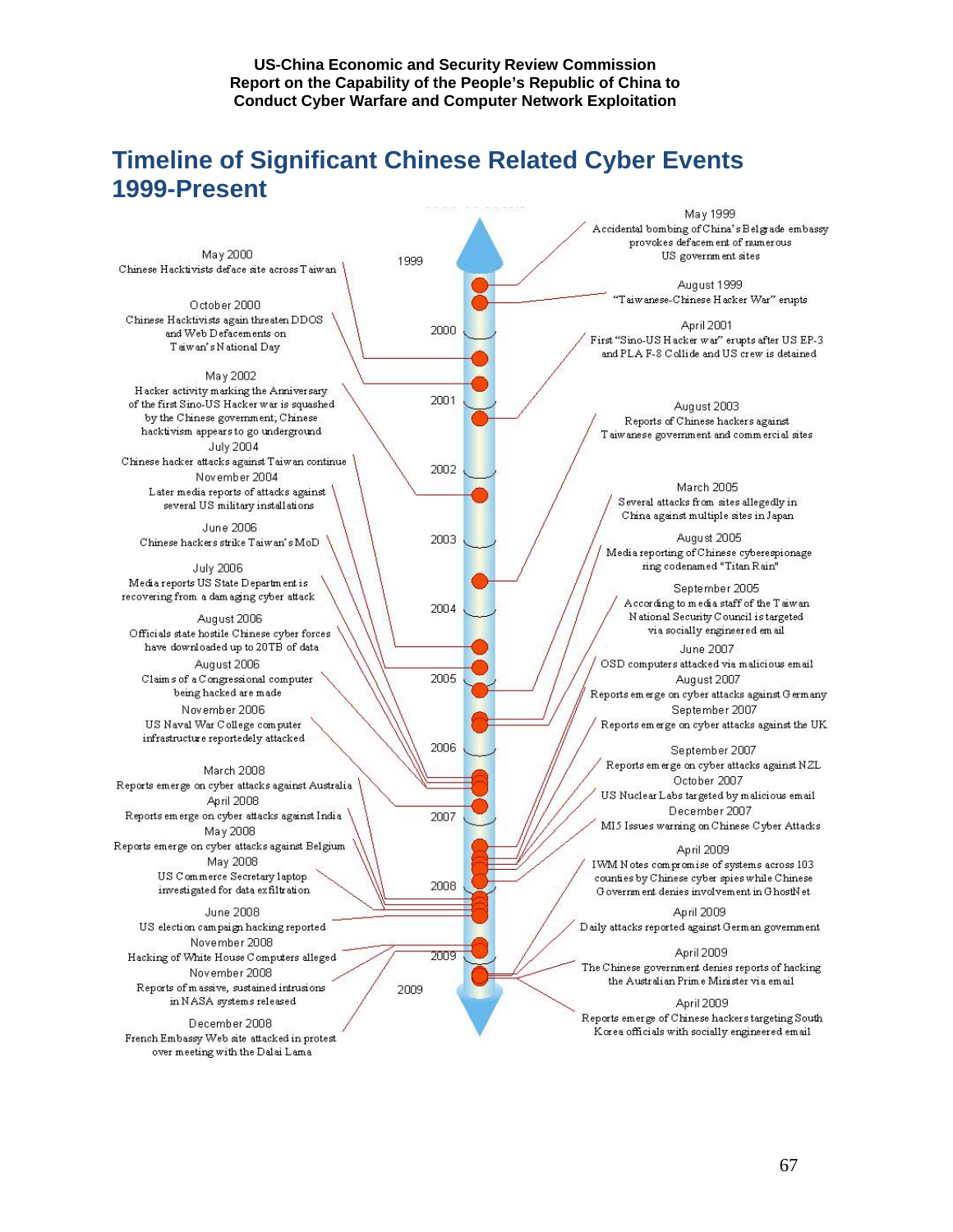# **Chronology of Alleged Chinese Computer Network Exploitation Events Targeting US and Foreign Networks**

### **1999**

May 1999: The accidental US bombing of China's Serbian embassy in May 1999 draws angry protest from China's hacker community and leads to a series of defacements of US government Websites by Chinese hackers.<sup>109</sup>

August 1999: The "Taiwan-China Hacker War" erupts after then-President of Taiwan Lee Teng-hui recommended Taiwan's relationship with the People's Republic of China be on a "state-to-state" basis. Chinese hackers defaced numerous Taiwan government, university and commercial sites. Taiwan hackers attacked back, defacing Chinese government Websites with pro-Taiwan  $l$ anguage. $110<sub>110</sub>$ 

### **2000**

May 2000: Chinese hackers deface Taiwan government Websites with anti-Taiwan political statements in protest over the swearing in of Chen Shui-bien.<sup>111</sup>

October 2000: Chinese hackers threaten a denial of service attacks and Web defacement against Taiwan government and private Websites in protest over Taiwan's celebration of National Dav.<sup>112</sup>

### **2001**

April 2001: The collision of a US Navy EP-3 reconnaissance plane and a People's Liberation Army Navy (PLAN) F-8 fighter and the subsequent detention of the EP-3 crew members for eleven days on Hainan Island sparked the first "Sino-US Hacker

 $\overline{\phantom{a}}$ <sup>109</sup> Ellen Messmer, "Kosovo Cyber-War Intensifies: Chinese Hackers Targeting US Sites,

Government Says," *CNN.com*, May 1999.<br><sup>110</sup> Fred Jame, "China, Taiwan in Web Hacking 'War'," *MacWeek.com*, August 1999.<br><sup>111</sup> "Chinese Plan To Hack Into Taiwan Websites," *The Straits Times*, October, 2000.

 $112$  Ibid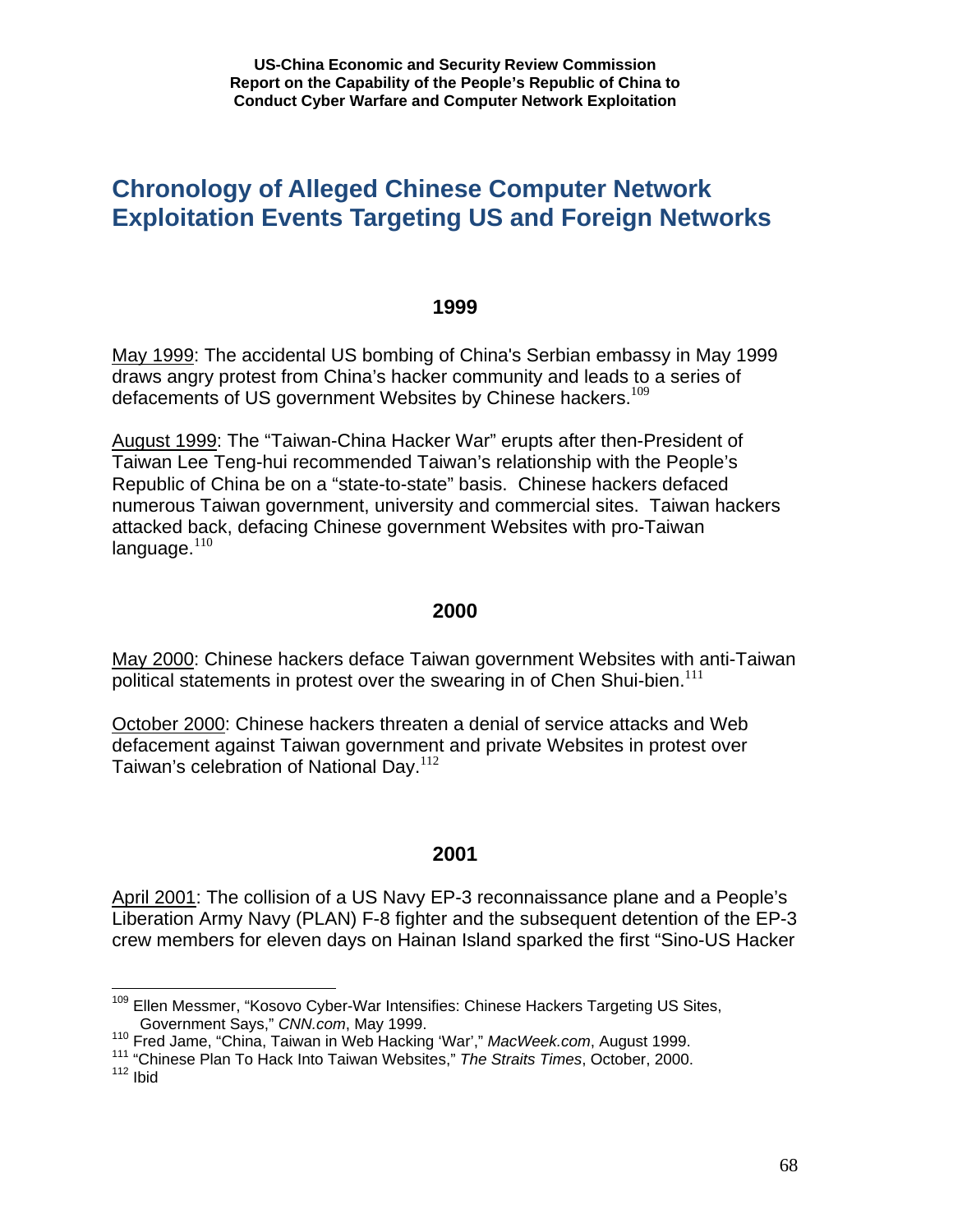War," with denial of service attacks and Web defacements launched from both sides against government and private sites. $^{113}$ 

### **2002**

May 2002: To mark the one year anniversary of the first Sino-US Hacker War, Chinese civilian hackers begin to plan a large scale attack of US Websites. Their planned attacks end after the Communist Party issues a strongly worded condemnation of patriotic hacking against foreign networks.<sup>114</sup>

### **2003**

August 2003: Hackers operating from sites in mainland China's Hubei and Fujian Provinces penetrate thirty Taiwan government agencies and at least twice as many Taiwan companies. The attacks focus on the Defense Ministry, Election Commission, and the National Police Administration among others. This is part of an ongoing series of attacks against the Taiwan government and private industry that continue through 2004 against other notable Websites such as Taiwan's Ministry of Finance and the Kuomintang Party.<sup>115</sup>

### **2004**

June-July 2004: Attacks against Taiwan continued in 2004 targeting Websites belonging to Taiwan's Ministry of Finance, the Kuomintang Party, the Democratic Progressive Party (DPP) and the Ministry of National Defense's (MND) Military News Agency.<sup>116</sup>

 $\overline{a}$ 

<sup>&</sup>lt;sup>113</sup> Tang, Rose, "China Warns of Massive Hack Attacks," *CNN*, May 2001<br><sup>114</sup> Pamela Hess, "China Prevented Repeat Cyber Attack on US," *UPI*, 29 October 2002.

<sup>115</sup> Wendell Minnick,"Taiwan Faces Increasing Cyber Assaults," *Army Times Publishing*, June 2006.  $116$  Ibid.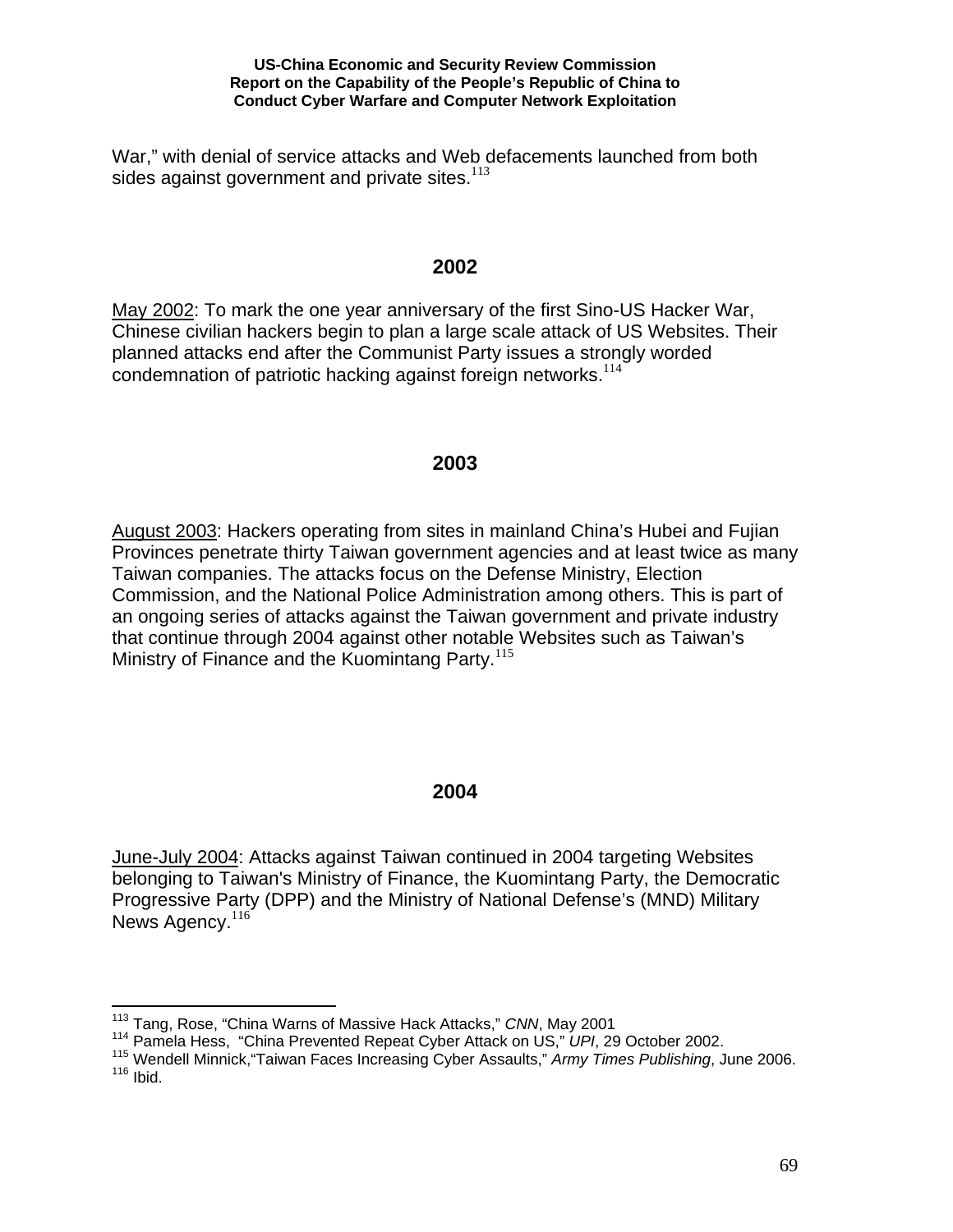November 2004: US media reports that Chinese hackers attacked multiple unclassified US military systems at the U.S. Army Information Systems Engineering Command at Fort Huachuca, Arizona, the Defense Information Systems Agency in Arlington, Virginia, the Naval Ocean Systems Center in San Diego, California and the United States Army Space and Strategic Defense installation in Huntsville, Alabama.<sup>117</sup>

### **2005**

May 2005: A series of attacks believed to have originated from China and South Korea hit numerous Japanese university and industrial Websites. The attacks may have been caused by a rise in tensions between the countries over the Japanese Education Ministry's alleged omission of key historical facts pertaining to Japan's actions in World War II and China's opposition to Japan's attempt to be a permanent member of the UN Security Council.<sup>118</sup>

August 2005: Media reporting first covers the story of a Chinese computer network exploitation operation codenamed "Titan Rain," alleging the intrusions into DoD systems date back to 2003.  $119$ 

September 2005: According to Taiwanese media, the Taiwan National Security Council is targeted via socially engineered emails containing malicious attachments, infecting the recipient hosts and possibly installing a backdoor through which the intruders can return undetected. Subject lines include "arms procurement" and "freedom."<sup>120</sup>

## **2006**

June 2006: Taiwan media reports that Chinese hackers attacked Taiwan's Ministry of National Defense (MND) and the American Institute in Taiwan (AIT). The attacks may have been launched using socially engineered email and attempted to spread misinformation about the MND in an apparent smear campaign. Attackers also

 $\overline{a}$ 117 Tom Espiner, "Chinese Hackers US Military Defenses," *Silicon,com*, November 2005.

<sup>118</sup> Anthony Faiola, "Cyber Warfare: China vs. Japan," *MSNBC News*, May 2005.

<sup>&</sup>lt;sup>119</sup> Bradley Graham, "Hackers Attack Via Chinese Web Sites," *The Washington Post*, August 2005.<br><sup>120</sup> "NSC Computers Targeted in Hacker Email Attack," *Liberty Times,* September 2005.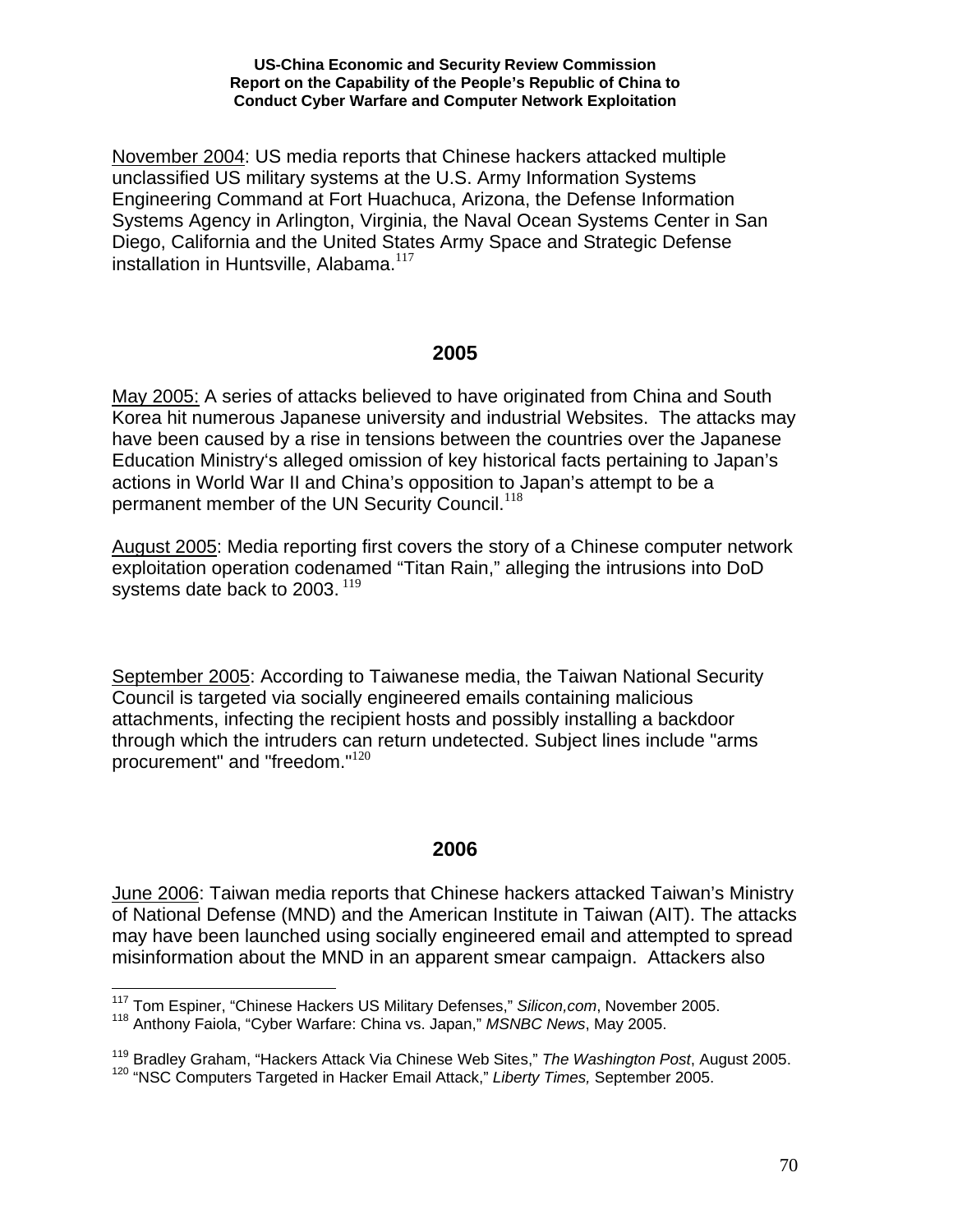stole account login credentials from Chunghwa Telecom's Web mail system, the MND's telecommunications provider.<sup>121</sup>

July 2006: US media reports that intruders penetrate the US Department of State (DoS) networks, stealing sensitive information and user login credentials, and install backdoors on numerous computers, allowing them to return to the systems at will. DoS systems administrators are forced to limit Internet access until the investigation is completed. While China's involvement is not obvious, problems were especially acute at the Bureau of East Asian and Pacific Affairs, responsible for policy coordination on China, North Korea and Japan.<sup>122</sup>

August 2006: Pentagon officials state hostile civilian cyber units operating inside China have launched attacks against the NIPRNET and have downloaded up to 20 terabytes of data. $123$ 

August 2006: A Member of Congress who is a vocal critic of China's human rights record claims Chinese hackers penetrated his office computers and those of their staff. $124$ 

November 2006: Chinese hackers attack the US Naval War College computer infrastructure, possibly targeting war game information on the networks. The College's Web and emails systems are down for at least two weeks while the investigation takes place. $125$ 

### **2007**

June 2007: Media reports indicate approximately 1,500 computers are taken offline following a penetration into the email system of the Office of the Secretary of Defense (OSD).

<sup>1</sup> 121 Wendell Minnnick, "Taiwan Faces Increasing Cyber Assaults," *Army Times Publishing*, June 2006

<sup>122 &</sup>quot;Large-Scale Hacking Discovered at State Department," *Buzzle Staff and Agencies*, July 2006

<sup>&</sup>lt;sup>123</sup> Dawn Onley, Dawn and Patience Wait, "Red Storm Rising: DoD's Efforts to Stave Off Nation-State Cyber Attacks Begin with China," *Government Computer News*, August 2006.<br><sup>124</sup> Steven Schwankert, "US Congressmen Accuse China of Hacking Their Computers," *IDGNS*,

June 2008.

 $125$  Ibid.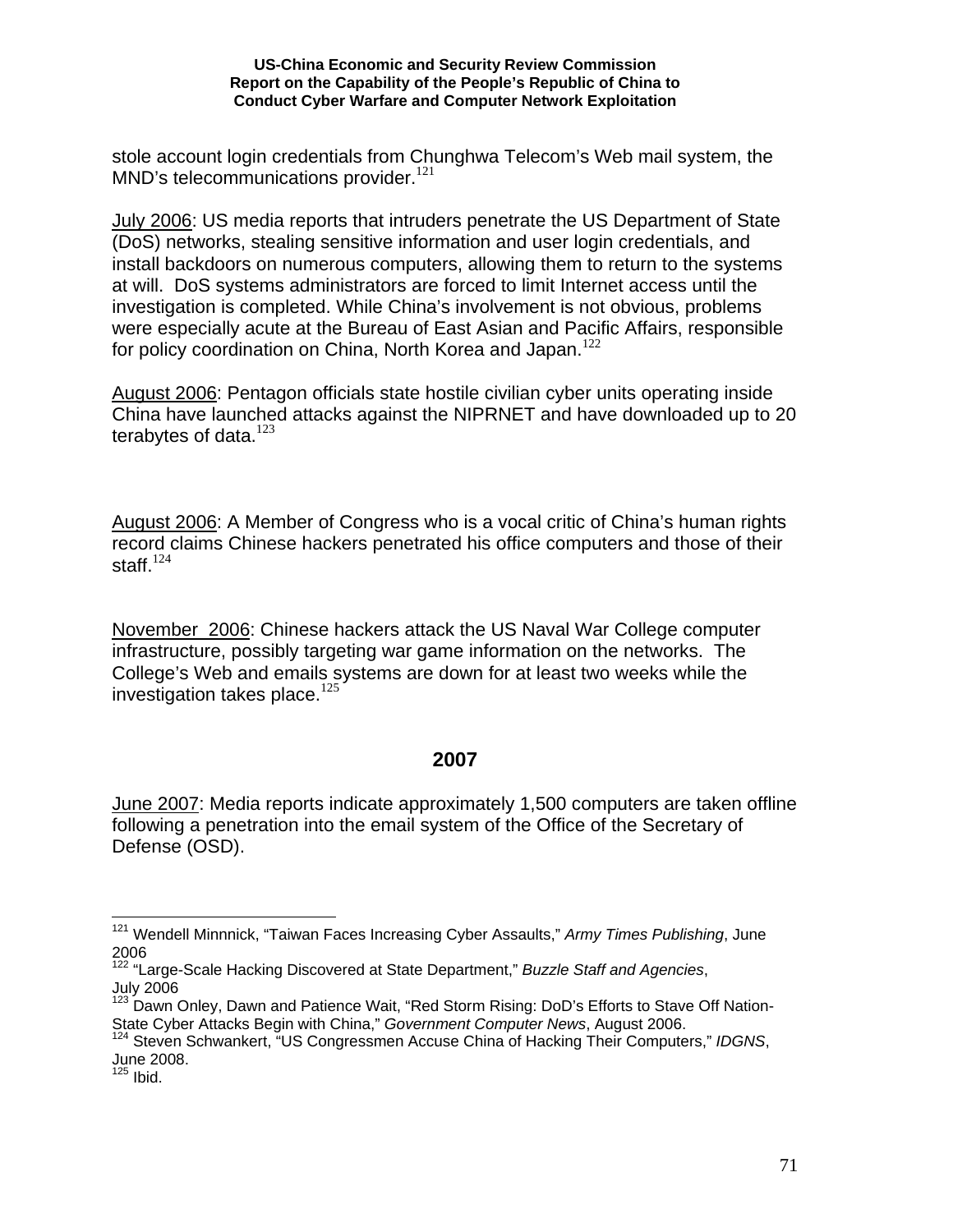August/September 2007: German media reports that Berlin authorities believe Chinese hackers, with ties to the PLA, installed backdoor applications in various systems using Microsoft Word and PowerPoint documents. Targeted German government entities include the Federal Chancellery, the Ministry of Economics and Technology and the Federal Ministry for Education and Research. German officials estimate that 60 percent of cyber attacks hitting Germany emanate from China, many from the cities of Lanzhou, Guangdong, and Beijing.<sup>126</sup>

September 2007: UK media reports on Chinese hacker attacks against government offices of the United Kingdom, including the Foreign Office. The attacks did not lead to major adverse effects, according to officials, though the constant, ongoing activity of China's cyber attackers is acknowledged as a constant problem.<sup>127</sup>

September 2007: New Zealand's secret service suggests possible Chinese government involvement in the recent cyber attacks. China's government denies any involvement. This follows similar reporting regarding attacks against United States allies. $128$ 

October 2007: US media reports that China is suspected as the source of at least seven versions of socially engineered email targeting 1,100 employees at the Oak Ridge National Lab in Oak Ridge, Tennessee. Eleven staff possibly opened the malicious attachment, allowing the attackers to gain access to, and potentially steal, sensitive data, including a database at the nuclear weapons laboratory housing personnel records going back to  $1990.<sup>129</sup>$ 

December 2007: The British domestic intelligence service, MI5, issues a confidential alert to 300 chief executives, accountants, legal firms and security chiefs warning of cyber attacks and electronic espionage sponsored by Chinese state organizations. Included is a warning that the PLA is targeting businesses working in China and using the Internet to steal confidential business information. $130$ 

### **2008**

 $\overline{a}$ 

<sup>126</sup> Ulf Gartzke, "Outrage in Berlin Over Chinese Cyber Attacks," *The Weekly Standard,* August 2007.

<sup>127</sup> Richard Norton-Taylor, "Titan Rain: How Chinese Hackers Targeted Whitehall," *The Guardian*,

September 2007. 128 Liam Tung, "China Accused of Cyber Attacks on New Zealand," *CNET News*, September 2007. 129 "China Suspected in Hacking Attempt on Oak Ridge National Lab," *Homeland Security* 

*Newswire,* December 2007.

<sup>&</sup>lt;sup>130</sup>Rhys Blakely, Jonathan Richard, James Rossiter, and Richard Beeston, "MI5 Alert on China's Cyberspace Spy Threat," *The Times*, December 2007.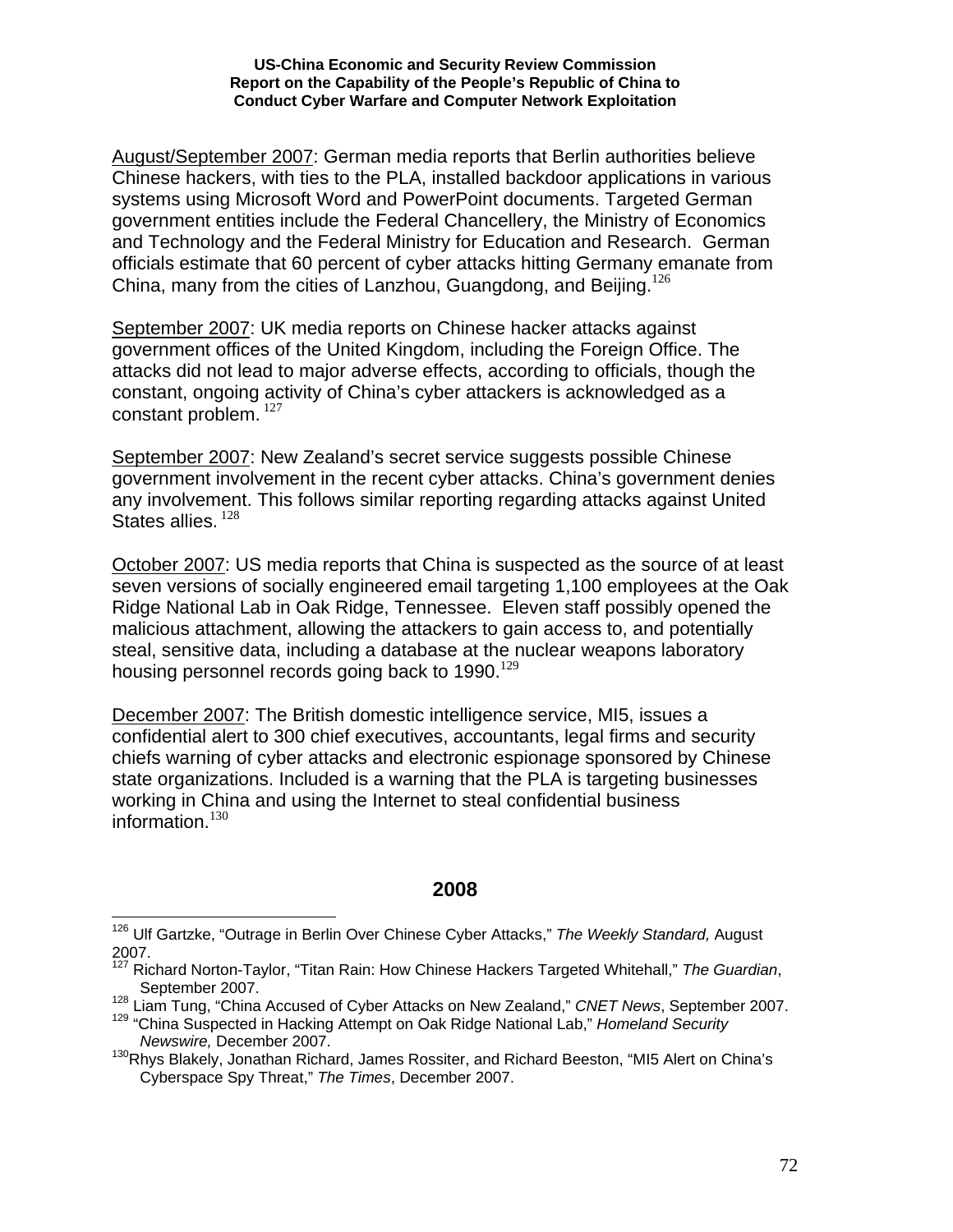March 2008: Australian security agencies acknowledge that they have been the victim of ongoing cyber attacks, but stop short of accusing China.<sup>131</sup>

April 2008: Indian officials claim China is behind "almost daily attacks into the networks belonging to the government and Indian's private sector."<sup>132</sup>

May 2008: The Belgian Government reports government systems have been targeted multiple times by hackers operating from China.<sup>133</sup>

May 2008: U.S. authorities investigate claims that Chinese officials surreptitiously copied the contents of a US government laptop during then- Commerce Secretary Carlos Gutierrez' visit to China.<sup>134</sup>

November 2008: Media sources report that Chinese hackers penetrate the White House information system on numerous occasions, penetrating for brief periods before systems are patched. $135$ 

November 2008: *Business Week* magazine publishes a report on significant cyber intrusions dating back several years at some of NASA's most critical sites including the Kennedy Space Center and Goddard Space Flight Center. The operations to prevent the attacks from China are codenamed, "Avocado." Attacks included socially engineered emails launched at top officials. Among the data stolen are operational details of the Space Shuttle including performance and engine data.<sup>136</sup>

December 2008: Chinese hackers associated with hack4.com stage politically motivated Web defacements on French Embassies in the US, United Kingdom, China, and Canada after French President Sarkozy's December 2008 visit with the Dalai Lama.<sup>137</sup>

### **2009**

 $\overline{a}$ 131 Ross Peake, "Australia Confirms Cyber Attacks," *Canberra Times*, March 2008.

<sup>&</sup>lt;sup>132</sup> Dan Goodin, "India and Belgium Decry Chinese Cyber Attacks," *The Register*, May 2008.<br><sup>133</sup> Ibid.

<sup>134</sup> Steven Schwankert, "US Congressmen Accuse China of Hacking Their Computers," *IDGNS*, June 2008.

<sup>&</sup>lt;sup>135</sup> Ibid

<sup>136</sup> Keith Epstein and Ben Elgin, "Network Security Breaches Plague NASA," *BusinessWeek*, November 2008.

<sup>137</sup> Asian News International, "French Embassy Web Site in China Hacked," *HT Media Limited*, December 2008.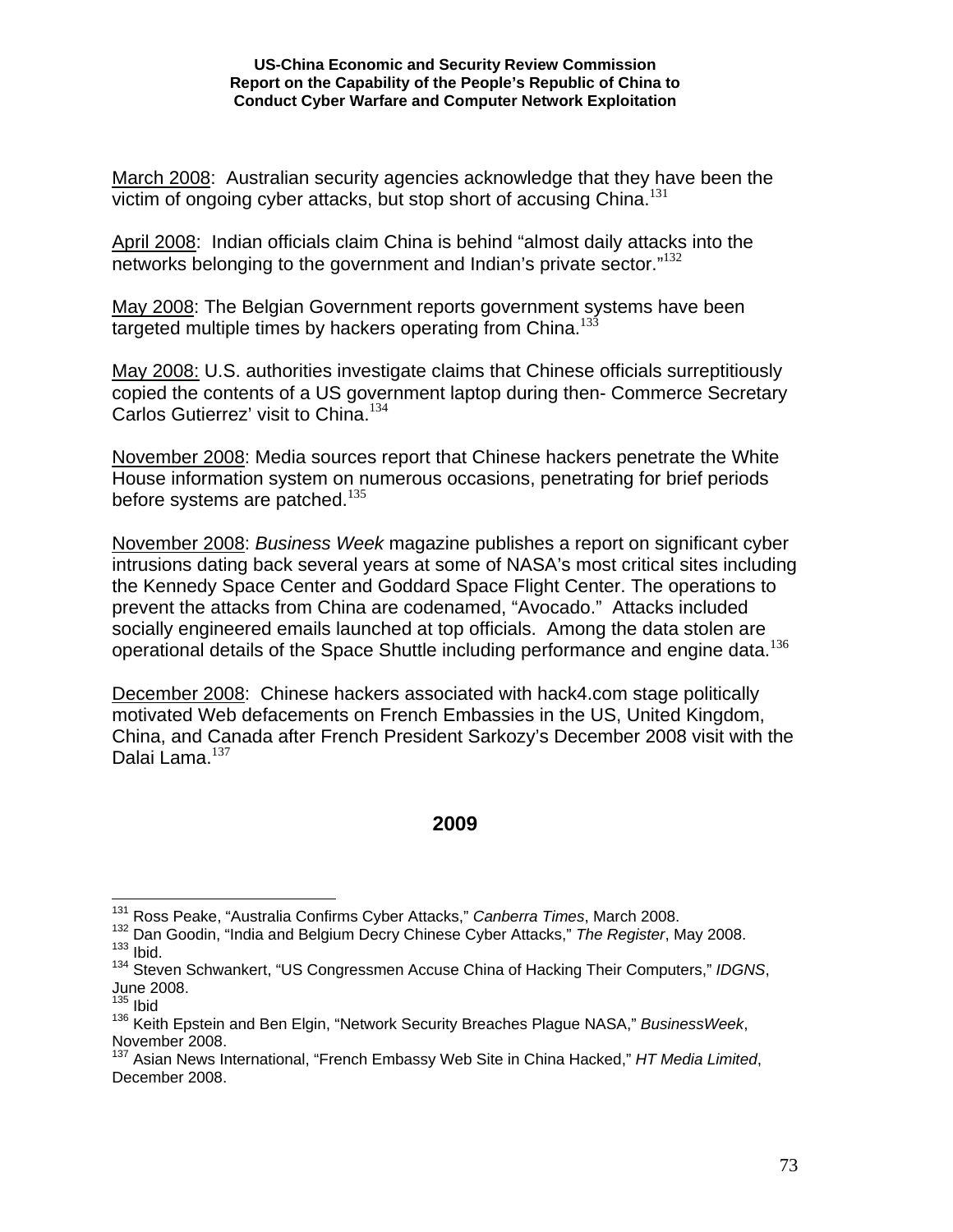March 2009: A Canadian research team publishes a study of the GhostNet cyber espionage network that targeted over 1,300 hosts around the world including those at the German, Indian, Pakistani and Portuguese embassies around the world and the Tibetan Government in Exile in India. The Canadian-based Information Warfare Monitor (IWM) notes the compromise of numerous government and private information processing systems across 103 countries. The operators responsible for the network all operated from Hainan Island in China. The Chinese government denies all accusations of responsibility or state sponsorship.<sup>138</sup>

March 2009: The Philippine Daily Inquirer publishes a report citing the GhostNet study's assertion that the computer network of the Philippines' Department of Foreign Affairs (DFA) has been hacked by cyber spies based in China.<sup>139</sup>

April 2009: Media reports the German government records daily attacks against its networks, many from Chinese based operators. the German Foreign Office is heavily targeted the reports note and are penetrated via socially engineered email. $140$ 

April 2009: Australian media reports that Chinese cyber spies are targeting the Australian Prime Minister via email and mobile phones. The Chinese government denies all accusations. $141$ 

April 2009: Media sources report that hackers based in China infiltrated the Intranet of South Korea's Finance Ministry, causing concern over the potential theft of sensitive government data. The cyber attackers used socially engineered emails to target ministry staff. The email, disguised to look as though sent from one or more trusted officials, executed malicious software when opened allowing the attackers to access the systems. $142$ 

 $\overline{a}$ 138 John Markoff, "Vast Spy System Loots Computers in 103 Countries," *New York Times,* March

<sup>28, 2009,</sup> http://www.nytimes.com/2009/03/29/technology/29spy.html. 139 Aning, Jerome and Olchondra, Riza T., "RP Gov't Websites Vulnerable to Hacking," *Philippine Daily Inquirer*, March 2009

<sup>&</sup>lt;sup>140</sup> John Goetz, and Marcel Rosenbach, "Cyber Spies: 'GhostNet' and the New World of

Espionage," *Speigel Online*, April 2009 141 The Australian Online. "Chinese Diplomat Dismisses Australian 'Cyber Espionage' Claims," April 2009

<sup>142 &</sup>quot;China-Based Hackers Access S. Korean Finance Ministry's Intranet," *AsiaPulse News*, April 2009.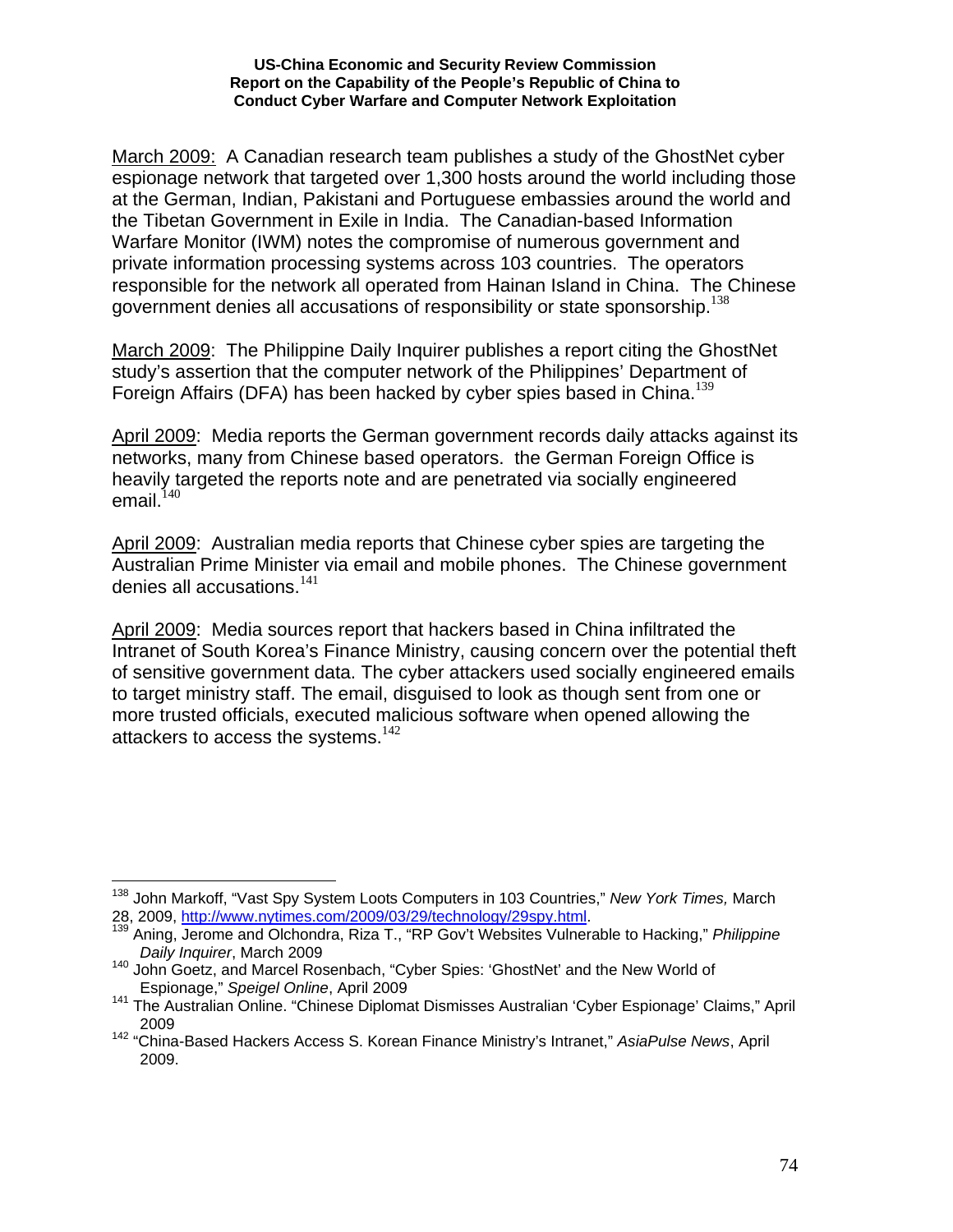# **Commonly Used Acronyms**

| <b>AMS</b>        | <b>Academy of Military Science</b>              |
|-------------------|-------------------------------------------------|
| <b>ASAT</b>       | <b>Anti-Satellite</b>                           |
| C <sub>2</sub>    | <b>Command and Control</b>                      |
| C4ISR             | Command, Control, Communications,               |
|                   | Computers, Intelligence, Surveillance and       |
|                   | Reconnaissance                                  |
| <b>CEME</b>       | <b>Complex Electro-Magnetic Environment</b>     |
| <b>CMC</b>        | <b>Central Military Commission</b>              |
| <b>CNA</b>        | <b>Computer Network Attack</b>                  |
| <b>CND</b>        | <b>Computer Network Defense</b>                 |
| <b>CNE</b>        | <b>Computer Network Exploitation</b>            |
| <b>CNO</b>        | <b>Computer Network Operations</b>              |
| <b>CONUS</b>      | <b>Continental United States</b>                |
| EW.               | <b>Electronic Warfare</b>                       |
| <b>GSD</b>        | <b>General Staff Department</b>                 |
| <b>INEW</b>       | <b>Integrated Network Electronic Warfare</b>    |
| <b>ISR</b>        | Intelligence, Surveillance, and Reconnaissance  |
| IW                | <b>Information Warfare</b>                      |
| <b>NIPRNET</b>    | Non-classified Internet Protocol Router Network |
| <b>PLA</b>        | People's Liberation Army                        |
| <b>TRB</b>        | <b>Technical Reconnaissance Bureau</b>          |
| <b>USPACOM</b>    | <b>US Pacific Command</b>                       |
| <b>USTRANSCOM</b> | <b>US Transportation Command</b>                |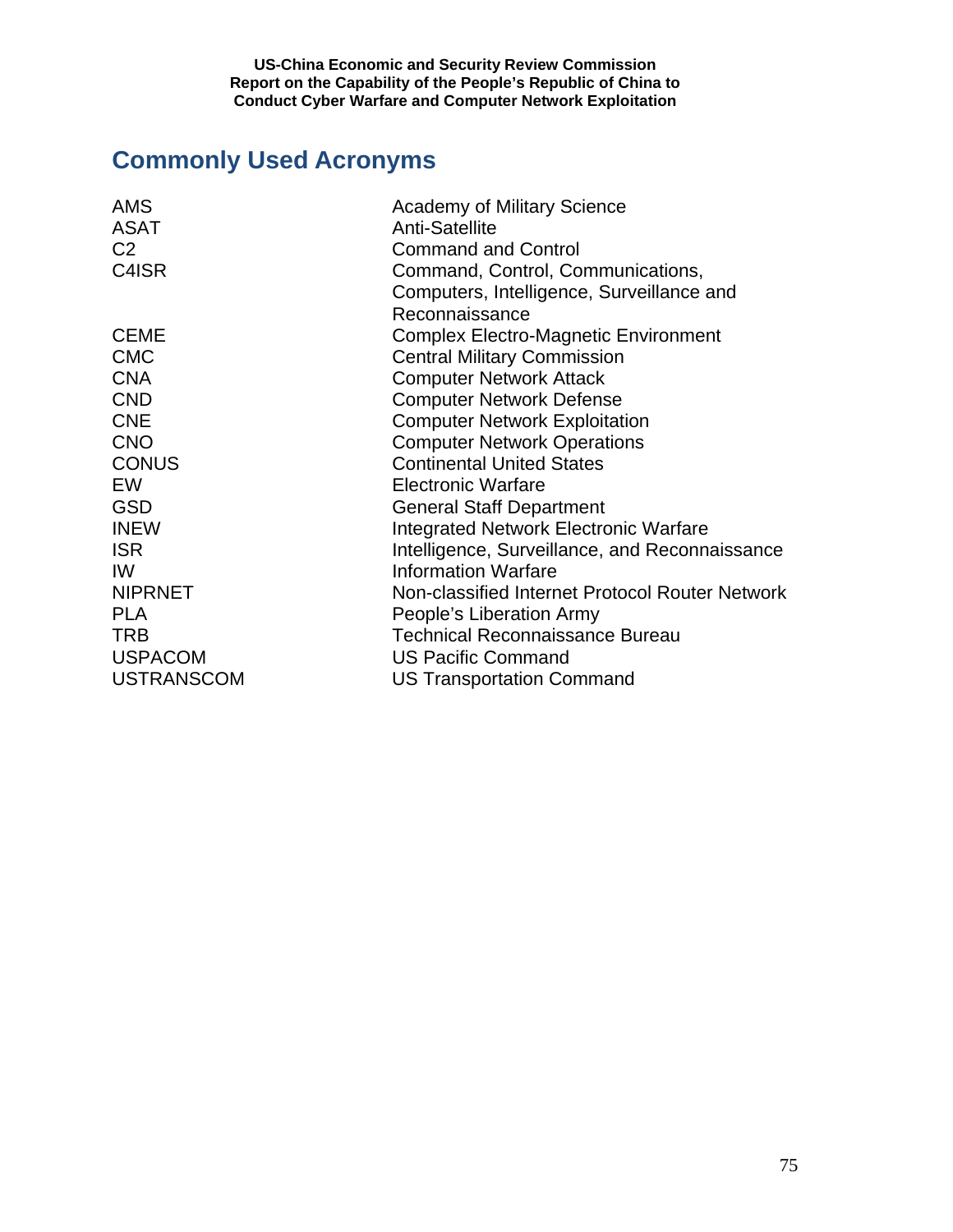### **Glossary of Technical Terms**

- **Backbone** A primary transit network or series of networks, designed to carry data between different local area networks. A backbone generally has greater data carrying capacity, or "bandwidth", than the networks connected to it. The Internet Backbone is the interconnection of high-speed networks, primarily government, commercial telecommunications and academic networks that route data for public Internet users.
- **Backdoor** A method of regaining remote control of a victim's computer by reconfiguring installed legitimate software or the installation of a specialized program designed to allow access under attacker-defined conditions. Trojan horse programs and rootkits often contain backdoor components.
- **Black hat** A computer hacker who is intent on causing damage or taking other unauthorized or illegal actions against a victim.
- **C2** Command and control. The term, in the context of computer network operations, often describes a communications method or a component thereof to maintain remote control of an operational asset, such as a compromised computer.
- **Coder** A computer programmer or one who writes computer programming language code.
- **Computer Network Attack (CNA)** Actions taken through the use of computer networks to disrupt, deny, degrade, or destroy information resident in computers and computer networks, or the computers and networks themselves. (See: http://www.dtic.mil/doctrine/jel/new\_pubs/jp3\_13.pdf).
- **Computer network defense (CND)** Actions taken through the use of computer networks to protect, monitor, analyze, detect and respond to unauthorized activity within information systems and computer networks (See: http://www.dtic.mil/doctrine/jel/new\_pubs/jp3\_13.pdf).
- **Computer network exploitation (CNE)** Enabling operations and intelligence collection capabilities conducted through the use of computer networks to gather data from target or adversary automated information systems or networks (See: http://www.dtic.mil/doctrine/jel/new\_pubs/jp3\_13.pdf).
- **Computer network operations (CNO)** Comprised of computer network attack, computer network defense, and related computer network exploitation enabling operations (See http://www.dtic.mil/doctrine/jel/new\_pubs/jp3\_13.pdf).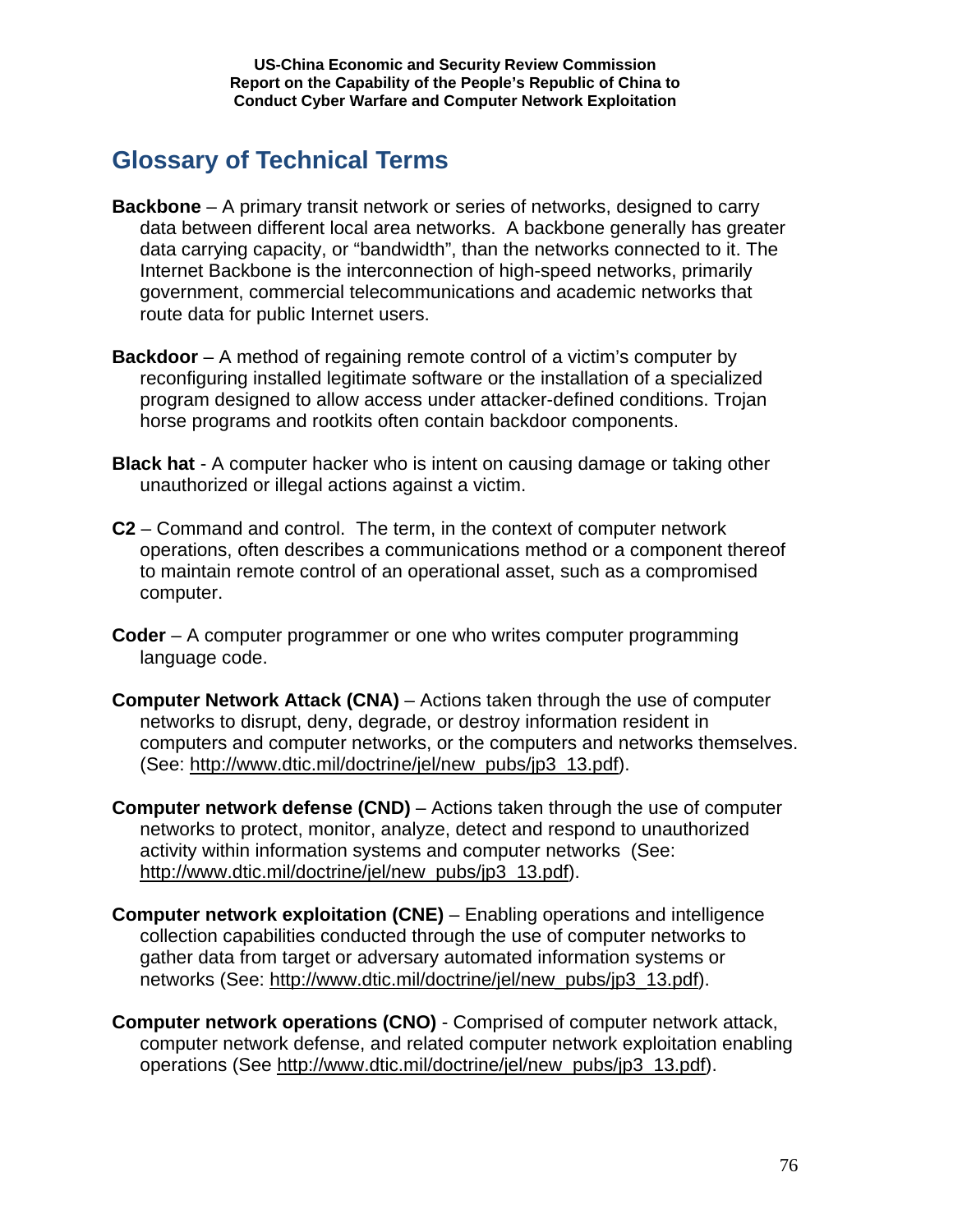- **Distributed denial of service (DDoS)** A class of attacks that results in the exhaustion of computing or communications resources by engaging many intermediate computers to simultaneously attack one victim. These intermediate attack systems are often previously compromised and under the control of the attacker.
- **Electronic Warfare (EW)** Any military action involving the use of electromagnetic and directed energy to control the electromagnetic spectrum or to attack the enemy. The three major subdivisions within electronic warfare are: electronic attack, electronic protection, and electronic warfare support.
- **File Transfer Protocol (FTP)** A standard Internet protocol implemented in FTP server and client software, including most web browsers. It is used to "transfer data reliably and efficiently." http://www.rfc-editor.org/rfc/rfc959.txt
- **Hacker** An individual who uses computer technology in ways not originally intended by the vendor. Commonly the term is applied to people who attack others using computers.

For the purposes of this discussion, hackers are subdivided as follows:

- Script kiddies: Unskilled attackers who do not have the ability to discover new vulnerabilities or write exploit code, and are dependent on the research and tools from others. Their goal is achievement. Their sub-goals are to gain access and deface web pages.
- Worm and virus writers: Attackers who write the propagation code used in the worms and viruses but not typically the exploit code used to penetrate the systems infected. Their goal is notoriety. Their sub-goals are to cause disruption of networks and attached computer systems.
- Security researchers and white hat operators: This group has two subcategories: bug hunters and exploit coders. Their goal is profit. Their subgoals are to improve security and achieve recognition with an exploit.
- Professional hacker-black hat: Individuals who get paid to write exploits or actually penetrate networks; this group also falls into the same two subcategories as above. Their goal is also profit (See: http://www.uscert.gov/control\_systems/csthreats.html).
- **Hypertext Transfer Protocol (HTTP)** The message format and exchange standard used by web browsers and web servers.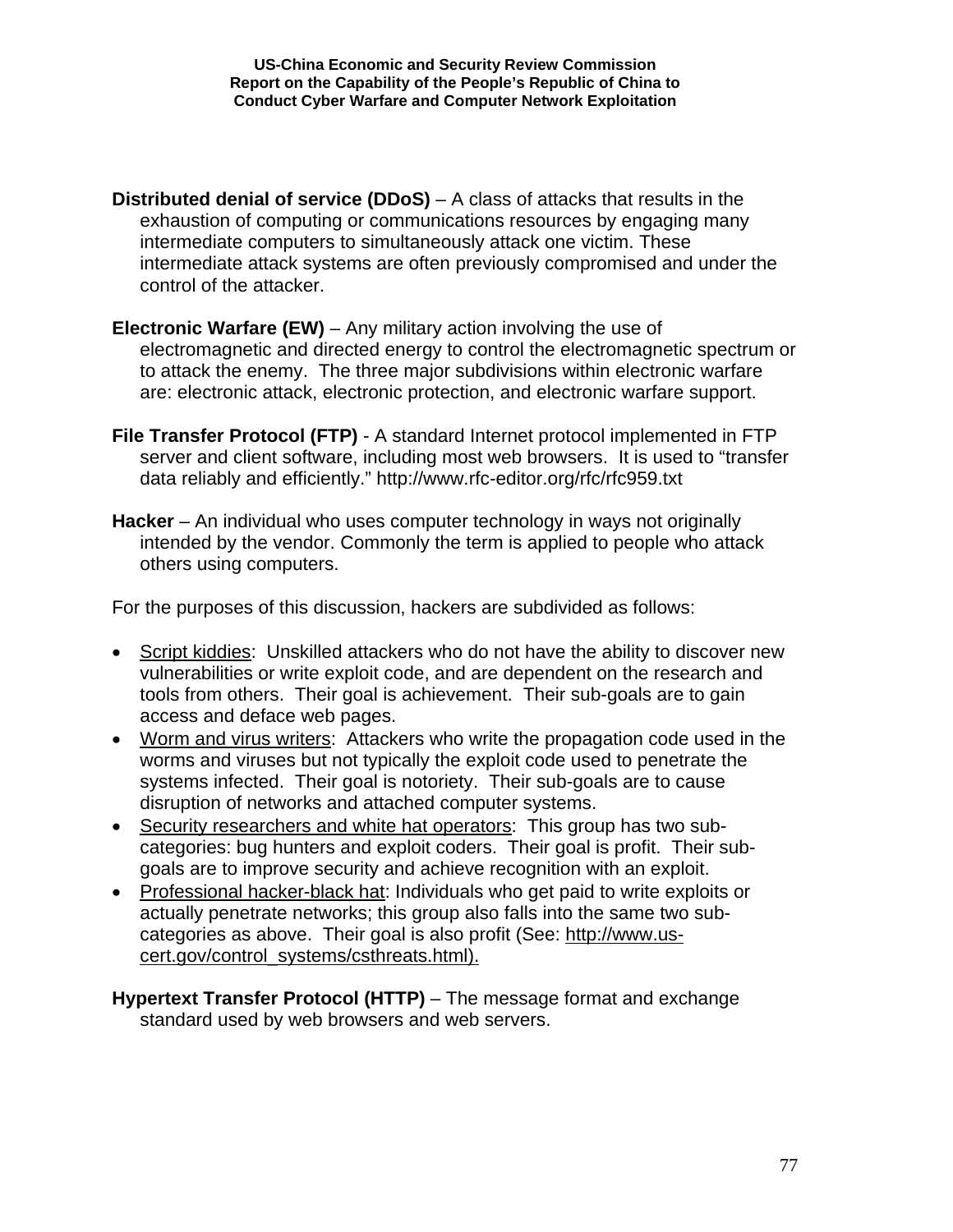- **Hacktivism** Computer hacking intended to communicate a social or political message, or to support the position of a political or ideological group. Hactivism activities include data theft, website defacement, denial of service, redirects and others.
- **Hacktivist** An attacker who practices hacktivism.
- **INFOCON** Information Operations Condition (INFOCON) classifications mirror Defense Conditions (DEFCON) Alert System and are a uniform system of five progressive readiness conditions– INFOCON 5 thru INFOCON 1 with INFOCON 5 being a level of normal readiness and INFOCON 1 a level of maximum readiness, implemented because of severe threat or attack. As the INFOCON levels increase, elements of network functionality or services deemed lower priority or at high risk of attack may be temporarily suspended. Thus, CNA tools that work during a normal state of readiness may be rendered ineffective if the services or applications they exploit are turned off.
- **Information Warfare (IW)** Actions taken to achieve information superiority by affecting adversary information, information-based processes, information systems, and computer-based networks while defending one's own information, information-based processes, information systems, and computer-based networks (See: http://www.jpeocbd.osd.mil/packs/DocHandler.ashx?DocId=3712)
- **Intrusion Detection System (IDS)** A computer or network monitoring system that matches observations against patterns of known or suspected unauthorized activity.
- **Intrusion Prevention System (IPS)** An inline system or software that applies IDS-style logic and approves or rejects network traffic, program and data access, hardware use, etc.
- **Network Behavioral Analysis (NBA)** An intrusion detection system that models network traffic and alerts on violations of known acceptable activity. Rules can include data volume, time of day, traffic rate, communication partners, content, and other elements.
- **NIPRNET** Non-classified Internet Protocol Router Network. The unclassified network of the US Department of Defense which provides Internet access as well as interconnectivity to DoD users and facilities.
- **NTLM** A Microsoft authentication protocol that uses cryptographic hash representations of account passwords. (See: http://msdn.microsoft.com/enus/library/aa378749(VS.85).aspx)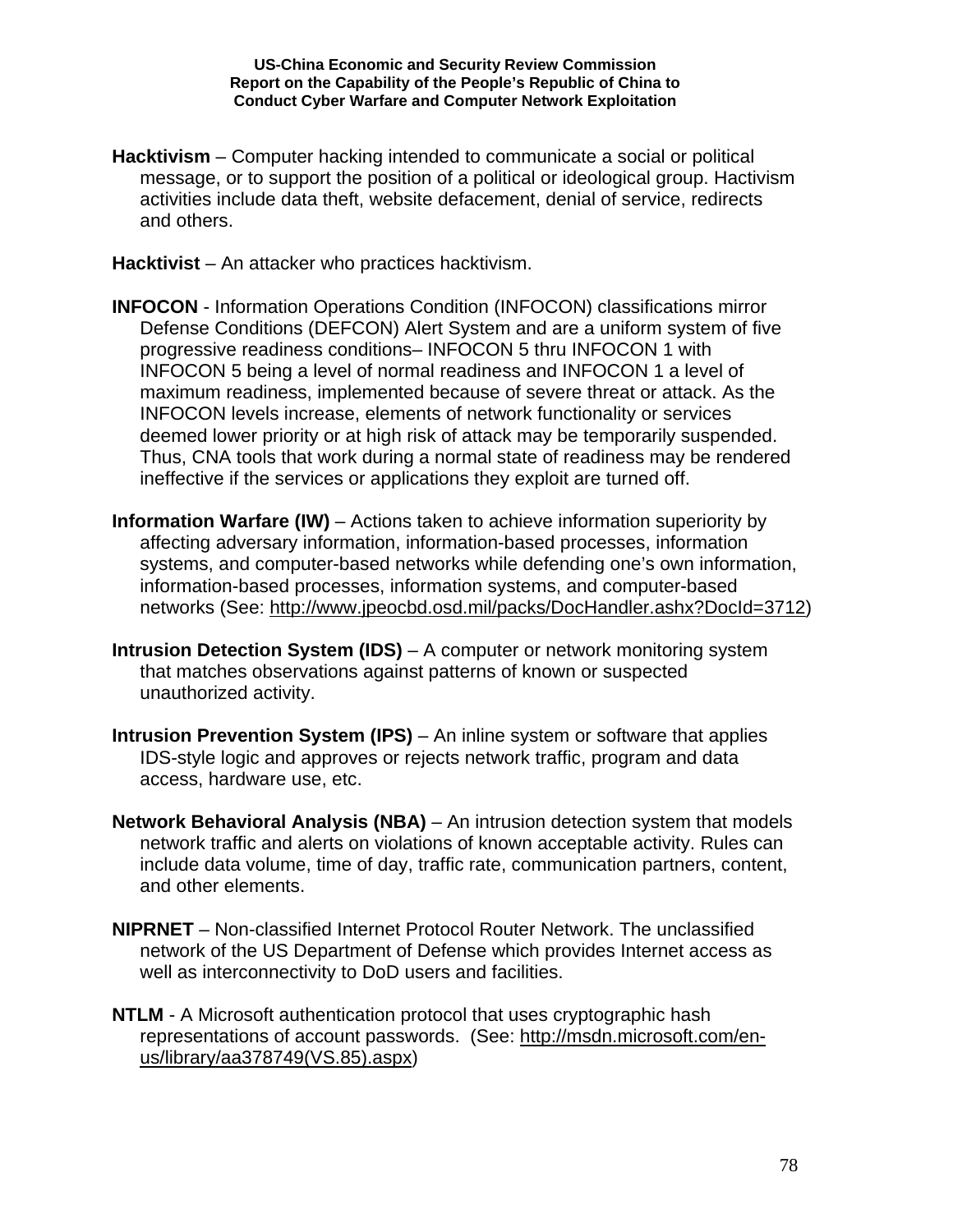- **PDF** File format and filename extension for Adobe Portable Document Format documents.
- **Phishing** The practice of enticing a victim to visit a website or other online resource with the intention of stealing credentials, financial information such as bank accounts, or credit card numbers. Phishing attacks generally involve an email claiming to come from a trusted entity such as a bank or ecommerce vendor, with a link to a website and the instructions to click the link and take actions once at the website.
- **RAR or Roshal Archive** A compressed file format similar in use to the more popular ZIP format. It is used to conserve storage and network resources and simplifies the movement of large sets of files. Optional encryption is available using the NIST Advanced Encryption Standard algorithm. Just as ZIP archives are created with software such as WinZip (http://www.winzip.com) and zip (http://www.info-zip.org), RAR archives are created with WinRar and RAR (http://www.rarlab.com)
- **Remote Desktop Protocol (RDP)** The communication protocol used to provide remote viewing and control of Microsoft Windows computers and applications. For additional information (See http://msdn.microsoft.com/enus/library/aa383015(VS.85).aspx).
- **Rootkit** A piece of software that can be installed and hidden on the victim computer without the user's knowledge. It may be included in a larger software package or installed by an attacker who has been able to take advantage of vulnerability on the victim machine. Rootkits are not necessarily malicious, but they may hide malicious activities. Attackers may be able to access information, monitor user actions, modify programs, or perform other functions on the targeted computer without being detected (See: http://www.uscert.gov/cas/tips/ST06-001.html).
- **Security Event and Information Management (SEIM)** Centralized collection and management of security event records from many different systems such as firewalls, IDS/IPS, antivirus software, authentication systems, etc. SEIMs may provide complex multifactor rules to alert on patterns of behavior not easily identifiable by one of the component systems alone.
- **Spearphishing** A targeted phishing attack against a select group of victims, usually belonging to a single company, school, industry, etc. "Spearphishing" is commonly used to refer to any targeted email attack, not limited to phishing.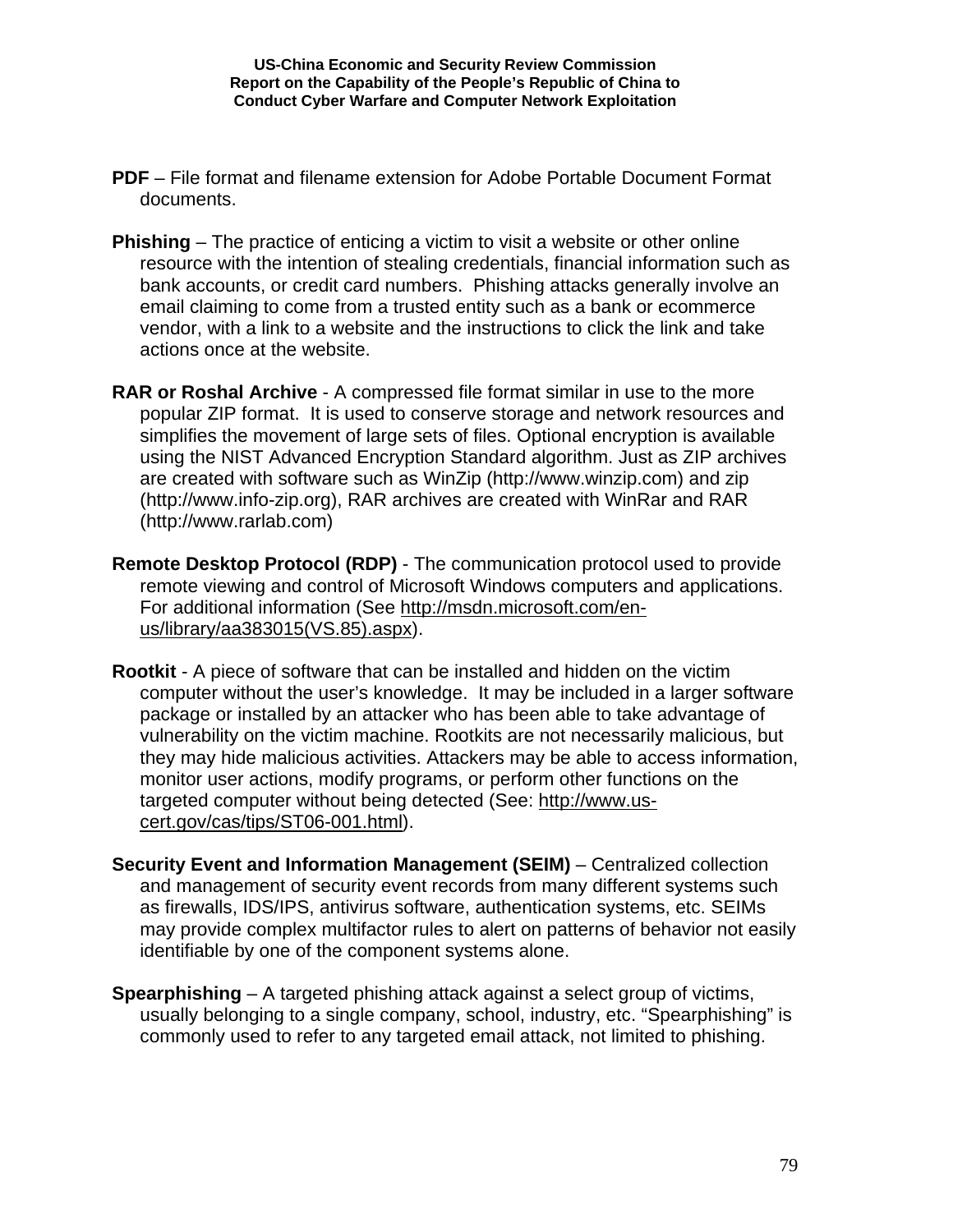- **Trojan horse** An apparently useful program containing hidden functions that can exploit the privileges of the user (running the program), with a resulting security threat. A Trojan horse does things that the program user did not intend. Trojan horses rely on users to install them, or they can be installed by intruders who have gained unauthorized access by other means. Then, an intruder attempting to subvert a system using a Trojan horse relies on other users running the Trojan horse to be successful (See: www.cert.org/advisories/CA-1999-02.html).
- **Tunneling** A technique to encapsulate one communication data stream inside of another, in order to extend the advantages of the latter to the former. Attackers will often tunnel a network protocol that would not be allowed to cross network boundaries inside of another that is allowed, defeating perimeter defenses (See: http://www.its.bldrdoc.gov/projects/devglossary/\_tunneling.html).

**Two-factor Authentication (T-FA)** - Existing authentication methodologies involve three basic "factors":

- Something the user knows (e.g., password, PIN);
- Something the user has (e.g., ATM card, smart card); and
- Something the user is (e.g., biometric characteristic, such as a fingerprint).

T-FA requires that a user present two of the three possible factors to the authentication mechanism. A known flaw in some T-FA systems is the server storage of a hash representation of the credentials contained on the smart card or token. With this in hand, the attacker can replay that data to the authentication system; in this case, that of the proxy server, without needing the physical card or token (See:

http://www.ffiec.gov/pdf/authentication\_guidance.pdf).

- **USPACOM**  United States Pacific Command is one of six Unified Combatant Commands of the United States Armed Forces with an area of responsibility encompassing all territory from the US West Coast to the western border of India, and from Antarctica to the North Pole. The command presently has approximately 325,000 US service personnel.
- **USTRANSCOM** United States Transportation Command provides intermodal transportation across the spectrum of military operations. USTRANSCOM is comprised of three component commands -- the Air Force's Air Mobility Command, the Navy's Military Sealift Command, and the Army's Military Surface Deployment and Distribution Command.
- **Zero day exploit** An attack against a software vulnerability that has not yet been addressed by the software maintainers. These attacks are difficult to defend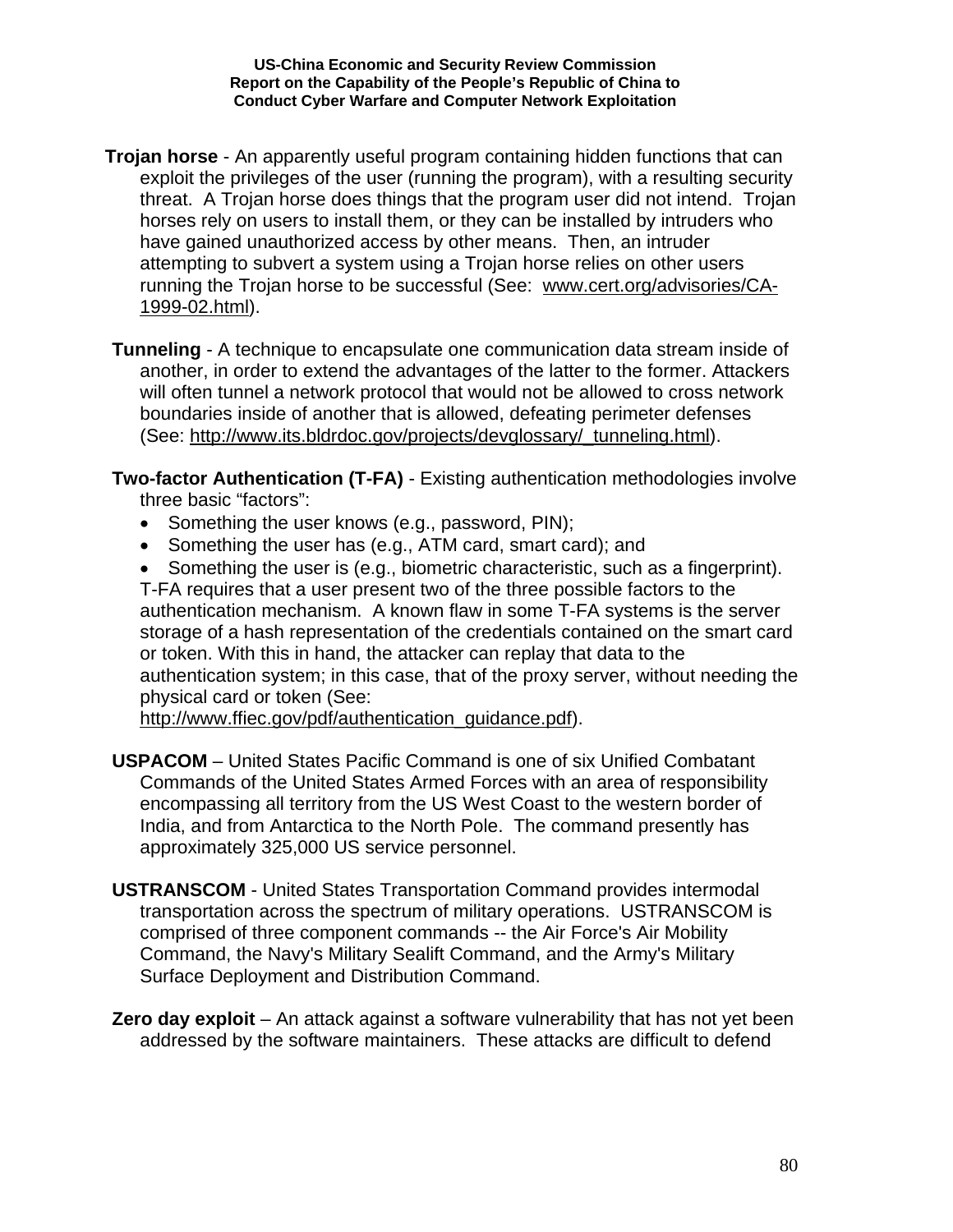against as they are often undisclosed by the vendor until a fix is available, leaving victims unaware of the exposure.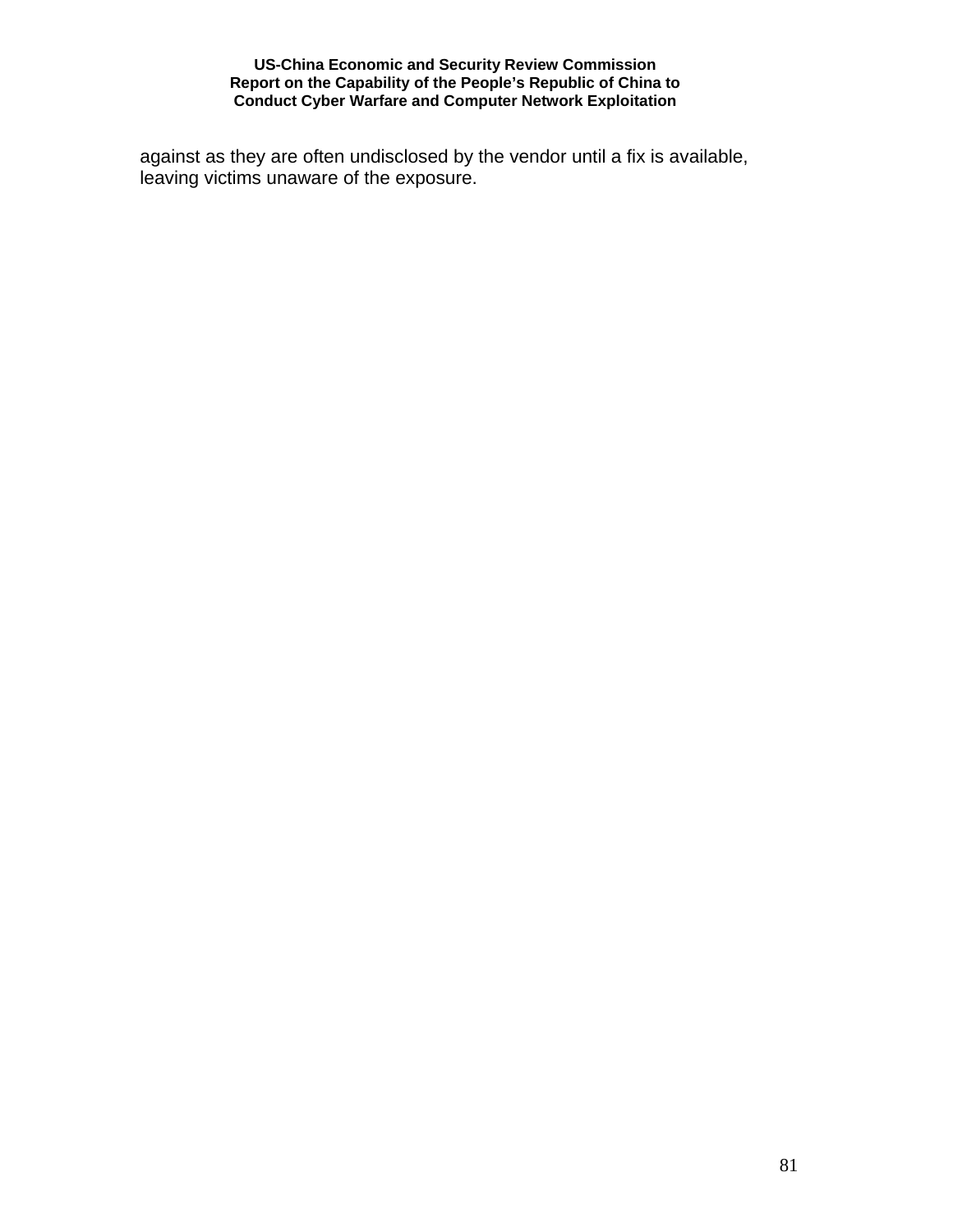# **Bibliography**

- Anderson, Robert H, Feldman, Phillip M., et al., *Securing the U.S. Defense Information Infrastructure*, RAND Corp., 1999.
- Aning, Jerome and Olchondra, Riza T., RP Gov't Websites Vulnerable to Hacking, *Philippine Daily Inquirer*, March 31, 2009, http://technology.inquirer.net/infotech/infotech/view/20090331-197122/RP-govtwebsites-vulnerable-to-hacking#
- Asian News International, "French Embassy Website in China Hacked," *ZeeNews*, December 12, 2008, http://www.zeenews.com/news490316.html

AsiaPulse News, "China-Based Hackers Access S. Korean Finance Ministry's Intranet," April 8, 2009, http://www.highbeam.com/doc/1G1-197405142.html

Ball, Desmond, "Signals Intelligence in China" *Jane's Intelligence Review*, August 1, 1995.

Blasko, Dennis J., *The Chinese Army Today*, Routledge, 2006.

- Bliss, Jeff, ''China's Spying Overwhelms U.S. Counterintelligence,'' *Bloomberg,*  April 2, 2007, http://www.bloomberg.com/apps/news?pid=20601087&sid=ab2PiDl1qW9Q&ref er=home
- Bristow, Damon, "Cyber-warfare rages across Taiwan Strait," *Jane's Intelligence Review*, Vol 12, Issue 2, February 1, 2000.

Cheng, Dean, "PLA Views on Space: The Prerequisite for Information Dominance," Center for Naval Analysis, CME D0016978.A1, October 2007

- Christensen, Thomas J., "Windows and War: Trend Analysis and Beijing's Use of Force," in *New Directions in the Study of China's Foreign Policy*, Alastair Iain Johnston and Robert Ross, eds. Stanford University Press, 2006.
- Cui Yafeng, "On Changes in Relationship Strategy Has With Campaigns and Battles in Modern Warfare", *China Military Science*, December 29, 2008, Translated by OSC, CPP20081229563002.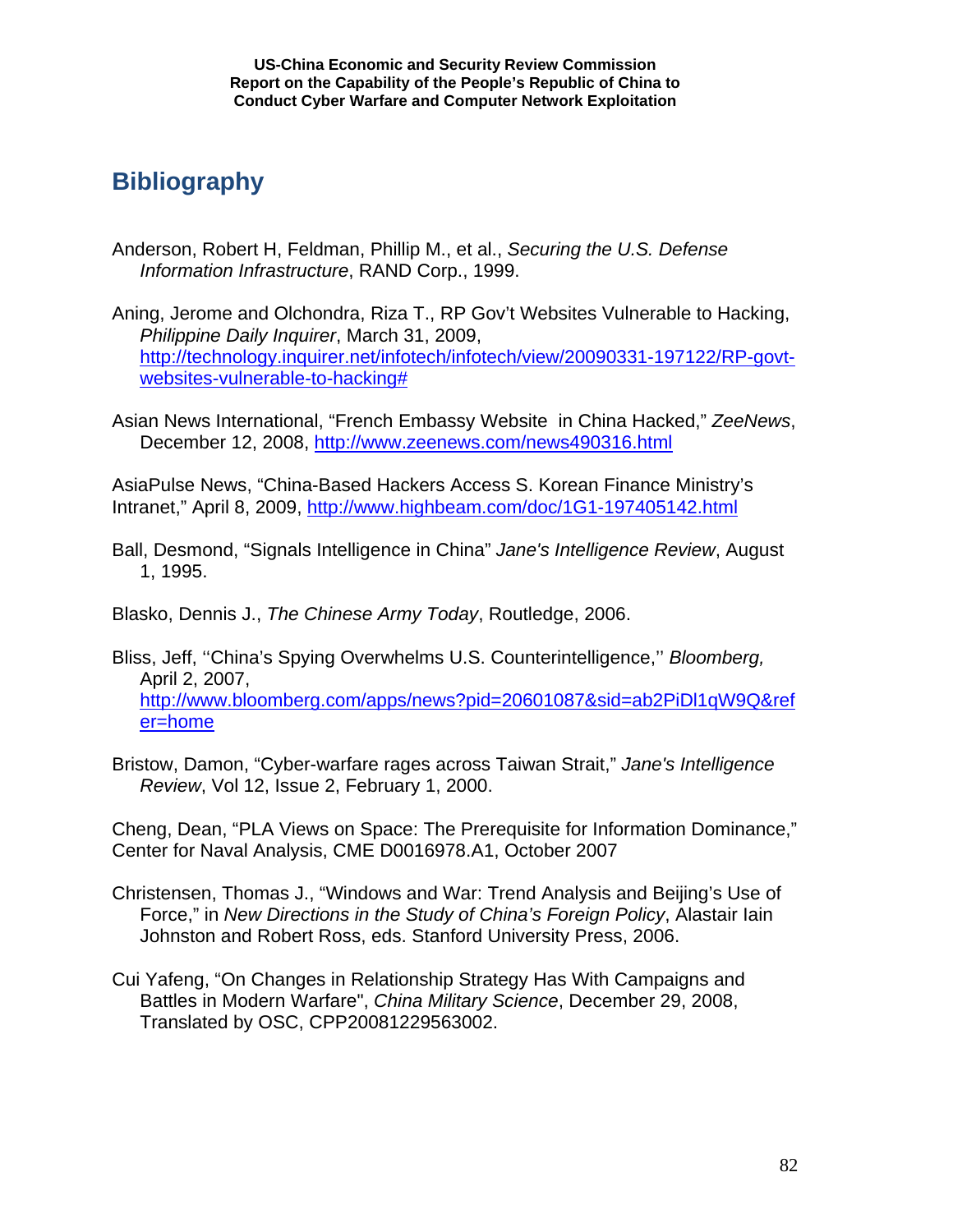Dai Qingmin, "On Seizing Information Supremacy," *China Military Science*, April 20, 2003, No 2, Vol. 16, pp 9-17, Translated by OSC, CPP20020624000214.

—"On Integrating Network Warfare and Electronic Warfare," *China Military Science,* February 1, 2002, pp 112-117, Translated by OSC, CPP20021062400024.

Blakely, Rhys, Richard, Jonathan, Rossiter, James and Beeston, Richard, "MI5 Alert on China's Cyberspace Spy Threat," *The Times*, December 1, 2007, http://business.timesonline.co.uk/tol/business/industry\_sectors/technology/articl e2980250.ece

Chickowski, Ericka, "Naval War College Network Shuts Down After Chinese Attack," *SC Magazine*, December 9, 2006, http://www.scmagazineus.com/Naval-War-College-network-shuts-downafter-Chinese-attack/article/34305/

- Elegant, Simon, "Enemies at the Firewall," *Time Magazine,* December 6, 2007, http://www.time.com/time/magazine/article/0,9171,1692063,00.html
- Epstein, Keith and Elgin, Ben, *Network Security Breaches Plague NASA*, Business Week, November 20, 2008. http://www.businessweek.com/magazine/content/08\_48/b4110072404167.htm
- Fan Li , "Exploration of Construction of Security Defense Architecture for Military Information System;" *Computer Security*, February 1, 2009 pp 90, Translated by OSC, CPP20090528670007.
- Faiola, Anthony, "Cyber Warfare: China vs. Japan," *MSNBC News*, May 11, 2005, http://www.msnbc.msn.com/id/7796346/
- Ferster, Warren and Clark, Colin, "NRO Confirms Chinese Laser Test Illuminated U.S. Spacecraft," by, *Space News Business Report*, October 3, 2006, http://www.space.com/spacenews/archive06/chinalaser\_1002.html
- Fisher, Richard Jr., "People's Liberation Army Leverage of Foreign Military Technology," March 22, 2006, International Assessment and Strategy Center, http://www.strategycenter.net/research/pubID.97/pub\_detail.asp.

Gartzke, Ulf, "Outrage in Berlin Over Chinese Cyber Attacks," *The Weekly Standard*, August 31, 2007,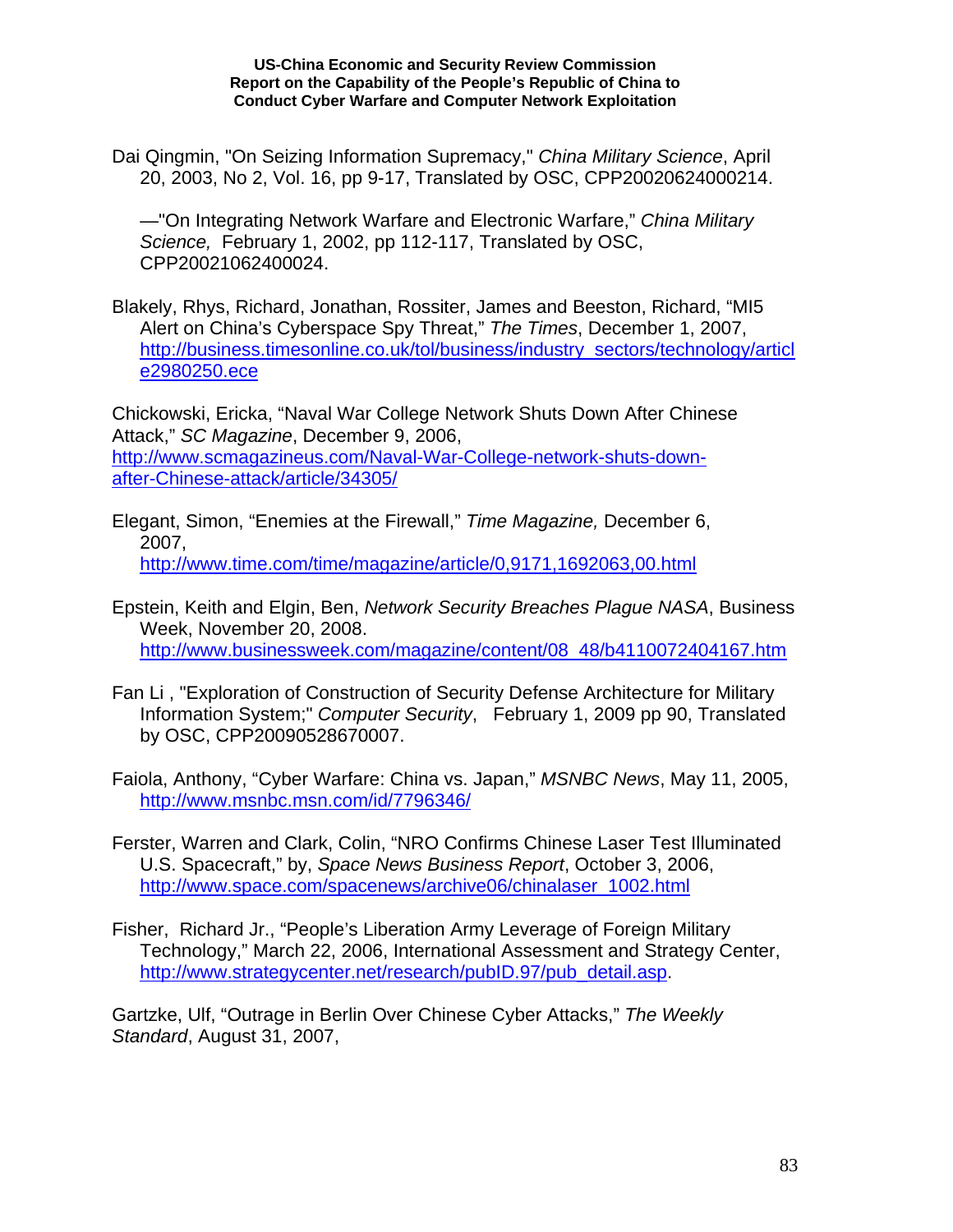http://www.weeklystandard.com/weblogs/TWSFP/2007/08/outrage\_in\_berlin\_over chinese.asp

- Goetz, John and Rosenbach, Marcel, "Cyber Spies: 'GhostNet' and the New World of Espionage," *Der Speigel Online*, April 10, 2009, http://www.spiegel.de/international/world/0,1518,618478,00.html
- Gong Gucheng, "Information Attack and Information Defense in Joint Campaigns," *Military Art Journal*, October 1, 2003, Translated by OSC, CPP20080314623007.
- Grow, Brian, Epstein, Keith, Chi-Chu Tschang, "The New E-spionage Threat," *BusinessWeek*, April 10, 2008, http://www.businessweek.com/magazine/content/08\_16/b4080032218430.htm
- Harris, Shane, "China's Cyber-Militia," *The National Journal*, May 31, 2008, http://www.nationaljournal.com/njmagazine/cs\_20080531\_6948.php

Henderson, Scott, *The Dark Visitor*, January 2007.

- Hess, Pamela, "China Prevented Repeat Cyber Attack on US," *UPI*, October 29, 2002. http://www.upi.com/Business\_News/Security-Industry/2002/10/29/Chinaprevented-repeat-cyber-attack-on-US/UPI-88751035913207/
- Homeland Security Newswire, *China Suspected in Hacking Attempt on Oak Ridge National Lab*, December 10, 2007; http://homelandsecuritynewswire.com/single.php?id=5198
- Singh, Gurmukh, "Chinese Hack Into Indian Embassies, Steal Dalai Lama's Documents," *IANS*, March 2009, http://www.thaindian.com/newsportal/scitech/chinese-hack-into-indian-embassies-steal-dalai-lamasdocuments\_100172617.html
- Information Office of the State Council of the People's Republic of China, *China's National Defense in 2004*,, Beijing, 27 December 2004. http://english.peopledaily.com.cn/whitepaper/defense2004/defense2004.html

*—China's National Defense in 2006,* December 29, 2006, http://english.chinamil.com.cn/site2/news-channels/2006- 12/29/content\_691844.htm

*—China's National Defense in 2008*, January 20, 2009, http://www.chinadaily.com.cn/china/2009-01/20/content\_74133294.htm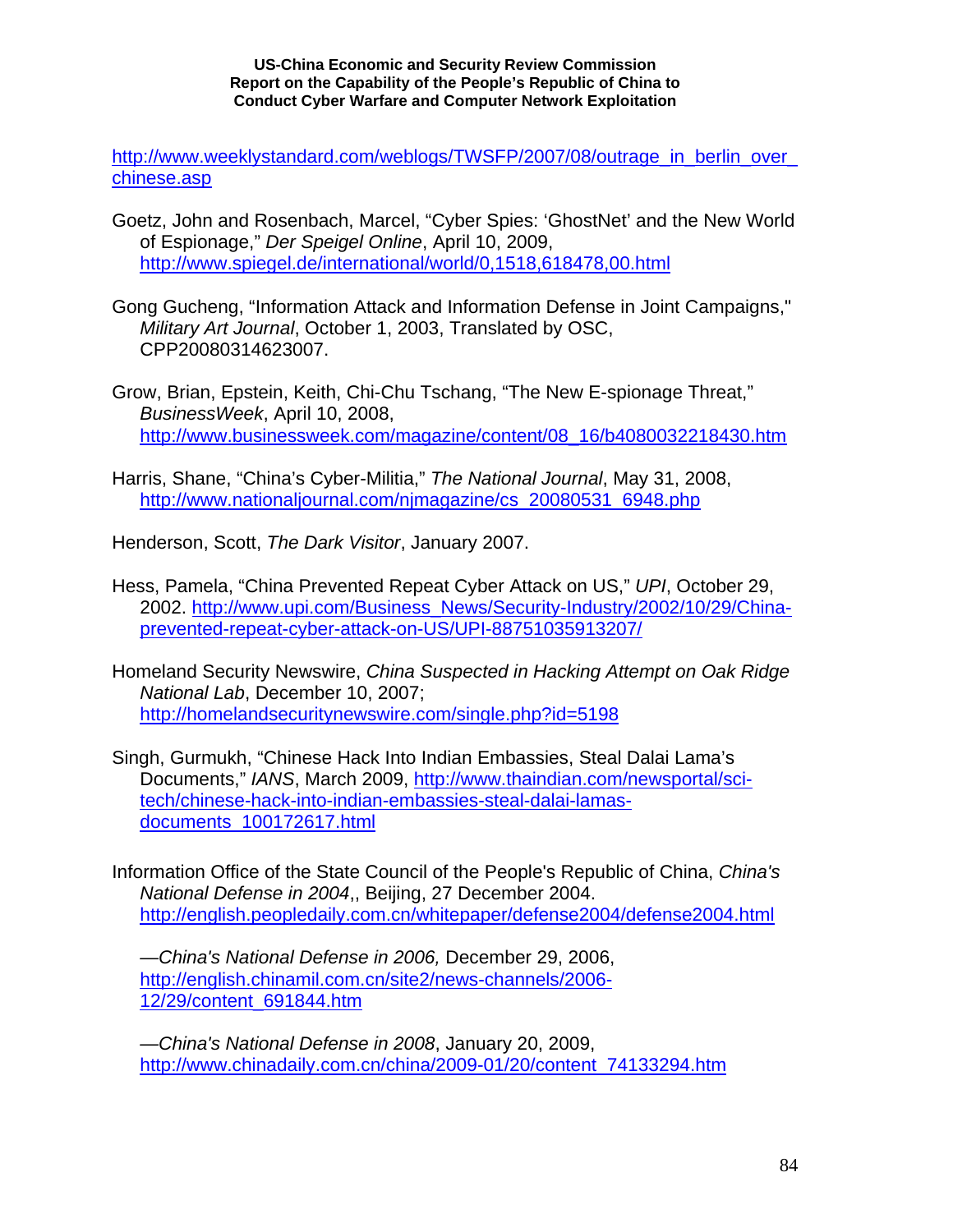Jane's Sentinel Security Assessment, "China and Northeast Asia," April 3, 2009.

- Johnston, Alastair Iain, "China's Militarized Interstate Dispute Behavior 1949-1992: A First Cut at the Data," *The China Quarterly*, 1998, No.153 (March 1998).
- Kamphausen, Roy and Scobell, Andrew, eds., *Right Sizing The People's Liberation Army: Exploring The Contours Of China's Military,* Strategic Studies Institute, September 2007.
- K'an Chung-kuo, "Intelligence Agencies Exist in Great Numbers, Spies Are Present Everywhere; China's Major Intelligence Departments Fully Exposed, *Chien Shao*, No 179, January 1, 2006, Translated by OSC, CPP20060110510011.
- Ke Zhansan, "Studies in Guiding Ideology of Information Operations in Joint Campaigns," *China Military Science,* April 20, 2003, Translated by OSC, CPP2003728000210.
- Lague, David, "Chinese See Military Dependence on Computers as Weakness," *The New York Times*, August 29, 2007, http://www.nytimes.com/2007/08/29/world/asia/29iht-cyber.1.7299952.html
- Liao Wenzhong, "China Military Net Force: National Security, Public Security, and the People's Liberation Army," *Ch'uan-Ch'iu Fang-Wei Tsa-Chih* , March 2007, Translated by OSC, CPP20071023318001.
- Li Deyi, "A Study of the Basic Characteristics of the Modes of Thinking in Informatized Warfare," *China Military Science*, August 20, 2007, pp 101-105, Translated by OSC, CPP20081028682007.
- Li Zhilin, "On the Trend of Changes in Operations Theory Under Informatized Conditions," November 12, 2008, Translated by OSC, CPP20081112563002.
- Lu Qiang, "*Zhuoyan Xinxihua Zhanzheng Tedian Jiaqiang Chengshi Minbing Jianshe,"* (Focus On The Characteristics Of Information Warfare To Strengthen The City Militia Construction), *China Militia Magazine*, August 2003, http://www.chinamil.com.cn/item/zgmb/200308/txt/16.htm
- Marquand, Robert and Arnoldy, Ben, "China Emerges as Leader in Cyberwarfare," *The Christian Science Monitor*, September 14, 2007, http://www.csmonitor.com/2007/0914/p01s01-woap.html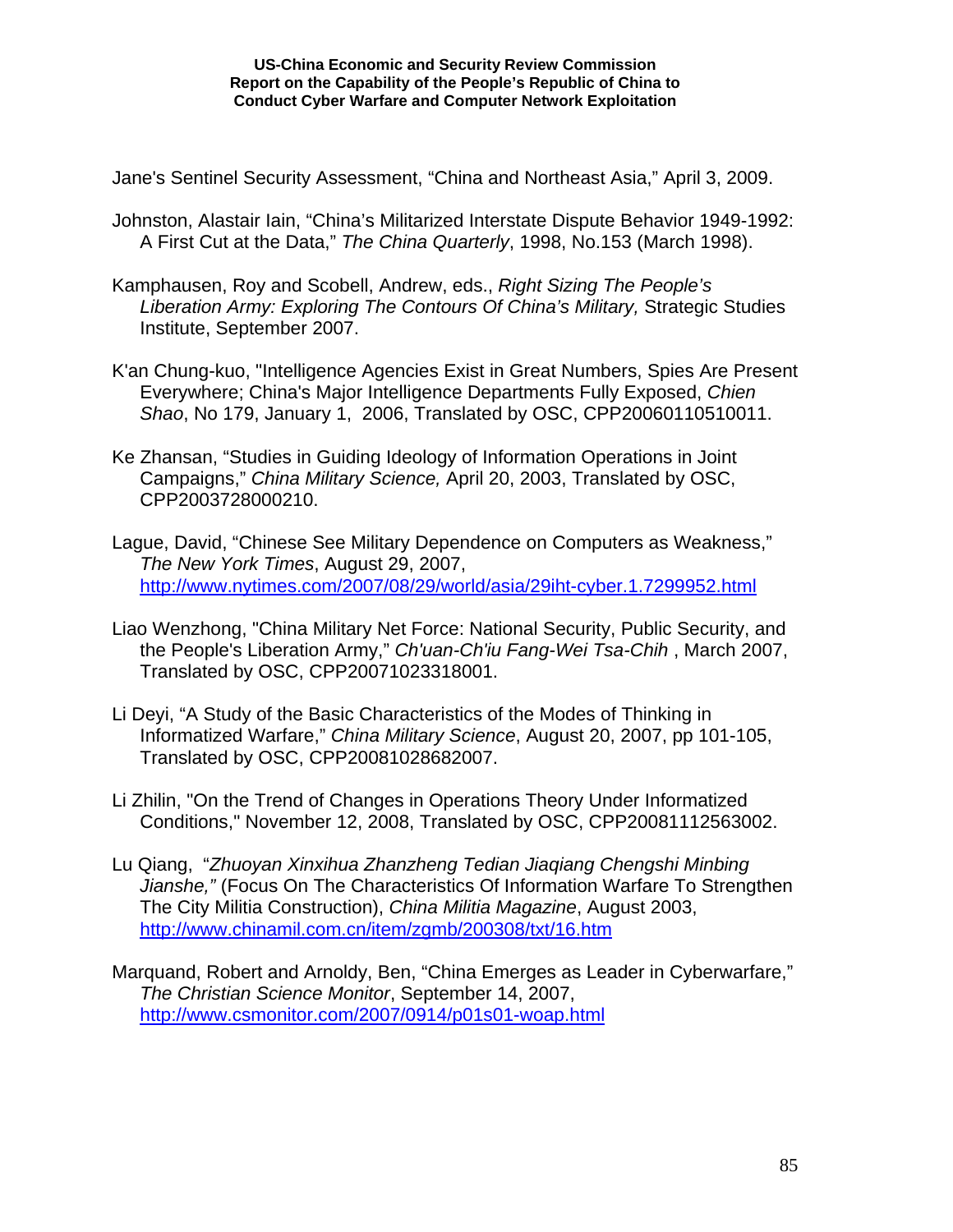- McMillan, Robert, *US Defense Department Under Cyber Attack*, IDG News Service, June 2007.
- Medeiros, Evan, Cliff, Roger, Crane, Keith, Mulvenon, James, *A New Direction for China's Defense Industry,* RAND Corp, 2005.
- Melvin, Ellis L., *A Study of The Chinese People's Liberation Army Military Region Headquarters Department Technical Reconnaissance Bureau*, June 19, 2005.
- *"Minbing Wangluo Zhan Fendui Zhize"* (Duties of the Network Warfare Militia Unit), March 16, 2008. http://old.chinayn.gov.cn/info\_www/news/detailnewsb.asp?infoNo=26366
- Minnick, Wendell, "Taiwan Faces Increasing Cyber Assaults," *Army Times Publishing*, June 12, 2006, http://minnickarticles.blogspot.com/2009/09/taiwanfaces-increasing-cyber-assaults.html
- Moore, Malcolm, "China's Global Cyber-Espionage Network GhostNet Penetrates 103 Countries," Telegraph.co.uk, March 29, 2009, http://www.telegraph.co.uk/news/worldnews/asia/china/5071124/Chinas-globalcyber-espionage-network-GhostNet-penetrates-103-countries.html
- Mount, Mike, *Hackers Stole Data on Pentagon's Newest Fighter Jet*, CNN, April 21, 2009, http://www.cnn.com/2009/US/04/21/pentagon.hacked/index.html
- Mulvenon, James, "PLA Computer Network Operations: Scenarios, Doctrine, Organizations, and Capability," in *Beyond the Strait: PLA Missions Other Than Taiwan,* Roy Kamphausen, David Lai, Andrew Scobell, eds., Strategic Studies Institute, April 2009.
- Norton-Taylor, Richard, "Titan Rain How Chinese Hackers Targeted Whitehall," *The Guardian*, September 5, 2007, http://www.guardian.co.uk/technology/2007/sep/04/news.internet
- Onley, Dawn and Wait, Patience, "Red Storm Rising: DoD's Efforts to Stave Off Nationn-State Cyberattacks Begin with China," *Government Computer News*, August 17, 2006, http://www.gcn.com/Articles/2006/08/17/Red-stormrising.aspx
- Peake, Ross, "Australia Confirms Cyber Attacks, Canberra Times," August 3, 2008, http://www.canberratimes.com.au/news/local/news/general/australiaconfirms-cyber-attacks/510016.aspx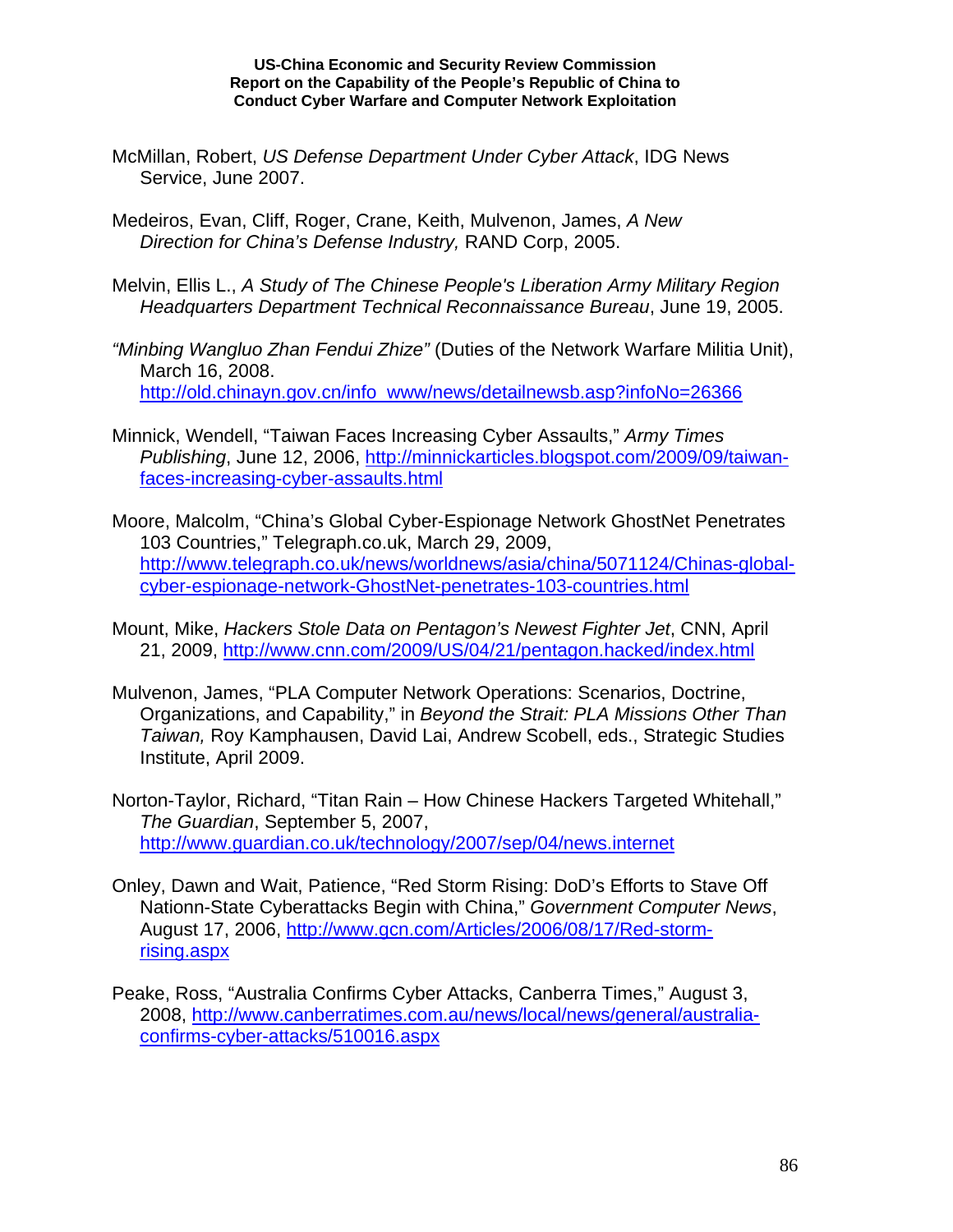Peng Guangqiang and Yao Youzhi, eds, *The Science of Military Strategy*, Military Science Publishing House, English edition, 2005.

Schwankert, Steven, "US Congressmen Accuse China of Hacking Their Computers," *IDGNS*, June 12, 2008, http://www.infoworld.com/archive/200806?page=46

Sevastopulo, Demetri, "Hackers Breach White House System," *The Financial Times,* November 6, 2008, http://us.ft.com/ftgateway/superpage.ft?news\_id=fto110620081938360726&page= 2

Sevastopulo, Demetri, *Cyberattacks on McCain and Obama Team's 'Came from China'*, The Financial Times, November 6, 2008.

- Shi Zhihua, Basic Understanding of Command of Information Operation," *China Military Science*, No. 4, 2008, Translated by OSC, CPP20090127563002.
- *The Straits Times*, "Chinese Plan to Hack into Taiwan Websites," October 10, 2000, http://www.hartford-hwp.com/archives/55/105.html
- Stokes, Mark A, *China's Strategic Modernization: Implications for the United States,* U.S. Army Strategic Studies Institute, September, 1999.
- Tamura, Hideao and Soma, Masaru, "Japan Increasingly 'Susceptible to Cyber Attacks from Chinese PLA," *Tokyo Sankei Shimbun*, October 2007.
- Tang, Rose, "China Warns of Massive Hack Attacks," *CNN*, May 3, 2001, http://archives.cnn.com/2001/WORLD/asiapcf/east/05/03/china.hack/
- Thornburgh, Nathan, "The Invasion of the Chinese Cyberspies (And the Man Who Tried to Stop Them," Time Magazine, August 29, 2005, http://www.time.com/time/magazine/article/0,9171,1098961,00.html
- Tung, Liam, "China Accused of Cyberattacks on New Zealand," CNET News, September 13, 2007, http://news.cnet.com/China-accused-of-cyberattacks-on-New-Zealand/2100-7348\_3-6207678.html
- US China Economic and Security Review Commission, *2007 Report to Congress,* November 2007, http://www.uscc.gov
- US Department of Defense, *Annual Report to Congress: Military Power of the People's Republic of China 2006*, May 2006.